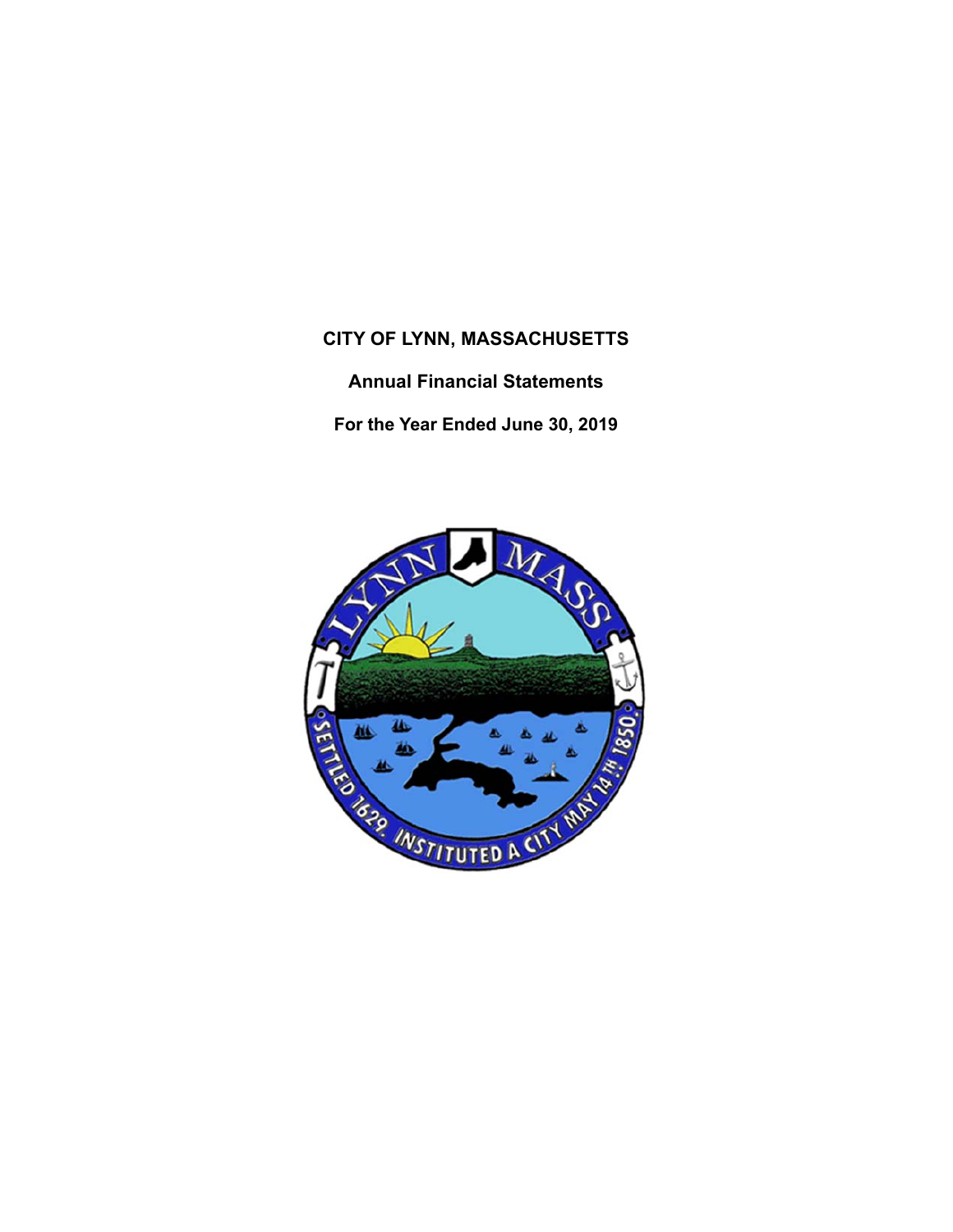# **TABLE OF CONTENTS**

|                                                                                                                                                    | <b>PAGE</b> |
|----------------------------------------------------------------------------------------------------------------------------------------------------|-------------|
| <b>INDEPENDENT AUDITORS' REPORT</b>                                                                                                                | 1           |
| <b>MANAGEMENT'S DISCUSSION AND ANALYSIS</b>                                                                                                        | 4           |
| <b>BASIC FINANCIAL STATEMENTS:</b>                                                                                                                 |             |
| <b>Government-wide Financial Statements:</b>                                                                                                       |             |
| <b>Statement of Net Position</b>                                                                                                                   | 14          |
| <b>Statement of Activities</b>                                                                                                                     | 15          |
| <b>Fund Financial Statements:</b>                                                                                                                  |             |
| <b>Governmental Funds:</b>                                                                                                                         |             |
| <b>Balance Sheet</b>                                                                                                                               | 16          |
| Reconciliation of Total Governmental Fund Balances to<br>Net Position of Governmental Activities in the Statement<br>of Net Position               | 17          |
| Statement of Revenues, Expenditures, and Changes<br>in Fund Balances                                                                               | 18          |
| Reconciliation of the Statement of Revenues, Expenditures,<br>and Changes in Fund Balances of Governmental Funds to<br>the Statement of Activities | 19          |
| Statement of Revenues and Other Sources, and Expenditures<br>and Other Uses - Budget and Actual - General Fund                                     | 20          |
| <b>Proprietary Funds:</b>                                                                                                                          |             |
| <b>Statement of Net Position</b>                                                                                                                   | 21          |
| Statement of Revenues, Expenses, and Changes in Fund<br><b>Net Position</b>                                                                        | 22          |
| <b>Statement of Cash Flows</b>                                                                                                                     | 23          |
| <b>Fiduciary Funds:</b>                                                                                                                            |             |
| <b>Statement of Fiduciary Net Position</b>                                                                                                         | 24          |
| Statement of Changes in Fiduciary Net Position                                                                                                     | 25          |
| <b>Notes to Financial Statements</b>                                                                                                               | 26          |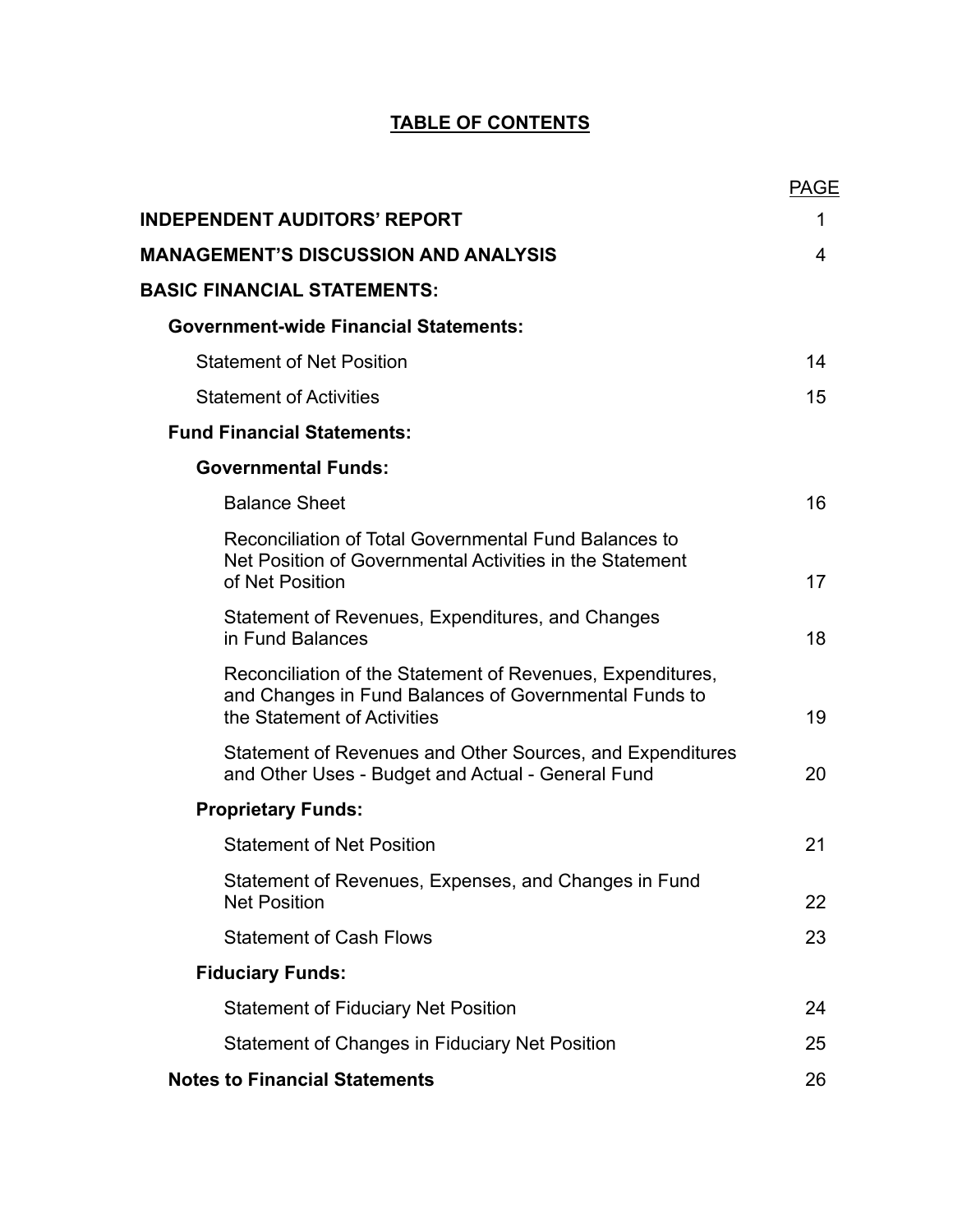# **REQUIRED SUPPLEMENTARY INFORMATION:**

# **Pension:**

| Schedule of Proportionate Share of the Net Pension<br>Liability (GASB 68) | 69 |
|---------------------------------------------------------------------------|----|
| Schedule of Pension Contributions (GASB 68)                               | 70 |
| <b>OPEB:</b>                                                              |    |
| Schedule of Changes in the Total OPEB Liability (GASB 75)                 |    |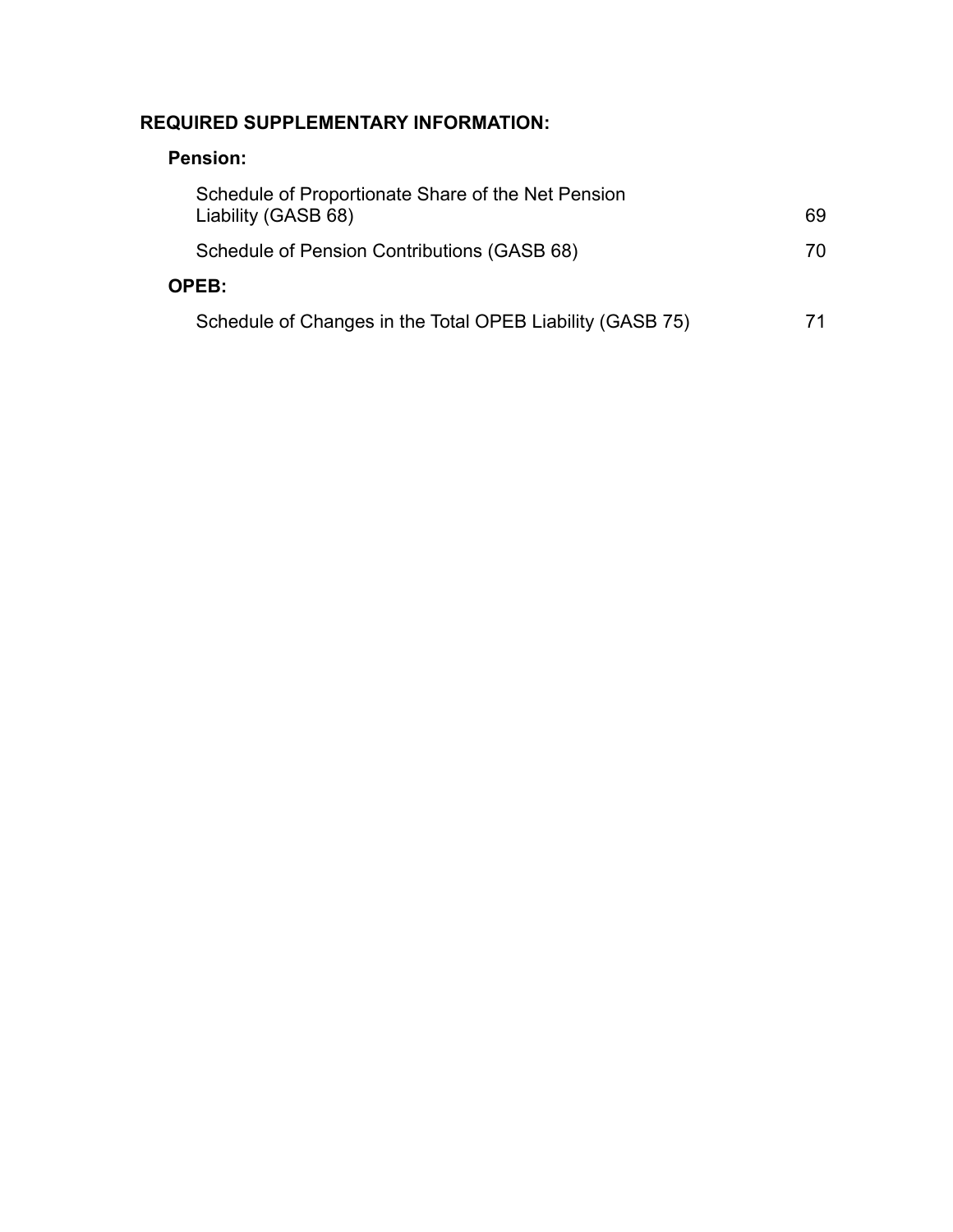

10 New England Business Center Dr. • Suite 107 Andover, MA 01810 (978)749-0005 melansonheath.com

## INDEPENDENT AUDITORS' REPORT

To the Honorable Mayor and City Council City of Lynn, Massachusetts

## **Report on the Financial Statements**

We have audited the accompanying financial statements of the governmental activities, the business-type activities, the discretely presented component unit, each major fund, and the aggregate remaining fund information of the City of Lynn, Massachusetts, as of and for the year ended June 30, 2019 (except for the Lynn Contributory Retirement System and the Economic Development and Industrial Corporation of Lynn which are as of and for the year ended December 31, 2018), and the related notes to the financial statements, which collectively comprise the City's basic financial statements as listed in the Table of Contents.

## **Management's Responsibility for the Financial Statements**

The City's management is responsible for the preparation and fair presentation of these financial statements in accordance with accounting principles generally accepted in the United States of America; this includes the design, implementation, and maintenance of internal control relevant to the preparation and fair presentation of financial statements that are free from material misstatement, whether due to fraud or error.

## **Auditors' Responsibility**

Our responsibility is to express opinions on these financial statements based on our audit. We did not audit the financial statements of the Economic Development and Industrial Corporation of Lynn, which represents 100 percent of the discretely presented component units. The financial statements of Economic Development and Industrial Corporation of Lynn (the EDIC) were audited by other auditors whose report thereon has been furnished to us, and our opinion, insofar as it relates to the amounts included for the EDIC is based solely on the report of the other auditors. We conducted our audit in accordance with auditing standards generally accepted in the United States of America and the standards applicable to financial audits contained in *Government Auditing Standards*, issued by the Comptroller General of the United States. Those standards require that we plan and perform the audit to obtain reasonable assurance about whether the financial statements are free from material misstatement.

Additional Offices: Nashua, NH Manchester, NH Greenfield, MA Ellsworth, ME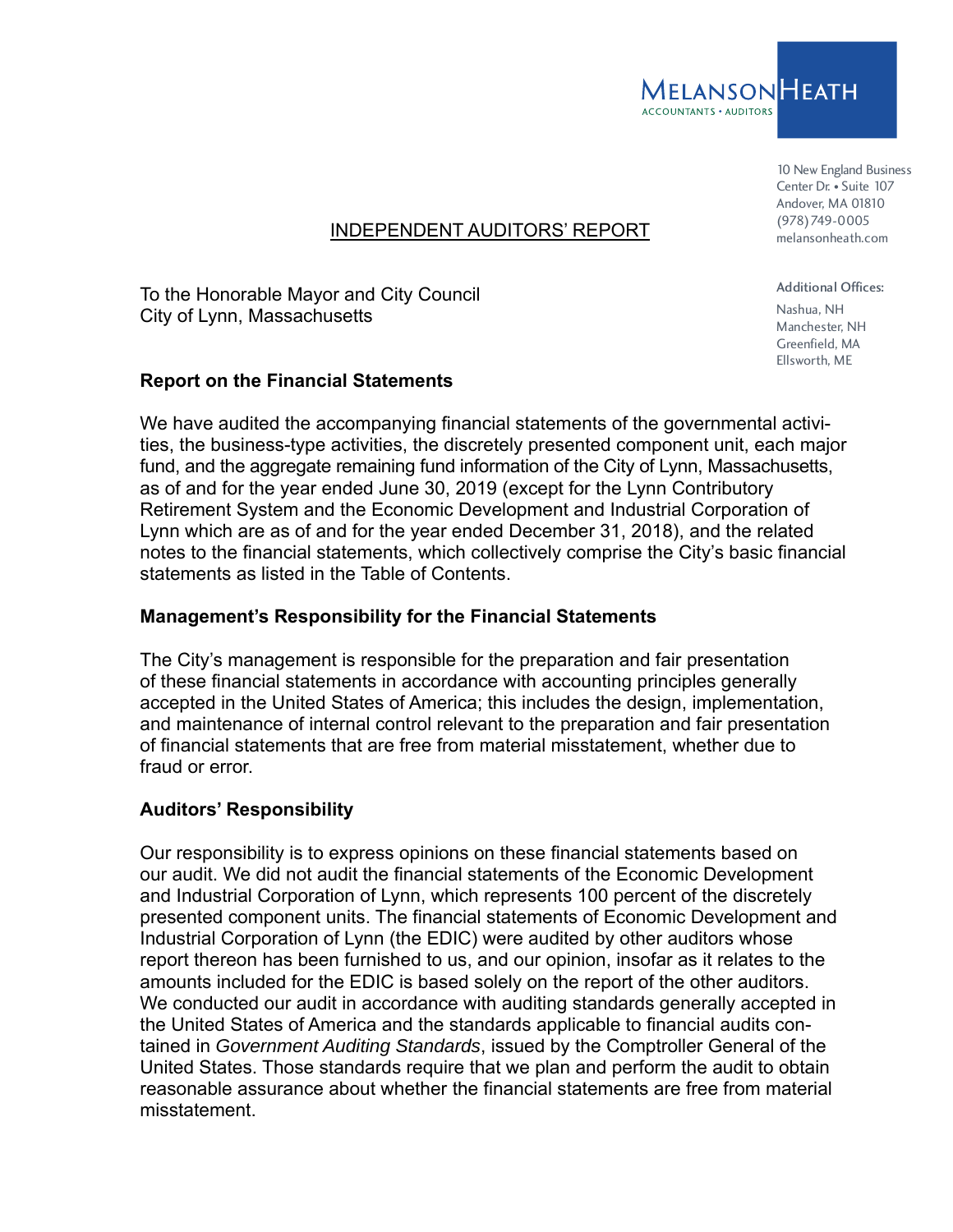An audit involves performing procedures to obtain audit evidence about the amounts and disclosures in the financial statements. The procedures selected depend on the auditors' judgment, including the assessment of the risks of material misstatement of the financial statements, whether due to fraud or error. In making those risk assessments, the auditor considers internal control relevant to the entity's preparation and fair presentation of the financial statements in order to design audit procedures that are appropriate in the circumstances, but not for the purpose of expressing an opinion on the effectiveness of the entity's internal control. Accordingly, we express no such opinion. An audit also includes evaluating the appropriateness of accounting policies used and the reasonableness of significant accounting estimates made by management, as well as evaluating the overall presentation of the financial statements.

We believe that the audit evidence we have obtained is sufficient and appropriate to provide a basis for our audit opinions.

## **Opinions**

In our opinion, based on our audit and the report of the other auditors, the financial statements referred to above present fairly, in all material respects, the respective financial position of the governmental activities, the business-type activities, the discretely presented component unit, each major fund, and the aggregate remaining fund information of the City of Lynn, Massachusetts, as of June 30, 2019 (except for the Lynn Contributory Retirement System and the Economic Development and Industrial Corporation of Lynn, which are as of and for the year ending December 31, 2018), and the respective changes in financial position and, where applicable, cash flows thereof and the respective budgetary comparison for the general fund for the year then ended in accordance with accounting principles generally accepted in the United States of America.

## **Emphasis of Matter**

As discussed in Note 26 to the financial statements, in March 2018, special legislation was filed with the Commonwealth of Massachusetts to, among other items, permit the City to borrow up to \$14,000,000 in bonds to balance the budgets for fiscal years 2018 and 2019. Our opinion is not modified with respect to this matter.

## **Other Matters**

## *Required Supplementary Information*

Accounting principles generally accepted in the United States of America require that Management's Discussion and Analysis, and certain Pension and Other Post-Employment Benefits (OPEB) schedules, be presented to supplement the basic financial statements. Such information, although not a part of the basic financial statements, is required by the Governmental Accounting Standards Board, who considers it to be an essential part of financial reporting for placing the basic financial statements in an appropriate operational, economic, or historical context. We have applied certain limited procedures to the required supplementary information in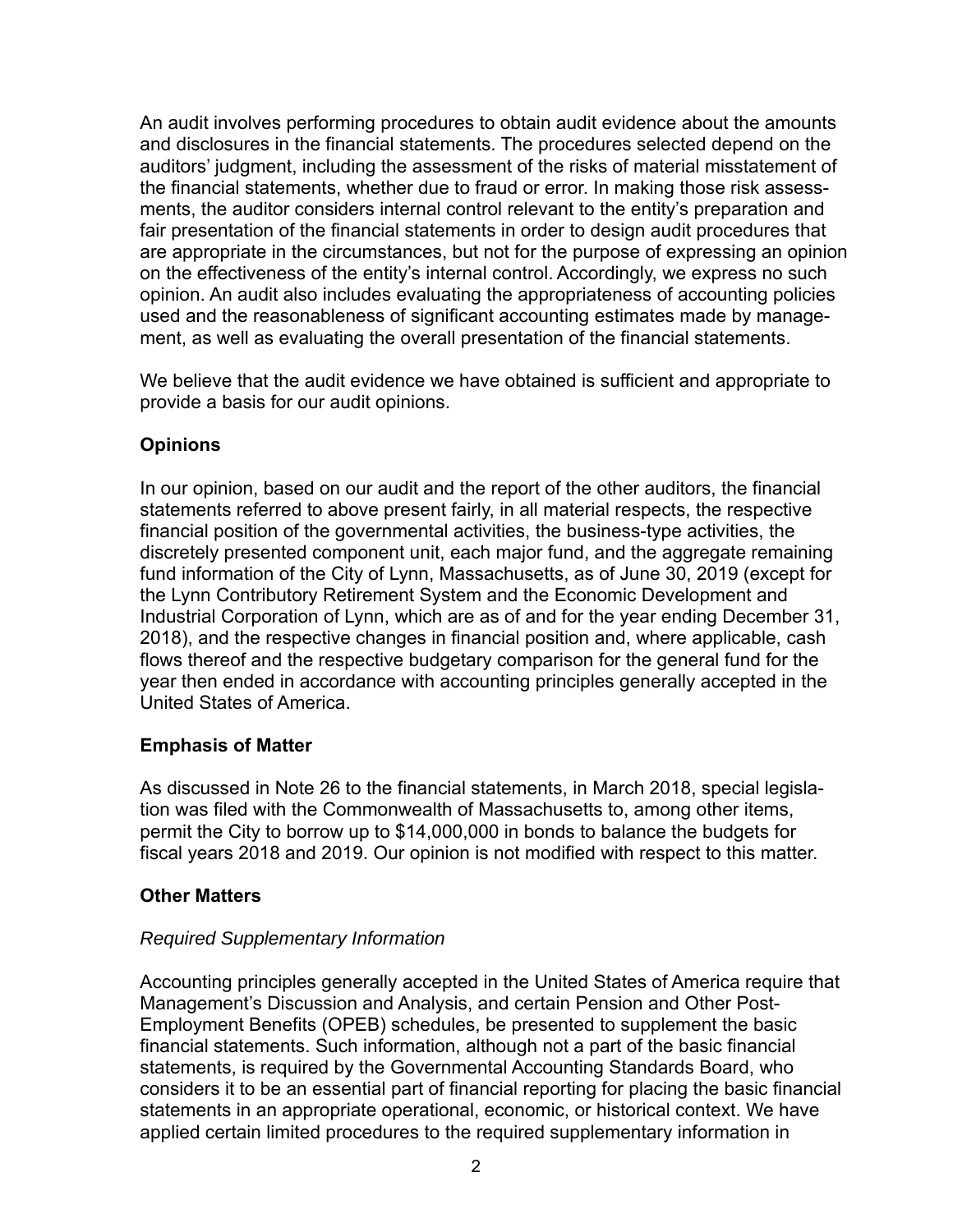accordance with auditing standards generally accepted in the United States of America, which consisted of inquiries of management about the methods of preparing the information and comparing the information for consistency with management's responses to our inquiries, the basic financial statements, and other knowledge we obtained during our audit of the basic financial statements. We do not express an opinion or provide any assurance on the information because the limited procedures do not provide us with evidence sufficient to express an opinion or provide any assurance.

## **Other Reporting Required by** *Government Auditing Standards*

In accordance with *Government Auditing Standards*, we have also issued our report dated November 25, 2019 on our consideration of the City's internal control over financial reporting and on our tests of its compliance with certain provisions of laws, regulations, contracts, and grant agreements and other matters. The purpose of that report is solely to describe the scope of our testing of internal control over financial reporting and compliance and the results of that testing, and not to provide an opinion on the effectiveness of the City's internal control over financial reporting or on compliance. That report is an integral part of an audit performed in accordance with *Government Auditing Standards* in considering the City's internal control over financial reporting and compliance.

Melanson Heath

November 25, 2019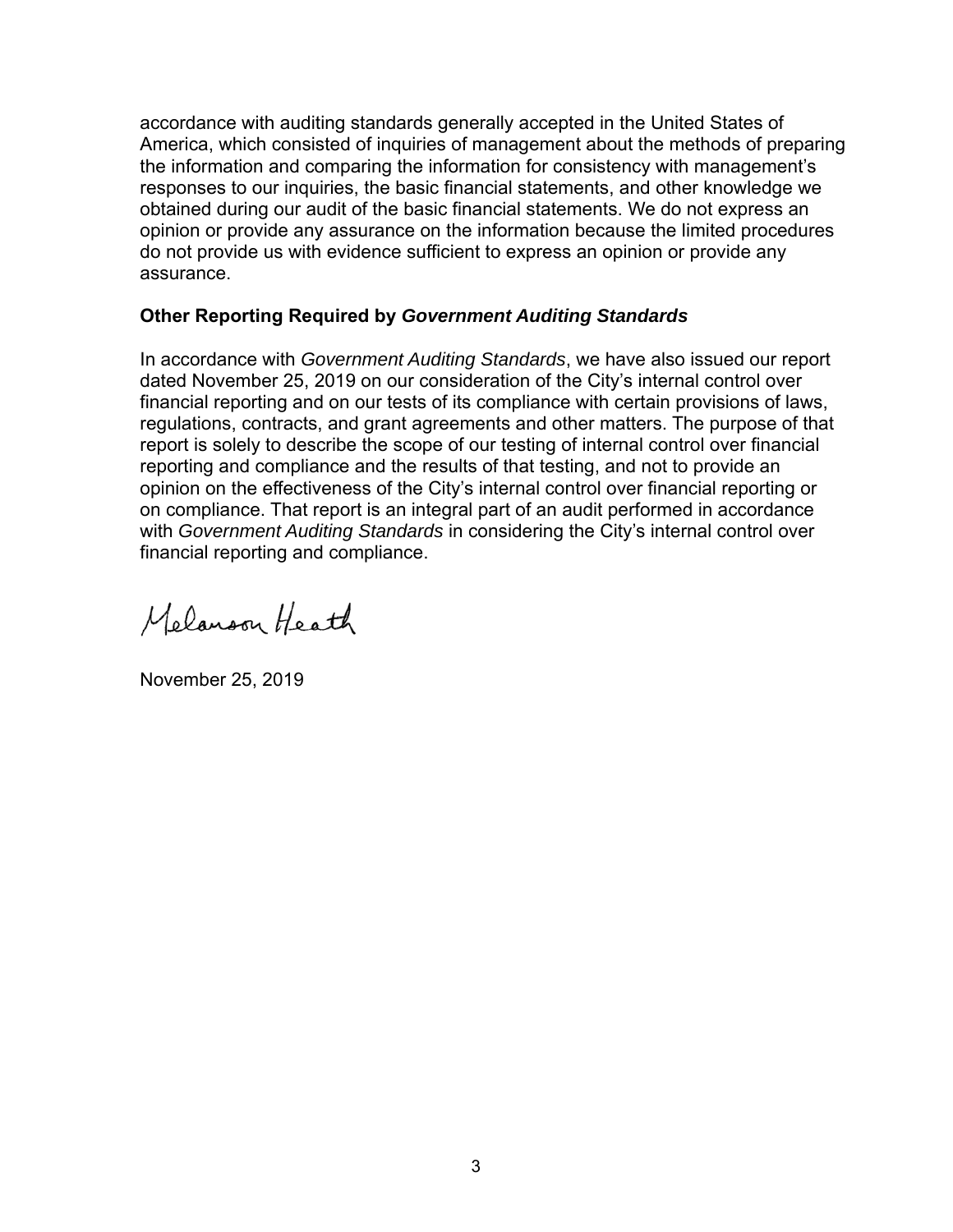## **MANAGEMENT'S DISCUSSION AND ANALYSIS**

As management of the City of Lynn, Massachusetts (the City), we offer readers this narrative overview and analysis of the financial activities of the City for the fiscal year ended June 30, 2019.

## **A. OVERVIEW OF THE FINANCIAL STATEMENTS**

This discussion and analysis is intended to serve as an introduction to the basic financial statements. The basic financial statements comprise three components: (1) government-wide financial statements, (2) fund financial statements, and (3) notes to financial statements. This report also contains other supplementary information in addition to the basic financial statements themselves.

**Government-wide financial statements.** The government-wide financial statements are designed to provide readers with a broad overview of our finances in a manner similar to a private-sector business.

The Statement of Net Position presents information on all assets, deferred outflows of resources, liabilities, and deferred inflows of resources, with the difference reported as net position. Over time, increases or decreases in net position may serve as a useful indicator of whether the financial position is improving or deteriorating.

The Statement of Activities presents information showing how the City's net position changed during the most recent fiscal year. All changes in net position are reported as soon as the underlying event giving rise to the change occurs, regardless of the timing of related cash flows. Thus, revenues and expenses are reported in this statement for some items that will only result in cash flows in future fiscal periods (e.g., uncollected taxes and earned but unused vacation leave).

Both of the government-wide financial statements distinguish functions that are principally supported by taxes and intergovernmental revenues (governmental activities) from other functions that are intended to recover all or a significant portion of their costs through user fees and charges (business-type activities). The governmental activities include general government, public safety, education, public works, health and human services, culture and recreation, and debt service interest. The businesstype activities include the marina activities.

The discretely presented component unit is a legally separate entity for which the City has financial accountability but functions independent of the City. For the most part, this entity operates similar to a private sector business. The City's only component unit is the Economic Development and Industrial Corporation of Lynn (EDIC).

**Fund financial statements.** A fund is a grouping of related accounts that is used to maintain control over resources that have been segregated for specific activi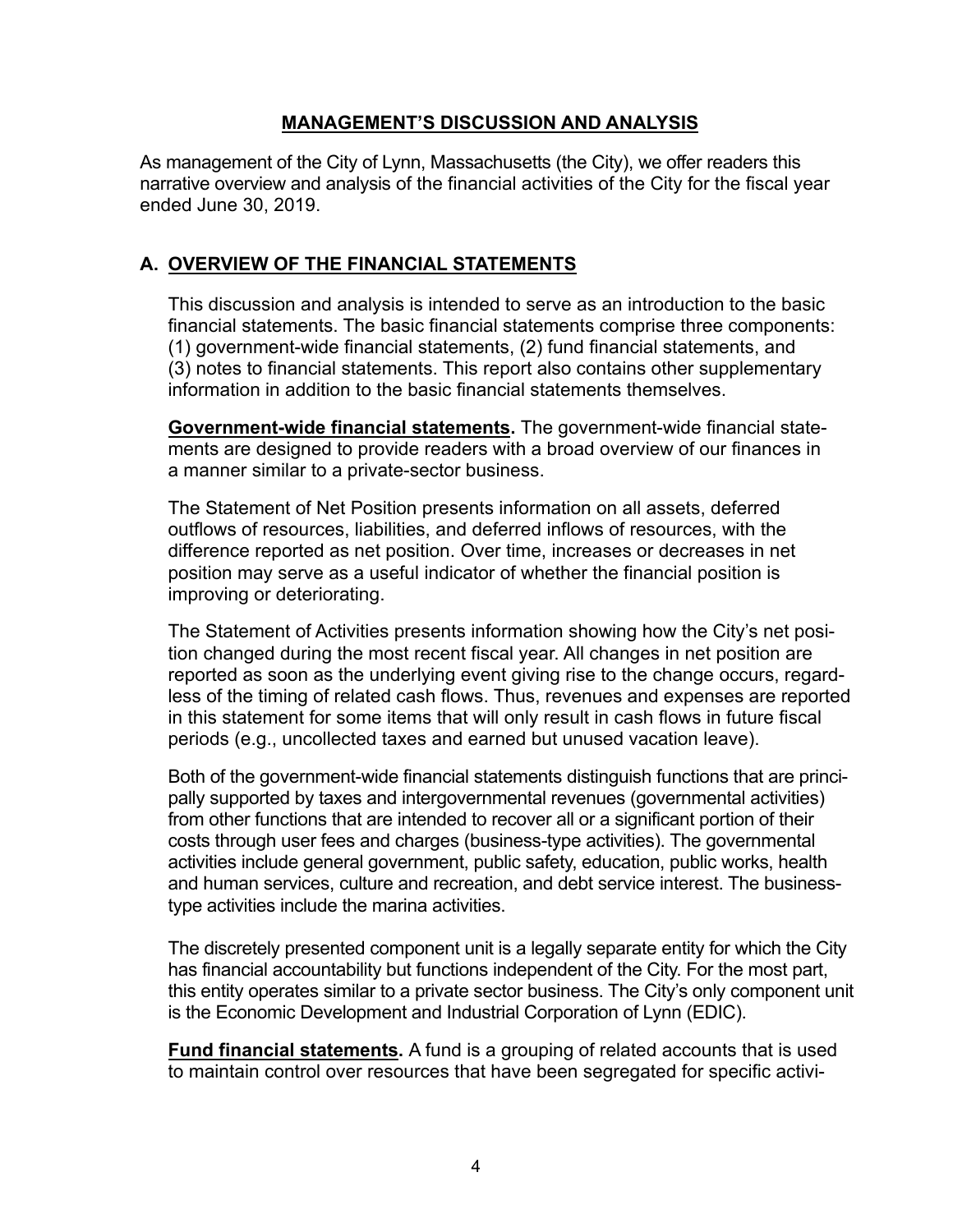ties or objectives. Fund accounting is used to ensure and demonstrate compliance with finance-related legal requirements. All of the funds can be divided into three categories: governmental funds, proprietary funds, and fiduciary funds.

**Governmental funds.** Governmental funds are used to account for essentially the same functions reported as governmental activities in the government-wide financial statements. However, unlike the government-wide financial statements, governmental fund financial statements focus on near-term inflows and outflows of spendable resources, as well as on balances of spendable resources available at the end of the fiscal year. Such information may be useful in evaluating a government's near-term financing requirements.

Because the focus of governmental funds is narrower than that of the governmentwide financial statements, it is useful to compare the information presented for governmental funds with similar information presented for governmental activities in the government-wide financial statements. By doing so, readers may better understand the long-term impact of the City's near-term financing decisions. Both the governmental funds balance sheet and the governmental funds statement of revenues, expenditures, and changes in fund balances provide a reconciliation to facilitate this comparison between governmental funds and governmental activities.

An annual appropriated budget is adopted for the general fund. A budgetary comparison statement has been provided for the general fund to demonstrate compliance with this budget.

**Proprietary funds.** Proprietary fund reporting focuses on the determination of operating income, changes in net position (or cost recovery), financial position, and cash flows. The proprietary fund category includes enterprise and internal service funds.

Enterprise funds are used to report activity for which a fee is charged to external users, and must be used when one of the following criteria are met: (1) activity is financed with debt that is secured solely by a pledge of the net revenues from fees and charges, (2) laws or regulations require the activity's costs of providing services be recovered with fees and charges, or (3) the pricing policies of the activity establish fees and charges designed to recover its costs, including capital costs such as depreciation or debt service. The primary focus on these criteria is on fees charged to external users. Enterprise funds are used to report the same functions presented as business-type activities in the government-wide financial statements, only in more detail.

Internal service funds are an accounting device used to accumulate and allocate costs internally among various functions. Specifically, internal service funds are used to account for self-insured employee health programs. Because these services predominantly benefit governmental rather than business-type functions, they have been included within governmental activities in the government-wide financial statements.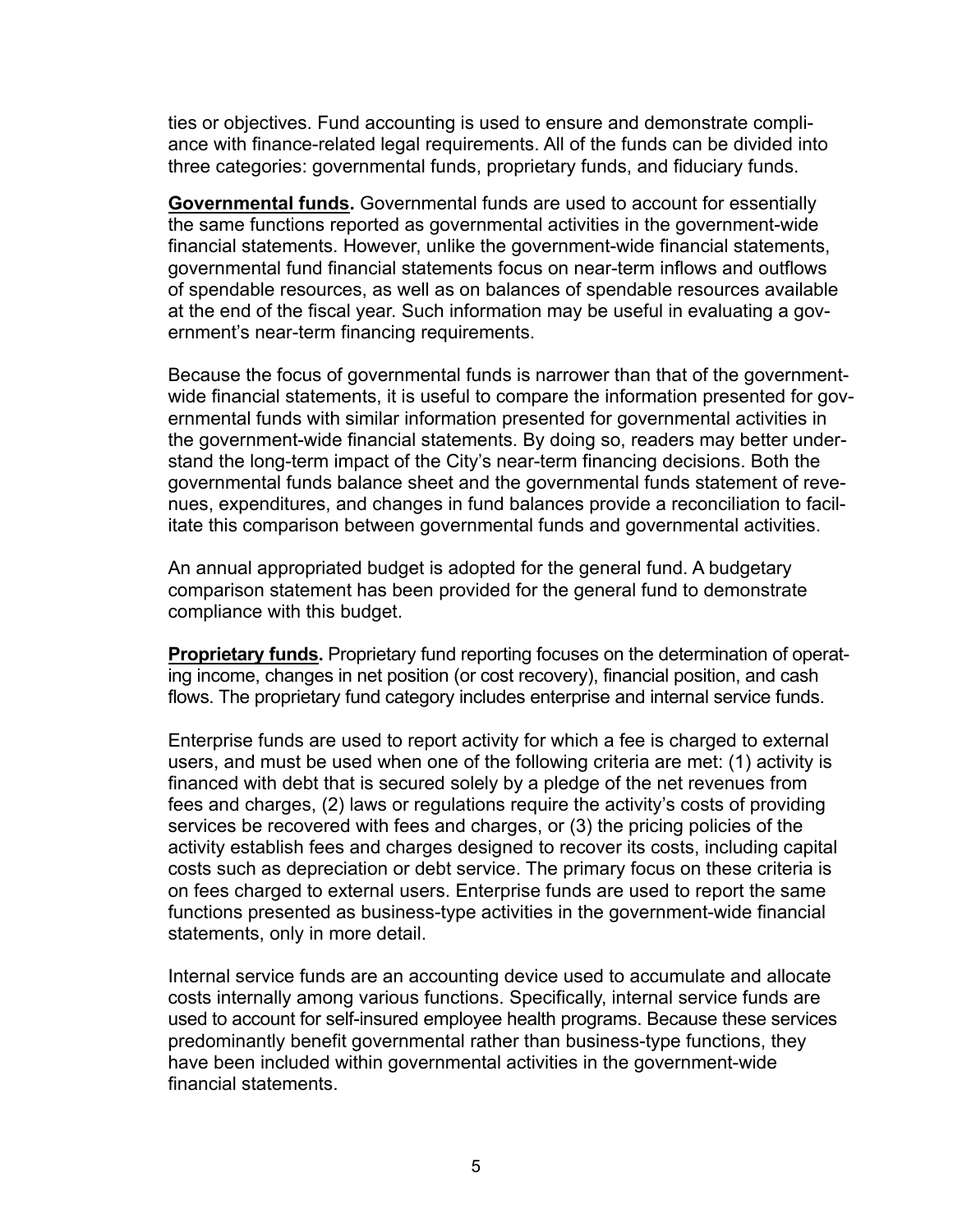Proprietary funds provide the same type of information as the business-type activities reported in the government-wide financial statements, only in more detail. The proprietary fund financial statements provide separate information for the marina enterprise fund, which is considered to be a nonmajor fund.

**Fiduciary funds.** Fiduciary funds are used to account for resources held for the benefit of parties outside the City. Fiduciary funds are not reflected in the government-wide financial statements because the resources of those funds are not available to support the City's own programs. The accounting used for fiduciary funds is much like that used for proprietary funds.

**Notes to financial statements.** The notes provide additional information that is essential to a full understanding of the data provided in the government-wide and fund financial statements.

**Other information.** In addition to the basic financial statements and accompanying notes, this report also presents certain required supplementary information which is required to be disclosed by accounting principles generally accepted in the United States of America.

## **B. FINANCIAL HIGHLIGHTS**

- As of the close of the current fiscal year, the total of assets and deferred outflows of resources were less than liabilities and deferred inflows of resources by \$(568,566,675) (i.e., net position), a change of \$(10,093,955) in comparison to the prior year.
- As of the close of the current fiscal year, governmental funds reported combined ending fund balances of \$54,839,815, a change of \$4,195,434 in comparison to the prior year.
- At the end of the current fiscal year, unassigned fund balance for the general fund was \$16,695,530, a change of \$6,907,370 in comparison to the prior year.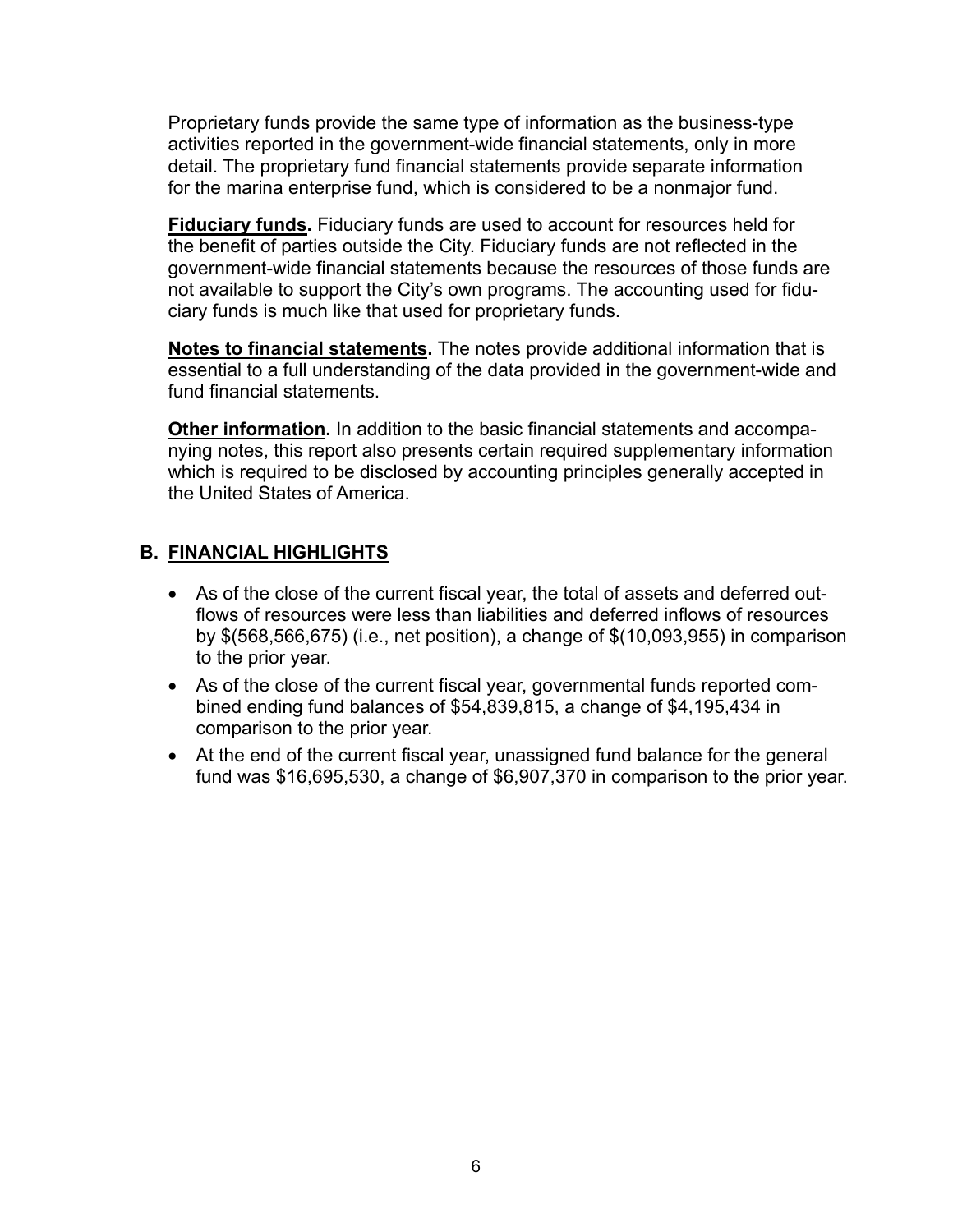## **C. GOVERNMENT-WIDE FINANCIAL ANALYSIS**

The following is a summary of condensed government-wide statement of net position financial data for the current and prior fiscal years:

| <b>NET POSITION</b>                                                                 |    |                                            |      |                                            |               |                      |    |                        |    |                                                |    |                                            |
|-------------------------------------------------------------------------------------|----|--------------------------------------------|------|--------------------------------------------|---------------|----------------------|----|------------------------|----|------------------------------------------------|----|--------------------------------------------|
|                                                                                     |    | Governmental                               |      |                                            | Business-Type |                      |    |                        |    |                                                |    |                                            |
|                                                                                     |    | Activities                                 |      |                                            |               | Activities           |    |                        |    | Total                                          |    |                                            |
|                                                                                     |    | 2019                                       | 2018 |                                            | 2019          |                      |    | 2018                   |    | 2019                                           |    | 2018                                       |
| Current and other assets<br>Capital assets<br>Other noncurrent assets               | \$ | 94,326,413<br>272,702,759<br>3,520,370     | \$   | 71,688,649<br>270,724,027<br>2,868,810     | \$            | 238.553<br>1,815,762 | \$ | 220.787<br>2,022,406   | \$ | 94,564,966<br>274,518,521<br>3,520,370         | \$ | 71,909,436<br>272,746,433<br>2,868,810     |
| <b>Total assets</b>                                                                 |    | 370,549,542                                |      | 345,281,486                                |               | 2,054,315            |    | 2,243,193              |    | 372,603,857                                    |    | 347,524,679                                |
| Deferred outflows of resources:<br>Related to pensions                              |    | 22,680,000                                 |      | 16,375,000                                 |               |                      |    |                        |    | 22,680,000                                     |    | 16,375,000                                 |
| Long-term liabilities<br>Other liabilities                                          |    | 925,875,506<br>31,553,999                  |      | 884,464,324<br>17,787,772                  |               | 1,047,044<br>152,900 |    | 1,061,410<br>152,893   |    | 926,922,550<br>31,706,899                      |    | 885,525,734<br>17,940,665                  |
| <b>Total liabilities</b>                                                            |    | 957,429,505                                |      | 902,252,096                                |               | 1,199,944            |    | 1,214,303              |    | 958,629,449                                    |    | 903,466,399                                |
| Deferred inflows of resources:<br>Related to pensions<br>Taxes collected in advance |    | 5,117,000<br>104,083                       |      | 18,906,000                                 |               |                      |    |                        |    | 5,117,000<br>104,083                           |    | 18,906,000                                 |
| Total deferred inflows of resources                                                 |    | 5,221,083                                  |      | 18,906,000                                 |               |                      |    |                        |    | 5,221,083                                      |    | 18,906,000                                 |
| Net investment in capital assets<br>Restricted<br>Unrestricted                      |    | 209,308,133<br>35,378,246<br>(814,107,425) |      | 205,471,620<br>33,262,743<br>(798,235,973) |               | 886,087<br>(31, 716) |    | 1,092,731<br>(63, 841) |    | 210, 194, 220<br>35,378,246<br>(814, 139, 141) |    | 206,564,351<br>33,262,743<br>(798,299,814) |
| Total net position                                                                  | \$ | (569, 421, 046)                            | S    | (559,501,610)                              | S             | 854,371              |    | 1,028,890              |    | (568,566,675)                                  |    | (558,472,720)                              |

As noted earlier, net position may serve over time as a useful indicator of a government's financial position. At the close of the most recent fiscal year, total net position was \$(568,566,675), a change of \$(10,093,955) in comparison to the prior year.

The largest portion of net position, \$210,194,220, reflects our investment in capital assets (e.g., land, buildings, machinery, equipment, and furnishings, and infrastructure); less any related debt used to acquire those assets that is still outstanding. These capital assets are used to provide services to citizens; consequently, these assets are not available for future spending. Although the investment in capital assets is reported net of related debt, it should be noted that the resources needed to repay this debt must be provided from other sources, since the capital assets themselves cannot be used to liquidate these liabilities.

An additional portion of net position, \$35,378,246, represents resources that are subject to external restrictions on how they may be used. The remaining balance of unrestricted net position reflects a deficit of \$(814,139,141) primarily resulting from unfunded pension and Other Post-Employment Benefits (OPEB) liabilities.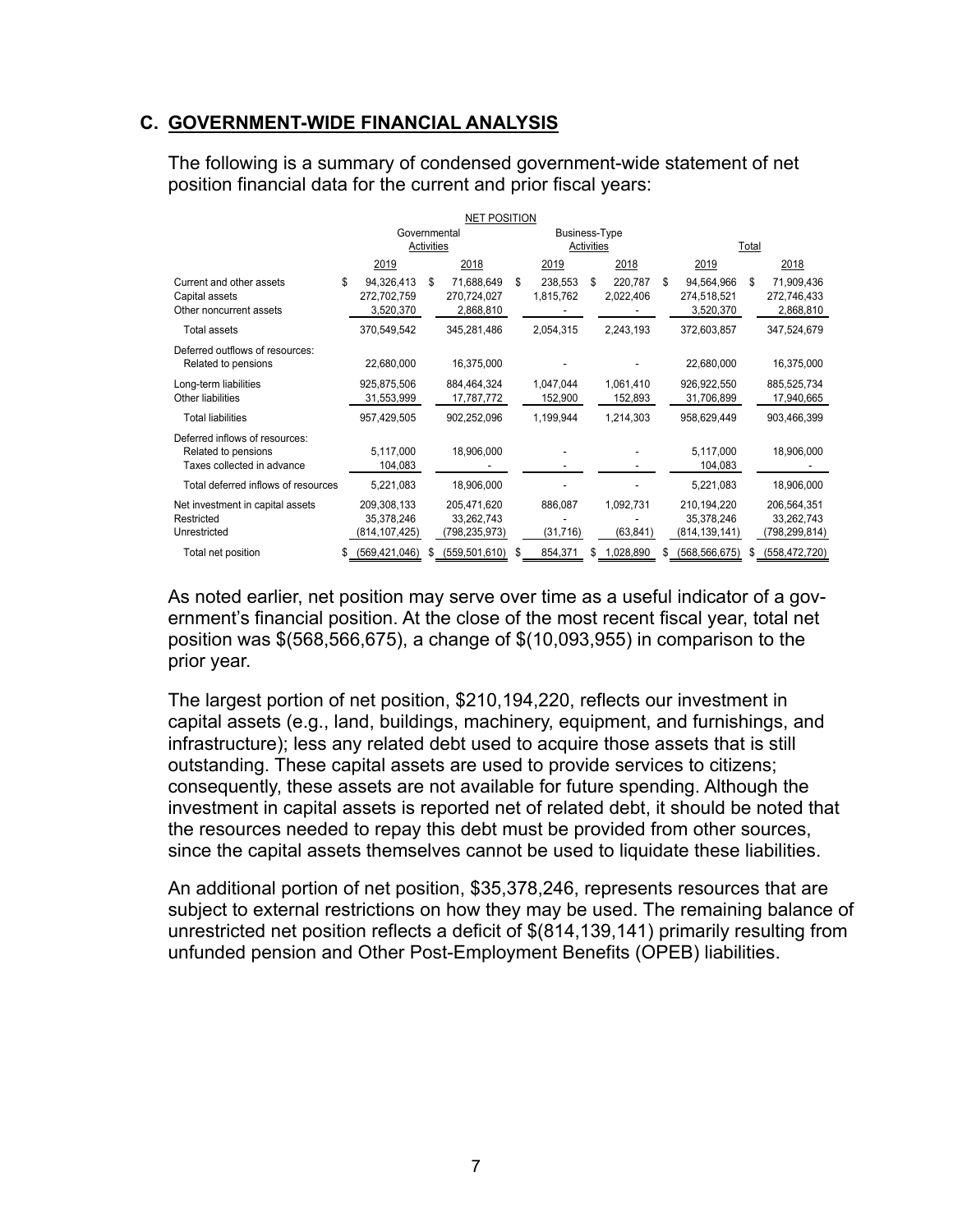The following is a summary of condensed government-wide statement of changes in net position financial data for the current and prior fiscal years:

|                                  |                        |            | CHANGES IN NET POSITION |               |                 |                        |       |                      |
|----------------------------------|------------------------|------------|-------------------------|---------------|-----------------|------------------------|-------|----------------------|
|                                  | Governmental           |            |                         | Business-Type |                 |                        |       |                      |
|                                  |                        | Activities |                         | Activities    |                 |                        | Total |                      |
|                                  | 2019                   |            | 2018                    | 2019          | 2018            | 2019                   |       | 2018                 |
| Revenues                         |                        |            |                         |               |                 |                        |       |                      |
| Program revenues:                |                        |            |                         |               |                 |                        |       |                      |
| Charges for services             | \$<br>19,871,440       | \$         | 15,095,659              | \$<br>339,137 | \$<br>337,818   | \$<br>20,210,577       | \$    | 15,433,477           |
| Operating grants and             |                        |            |                         |               |                 |                        |       |                      |
| contributions                    | 249,018,672            |            | 226,805,691             |               |                 | 249,018,672            |       | 226,805,691          |
| Capital grants and               |                        |            |                         |               |                 |                        |       |                      |
| contributions                    | 1,673,435              |            | 3,535,605               |               |                 | 1,673,435              |       | 3,535,605            |
| General revenues:                |                        |            |                         |               |                 |                        |       |                      |
| Property taxes                   | 129,899,557            |            | 125,940,080             |               |                 | 129,899,557            |       | 125,940,080          |
| Excises                          | 9,230,207              |            | 8,130,359               |               |                 | 9,230,207              |       | 8,130,359            |
| Penalties, interest, and         |                        |            |                         |               |                 |                        |       |                      |
| other taxes                      | 1,316,492              |            | 1,995,452               |               |                 | 1,316,492              |       | 1,995,452            |
| Grants and contributions         |                        |            |                         |               |                 |                        |       |                      |
| not restricted to specific       |                        |            |                         |               |                 |                        |       |                      |
| programs<br>Investment income    | 24,680,735             |            | 31,500,255              | 220           | 20              | 24,680,735             |       | 31,500,255           |
| Other                            | 1,120,860<br>1,497,231 |            | 133,254<br>1,857,402    |               |                 | 1,121,080<br>1,497,231 |       | 133,274<br>1,857,402 |
|                                  |                        |            |                         |               |                 |                        |       |                      |
| <b>Total revenues</b>            | 438,308,629            |            | 414,993,757             | 339,357       | 337,838         | 438,647,986            |       | 415,331,595          |
| Expenses                         |                        |            |                         |               |                 |                        |       |                      |
| General government               | 21,016,172             |            | 21,142,291              |               |                 | 21,016,172             |       | 21,142,291           |
| Public safety                    | 65,420,471             |            | 62,710,487              |               |                 | 65,420,471             |       | 62,710,487           |
| Education                        | 327,939,562            |            | 317,289,399             |               |                 | 327,939,562            |       | 317,289,399          |
| Public works                     | 21,592,002             |            | 21,549,559              |               |                 | 21,592,002             |       | 21,549,559           |
| Health and human services        | 2,993,771              |            | 3,432,747               |               |                 | 2,993,771              |       | 3,432,747            |
| Culture and recreation           | 6,549,906              |            | 5,706,486               |               |                 | 6,549,906              |       | 5,706,486            |
| Debt service interest            | 2,716,181              |            | 2,288,604               |               |                 | 2,716,181              |       | 2,288,604            |
| Marina services                  |                        |            |                         | 513,876       | 569,503         | 513,876                |       | 569,503              |
| Total expenses                   | 448,228,065            |            | 434,119,573             | 513,876       | 569,503         | 448,741,941            |       | 434,689,076          |
| Change in net position before    |                        |            |                         |               |                 |                        |       |                      |
| transfers and special item       | (9,919,436)            |            | (19, 125, 816)          | (174, 519)    | (231, 665)      | (10,093,955)           |       | (19, 357, 481)       |
| Special Item                     |                        |            |                         |               |                 |                        |       |                      |
| Accrued interest adjustment      |                        |            |                         |               | 580,272         |                        |       | 580,272              |
| Change in net position           | (9,919,436)            |            | (19, 125, 816)          | (174, 519)    | 348,607         | (10,093,955)           |       | (18, 777, 209)       |
| Net position - beginning of year | (559, 501, 610)        |            | (540, 375, 794)         | 1,028,890     | 680,283         | (558, 472, 720)        |       | (539, 695, 511)      |
|                                  |                        |            |                         |               |                 |                        |       |                      |
| Net position - end of year       | \$<br>(569, 421, 046)  | \$         | (559, 501, 610)         | \$<br>854,371 | \$<br>1,028,890 | \$<br>(568, 566, 675)  | \$    | (558, 472, 720)      |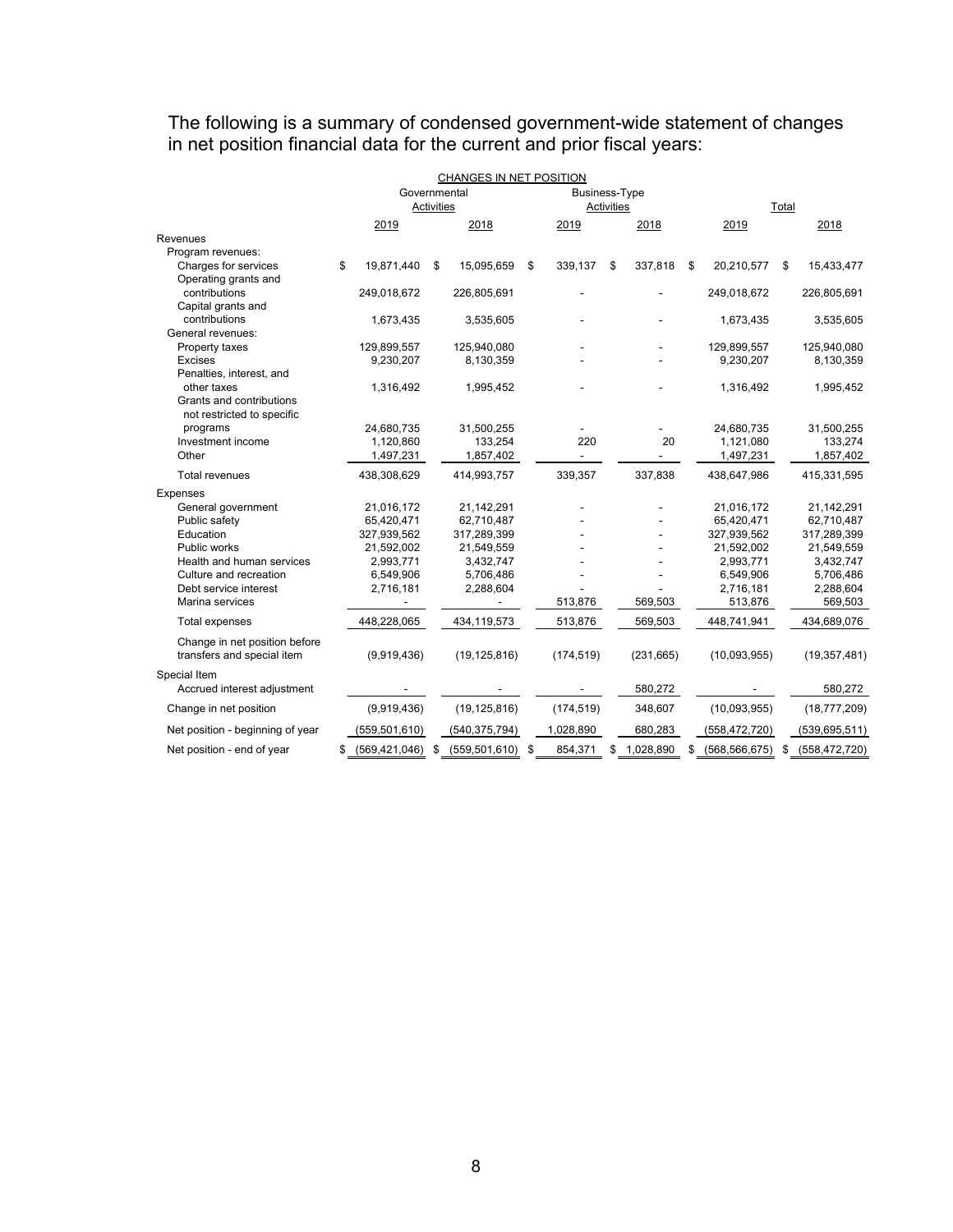**Governmental activities.** Governmental activities for the year resulted in a change in net position of \$(9,919,436). Key elements of this change are as follows:

| Increase in total OPEB liability over prior year            | \$<br>(21,097,505) |
|-------------------------------------------------------------|--------------------|
| Increase in net pension liability, net of related deferrals | (2,854,000)        |
| Decrease in compensated absences liability                  | 1,244,770          |
| Internal service fund operations, net of transfer           | 2,986,166          |
| Capital assets acquired from current year revenues          | 10,032,984         |
| Depreciation expense in excess of debt service principal    | (8, 190, 093)      |
| Insurance reimbursements                                    | 827,896            |
| <b>FEMA</b> reimbursements                                  | 343,402            |
| School lunch revenues in excess of expenditures             | 467,958            |
| Circuit breaker revenues in excess of expenditures          | 884,077            |
| Other grant and revolving fund changes                      | 1,523,697          |
| Change in unavailable revenue                               | 2,326,000          |
| Other                                                       | 1,585,212          |
| Total                                                       | \$<br>(9,919,436)  |

**Business-type activities.** Business-type activities for the year resulted in a change in net position of  $\frac{1}{2}(174,519)$ . This change is mainly attributable to unbudgeted depreciation expense in the Marina fund.

The Marina Enterprise fund has not made any principal or interest payments on a loan outstanding with the National Oceanic and Atmospheric Administration (NOAA) since fiscal year 2010. The City does not consider themselves to be in default, as they have requested repayment assistance from NOAA, per the loan agreement, and have yet to hear back.

# **D. FINANCIAL ANALYSIS OF THE CITY'S FUNDS**

As noted earlier, fund accounting is used to ensure and demonstrate compliance with finance-related legal requirements.

**Governmental funds.** The focus of governmental funds is to provide information on near-term inflows, outflows, and balances of spendable resources. Such information is useful in assessing financing requirements. In particular, unassigned fund balance may serve as a useful measure of the City's net resources available for spending at the end of the fiscal year.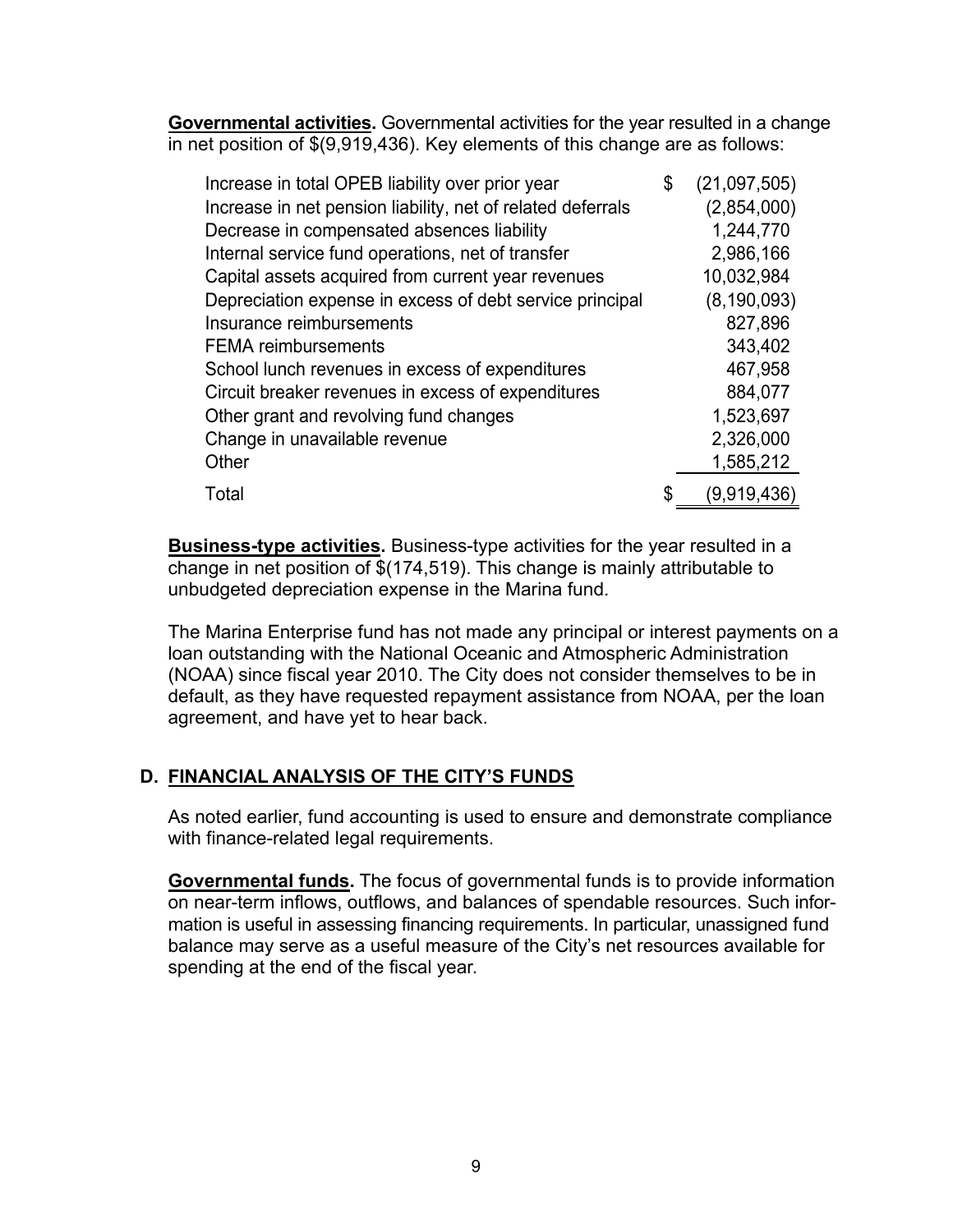As of the end of the current fiscal year, governmental funds reported combined ending fund balances of \$54,839,815, a change of \$4,195,434 in comparison to the prior year. Key elements of this change are as follows:

| General fund results as further described below    |     | 5,631,274   |
|----------------------------------------------------|-----|-------------|
| Capital project fund expenditures financed with    |     |             |
| temporary notes                                    |     | (4,311,572) |
| School lunch revenues in excess of expenditures    |     | 467,958     |
| Circuit breaker revenues in excess of expenditures |     | 884,077     |
| Other grant and revolving fund changes             |     | 1,523,697   |
| Total                                              | \$. | 4,195,434   |

The general fund is the chief operating fund of the City. At the end of the current fiscal year, unassigned fund balance of the general fund was \$16,695,530, while total fund balance was \$23,742,201. Total fund balance in the general fund increased by \$5,631,274 which is partially a result of the City issuing \$4,500,000 in deficit bonds in fiscal year 2019 and favorable budgetary results discussed in Section E. In accordance with Governmental Accounting Standards Board's Statement No. 54, the City has classified unspent proceeds, if any, of the \$4,500,000 as a component of unassigned fund balance because the deficit bonds do not contain any specific spending purpose constraints.

As a measure of the general fund's liquidity, it may be useful to compare both unassigned fund balance and total fund balance to total general fund expenditures as outlined in the table below:  $0/2 of$ 

|                         |            |     |              |    |             | 70. UL                   |
|-------------------------|------------|-----|--------------|----|-------------|--------------------------|
|                         |            |     |              |    |             | <b>Total General</b>     |
| General Fund            | 6/30/19    |     | 6/30/18      |    | Change      | <b>Fund Expenditures</b> |
| Unassigned fund balance | 16.695.530 | \$. | 9,788,160    | S. | 6.907.370   | 4.53%                    |
| Total fund balance      | 23.742.201 |     | \$18,110,927 |    | \$5.631.274 | 6.45%                    |

The total fund balance of the general fund changed by \$5,631,274 during the current fiscal year. Key factors in this change are as follows:

| Use of free cash as a funding source              | (2,974,050) |
|---------------------------------------------------|-------------|
| Prior year deficits raised in the current year    | 1,885,152   |
| Revenues and transfers exceeding budgeted amounts | 3,907,816   |
| Expenditures less than budgeted amounts           | 2,716,365   |
| Other                                             | 95.991      |
| Total                                             | 5,631,274   |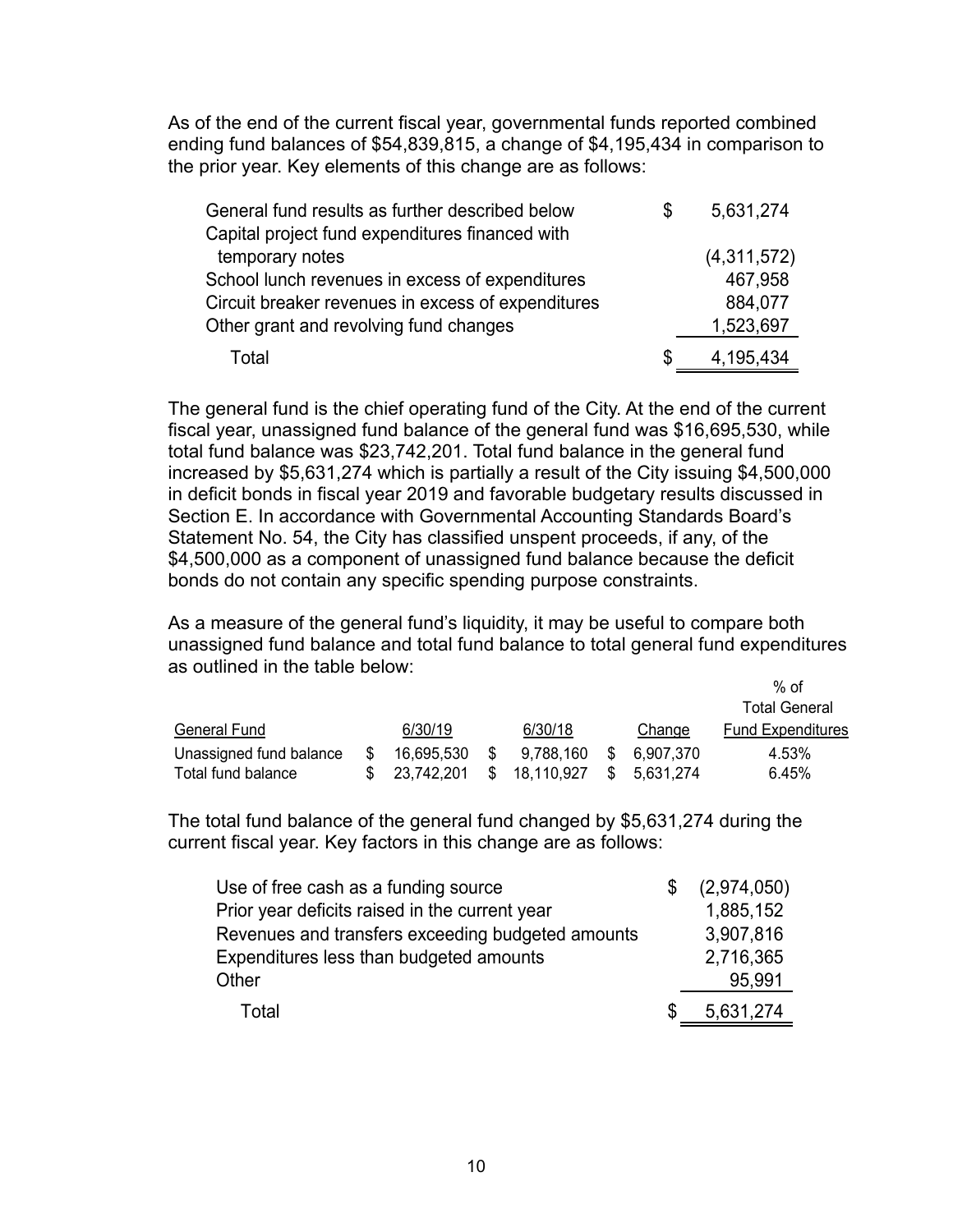Included in the total general fund balance are the City's stabilization accounts with the following balances:

|                                                | 6/30/19              |    | 6/30/18                          | Change    | <b>Fund Balance</b><br>Classification |
|------------------------------------------------|----------------------|----|----------------------------------|-----------|---------------------------------------|
| General stabilization<br>Capital stabilization | 1,000,000<br>500,000 | S. | $\blacksquare$<br>$\blacksquare$ | 500,000   | 1,000,000 Unassigned<br>Committed     |
| Total                                          | 1,500,000            |    | ٠                                | 1,500,000 |                                       |

Also included in the total general fund balance is a supplemental reserve fund to ensure fiscal stability (fiscal stability fund), which is required by special legislation. At June 30, 2019, the fund contained \$847,564 which was reported as restricted fund balance. See Note 26 for additional information on the fiscal stability fund.

The total fund balance of the capital projects fund decreased by \$(4,211,572) primarily due to current construction projects which have not been permanently financed yet.

**Proprietary funds.** Proprietary funds provide the same type of information found in the business-type activities reported in the government-wide financial statements, but in more detail.

Unrestricted net position of the Marina enterprise fund at the end of the year amounted to a deficit balance of \$(31,716), an increase of \$32,125 in comparison to the prior year. This change is mainly attributable to the operating loss of the Marina fund combined with depreciation of previously capitalized assets.

Unrestricted net position of the internal service fund at the end of the year amounted to a balance of \$2,986,166, a change of \$3,625,140 primarily due to an increase in the City's health insurance budget.

Other factors concerning the finances of proprietary funds have already been addressed in the entity-wide discussion of business-type activities.

## **E. GENERAL FUND BUDGETARY HIGHLIGHTS**

Differences between the original budget and the final amended budget resulted in an overall change in appropriations of \$4,873,152. The majority of the fiscal year 2019 increases were for additional education and public safety appropriations as well as the creation of a general stabilization fund and a capital stabilization fund. These increases were funded from free cash of approximately \$2.9 million, transfers from related special revenue funds of approximately \$970,000, as well as additional state aid of approximately \$1.3 million.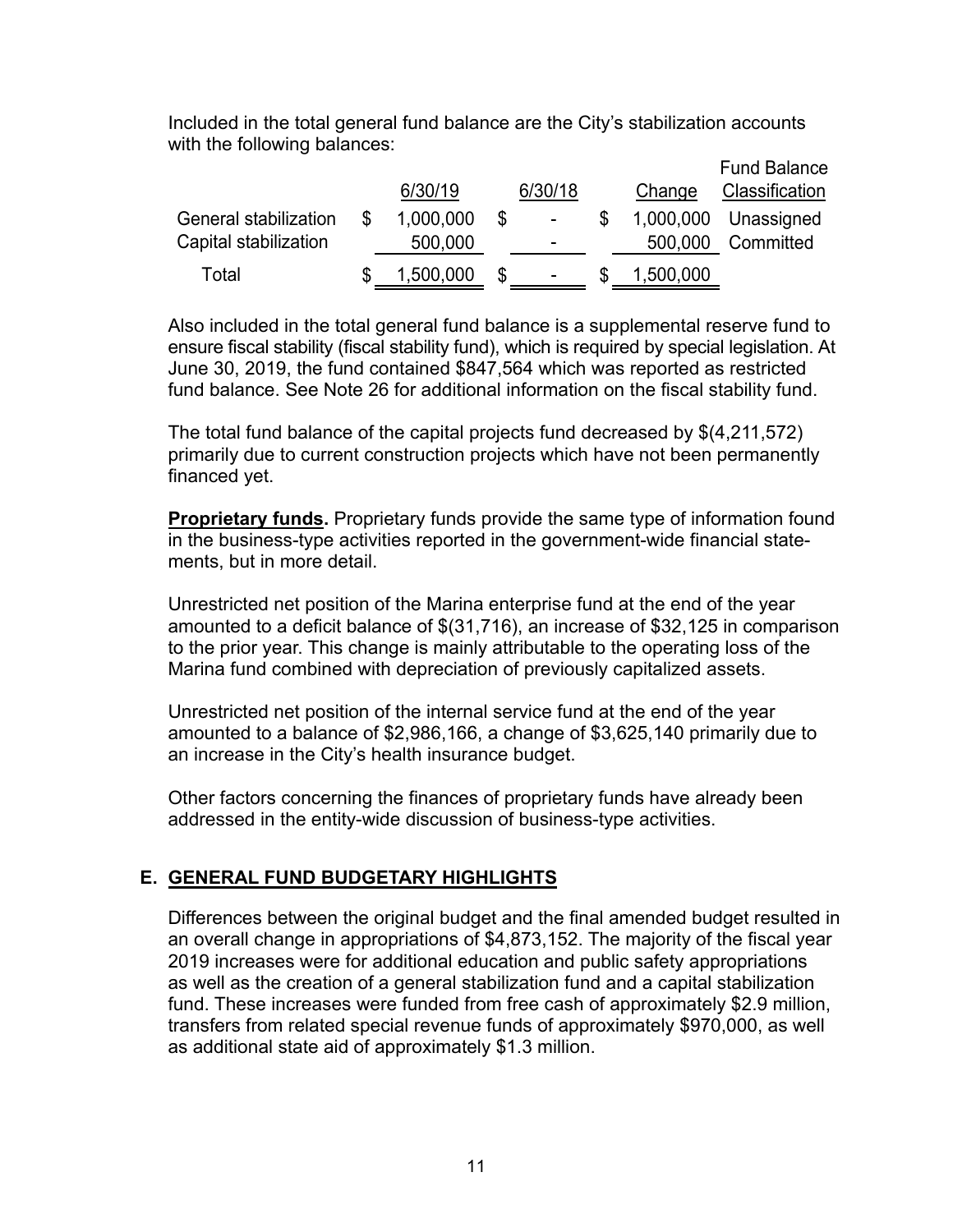Charges for services revenues exceeded the estimate by approximately \$1.2 million primarily due to the implementation of trash fees in fiscal year 2019. In addition, licenses and permits revenue exceeded the budget by approximately \$1.8 million mainly due to building permits exceeding expectations. Also the budgetary transfer in surplus of \$413,685 was to move FEMA funds into the general fund where expenses had originally been incurred. Total expenditures were less than appropriations by \$2,716,365 driven by an approximately \$1 million surplus in Intergovernmental expenses due to charter school expenses coming in less than anticipated.

# **F. CAPITAL ASSET AND DEBT ADMINISTRATION**

**Capital assets.** Total investment in capital assets for governmental and businesstype activities at year-end amounted to \$274,518,521 (net of accumulated depreciation), a change of \$1,772,088 from the prior year. This investment in capital assets includes land, buildings, machinery, equipment, and furnishings, and infrastructure.

Major capital asset events during the current fiscal year included the following:

| School construction projects | \$<br>4,968,227 |
|------------------------------|-----------------|
| Road construction projects   | 3,683,430       |
| Other construction projects  | 2,783,012       |
| School equipment             | 2,140,442       |
| City vehicles and equipment  | 1,228,714       |
| Depreciation                 | (13,031,737)    |
| Total                        | \$<br>1,772,088 |

Additional information on capital assets can be found in Note 9 of the Notes to Financial Statements.

**Long-term debt.** At the end of the current fiscal year, total bonded debt outstanding was \$68,632,194, all of which was backed by the full faith and credit of the City.

Additional information on long-term debt can be found in Note 18 of the Notes to Financial Statements.

**Credit rating.** During fiscal year 2019, Moody's Investor Service affirmed the City's underlying rating of Baa1. The outlook has been revised to stable from negative.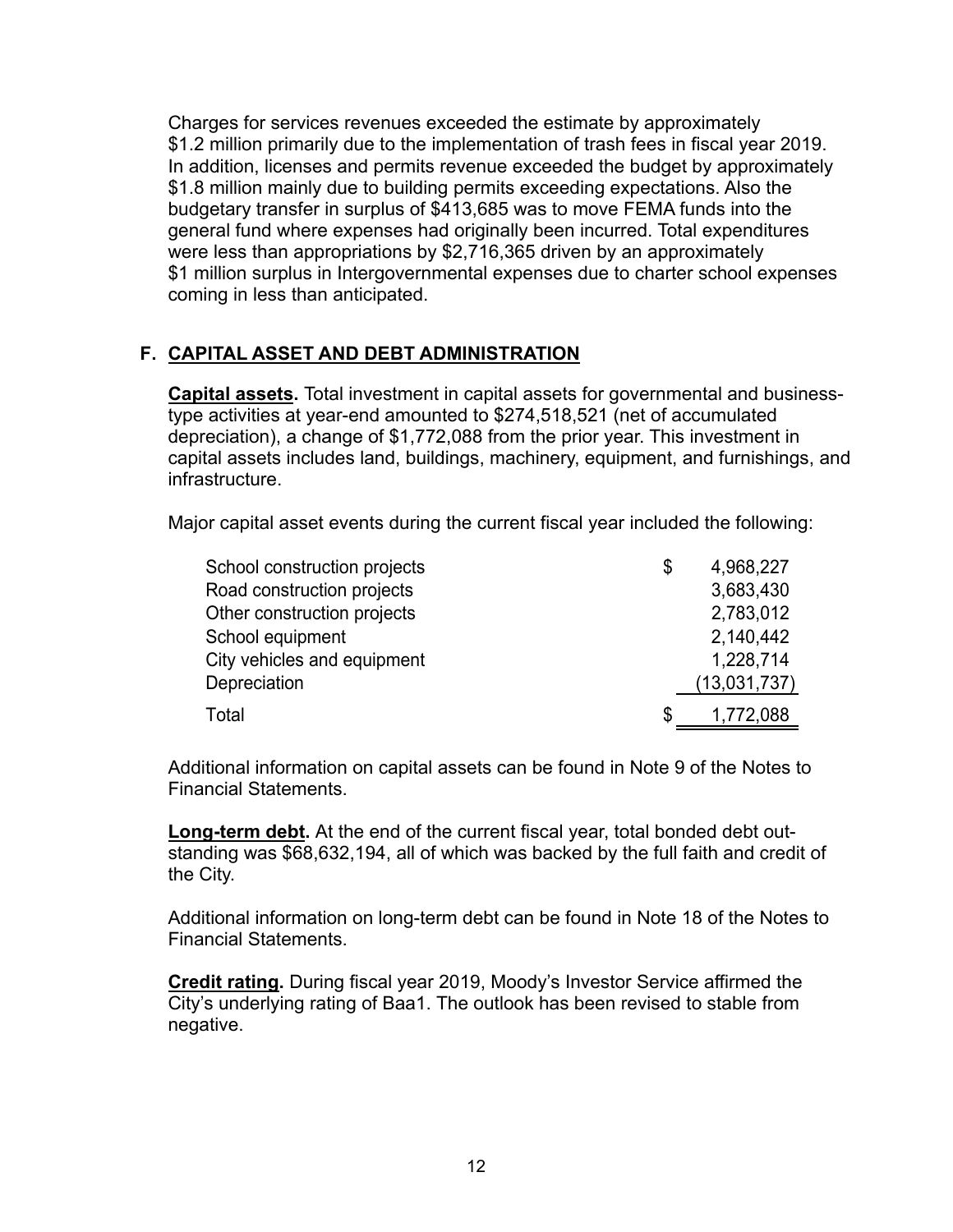## **REQUESTS FOR INFORMATION**

This financial report is designed to provide a general overview of the City of Lynn, Massachusetts', finances for all those with an interest in the City's finances. Questions concerning any of the information provided in this report or requests for additional financial information should be addressed to:

Comptroller's Office

3 City Hall Square

Lynn, Massachusetts 01901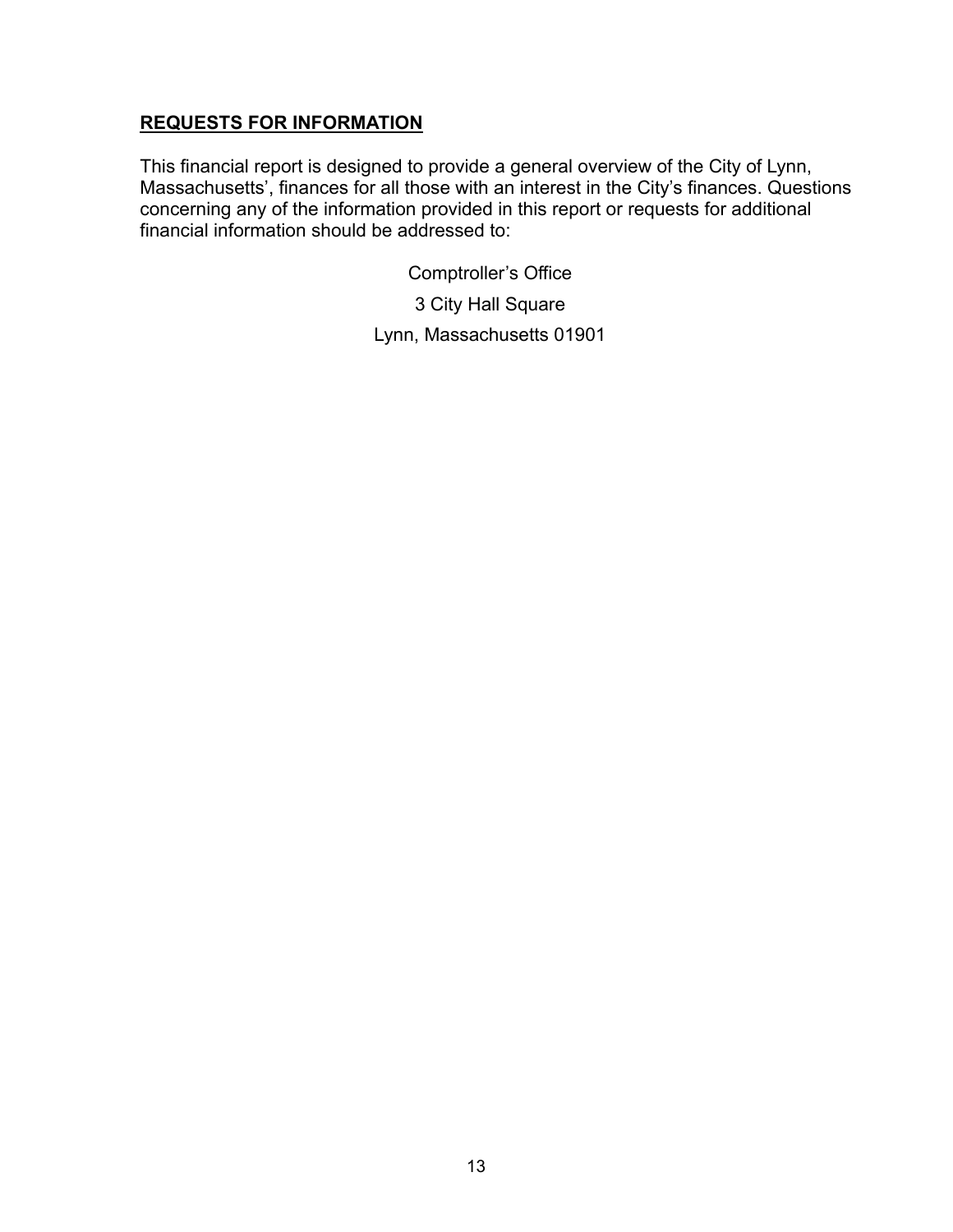#### STATEMENT OF NET POSITION

#### JUNE 30, 2019

|                                                                          |                               | <b>Primary Government</b>   |                               |                   |
|--------------------------------------------------------------------------|-------------------------------|-----------------------------|-------------------------------|-------------------|
|                                                                          | Governmental<br>Activities    | Business-Type<br>Activities | Total                         | Component<br>Unit |
| <b>Assets</b>                                                            |                               |                             |                               |                   |
| Current:                                                                 |                               |                             |                               |                   |
| Cash and short-term investments<br>Investments                           | \$<br>72,083,631<br>7,874,505 | \$<br>223,956               | \$<br>72,307,587<br>7,874,505 | \$<br>7,393,276   |
| Receivables, net of allowance for uncollectibles:                        |                               |                             |                               |                   |
| Property taxes<br>Excises                                                | 3,537,543                     |                             | 3,537,543                     |                   |
| Departmental and other                                                   | 1,428,313<br>2,231,688        |                             | 1,428,313<br>2,231,688        |                   |
| Intergovernmental                                                        | 4,466,788                     |                             | 4,466,788                     |                   |
| Loans                                                                    | 283,612                       |                             | 283,612                       | 431,543           |
| Other assets                                                             | 3,055,000                     | 14,597                      | 3,069,597                     | 78,964            |
| Noncurrent:                                                              |                               |                             |                               |                   |
| Receivables, net of allowance for uncollectibles:                        |                               |                             |                               |                   |
| Property taxes                                                           | 333,195                       |                             | 333,195                       |                   |
| Loans                                                                    | 2,552,508                     |                             | 2,552,508                     | 1,477,511         |
| Capital assets, non-depreciable                                          | 10,051,834                    |                             | 10,051,834                    | 1,314,347         |
| Capital assets, depreciable, net of                                      |                               |                             |                               |                   |
| accumulated depreciation                                                 | 262,650,925                   | 1,815,762                   | 264,466,687                   | 600,705           |
| <b>Total Assets</b>                                                      | 370,549,542                   | 2,054,315                   | 372,603,857                   | 11,296,346        |
| <b>Deferred Outflows of Resources</b>                                    |                               |                             |                               |                   |
| Related to pensions                                                      | 22,680,000                    | $\blacksquare$              | 22,680,000                    | $\blacksquare$    |
| Total Assets and Deferred Outflows of Resources                          | 393,229,542                   | 2,054,315                   | 395,283,857                   | 11,296,346        |
| Liabilities                                                              |                               |                             |                               |                   |
| Current:                                                                 |                               |                             |                               |                   |
| Warrants payable                                                         | 5,134,855                     |                             | 5,134,855                     | 5,685             |
| Accrued payroll                                                          | 6,696,350                     |                             | 6,696,350                     |                   |
| <b>Accrued liabilities</b>                                               | 9,764,205                     | 1,900                       | 9,766,105                     |                   |
| Tax refunds payable                                                      | 380,334                       | ٠                           | 380,334                       |                   |
| Notes payable                                                            | 9,350,000                     |                             | 9,350,000                     |                   |
| Other current liabilities                                                | 228,255                       | 151,000                     | 379,255                       |                   |
| Current portion of long-term liabilities:                                |                               |                             |                               |                   |
| Bonds and notes payable                                                  | 5,219,419                     | 15,026                      | 5,234,445                     | 103,374           |
| Other liabilities                                                        | 1,705,742                     | ÷                           | 1,705,742                     |                   |
| Noncurrent:                                                              |                               |                             |                               |                   |
| Bonds and notes payable, net of current portion<br>Net pension liability | 62,365,731<br>283,808,000     | 1,032,018<br>ä,             | 63,397,749<br>283,808,000     | 239,154           |
| <b>Total OPEB liability</b>                                              | 561,091,169                   |                             | 561,091,169                   |                   |
| Other liabilities, net of current portion                                | 11,685,445                    |                             | 11,685,445                    |                   |
| <b>Total Liabilities</b>                                                 | 957,429,505                   | 1,199,944                   | 958,629,449                   | 348,213           |
|                                                                          |                               |                             |                               |                   |
| <b>Deferred Inflows of Resources</b>                                     |                               |                             |                               |                   |
| Related to pensions<br>Taxes collected in advance                        | 5,117,000<br>104,083          |                             | 5,117,000<br>104,083          |                   |
| <b>Total Deferred Inflows of Resources</b>                               | 5,221,083                     |                             | 5,221,083                     |                   |
| Total Liabilities and Deferred Inflows of Resources                      | 962,650,588                   | 1,199,944                   | 963,850,532                   | 348,213           |
| <b>Net Position</b>                                                      |                               |                             |                               |                   |
| Net investment in capital assets<br>Restricted for:                      | 209,308,133                   | 886,087                     | 210,194,220                   |                   |
| Grants and other statutory restrictions                                  | 26,734,558                    |                             | 26,734,558                    | 922,756           |
| Permanent funds:                                                         |                               |                             |                               |                   |
| Nonexpendable                                                            | 8,012,803                     |                             | 8,012,803                     |                   |
| Expendable                                                               | 630,885                       |                             | 630,885                       |                   |
| Unrestricted                                                             | (814, 107, 425)               | (31, 716)                   | (814, 139, 141)               | 10,025,377        |
| <b>Total Net Position</b>                                                | (569, 421, 046)<br>\$         | 854,371<br>\$               | (568, 566, 675)<br>\$         | 10,948,133<br>\$  |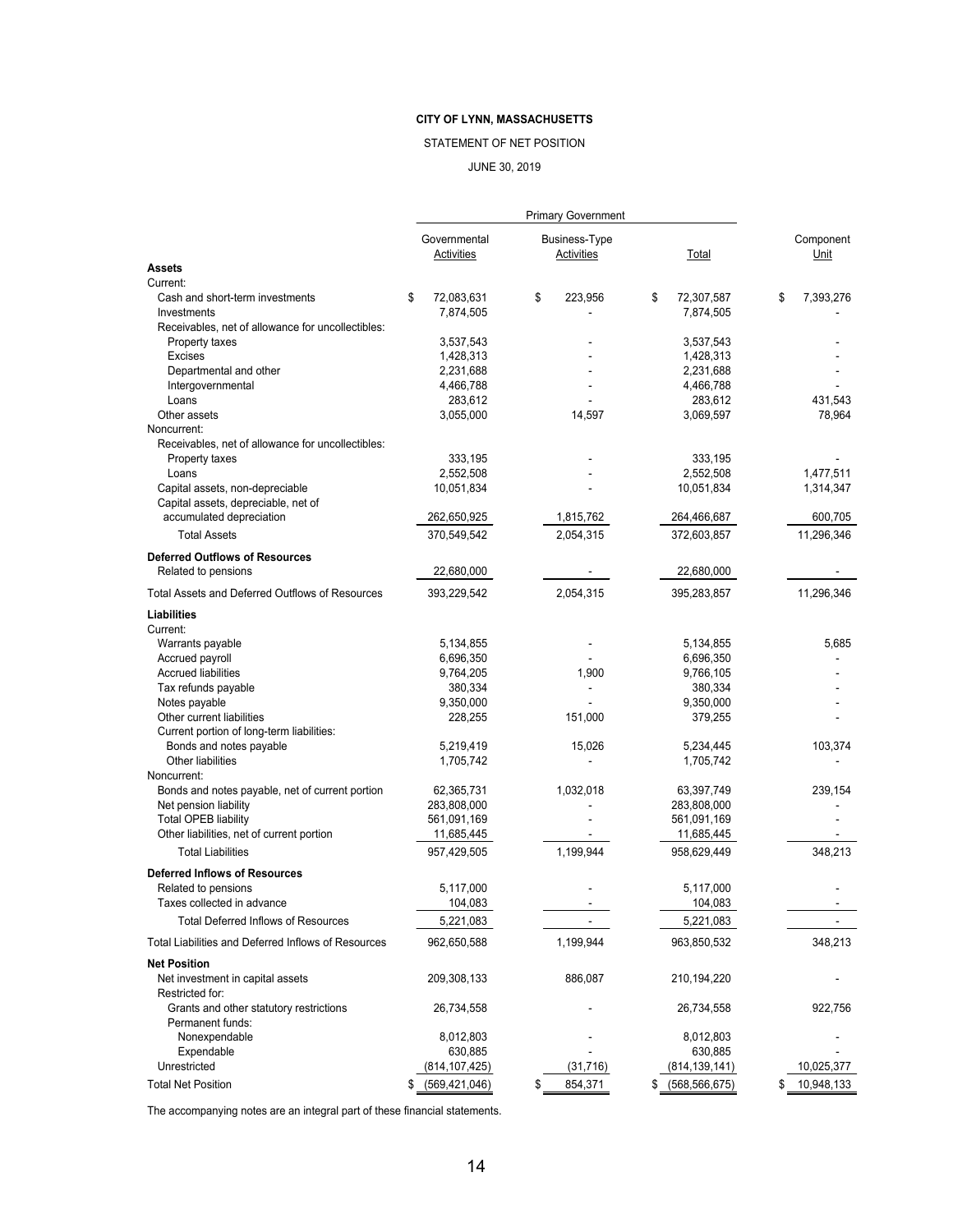#### STATEMENT OF ACTIVITIES

#### FOR THE YEAR ENDED JUNE 30, 2019

|                                      |                    |                               | Program Revenues                        |               |                       |                   | Net (Expenses) Revenues and Changes in Net Position |                  |
|--------------------------------------|--------------------|-------------------------------|-----------------------------------------|---------------|-----------------------|-------------------|-----------------------------------------------------|------------------|
|                                      |                    |                               | Operating                               | Capital       |                       | Business-         |                                                     |                  |
|                                      |                    | Charges for                   | Grants and                              | Grants and    | Governmental          | Type              |                                                     | Component        |
|                                      | <b>Expenses</b>    | Services                      | Contributions                           | Contributions | <b>Activities</b>     | <b>Activities</b> | Total                                               | Unit             |
| <b>Governmental Activities</b>       |                    |                               |                                         |               |                       |                   |                                                     |                  |
| General government                   | 21,016,172<br>\$   | 5,842,715<br>\$               | \$<br>126,013                           | \$            | (15,047,444)          | \$                | (15,047,444)<br>\$                                  | \$               |
| Public safety                        | 65,420,471         | 1,026,232                     | 3,930,843                               |               | (60, 463, 396)        |                   | (60, 463, 396)                                      |                  |
| Education                            | 327,939,562        | 909,797                       | 235,442,553                             |               | (91, 587, 212)        |                   | (91, 587, 212)                                      |                  |
| Public works                         | 21,592,002         | 7,368,548                     | 6,787,832                               | 1,673,435     | (5,762,187)           |                   | (5,762,187)                                         |                  |
| Health and human services            | 2,993,771          | 365,535                       | 2,528,181                               |               | (100, 055)            |                   | (100, 055)                                          |                  |
| Culture and recreation               | 6,549,906          | 4,358,613                     | 203,250                                 |               | (1,988,043)           |                   | (1,988,043)                                         |                  |
| Debt service interest                | 2,716,181          |                               |                                         |               | (2,716,181)           |                   | (2,716,181)                                         |                  |
| <b>Total Governmental Activities</b> | 448,228,065        | 19,871,440                    | 249,018,672                             | 1,673,435     | (177, 664, 518)       |                   | (177, 664, 518)                                     |                  |
| <b>Business-Type Activities</b>      |                    |                               |                                         |               |                       |                   |                                                     |                  |
| Marina services                      | 513,876            | 339,137                       |                                         |               |                       | (174, 739)        | (174, 739)                                          |                  |
| <b>Total Primary Government</b>      | 448,741,941<br>\$. | \$ 20,210,577                 | 249,018,672                             | \$1,673,435   | (177, 664, 518)       | (174, 739)        | (177, 839, 257)                                     |                  |
| <b>Component Unit</b>                |                    |                               |                                         |               |                       |                   |                                                     |                  |
| Economic Development and             |                    |                               |                                         |               |                       |                   |                                                     |                  |
| Industrial Corporation of Lynn       | 2,206,971<br>\$    | 1,885,693<br>\$               | \$<br>120,859                           | \$            |                       |                   |                                                     | (200, 419)       |
|                                      |                    | <b>General Revenues</b>       |                                         |               |                       |                   |                                                     |                  |
|                                      |                    | Property taxes                |                                         |               | 129,899,557           |                   | 129,899,557                                         |                  |
|                                      |                    | Excises                       |                                         |               | 9,230,207             |                   | 9,230,207                                           |                  |
|                                      |                    |                               | Penalties, interest, and other taxes    |               | 1,316,492             |                   | 1,316,492                                           |                  |
|                                      |                    |                               | Grants and contributions not restricted |               |                       |                   |                                                     |                  |
|                                      |                    | to specific programs          |                                         |               | 24,680,735            |                   | 24,680,735                                          |                  |
|                                      |                    | Investment income             |                                         |               | 1,120,860             | 220               | 1,121,080                                           | 120,480          |
|                                      |                    | Other                         |                                         |               | 1,497,231             |                   | 1,497,231                                           | 2,369,580        |
|                                      |                    | <b>Total General Revenues</b> |                                         |               | 167,745,082           | 220               | 167,745,302                                         | 2,490,060        |
|                                      |                    | Change in Net Position        |                                         |               | (9,919,436)           | (174, 519)        | (10,093,955)                                        | 2,289,641        |
|                                      |                    |                               |                                         |               |                       |                   |                                                     |                  |
|                                      |                    | <b>Net Position</b>           |                                         |               |                       |                   |                                                     |                  |
|                                      |                    | Beginning of year             |                                         |               | (559, 501, 610)       | 1,028,890         | (558, 472, 720)                                     | 8,658,492        |
|                                      |                    | End of year                   |                                         |               | (569, 421, 046)<br>S. | 854,371<br>\$     | \$ (568, 566, 675)                                  | 10,948,133<br>S. |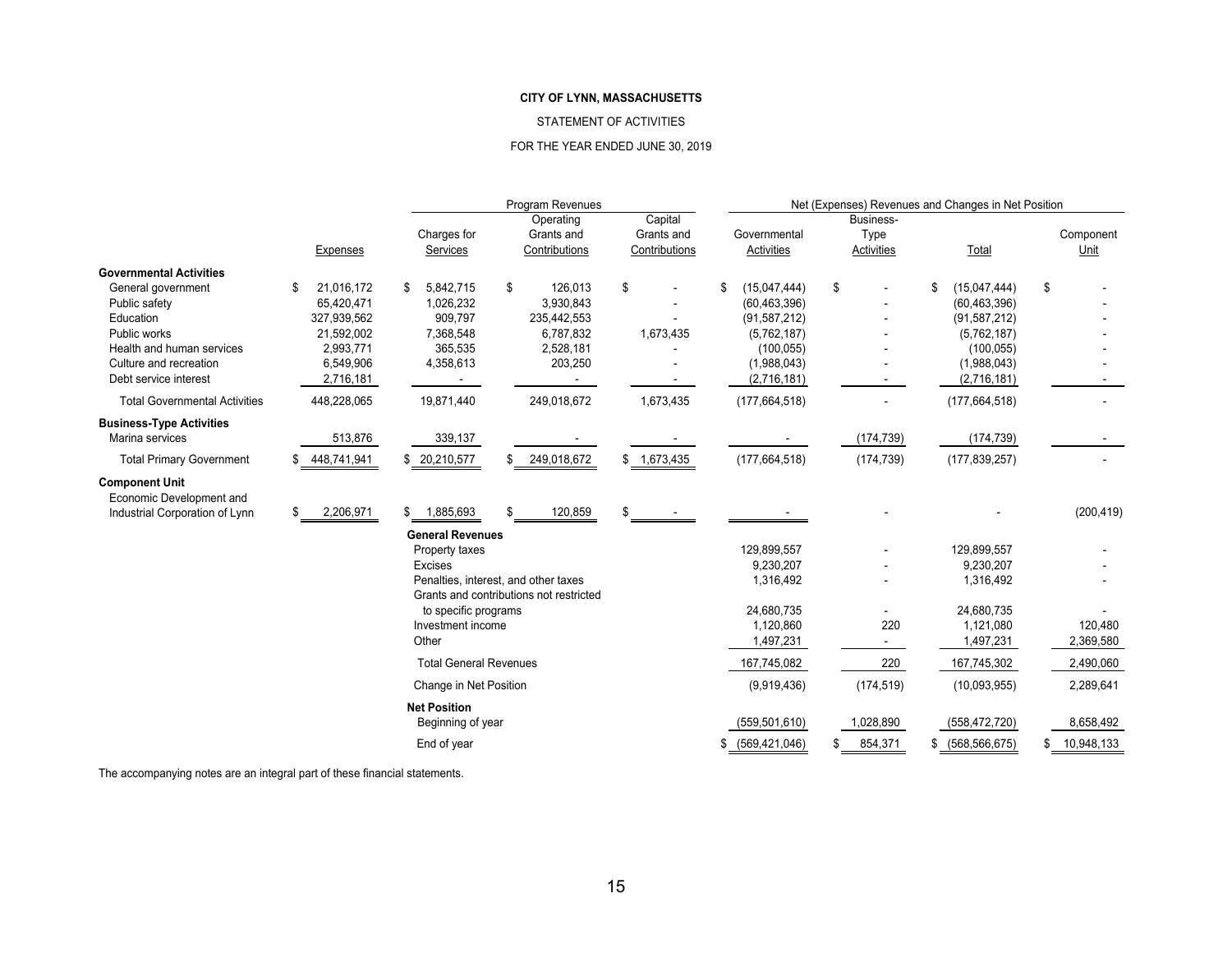#### GOVERNMENTAL FUNDS

### BALANCE SHEET

#### JUNE 30, 2019

|                                                | General<br>Fund  | Capital<br>Projects<br>Fund | Nonmajor<br>Governmental<br><b>Funds</b> | Total<br>Governmental<br><b>Funds</b> |
|------------------------------------------------|------------------|-----------------------------|------------------------------------------|---------------------------------------|
| <b>Assets</b>                                  |                  |                             |                                          |                                       |
| Cash and short-term investments<br>Investments | \$<br>33,299,618 | \$<br>12,293,443            | \$<br>19,237,763<br>7,874,505            | \$<br>64,830,824<br>7,874,505         |
| Receivables:                                   |                  |                             |                                          |                                       |
| Property taxes                                 | 6,203,090        |                             |                                          | 6,203,090                             |
| Excises                                        | 2,804,614        |                             |                                          | 2,804,614                             |
| User fees                                      | 1,700,223        |                             |                                          | 1,700,223                             |
| Departmental and other                         | 531,465          |                             |                                          | 531,465                               |
| Intergovernmental                              | 384,127          |                             | 4,082,661                                | 4,466,788                             |
| Loans                                          |                  |                             | 2,836,120                                | 2,836,120                             |
| Due from other funds                           | 29,525           |                             |                                          | 29,525                                |
| Other assets                                   | 250,000          |                             |                                          | 250,000                               |
| <b>Total Assets</b>                            | \$<br>45,202,662 | \$<br>12,293,443            | \$<br>34,031,049                         | \$<br>91,527,154                      |
| <b>Liabilities</b>                             |                  |                             |                                          |                                       |
| Warrants payable                               | \$<br>3,802,967  | \$                          | \$<br>1,332,344                          | \$<br>5,135,311                       |
| Accrued payroll                                | 6,630,714        |                             | 65,636                                   | 6,696,350                             |
| <b>Accrued liabilities</b>                     | 152,717          | 769,393                     | 1,045,307                                | 1,967,417                             |
| Notes payable                                  |                  | 9,350,000                   |                                          | 9,350,000                             |
| Due to other funds<br>Other liabilities        | 228,255          |                             | 29,525                                   | 29,525                                |
|                                                |                  |                             |                                          | 228,255                               |
| <b>Total Liabilities</b>                       | 10,814,653       | 10,119,393                  | 2,472,812                                | 23,406,858                            |
| <b>Deferred Inflows of Resources</b>           |                  |                             |                                          |                                       |
| Unavailable revenues                           | 10,541,725       |                             | 2,634,673                                | 13,176,398                            |
| Taxes collected in advance                     | 104,083          |                             |                                          | 104,083                               |
| <b>Fund Balances</b>                           |                  |                             |                                          |                                       |
| Nonspendable                                   | 929,675          |                             | 8,012,803                                | 8,942,478                             |
| Restricted                                     | 847,564          | 3,795,275                   | 21,035,495                               | 25,678,334                            |
| Committed                                      | 1,069,582        | 1,451,459                   |                                          | 2,521,041                             |
| Assigned                                       | 4,199,850        |                             |                                          | 4,199,850                             |
| Unassigned                                     | 16,695,530       | (3,072,684)                 | (124, 734)                               | 13,498,112                            |
| <b>Total Fund Balances</b>                     | 23,742,201       | 2,174,050                   | 28,923,564                               | 54,839,815                            |
| Total Liabilities, Deferred Inflows of         |                  |                             |                                          |                                       |
| Resources, and Fund Balances                   | \$<br>45,202,662 | \$<br>12,293,443            | \$<br>34,031,049                         | \$<br>91,527,154                      |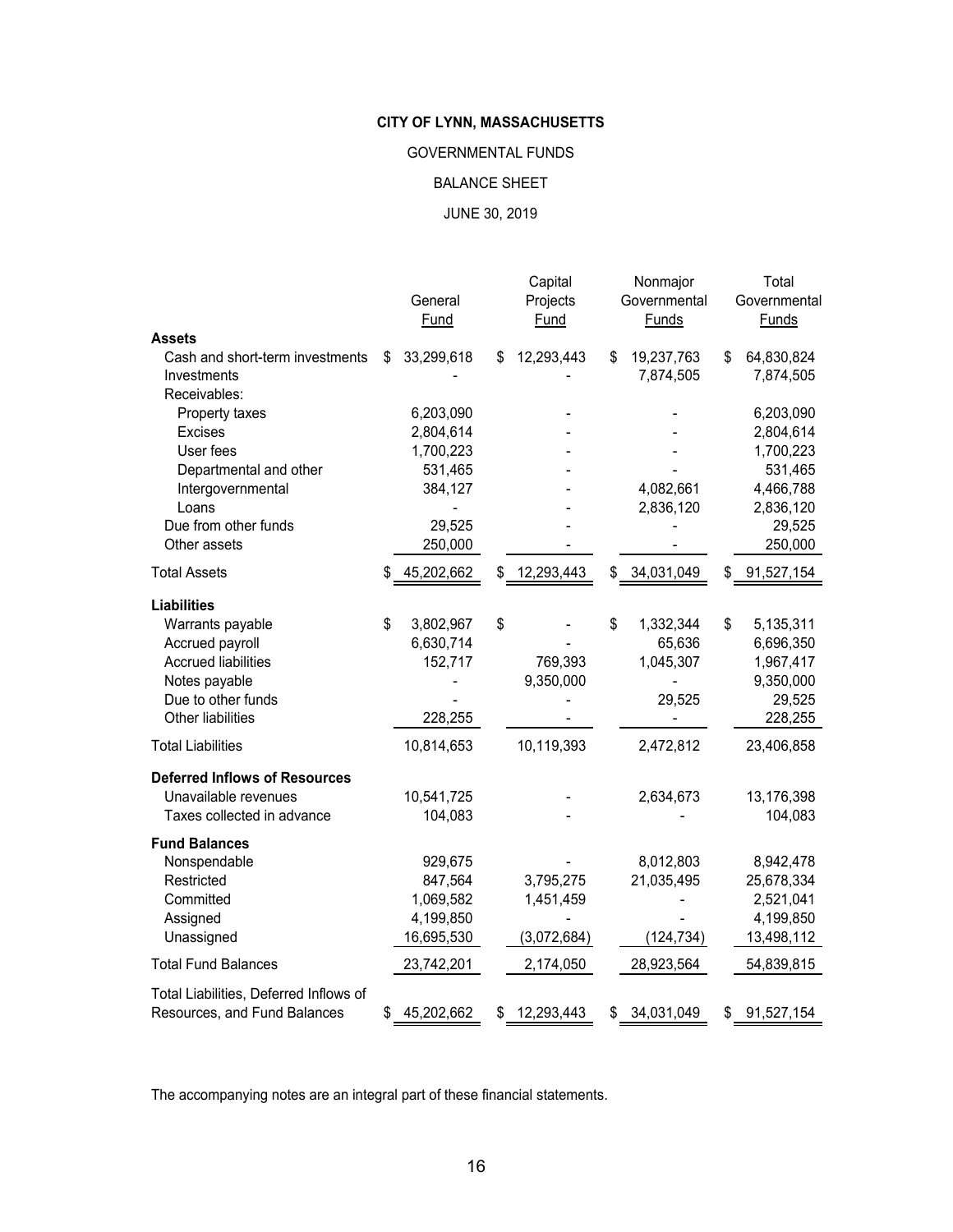## RECONCILIATION OF TOTAL GOVERNMENTAL FUND BALANCES TO NET POSITION OF GOVERNMENTAL ACTIVITIES IN THE STATEMENT OF NET POSITION

## JUNE 30, 2019

| <b>Total governmental fund balances</b>                                                                                                                                                                                                                                          | \$<br>54,839,815      |
|----------------------------------------------------------------------------------------------------------------------------------------------------------------------------------------------------------------------------------------------------------------------------------|-----------------------|
| Capital assets used in governmental activities are not financial<br>٠<br>resources and, therefore, are not reported in the governmental funds.                                                                                                                                   | 272,702,759           |
| Revenues are reported on the accrual basis of accounting<br>$\bullet$<br>and are not deferred until collection.                                                                                                                                                                  | 9,467,745             |
| Internal service funds are used by management to account for<br>$\bullet$<br>health insurance and workers' compensation activities. The assets<br>and liabilities of the internal service funds are included in the<br>governmental activities in the Statement of Net Position. | 2,986,166             |
| Deferred outflows of resources related to pensions will be recognized<br>$\bullet$<br>as an increase to pension expense in future periods.                                                                                                                                       | 22,680,000            |
| Long-term liabilities are not due and payable in the current period<br>and, therefore, are not reported in the governmental funds:                                                                                                                                               |                       |
| Bonds and notes payable, including unamortized premium                                                                                                                                                                                                                           | (67, 585, 150)        |
| Net pension liability                                                                                                                                                                                                                                                            | (283, 808, 000)       |
| <b>Total OPEB liability</b>                                                                                                                                                                                                                                                      | (561, 091, 169)       |
| Other (compensated absences, capital leases, etc.)                                                                                                                                                                                                                               | (13, 391, 187)        |
| Deferred inflows of resources related to pensions will be recognized<br>$\bullet$<br>as a decrease to pension expense in future periods.                                                                                                                                         | (5, 117, 000)         |
| In the Statement of Activities, interest is accrued on outstanding<br>$\bullet$<br>long-term debt, whereas in governmental funds interest is not<br>reported until due.                                                                                                          | (724, 691)            |
| • Other                                                                                                                                                                                                                                                                          | (380, 334)            |
| Net position of governmental activities                                                                                                                                                                                                                                          | \$<br>(569, 421, 046) |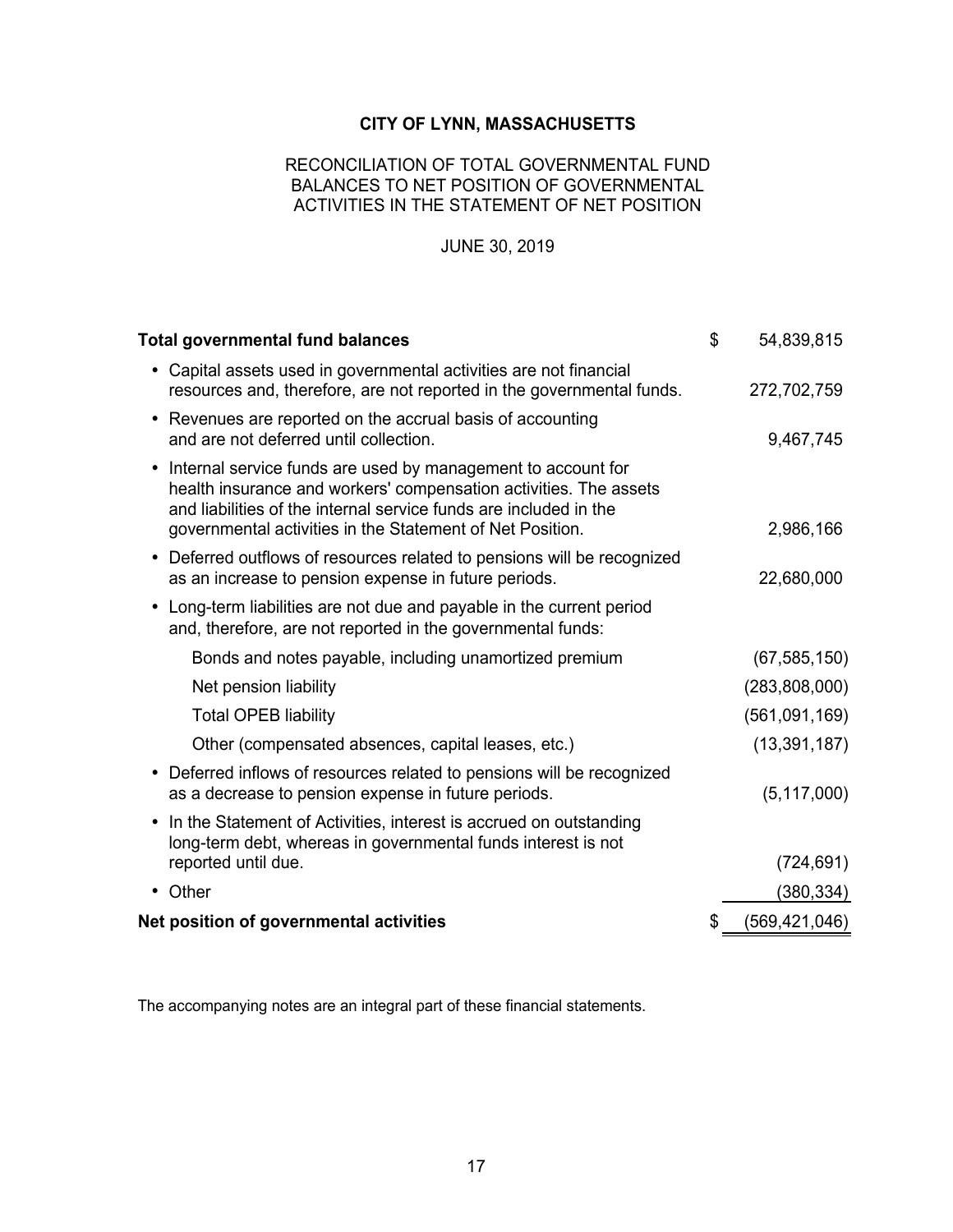#### GOVERNMENTAL FUNDS

#### STATEMENT OF REVENUES, EXPENDITURES, AND CHANGES IN FUND BALANCES

#### FOR THE YEAR ENDED JUNE 30, 2019

|                                             |                   | Capital         | Nonmajor         | Total             |
|---------------------------------------------|-------------------|-----------------|------------------|-------------------|
|                                             | General           | Projects        | Governmental     | Governmental      |
|                                             | Fund              | Fund            | <b>Funds</b>     | <b>Funds</b>      |
| <b>Revenues</b>                             |                   |                 |                  |                   |
| Property taxes                              | \$<br>129,058,059 | \$              | \$               | \$<br>129,058,059 |
| <b>Excises</b>                              | 9,254,782         |                 |                  | 9,254,782         |
| Penalties, interest, and other taxes        | 1,316,492         |                 |                  | 1,316,492         |
| Charges for services                        | 5,315,808         |                 | 7,666,517        | 12,982,325        |
| Intergovernmental                           | 216,165,895       |                 | 41,726,407       | 257,892,302       |
| Contributions and donations                 |                   |                 | 759,877          | 759,877           |
| Licenses and permits                        | 4,420,738         |                 | 3,000            | 4,423,738         |
| Fines and forfeitures                       | 1,957,010         |                 | 9,725            | 1,966,735         |
| Investment income                           | 724,262           | 31              | 396,567          | 1,120,860         |
| Insurance recoveries                        |                   |                 | 914,907          | 914,907           |
| <b>Miscellaneous</b>                        | 14,353            |                 | 433,552          | 447,905           |
| <b>Total Revenues</b>                       | 368,227,399       | 31              | 51,910,552       | 420,137,982       |
| <b>Expenditures</b>                         |                   |                 |                  |                   |
| General government                          | 11,010,015        | 1,497,153       | 862,565          | 13,369,733        |
| Public safety                               | 40,915,778        | 563             | 3,807,942        | 44,724,283        |
| Education                                   | 186,963,066       | 1,113,904       | 27,493,056       | 215,570,026       |
| Public works                                | 13,162,851        | 1,517,836       | 9,451,634        | 24, 132, 321      |
| Health and human services                   | 1,234,954         |                 | 1,735,242        | 2,970,196         |
| Culture and recreation                      | 1,286,682         | 182,147         | 4,568,937        | 6,037,766         |
| Employee benefits                           | 80,945,631        |                 |                  | 80,945,631        |
| Debt service                                | 7,102,592         |                 |                  | 7,102,592         |
| Intergovernmental                           | 25,605,845        |                 |                  | 25,605,845        |
| <b>Total Expenditures</b>                   | 368,227,414       | 4,311,603       | 47,919,376       | 420,458,393       |
| Excess (deficiency) of revenues             |                   |                 |                  |                   |
| over (under) expenditures                   | (15)              | (4, 311, 572)   | 3,991,176        | (320, 411)        |
| <b>Other Financing Sources (Uses)</b>       |                   |                 |                  |                   |
| Deficit note proceeds                       | 4,500,000         |                 |                  | 4,500,000         |
| <b>Issuance of leases</b>                   | 654,819           |                 |                  | 654,819           |
| Transfers in                                | 1,375,112         | 100,000         | 159,668          | 1,634,780         |
| Transfers out                               | (898, 642)        |                 | (1,375,112)      | (2, 273, 754)     |
| <b>Total Other Financing Sources (Uses)</b> | 5,631,289         | 100,000         | (1,215,444)      | 4,515,845         |
| Change in Fund Balances                     | 5,631,274         | (4,211,572)     | 2,775,732        | 4,195,434         |
| Fund Balance at Beginning of Year, as       |                   |                 |                  |                   |
| reclassified                                | 18,110,927        | 6,385,622       | 26, 147, 832     | 50,644,381        |
| Fund Balance at End of Year                 | \$<br>23,742,201  | \$<br>2,174,050 | \$<br>28,923,564 | \$<br>54,839,815  |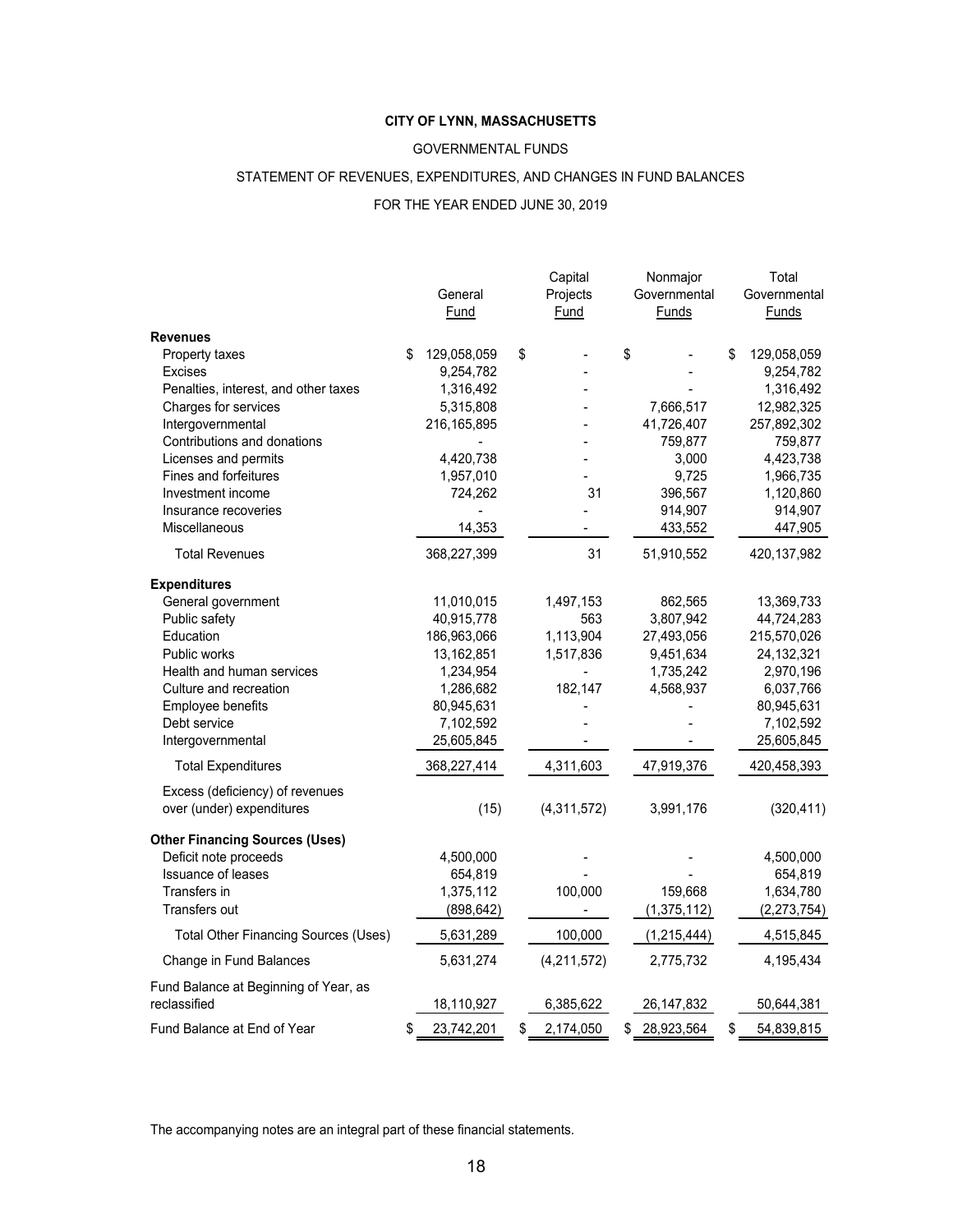### RECONCILIATION OF THE STATEMENT OF REVENUES, EXPENDITURES, AND CHANGES IN FUND BALANCES OF GOVERNMENTAL FUNDS TO THE STATEMENT OF ACTIVITIES

#### FOR THE YEAR ENDED JUNE 30, 2019

| Net change in fund balances - total governmental funds                                                                                                                                                                                                                                                                                                                                                                                                       | \$<br>4,195,434   |
|--------------------------------------------------------------------------------------------------------------------------------------------------------------------------------------------------------------------------------------------------------------------------------------------------------------------------------------------------------------------------------------------------------------------------------------------------------------|-------------------|
| • Governmental funds report capital outlays as expenditures. However,<br>in the Statement of Activities the cost of those assets is allocated<br>over their estimated useful lives and reported as depreciation expense:                                                                                                                                                                                                                                     |                   |
| Capital outlay                                                                                                                                                                                                                                                                                                                                                                                                                                               | 14,841,297        |
| Loss on disposal of capital assets                                                                                                                                                                                                                                                                                                                                                                                                                           | (37, 472)         |
| Depreciation                                                                                                                                                                                                                                                                                                                                                                                                                                                 | (12, 825, 093)    |
| Revenues in the Statement of Activities that do not provide current<br>financial resources are fully deferred in the Statement of Revenues,<br>Expenditures, and Changes in Fund Balances. Therefore, the<br>recognition of revenue for various types of accounts receivable<br>(i.e., real estate and personal property, motor vehicle excise, etc.)<br>differ between the two statements. This amount represents the<br>net change in unavailable revenue. | 2,227,363         |
| The issuance of long-term debt (e.g., bonds and leases) provides<br>٠<br>current financial resources to governmental funds, while the<br>repayment of the principal of long-term debt consumes the financial<br>resources of governmental funds. Neither transaction, however,<br>has any effect on net position:                                                                                                                                            |                   |
| Issuance of deficit notes                                                                                                                                                                                                                                                                                                                                                                                                                                    | (4,500,000)       |
| Repayments of general obligation and refunding bonds and notes                                                                                                                                                                                                                                                                                                                                                                                               | 4,635,000         |
| Issuance of capital leases                                                                                                                                                                                                                                                                                                                                                                                                                                   | (654, 819)        |
| Payments of capital leases                                                                                                                                                                                                                                                                                                                                                                                                                                   | 1,535,164         |
| • In the Statement of Activities, interest is accrued on outstanding long-term<br>debt, whereas in governmental funds interest is not reported until due.<br>This amount represents the change in accrued interest                                                                                                                                                                                                                                           | (248, 589)        |
| • Internal service funds are used by management to account for health<br>insurance and workers' compensation activities. The net activity of<br>internal service funds is reported with Governmental Activities.                                                                                                                                                                                                                                             | 3,625,140         |
| Some expenses reported in the Statement of Activities do not require<br>the use of current financial resources and therefore, are not reported<br>as expenditures in the governmental funds:                                                                                                                                                                                                                                                                 |                   |
| Amortization of bond premium                                                                                                                                                                                                                                                                                                                                                                                                                                 | 134,419           |
| Change in net pension liability, net of related deferrals                                                                                                                                                                                                                                                                                                                                                                                                    | (2,854,000)       |
| Change in total OPEB liability                                                                                                                                                                                                                                                                                                                                                                                                                               | (21,097,505)      |
| Change in compensated absences liability                                                                                                                                                                                                                                                                                                                                                                                                                     | 1,244,770         |
| Change in workers compensation liability                                                                                                                                                                                                                                                                                                                                                                                                                     | 239,789           |
| Change in tax refunds payable liability                                                                                                                                                                                                                                                                                                                                                                                                                      | (380,334)         |
| Change in net position of governmental activities                                                                                                                                                                                                                                                                                                                                                                                                            | \$<br>(9,919,436) |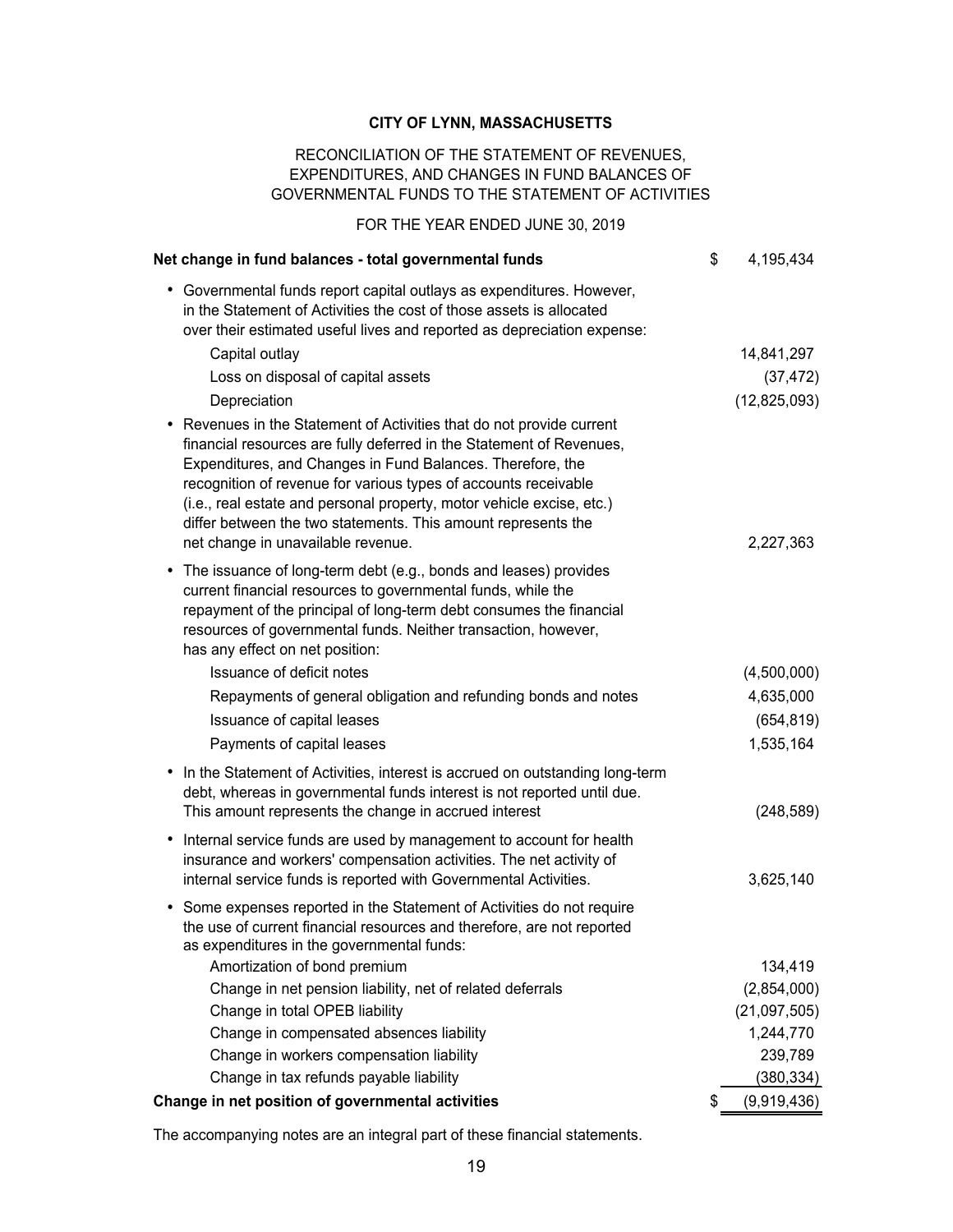#### GENERAL FUND

#### AND OTHER USES - BUDGET AND ACTUAL STATEMENT OF REVENUES AND OTHER SOURCES, AND EXPENDITURES

#### FOR THE YEAR ENDED JUNE 30, 2019

|                                                   |                           |    | <b>Budgeted Amounts</b> |             |                   | Variance with                                 |
|---------------------------------------------------|---------------------------|----|-------------------------|-------------|-------------------|-----------------------------------------------|
|                                                   | Original<br><b>Budget</b> |    | Final<br><b>Budget</b>  |             | Actual<br>Amounts | <b>Final Budget</b><br>Positive<br>(Negative) |
| <b>Revenues</b>                                   |                           |    |                         |             |                   |                                               |
| Property taxes                                    | \$<br>130,748,013         |    | 130,369,013<br>\$       |             | \$<br>129,058,059 | \$<br>(1,310,954)                             |
| Excise                                            | 8,709,136                 |    |                         | 8,709,136   | 9,254,782         | 545,646                                       |
| Penalties, interest, and other taxes              | 1,164,888                 |    |                         | 1,164,888   | 1,316,492         | 151,604                                       |
| Charges for services                              | 4,119,999                 |    |                         | 4,119,999   | 5,315,808         | 1,195,809                                     |
| Intergovernmental                                 | 195,218,189               |    | 196,534,864             |             | 196,602,446       | 67,582                                        |
| Licenses and permits                              | 2,538,059                 |    |                         | 2,538,059   | 4,420,738         | 1,882,679                                     |
| Fines and forfeitures                             | 1,660,785                 |    |                         | 1,660,785   | 1,957,010         | 296,225                                       |
| Investment income                                 | 72,982                    |    |                         | 72,982      | 724,262           | 651,280                                       |
| Miscellaneous                                     |                           | 93 |                         | 93          | 14,353            | 14,260                                        |
| <b>Total Revenues</b>                             | 344,232,144               |    | 345,169,819             |             | 348,663,950       | 3,494,131                                     |
| <b>Expenditure</b>                                |                           |    |                         |             |                   |                                               |
| General government                                | 12,179,590                |    |                         | 11,224,422  | 10,845,633        | 378,789                                       |
| Public safety                                     | 39,221,296                |    |                         | 40,260,919  | 39,933,679        | 327,240                                       |
| Education                                         | 163,572,662               |    | 165,025,862             |             | 164,496,942       | 528,920                                       |
| <b>Public works</b>                               | 12,344,934                |    |                         | 13,012,524  | 12,983,740        | 28,784                                        |
| Health and human services                         | 1,350,145                 |    |                         | 1,347,415   | 1,237,289         | 110,126                                       |
| Culture and recreation                            | 1,404,244                 |    |                         | 1,368,671   | 1,323,022         | 45,649                                        |
| Employee benefits                                 | 81,519,904                |    |                         | 79,963,455  | 79,794,557        | 168,898                                       |
| Debt service                                      | 7,084,161                 |    |                         | 7,000,161   | 6,949,875         | 50,286                                        |
| Intergovernmental                                 | 26,683,518                |    |                         | 26,683,518  | 25,605,845        | 1,077,673                                     |
| <b>Total Expenditures</b>                         | 345,360,454               |    | 345,886,947             |             | 343,170,582       | 2,716,365                                     |
| Excess (Deficiency) of Revenues Over Expenditures | (1, 128, 310)             |    |                         | (717, 128)  | 5,493,368         | 6,210,496                                     |
| <b>Other Financing Sources/(Uses)</b>             |                           |    |                         |             |                   |                                               |
| Transfers in                                      |                           |    |                         | 961,427     | 1,375,112         | 413,685                                       |
| Transfers out                                     | (1,486,538)               |    |                         | (5,833,197) | (5,833,197)       |                                               |
| Use of free cash:                                 |                           |    |                         |             |                   |                                               |
| Operating budget                                  |                           |    |                         | 472,391     |                   | (472, 391)                                    |
| Other funds                                       |                           |    |                         | 551,659     |                   | (551, 659)                                    |
| Snow and ice                                      |                           |    |                         | 450,000     |                   | (450,000)                                     |
| Transfer to stabilization funds                   |                           |    |                         | 1,500,000   |                   | (1,500,000)                                   |
| Deficit note proceeds                             | 4,500,000                 |    |                         | 4,500,000   | 4,500,000         |                                               |
| Raising of prior year deficits                    | (1,885,152)               |    |                         | (1,885,152) |                   | 1,885,152                                     |
| Total Other Financing Sources/(Uses)              | 1,128,310                 |    |                         | 717,128     | 41,915            | (675, 213)                                    |
| <b>Excess of Revenues and Other Sources</b>       |                           |    |                         |             |                   |                                               |
| Over Expenditures and Other Uses                  | \$                        | \$ |                         |             | \$<br>5,535,283   | \$<br>5,535,283                               |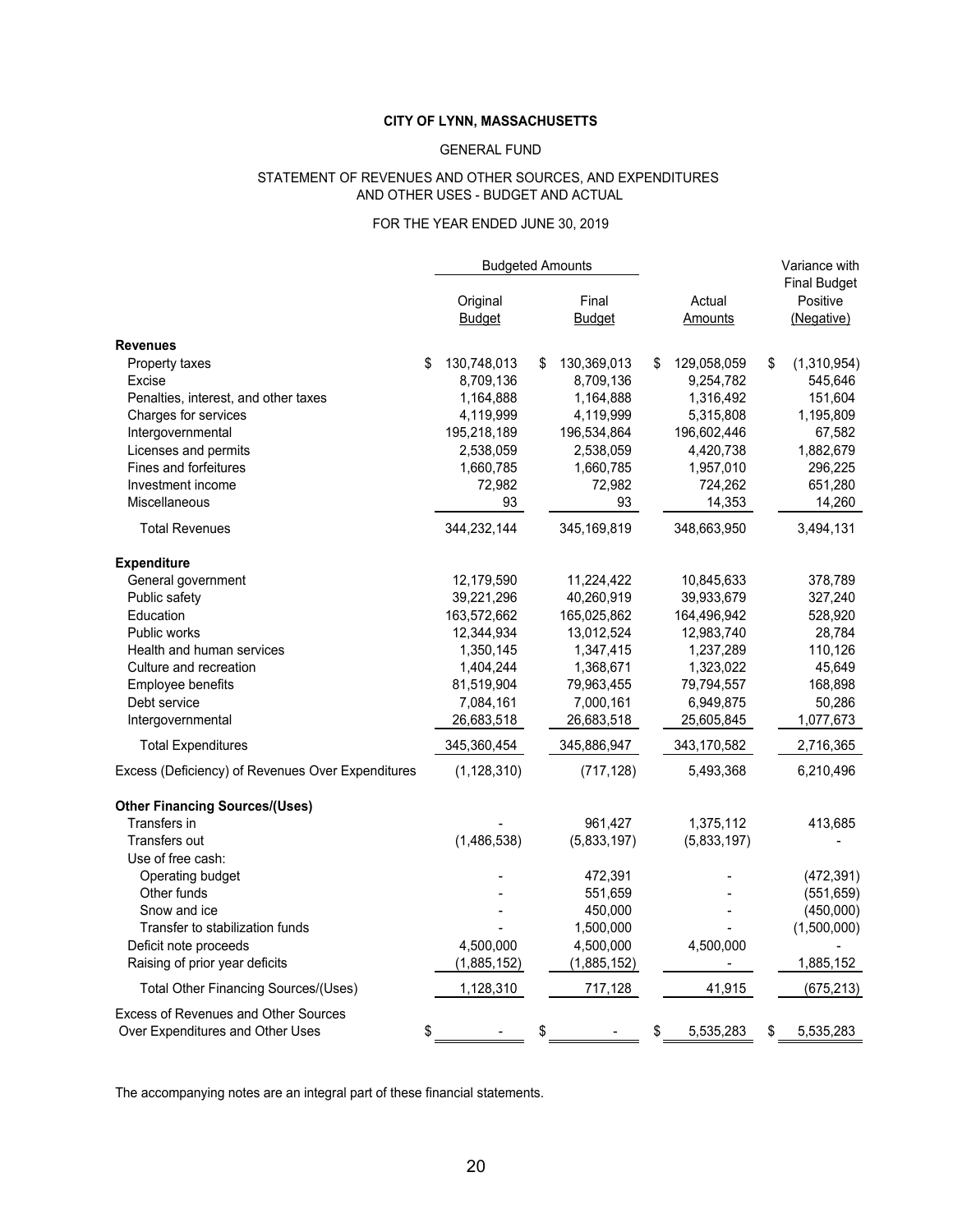#### PROPRIETARY FUNDS

### STATEMENT OF NET POSITION

## JUNE 30, 2019

|                                                                                                                                             | <b>Business-Type Activities</b><br><b>Enterprise Fund</b> | Governmental<br><b>Activities</b> |
|---------------------------------------------------------------------------------------------------------------------------------------------|-----------------------------------------------------------|-----------------------------------|
|                                                                                                                                             | Nonmajor<br>Marina<br>Fund                                | Internal<br>Service<br>Fund       |
| <b>Assets</b>                                                                                                                               |                                                           |                                   |
| Current:<br>Cash and short-term investments<br>Inventory<br>Other assets                                                                    | \$<br>223,956<br>14,597                                   | \$<br>7,252,807<br>2,805,000      |
| Total current assets                                                                                                                        | 238,553                                                   | 10,057,807                        |
| Noncurrent:<br>Capital assets being depreciated, net<br>of accumulated depreciation                                                         | 1,815,762                                                 |                                   |
| <b>Total noncurrent assets</b>                                                                                                              | 1,815,762                                                 |                                   |
| <b>Total Assets</b>                                                                                                                         | 2,054,315                                                 | 10,057,807                        |
| <b>Liabilities</b><br>Current:                                                                                                              |                                                           |                                   |
| Accrued payroll<br>Accrued health claims payable<br>Other current liabilities<br>Current portion of long-term liabilities:<br>Bonds payable | 1,900<br>151,000<br>15,026                                | 7,071,641                         |
| <b>Total current liabilities</b>                                                                                                            | 167,926                                                   | 7,071,641                         |
| Noncurrent:<br>Bonds payable, net of current portion                                                                                        | 1,032,018                                                 |                                   |
| <b>Total noncurrent liabilities</b>                                                                                                         | 1,032,018                                                 |                                   |
| <b>Total Liabilities</b>                                                                                                                    | 1,199,944                                                 | 7,071,641                         |
| <b>Net Position</b><br>Net investment in capital assets<br>Unrestricted                                                                     | 886,087<br>(31, 716)                                      | 2,986,166                         |
| <b>Total Net Position</b>                                                                                                                   | \$<br>854,371                                             | \$<br>2,986,166                   |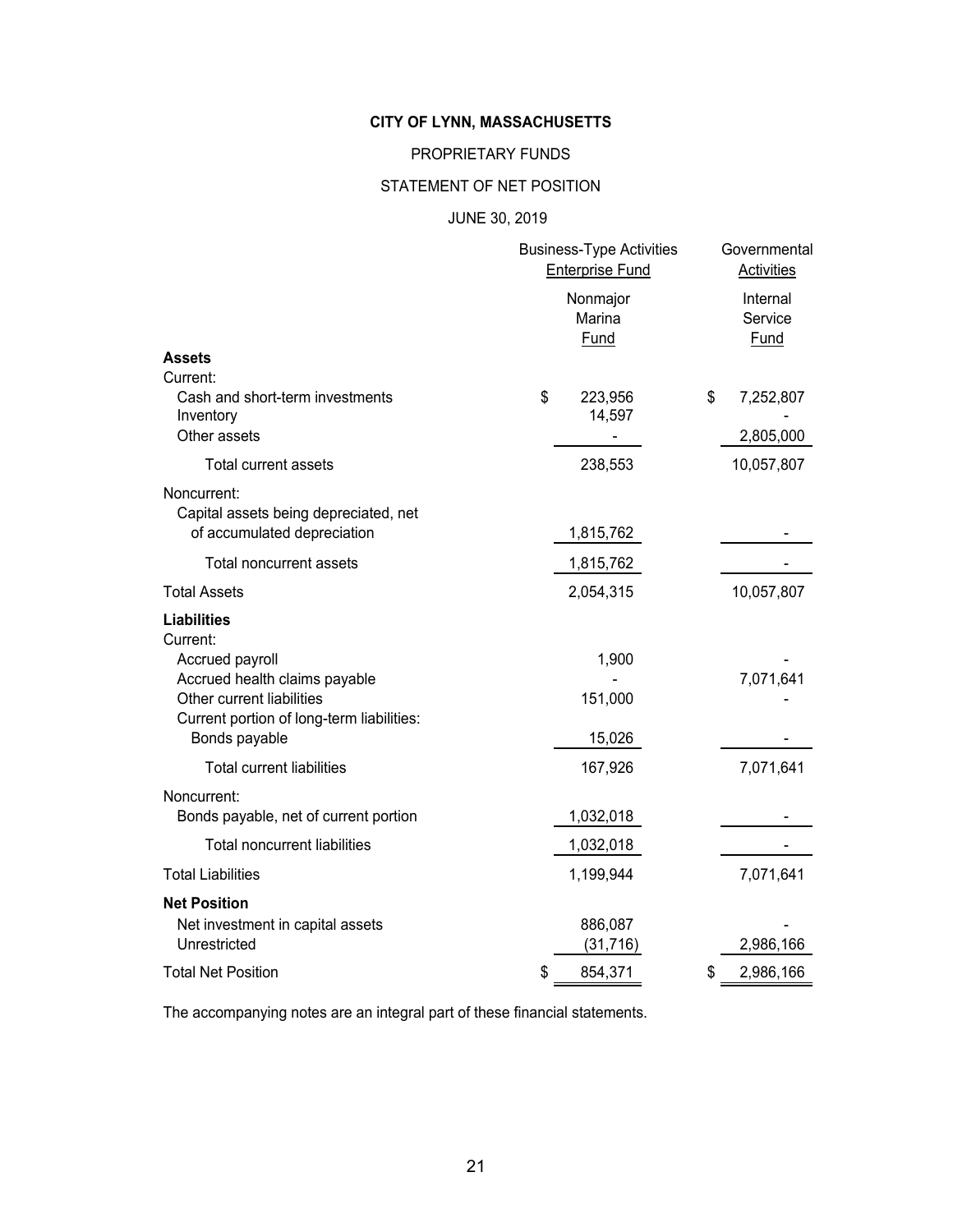#### PROPRIETARY FUNDS

### STATEMENT OF REVENUES, EXPENSES, AND CHANGES IN FUND NET POSITION

## FOR THE YEAR ENDED JUNE 30, 2019

|                                                                                                                      | <b>Business-Type Activities</b><br><b>Enterprise Funds</b><br>Nonmajor<br>Marina<br>Fund | Governmental<br>Activities<br>Internal<br>Service<br>Fund |
|----------------------------------------------------------------------------------------------------------------------|------------------------------------------------------------------------------------------|-----------------------------------------------------------|
| <b>Operating Revenues</b><br>Charges for services                                                                    | \$<br>339,137                                                                            | \$                                                        |
| Employee and employer contributions                                                                                  |                                                                                          | 62,098,898                                                |
| <b>Total Operating Revenues</b>                                                                                      | 339,137                                                                                  | 62,098,898                                                |
| <b>Operating Expenses</b><br>Salaries and wages<br>Other operating expenses<br>Depreciation<br><b>Medical claims</b> | 100,482<br>201,116<br>206,644                                                            | 59,112,732                                                |
| <b>Total Operating Expenses</b>                                                                                      | 508,242                                                                                  | 59,112,732                                                |
| Operating Income (Loss)                                                                                              | (169, 105)                                                                               | 2,986,166                                                 |
| <b>Nonoperating Revenues (Expenses)</b><br>Investment income<br>Interest expense                                     | 220<br>(5,634)                                                                           |                                                           |
| Total Nonoperating Revenues (Expenses), Net                                                                          | (5, 414)                                                                                 |                                                           |
| Income (Loss) Before Transfers                                                                                       | (174, 519)                                                                               | 2,986,166                                                 |
| <b>Transfers</b><br>Transfers in                                                                                     |                                                                                          | 638,974                                                   |
| Change in Net Position                                                                                               | (174, 519)                                                                               | 3,625,140                                                 |
| Net Position at Beginning of Year                                                                                    | 1,028,890                                                                                | (638, 974)                                                |
| Net Position at End of Year                                                                                          | \$<br>854,371                                                                            | 2,986,166                                                 |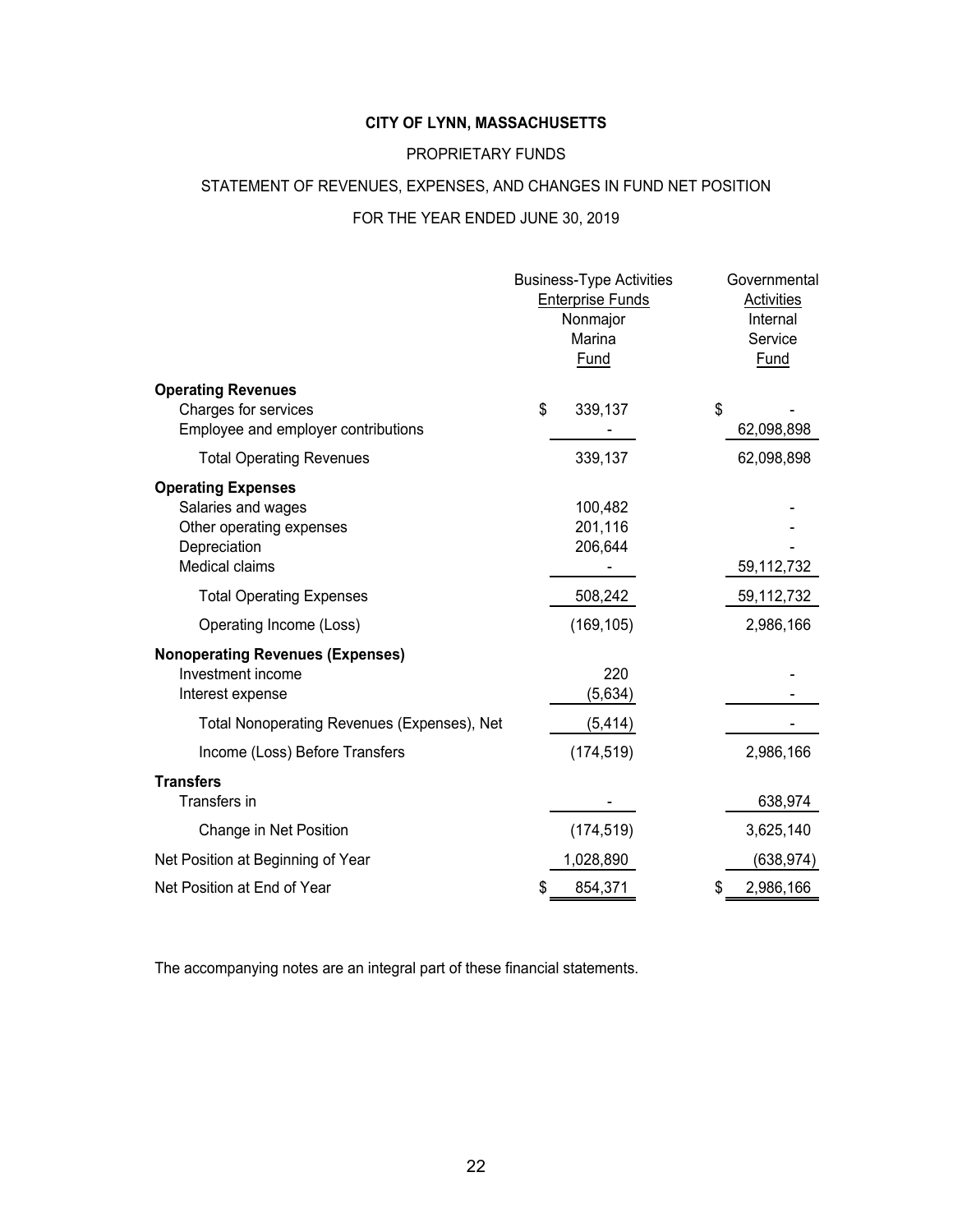PROPRIETARY FUNDS

### STATEMENT OF CASH FLOWS

### FOR THE YEAR ENDED JUNE 30, 2019

|                                                                                                                                                                                                                           | <b>Business-Type Activities</b><br><b>Enterprise Funds</b><br>Nonmajor |                       | Governmental<br>Activities<br>Internal |
|---------------------------------------------------------------------------------------------------------------------------------------------------------------------------------------------------------------------------|------------------------------------------------------------------------|-----------------------|----------------------------------------|
|                                                                                                                                                                                                                           |                                                                        | Marina                | Service                                |
| <b>Cash Flows From Operating Activities</b>                                                                                                                                                                               |                                                                        | Fund                  | <b>Fund</b>                            |
| Receipts from customers and users<br>Payments to vendors and employees<br>Receipts from employees and employer<br>Payments of employee benefits and related expenses                                                      | \$                                                                     | 339,137<br>(301, 291) | \$<br>62,098,898<br>(59,672,139)       |
| Net Cash Provided By Operating Activities                                                                                                                                                                                 |                                                                        | 37,846                | 2,426,759                              |
| <b>Cash Flows From Noncapital Financing Activities</b><br>Transfers in                                                                                                                                                    |                                                                        |                       | 638,974                                |
| Net Cash Provided by Noncapital Financing Activities                                                                                                                                                                      |                                                                        |                       | 638,974                                |
| <b>Cash Flows From Capital and Related Financing Activities</b><br>Principal payments on bonds<br>Interest expense                                                                                                        |                                                                        | (14, 366)<br>(5,634)  |                                        |
| Net Cash (Used For) Capital and Related Financing Activities                                                                                                                                                              |                                                                        | (20,000)              |                                        |
| <b>Cash Flows From Investing Activities</b><br>Investment income                                                                                                                                                          |                                                                        | 220                   |                                        |
| Net Cash Provided by Investing Activities                                                                                                                                                                                 |                                                                        | 220                   |                                        |
| Net Change in Cash and Short-Term Investments                                                                                                                                                                             |                                                                        | 18,066                | 3,065,733                              |
| Cash and Short-Term Investments, Beginning of Year                                                                                                                                                                        |                                                                        | 205,890               | 4,187,074                              |
| Cash and Short-Term Investments, End of Year                                                                                                                                                                              | \$                                                                     | 223,956               | 7,252,807                              |
| Reconciliation of Operating Income (Loss) to Net Cash<br><b>Provided By Operating Activities</b><br>Operating income (loss)<br>Adjustments to reconcile operating income to net cash<br>provided by operating activities: | \$                                                                     | (169, 105)            | \$<br>2,986,166                        |
| Depreciation                                                                                                                                                                                                              |                                                                        | 206,644               |                                        |
| Changes in assets and liabilities:<br>Other assets<br><b>Accrued liabilities</b><br>Other liabilities                                                                                                                     |                                                                        | 300<br>7              | 15,000<br>(7,588)<br>(566, 819)        |
| Net Cash Provided By Operating Activities                                                                                                                                                                                 | \$                                                                     | 37,846                | \$<br>2,426,759                        |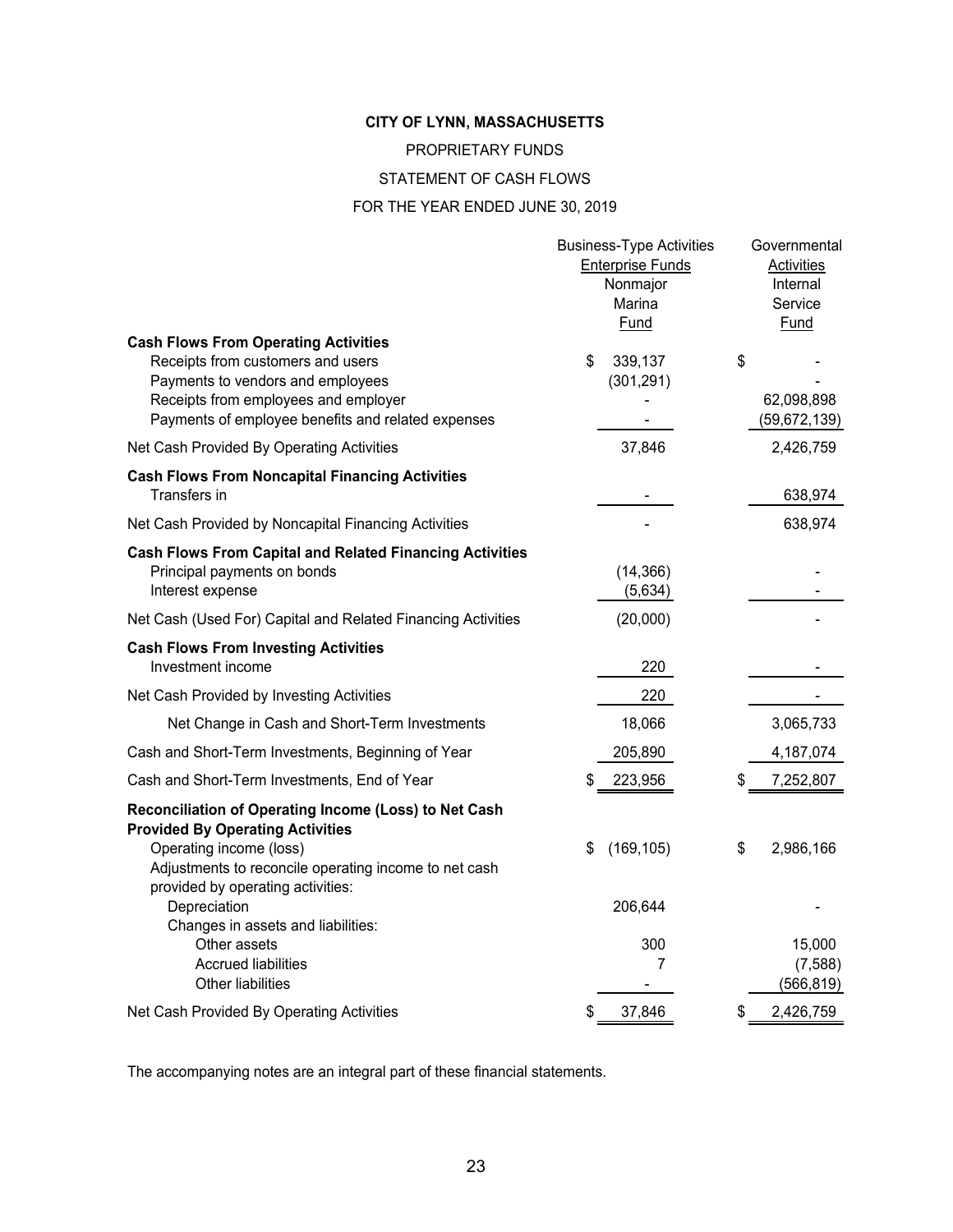FIDUCIARY FUNDS

#### STATEMENT OF FIDUCIARY NET POSITION

JUNE 30, 2019

|                                                           | Pension            |                    |                 |
|-----------------------------------------------------------|--------------------|--------------------|-----------------|
|                                                           | <b>Trust Fund</b>  | Private            |                 |
|                                                           | (As of             | Purpose            | Agency          |
|                                                           | December 31, 2018) | <b>Trust Funds</b> | Funds           |
| <b>Assets</b>                                             |                    |                    |                 |
| Cash and short-term investments<br>Investments            | \$<br>2,532,812    | \$<br>68,856       | \$<br>1,711,515 |
| External investment pool (PRIT)                           | 331,342,711        |                    |                 |
| Pooled investments                                        | 15,530,942         |                    |                 |
| <b>Total Investments</b>                                  | 346,873,653        |                    |                 |
| Accounts receivable                                       | 2,005,096          |                    |                 |
| <b>Total Assets</b>                                       | 351,411,561        | 68,856             | 1,711,515       |
| <b>Liabilities</b>                                        |                    |                    |                 |
| Accrued payroll                                           |                    |                    | 20,460          |
| <b>Other liabilities</b>                                  |                    |                    | 1,691,055       |
| <b>Total Liabilities</b>                                  |                    |                    | \$<br>1,711,515 |
| <b>Net Position</b><br>Total net position restricted for: |                    |                    |                 |
| Pension benefits and other purposes                       | 351,411,561        | \$<br>68,856       |                 |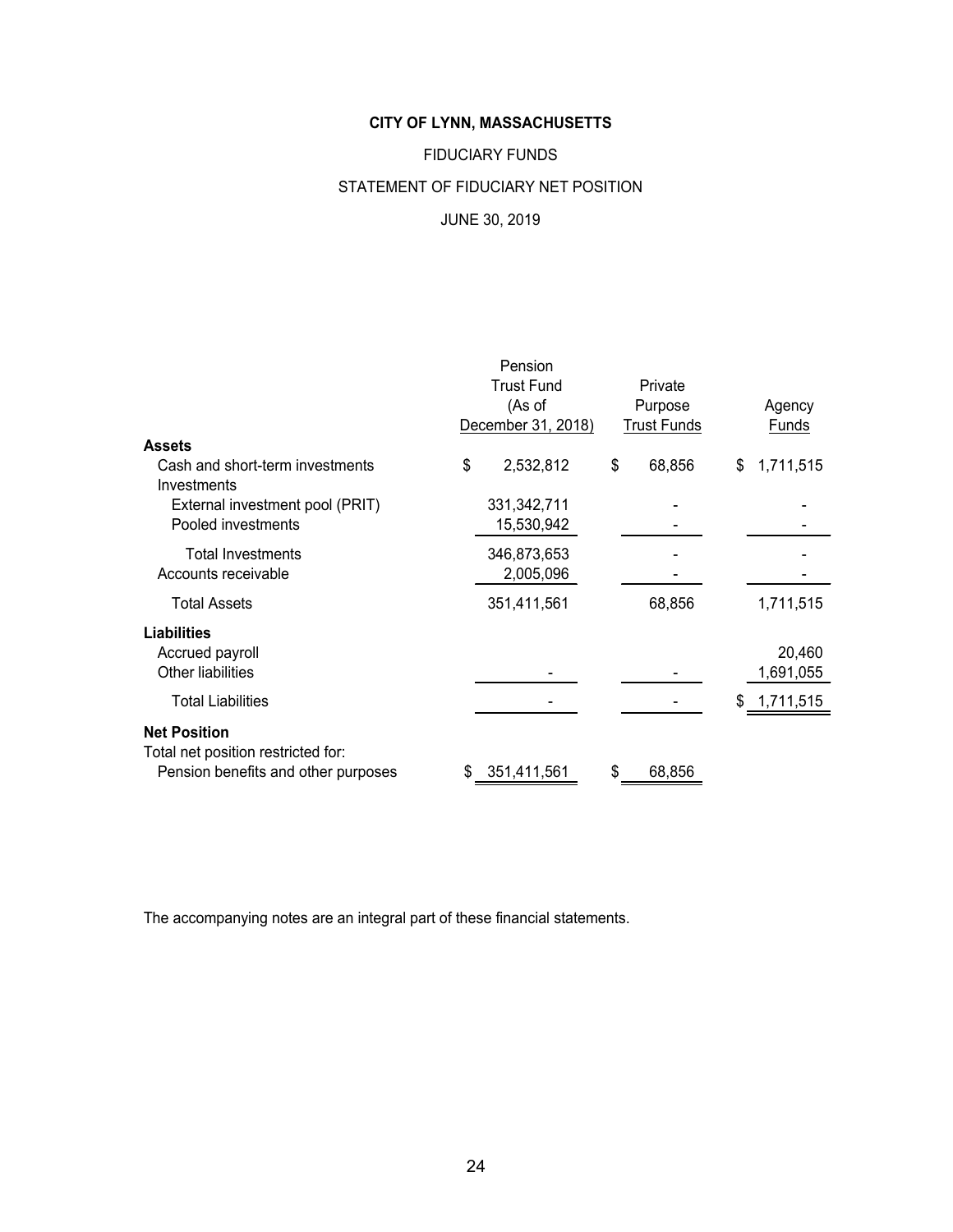#### FIDUCIARY FUNDS

### STATEMENT OF CHANGES IN FIDUCIARY NET POSITION

## FOR THE YEAR ENDED JUNE 30, 2019

|                                                         | Pension<br><b>Trust Fund</b><br>(For the Year Ended<br>December 31, 2018) |               |    | Private<br>Purpose<br><b>Trust Funds</b> |
|---------------------------------------------------------|---------------------------------------------------------------------------|---------------|----|------------------------------------------|
| <b>Additions</b>                                        |                                                                           |               |    |                                          |
| Contributions:<br>Employers                             | \$                                                                        | 33,333,446    | \$ |                                          |
| Plan members                                            |                                                                           | 7,959,989     |    |                                          |
| Gifts and donations                                     |                                                                           |               |    | 40,456                                   |
| Other                                                   |                                                                           | 20,919        |    |                                          |
| <b>Total Contributions</b>                              |                                                                           | 41,314,354    |    | 40,456                                   |
| Investment (Loss):                                      |                                                                           |               |    |                                          |
| Depreciation in fair value of investments               |                                                                           | (5,360,080)   |    |                                          |
| Less: management fees                                   |                                                                           | (1,878,690)   |    |                                          |
| Net Investment (Loss)                                   |                                                                           | (7, 238, 770) |    |                                          |
| <b>Total Additions</b>                                  |                                                                           | 34,075,584    |    | 40,456                                   |
| <b>Deductions</b>                                       |                                                                           |               |    |                                          |
| Benefit payments to plan members and beneficiaries      |                                                                           | 39,381,878    |    |                                          |
| Administrative expenses                                 |                                                                           | 273,960       |    |                                          |
| Scholarships                                            |                                                                           |               |    | 107,466                                  |
| <b>Total Deductions</b>                                 |                                                                           | 39,655,838    |    | 107,466                                  |
| Net Decrease                                            |                                                                           | (5,580,254)   |    | (67,010)                                 |
| Net Position restricted for pensions and other purposes |                                                                           |               |    |                                          |
| Beginning of year                                       |                                                                           | 356,991,815   |    | 135,866                                  |
| End of year                                             |                                                                           | 351,411,561   | \$ | 68,856                                   |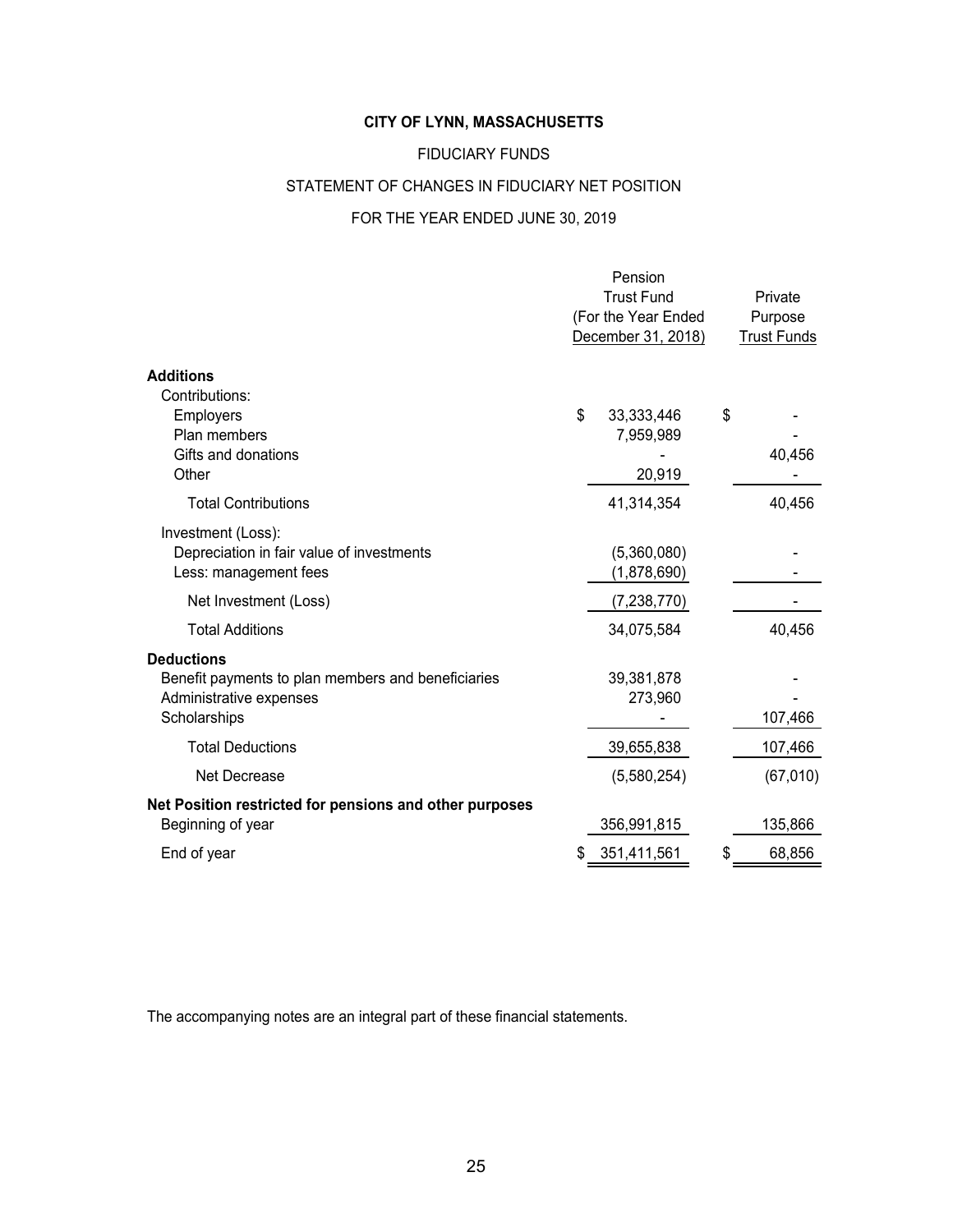## **Notes to Financial Statements**

## **1. Summary of Significant Accounting Policies**

The accounting policies of the City of Lynn, Massachusetts (the City), conform to generally accepted accounting principles (GAAP) as applicable to governmental units. The Governmental Accounting Standards Board (GASB) is the standard setting body for governmental accounting and financial reporting. The following is a summary of the more significant policies:

## *A. Reporting Entity*

The City is a municipal corporation governed by an elected Mayor and City Council. As required by generally accepted accounting principles, these financial statements present the City and applicable component units for which the City is considered to be financially accountable.

## Fiduciary Component Unit

The following component unit provides services or benefits exclusively or almost exclusively to the City or its employees and is therefore blended and reported as if it were part of the City:

The Lynn Contributory Retirement System (the System) was established to provide retirement benefits to City of Lynn employees (except teachers and administrators under contract employed by the School Department), the Lynn Housing Authority, and Lynn Water & Sewer Commission and their respective beneficiaries. The System is governed by a five-member board. The five members include two appointed by the City, two elected by the members and retirees, and a fifth member chosen by the other four members with the approval of the Public Employee Retirement Administration Commission (PERAC). The System is presented using the accrual basis of accounting and is reported as a pension trust fund in the fiduciary fund financial statements.

The System issues separate audited financial statements and additional financial information of the System can be obtained by contacting the System located at 3 City Hall Square, Lynn, Massachusetts 01901.

## Discretely Presented Component Unit

The following component unit is discretely presented in the governmentwide financial statements because of the nature and/or significance of their relationship with the City: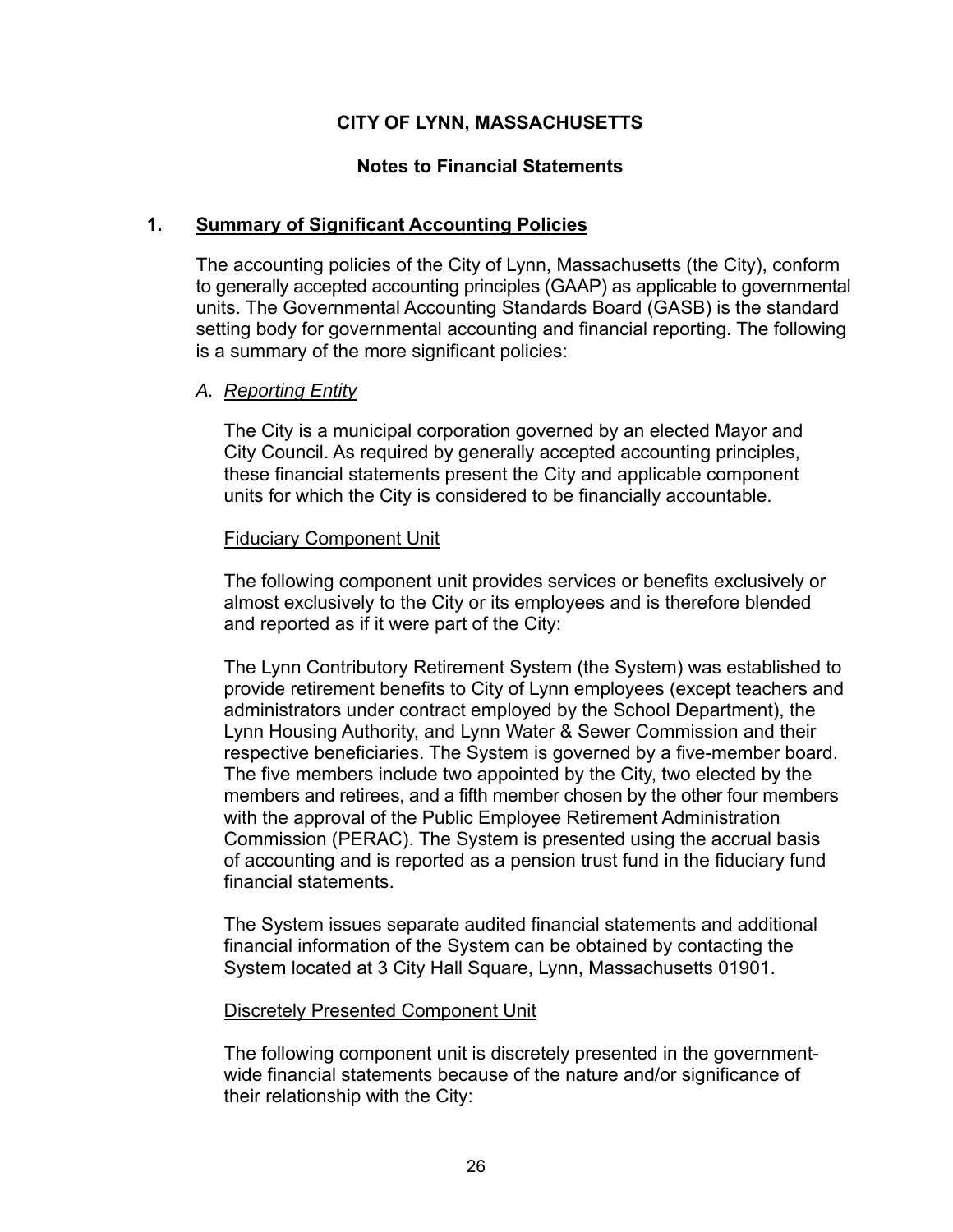The Economic Development and Industrial Corporation of Lynn (the EDIC) was created by Chapter 778 of the Massachusetts Legislative Acts of 1977 on November 30, 1977. The EDIC is legally separate from the City and a body politic and corporate and an instrumentality of the Commonwealth. The EDIC is governed by a seven-member board, all of whom are appointed by the Mayor and confirmed by the City Council. The defined mission of the EDIC is to promote economic development in the City of Lynn.

The EDIC issues separately audited financial statements which can be obtained by contacting the EDIC located at 3 City Hall Square, Lynn, Massachusetts 01901.

## Related Organizations

The Mayor is also responsible for appointing members of the governing bodies of the Lynn Housing Authority & Neighborhood Development and Lynn Water and Sewer Commission; however, the City's accountability for these organizations does not extend beyond making these appointments.

## *B. Government-wide and Fund Financial Statements*

## Government-wide Financial Statements

The government-wide financial statements (i.e., the Statement of Net Position and the Statement of Activities) report information on all of the nonfiduciary activities of the primary government. For the most part, the effect of interfund activity has been removed from these statements. *Governmental activities*, which normally are supported by taxes and intergovernmental revenues, are reported separately from *business-type activities*, which rely to a significant extent on fees and charges for support. Likewise, the *primary government* is reported separately from certain legally separate component units for which the primary government is financially accountable.

The Statement of Activities demonstrates the degree to which the direct expenses of a given function or segment is offset by program revenues. *Direct expenses* are those that are clearly identifiable with a specific function or segment. Program revenues include (1) charges to customers or applicants who purchase, use, or directly benefit from goods, services, or privileges provided by a given function or segment and (2) grants and contributions that are restricted to meeting the operational or capital requirements of a particular function or segment. Taxes and other items not properly included among program revenues are reported instead as *general revenues*.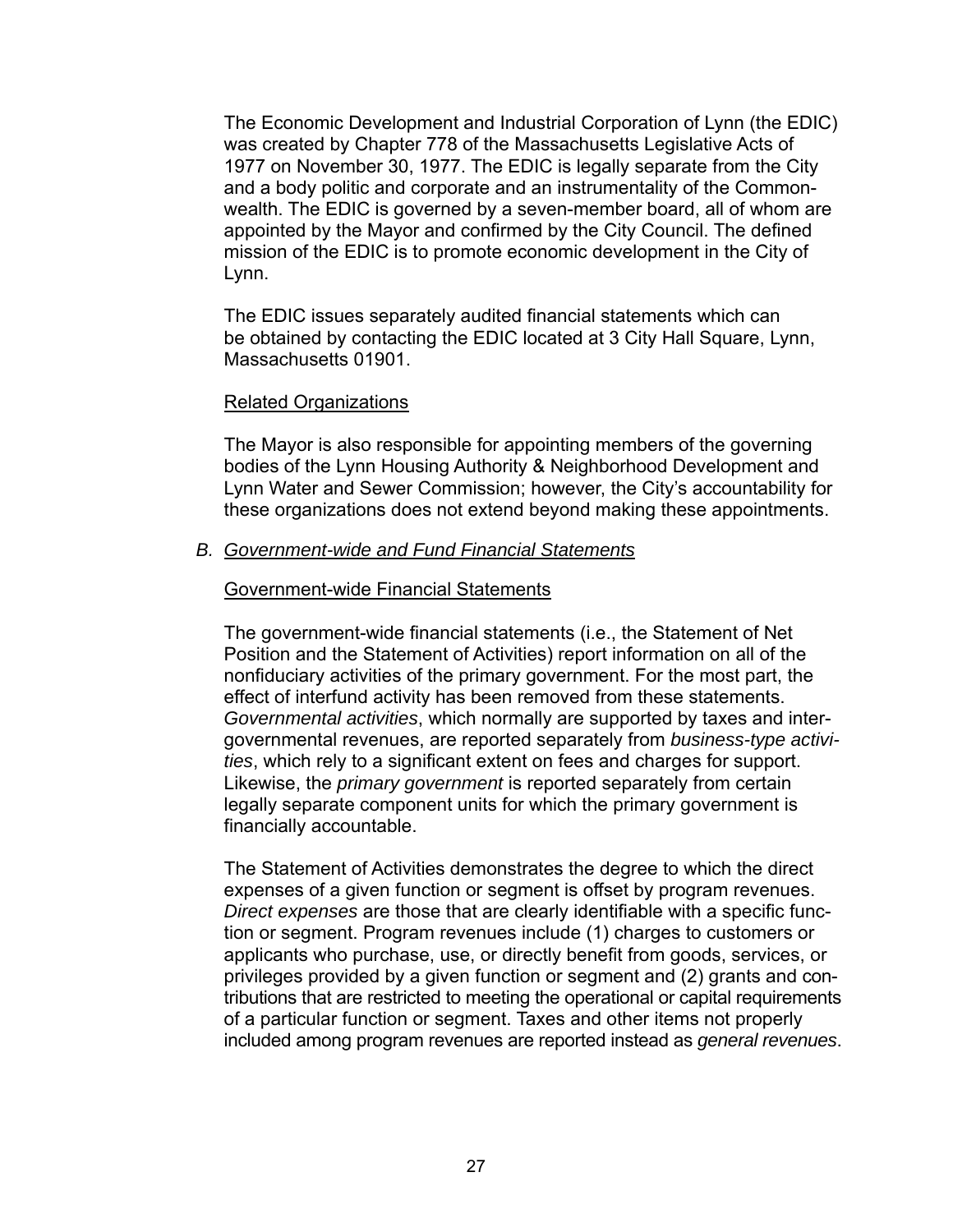## Fund Financial Statements

Separate financial statements are provided for governmental funds, proprietary funds, and fiduciary funds, even though the latter are excluded from the government-wide financial statements**.** Major individual governmental funds and major individual enterprise funds are reported as separate columns in the fund financial statements. All remaining governmental funds are aggregated and reported in a separate column.

## *C. Measurement Focus, Basis of Accounting, and Financial Statement Presentation*

## Government-wide Financial Statements

The government-wide financial statements are reported using the *economic resources measurement focus* and the *accrual basis of accounting*. Revenues are recorded when earned and expenses are recorded when a liability is incurred, regardless of the timing of related cash flows. Property taxes are recognized as revenues in the year for which they are levied. Grants and similar items are recognized as revenue as soon as all eligibility requirements imposed by the provider have been met. As a general rule, the effect of interfund activity has been eliminated from the government-wide financial statements.

Amounts reported as *program revenues* include (1) charges to customers or applicants for goods, services, or privileges provided, (2) operating grants and contributions, and (3) capital grants and contributions, including special assessments. Internally dedicated resources are reported as *general revenues* rather than as program revenues. Likewise, general revenues include all taxes and excises.

## Fund Financial Statements

Governmental fund financial statements are reported using the *current financial resources measurement focus* and the *modified accrual basis of accounting*. Revenues are recognized as soon as they are both measurable and available. Revenues are considered to be available when they are collectible within the current period or soon enough thereafter to pay liabilities of the current period. For this purpose, the City considers property tax revenues to be available if they are collected within 60 days of the end of the current fiscal period. Revenue from grants, entitlements, and donations is recognized when all eligibility requirements have been satisfied and they are measurable and available. All other revenue items are considered to be measurable and available only when cash is received by the City. Expenditures generally are recorded when a liability is incurred, as under accrual accounting. However, certain expenditures such as debt service, claims and judgments, compensated absences, pension, and OPEB are recorded only when payment is due.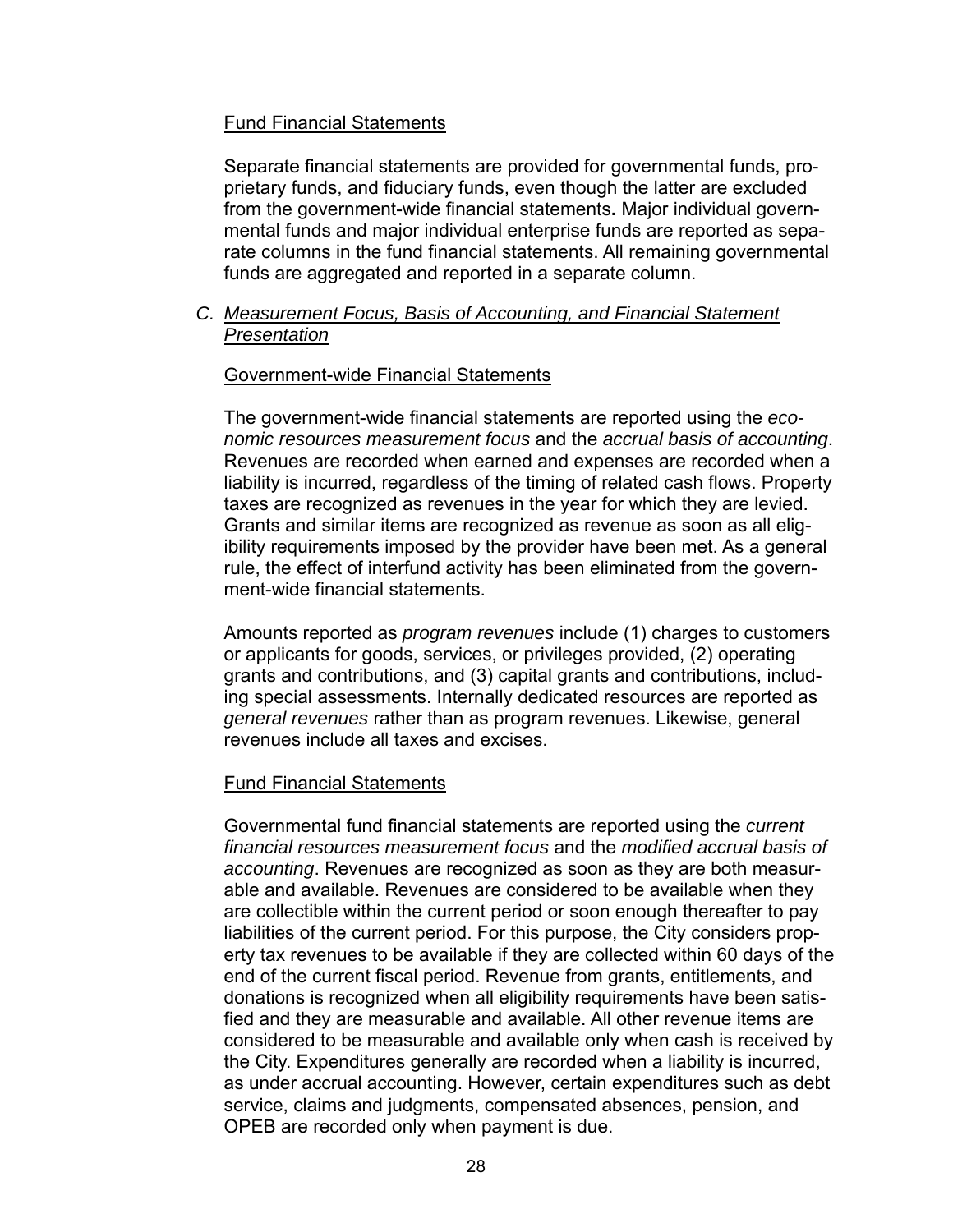The City reports the following major governmental funds:

- The *General Fund* is the City's primary operating fund. It accounts for all financial resources of the general government, except those required to be accounted for in another fund.
- The *Capital Projects Fund* is used to account for activity related to various capital construction projects in the City.

The proprietary fund financial statements are reported using the *economic resources measurement* focus and the *accrual basis of accounting*. Under this method, revenues are recognized when earned and expenses are recorded when liabilities are incurred.

Proprietary funds (which include both enterprise and internal service funds) distinguish operating revenues and expenses from nonoperating items. Operating revenues and expenses generally result from providing services and producing and delivering goods in connection with a proprietary fund's principal ongoing operations. The principal operating revenues of the enterprise fund are charges to customers for sales and services. Operating expenses for enterprise funds include the cost of sales and services, administrative expenses, and depreciation on capital assets. All revenues and expenses not meeting this definition are reported as nonoperating revenues and expenses. The Marina fund is considered a nonmajor enterprise fund.

Internal service funds of the City are presented, in summary form, as part of the proprietary funds financial statements. Since the principal users of the internal services are the City's governmental activities, financial statements of the internal service funds are presented in the governmental activities column when presented at the government-wide level. Additionally, the costs of these services are allocated to the appropriate function in the statement of activities.

The fiduciary fund financial statements are reported using the *economic resources measurement focus* and the *accrual basis of accounting*. Under this method, revenues are recognized when earned and expenses are recorded when liabilities are incurred.

The City reports the following fiduciary funds:

 The *Pension Trust Fund* accounts for the activities of the Lynn Contributory Retirement System, which includes individuals employed by the City of Lynn (except teachers and administrators under contract employed by the School Department), the Lynn Housing Authority, and Lynn Water and Sewer Commission. The fund accumulates resources for pension benefit payments to qualified employees.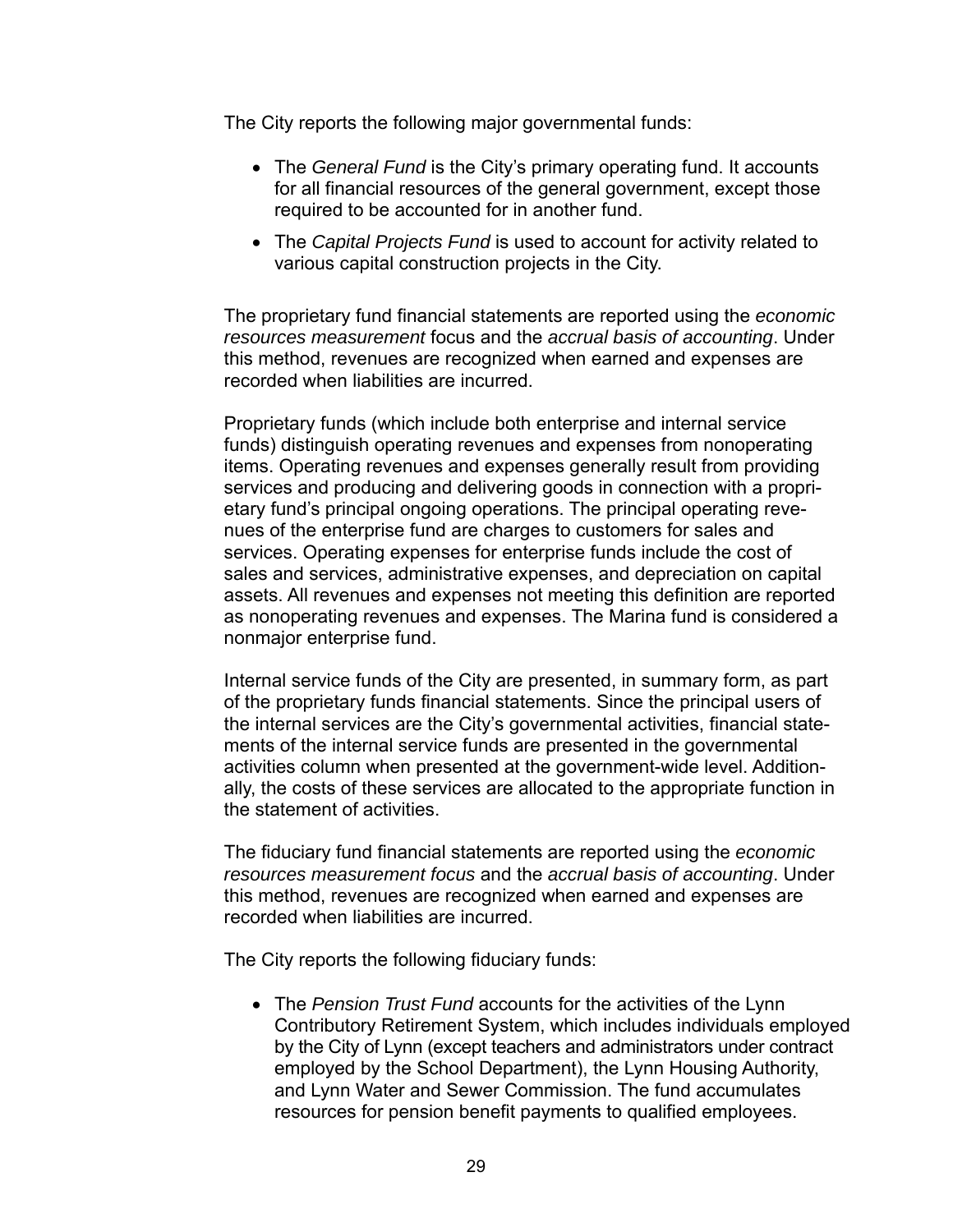- The *Private-Purpose Trust Funds* account for trust arrangements, other than those properly reported in the pension trust fund or permanent fund, under which principal and investment income exclusively benefit individuals, private organizations, or other governments.
- The *Agency Fund* accounts for fiduciary assets held by the City in a custodial capacity as an agent on behalf of another. This fund primarily is used for student activity funds, developer escrow funds, and employee details. Agency funds report only assets and liabilities, and therefore, have no measurement focus.

## *D. Cash and Short-Term Investments*

Cash balances from all funds, except those required to be segregated by law, are combined to form a consolidation of cash. Cash balances are invested to the extent available, and interest earnings are recognized in the general fund. Certain special revenue, proprietary, and fiduciary funds segregate cash, and investment earnings become a part of those funds.

Deposits with financial institutions consist primarily of demand deposits, certificates of deposits, and savings accounts. A cash and investment pool is maintained that is available for use by all funds. Each fund's portion of this pool is reflected on the combined financial statements under the caption "cash and short-term investments". The interest earnings attributable to each fund type are included under investment income.

For purpose of the Statement of Cash Flows, the proprietary funds consider investments with original maturities of three months or less to be short-term investments.

### *E. Investments*

State and local statutes place certain limitations on the nature of deposits and investments available. Deposits in any financial institution may not exceed certain levels within the financial institution. Non-fiduciary fund investments can be made in securities issued by or unconditionally guaranteed by the U.S. Government or agencies that have a maturity of one year or less from the date of purchase and repurchase agreements guaranteed by such securities with maturity dates of no more than 90 days from the date of purchase. Municipalities having such funds in the custody of the treasurer in an aggregate amount in excess of two hundred and fifty thousand dollars may also invest such funds in securities, other than mortgages or collateral loans, which are legal for the investment of funds of savings banks under the laws of the commonwealth; provided, that not more than fifteen percent of any such trust funds shall be invested in bank stocks and insurance company stocks, nor shall more than one and one-half percent of such funds be invested in the stock of any one bank or insurance company.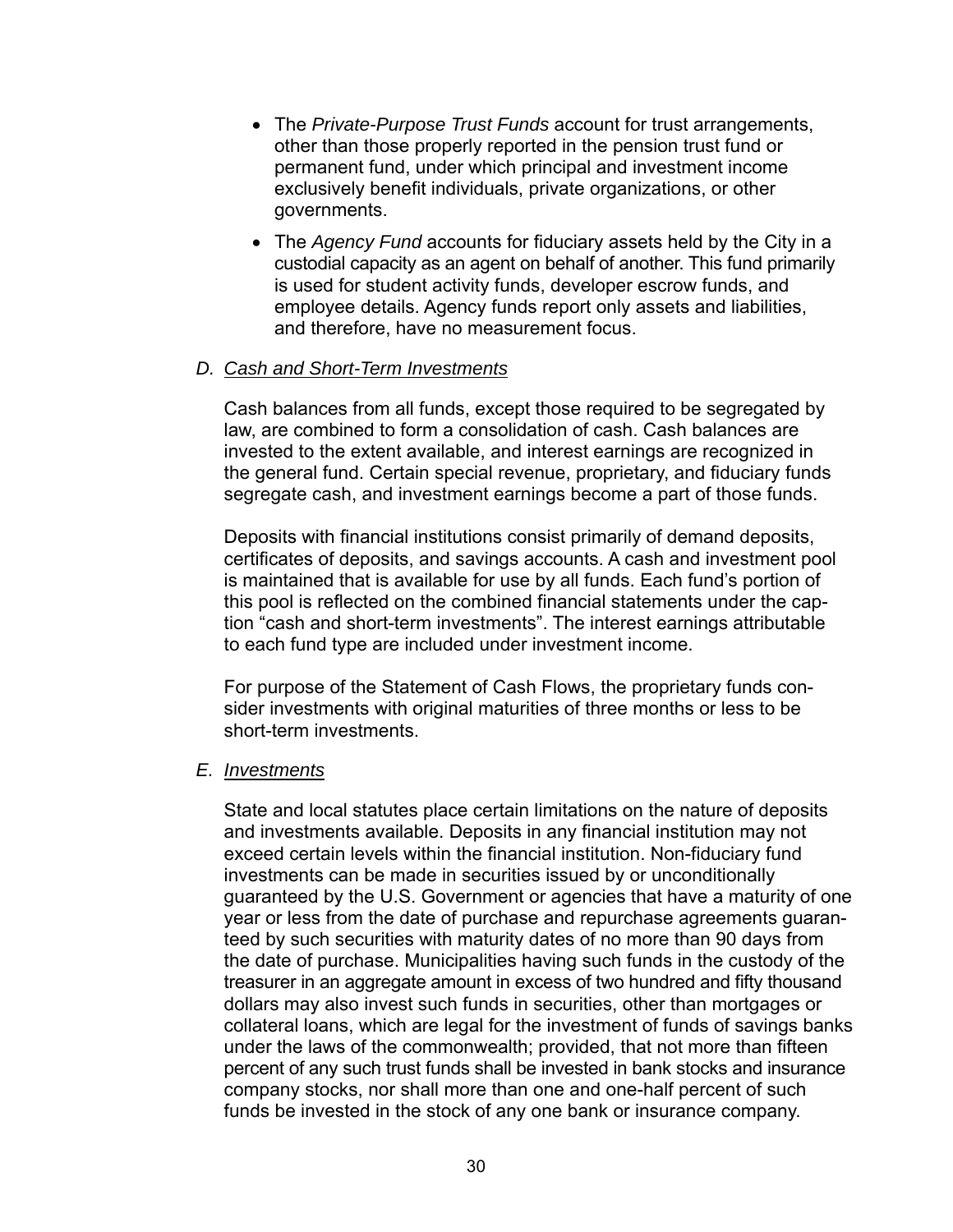Investments for the Contributory Retirement System and Trust Funds consist of marketable securities, bonds, and short-term money market investments. Investments are carried at fair value, with the exception of certificates of deposit, money market mutual funds, and external investment pools which are reported at amortized cost.

## *F. Property Tax Limitations*

Legislation known as "Proposition 2½" has limited the amount of revenue that can be derived from property taxes. The prior fiscal year's tax levy limit is used as a base and cannot increase by more than 2.5% (excluding new growth), unless an override is voted. The actual fiscal year 2019 tax levy reflected an excess capacity of approximately \$25,920.

## *G. Interfund Receivables and Payables*

Transactions between funds that are representative of lending/borrowing arrangements outstanding at the end of the fiscal year are referred to as "due from/to other funds" (i.e., the current portion of interfund loans). While these balances are reported in fund financial statements, certain eliminations are made in the preparation of the government-wide financial statements.

## *H. Inventories*

Inventories are valued at cost using the first-in/first-out (FIFO) method. The costs of governmental fund-type inventories are recorded as expenditures when purchased rather than when consumed. No significant inventory balances were on hand in governmental funds.

## *I. Capital Assets*

Capital assets, which include property, plant, equipment, and infrastructure assets, are reported in the applicable governmental or business-type activities columns in the government-wide financial statements. Capital assets are defined by the government as assets with an initial individual cost of more than \$25,000 and an estimated useful life in excess of two years. Such assets are recorded at historical cost or estimated historical cost if purchased or constructed. Donated capital assets are recorded at acquisition value at the date of donation.

The costs of normal maintenance and repairs that do not add to the value of the asset or materially extend assets lives are not capitalized.

Major outlays for capital assets and improvements are capitalized as projects are constructed. Interest incurred during the construction phase of capital assets of business-type activities is included as part of the capitalized value of the assets constructed.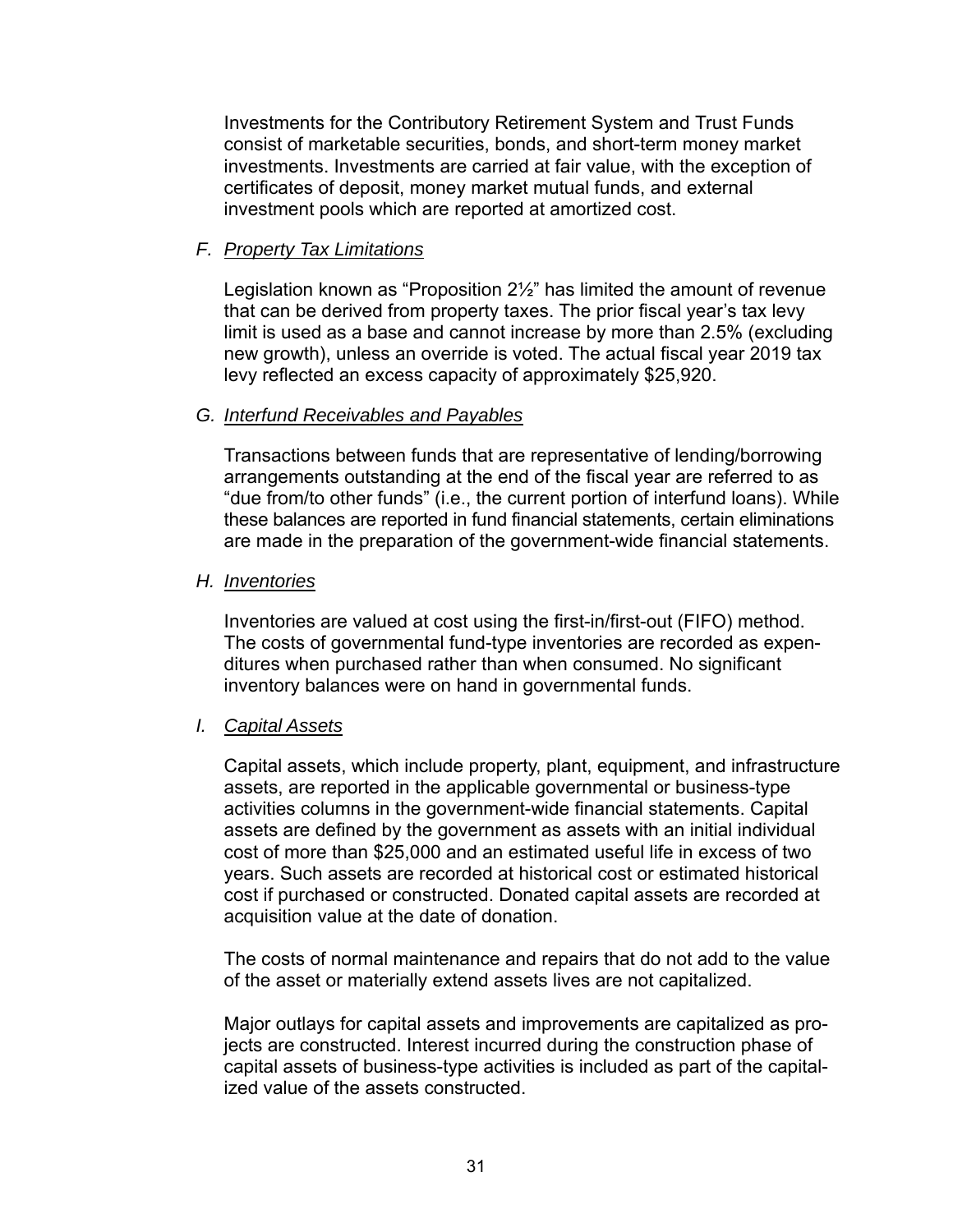Capital assets are depreciated using the straight-line method over the following estimated useful lives:

| Assets                       | Years     |
|------------------------------|-----------|
| <b>Buildings</b>             | 50        |
| <b>Building improvements</b> | 20        |
| Vehicles                     | 8         |
| Office equipment             | $5 - 10$  |
| Computer equipment           | $5 - 10$  |
| Infrastructure               | $10 - 20$ |

## *J. Compensated Absences*

It is the City's policy to permit employees to accumulate earned but unused vacation and sick pay benefits. All vested sick and vacation pay is accrued when incurred in the government-wide, proprietary, and fiduciary fund financial statements. A liability for these amounts is reported in governmental funds only if they have matured, for example, as a result of employee resignations and retirements.

## *K. Long-Term Obligations*

In the government-wide financial statements and proprietary fund financial statements, long-term debt and other long-term obligations are reported as liabilities in the applicable governmental activities, business-type activities, or proprietary fund type Statement of Net Position.

## *L. Fund Equity*

Fund equity at the governmental fund financial reporting level is classified as "fund balance". Fund equity for all other reporting is classified as "net position".

*Fund Balance* – Generally, fund balance represents the difference between the current assets/deferred outflows of resources and current liabilities/deferred inflows of resources. The City reserves those portions of fund balance that are legally segregated for a specific future use or which do not represent available, spendable resources and, therefore, are not available for appropriation or expenditure. Unassigned fund balance indicates that portion of fund balance that is available for appropriation in future periods.

When an expenditure is uncured that would qualify for payment from multiple fund balance types, the City uses the following order to liquidate liabilities: restricted, committed, assigned, and unassigned.

*Net Position* – Net position represents the difference between assets/deferred outflows of resources and liabilities/deferred inflows of resources. Net invest-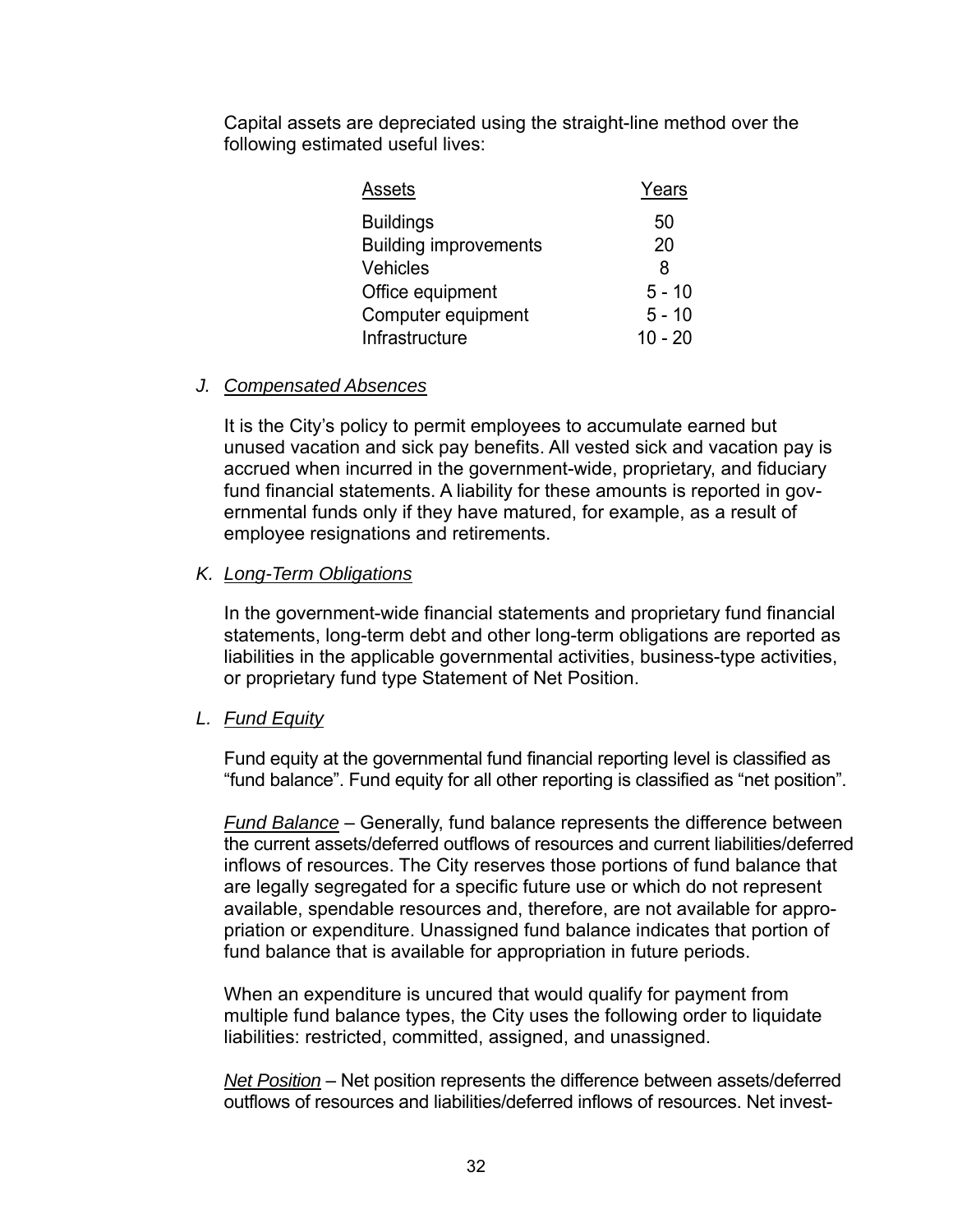ment in capital assets, consists of capital assets, net of accumulated depreciation, reduced by the outstanding balances of any borrowing used for the acquisition, construction, or improvement of those assets. Net position is reported as restricted when there are limitations imposed on their use either through the enabling legislation adopted by the City or through external restrictions imposed by creditors, grantors, or laws or regulations of other governments. The remaining net position is reported as unrestricted.

## *M. Use of Estimates*

The preparation of basic financial statements in conformity with generally accepted accounting principles requires management to make estimates and assumptions that affect the reported amounts of assets and liabilities and disclosures for contingent assets and liabilities at the date of the basic financial statements, and the reported amounts of the revenues and expenditures/expenses during the fiscal year. Actual results could vary from estimates that were used.

## **2. Stewardship, Compliance, and Accountability**

## *A. Budgetary Information*

The Mayor presents an operating and capital budget for the proposed expenditures of the fiscal year commencing the following July 1. The budget, as enacted by City Council, establishes the legal level of control and specifies that certain appropriations are to be funded by particular revenues. The original budget is amended during the fiscal year at City Council meetings as required by changing conditions. In cases of extraordinary or unforeseen expenses, the City Council is empowered to transfer funds from the Reserve Fund (a contingency appropriation) to a departmental appropriation. "Extraordinary" includes expenses which are not in the usual line, or are great or exceptional. "Unforeseen" includes expenses which are not foreseen as of the time of the annual meeting when appropriations are voted.

Departments are limited to the line items as voted. Certain items may exceed the line item budget as approved if it is for an emergency and for the safety of the general public. These items are limited by the Massachusetts General Laws and must be raised in the next year's tax rate.

Formal budgetary integration is employed as a management control device during the year for the general fund and proprietary funds. Effective budgetary control is achieved for all other funds through provisions of the Massachusetts General Laws.

At year-end, appropriation balances lapse, except for encumbrances which will be honored during the subsequent year.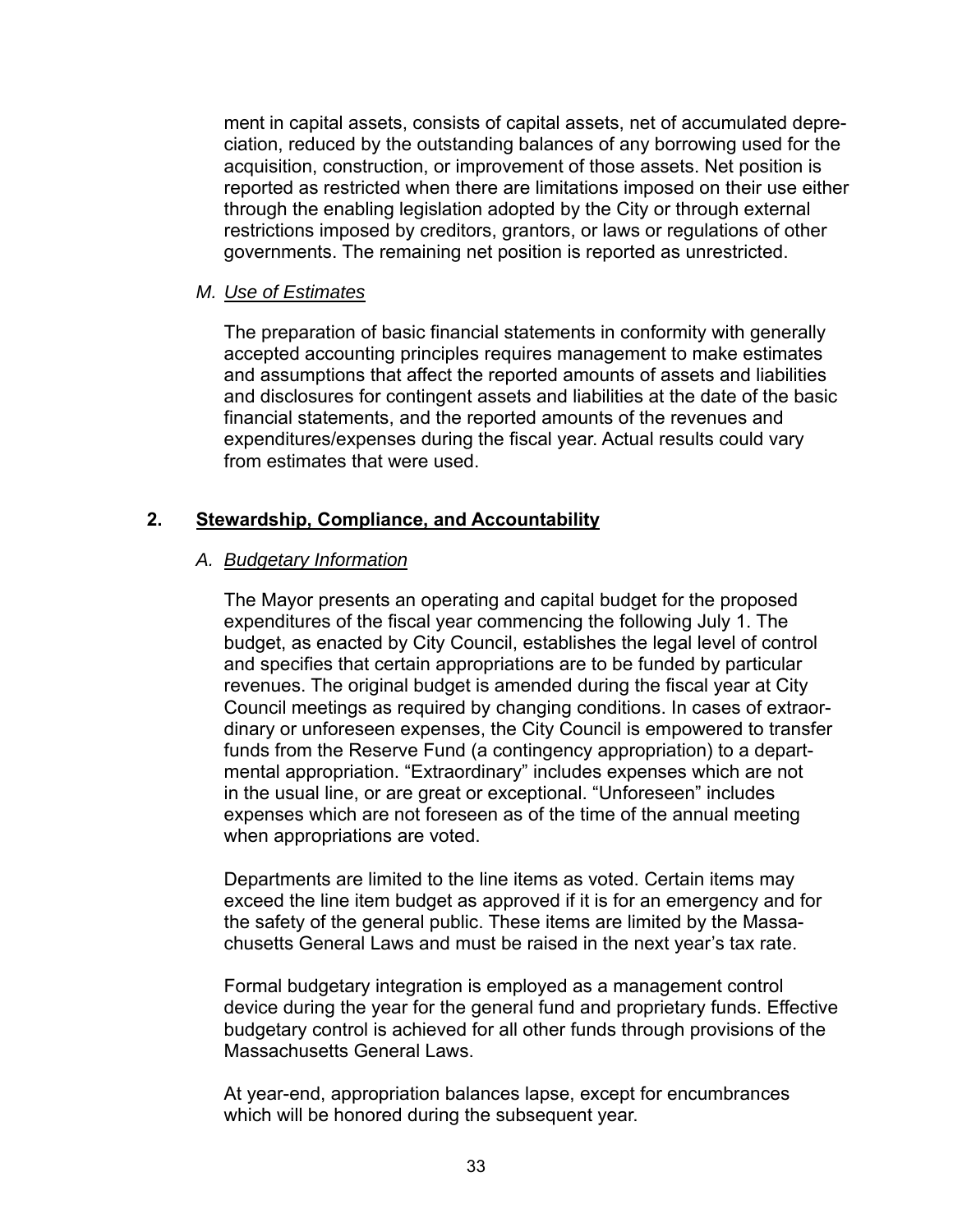### *B. Budgetary Basis*

The general fund final appropriation appearing on the "Budget and Actual" page of the fund financial statements represents the final amended budget after all reserve fund transfers and supplemental appropriations.

### *C. Budget/GAAP Reconciliation*

The budgetary data for the general fund is based upon accounting principles that differ from generally accepted accounting principles (GAAP). Therefore, in addition to the GAAP basis financial statements, the results of operations of the general fund are presented in accordance with budgetary accounting principles to provide a meaningful comparison to budgetary data.

The following is a summary of adjustments made to the actual revenues and other sources, and expenditures and other uses, to conform to the budgetary basis of accounting:

 $Q_{\text{th}}$ 

| General Fund                                                                             | Revenues          |   | <b>Expenditures</b> | VUIT<br>Financing<br>Sources/Uses |
|------------------------------------------------------------------------------------------|-------------------|---|---------------------|-----------------------------------|
| <b>GAAP Basis</b>                                                                        | \$<br>368,227,399 | S | 368,227,414         | \$<br>5,631,289                   |
| Reverse expenditures of prior year<br>carryforwards from expenditures                    |                   |   | (6,681,624)         |                                   |
| Add end-of-year appropriation<br>carryforwards to expenditures                           |                   |   | 4,199,850           |                                   |
| To reverse the effect of non-<br>budgeted State contributions<br>for teachers retirement | (19, 563, 449)    |   | (19, 563, 449)      |                                   |
|                                                                                          |                   |   |                     |                                   |
| To reverse lease proceeds                                                                |                   |   | (654, 819)          | (654, 819)                        |
| To reverse unbudgeted activity                                                           |                   |   | (1,912,082)         | (4,642,564)                       |
| Other                                                                                    |                   |   | (444, 708)          | (291, 991)                        |
| <b>Budgetary Basis</b>                                                                   | \$<br>348,663,950 | S | 343,170,582         | \$<br>41,915                      |

### *D. Deficit Fund Equity*

Certain individual funds reflected deficit balances as of June 30, 2019. It is anticipated that the deficits in the other funds will be eliminated through future departmental or intergovernmental revenues, bond proceeds, and transfers from other funds.

### **3. Cash and Short-Term Investments**

*Custodial Credit Risk* - Deposits. Custodial credit risk is the risk that in the event of a bank failure, the City's and Contributory Retirement System's (the "System") deposits may not be returned. Massachusetts General Law Chapter 44, Section 55, limits deposits "in a bank or trust company or banking company to an amount not exceeding 60% of the capital and surplus of such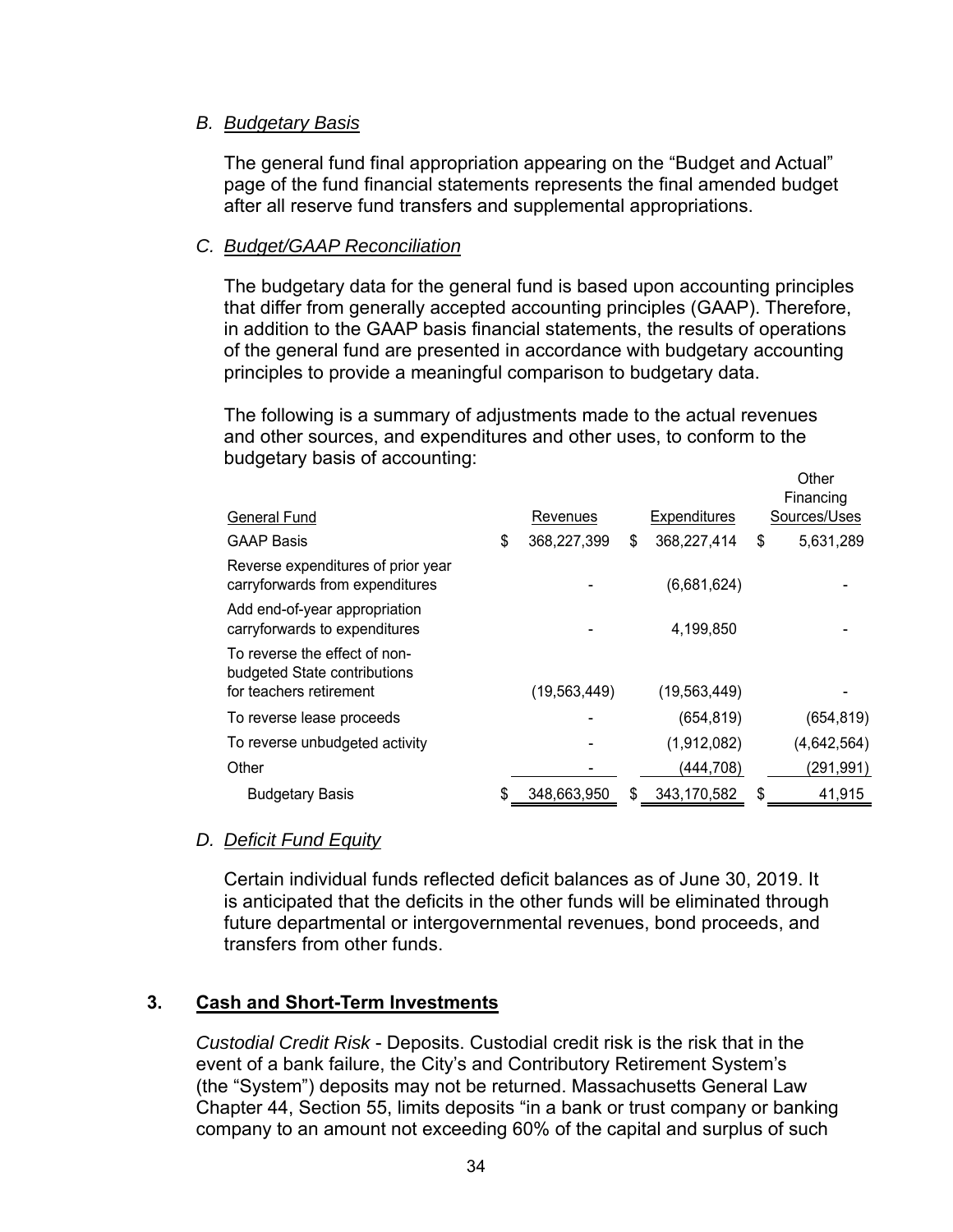bank or trust company or banking company, unless satisfactory security is given to it by such bank or trust company or banking company for such excess." Massachusetts General Law Chapter 32, Section 23, limits the System's deposits "in a bank or trust company to an amount not exceeding 10% of the capital and surplus of such bank or trust company." The City and System do not have a deposit policy related to custodial credit risk.

As of June 30, 2019 and December 31, 2018, \$13,587,683 and \$2,321,634 of the City's and System's bank balances of \$67,419,481 and \$2,870,256 respectively, were exposed to custodial credit risk as uninsured and/or uncollateralized. Additionally, of the System's total exposed balance, the entirety was invested in the Massachusetts Pension Reserves Investment Trust (PRIT or State Investment Pool).

### **4. Investments – City (Excluding the Pension Trust Fund)**

| <b>Investment Type</b>    |    | Amount    |
|---------------------------|----|-----------|
| Asset backed securities   | \$ | 473,587   |
| Corporate bonds           |    | 5,149,100 |
| Corporate equities        |    | 1,857,587 |
| Fixed income mutual funds |    | 294,066   |
| U.S. Treasury notes       |    | 100,165   |
| <b>Total investments</b>  | S  | 7,874,505 |

The following is a summary of the City's investments as of June 30, 2019:

#### *A. Credit Risk*

Generally, credit risk is the risk that an issuer of an investment will not fulfill its obligation to the holder of the investment. For short-term investments that were purchased using surplus revenues, Massachusetts General Law, Chapter 44, Section 55, limits the City's investments to the top rating issued by at least one nationally recognized statistical rating organization (NRSROs). The City does not have formal investment policies related to credit risk.

Presented below is the actual rating (where applicable) as of year-end for each investment type of the City:

|                                                                         |                                 | Rating as of Year End |                              |    |                      |  |           |  |
|-------------------------------------------------------------------------|---------------------------------|-----------------------|------------------------------|----|----------------------|--|-----------|--|
| <b>Investment Type</b>                                                  | Amount                          |                       | AAA                          |    | AA - A               |  | BBB       |  |
| Asset backed securities<br>Corporate bonds<br>Fixed income mutual funds | 473.587<br>5,149,100<br>294,066 |                       | 473.587<br>417.434<br>61.246 | \$ | 3,670,501<br>232.820 |  | 1,061,165 |  |
| Total                                                                   | 5,916,753                       | S                     | 952.267                      | S  | 3,903,321            |  | 1.061.165 |  |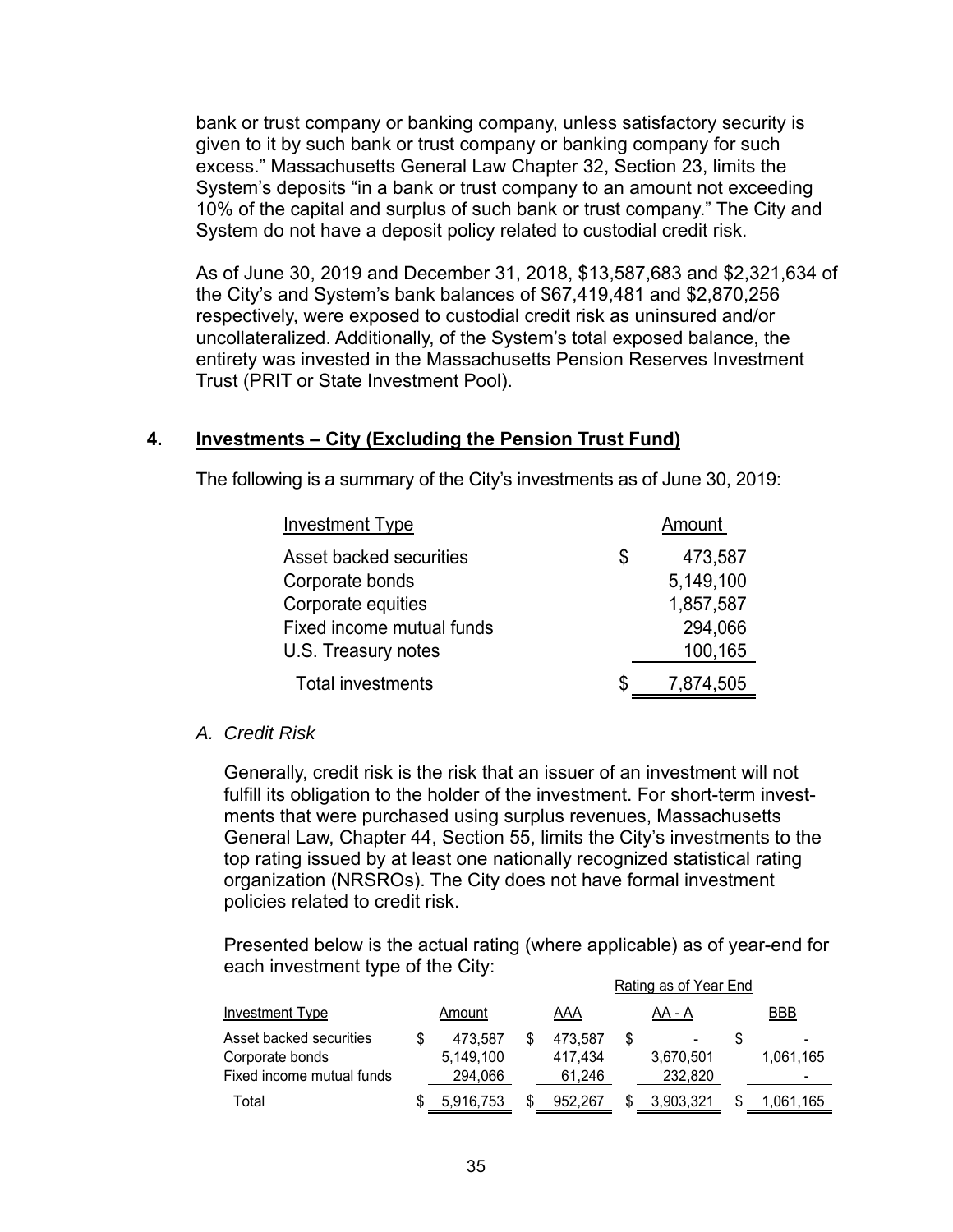#### *B. Custodial Credit Risk*

The custodial credit risk for investments is the risk that, in the event of the failure of the counterparty (e.g., broker-dealer) to a transaction, a government will not be able to recover the value of its investment or collateral securities that are in the possession of another party. The City does not have formal investment policies related to custodial credit risk. However, the City manages custodial credit risk exposure with SIPC and excess SIPC insurance.

As of June 30, 2019, \$2,331,174 of the City's total investments were subject to custodial credit risk exposure because the related securities are uninsured, unregistered, and/or held by the City's brokerage firm, which is also the counterparty to these securities as follows:

Held by

|                         |   |           | Heid by |                       |  |  |  |
|-------------------------|---|-----------|---------|-----------------------|--|--|--|
|                         |   |           |         | Counterparty's        |  |  |  |
| Investment Type         |   | Amount    |         | <b>Trust or Agent</b> |  |  |  |
| Asset backed securities | S | 473,587   | S       | 473,587               |  |  |  |
| Corporate equities      |   | 1,857,587 |         | 1,857,587             |  |  |  |
| Total                   |   | 2,331,174 |         | 2,331,174             |  |  |  |

#### *C. Concentration of Credit Risk*

The City places no limit on the amount the City may invest in any one issuer. The City does not have formal investment policies related to concentration of credit risk exposure.

Investments issued or explicitly guaranteed by the U.S. government and investments in mutual funds, external investment pools, and other pooled investments are excluded from concentration of credit disclosure.

As of June 30, 2019, the City does not have an investment in one issuer greater than 5% of total investments.

#### *D. Interest Rate Risk*

Interest rate risk is the risk that changes in market interest rates will adversely affect the fair value of an investment. Generally, the longer the maturity of an investment, the greater the sensitivity of its fair value to changes in market interest rates. The City does not have formal investment policies limiting limits investment maturities as a means of managing its exposure to fair value losses arising from increasing interest rates.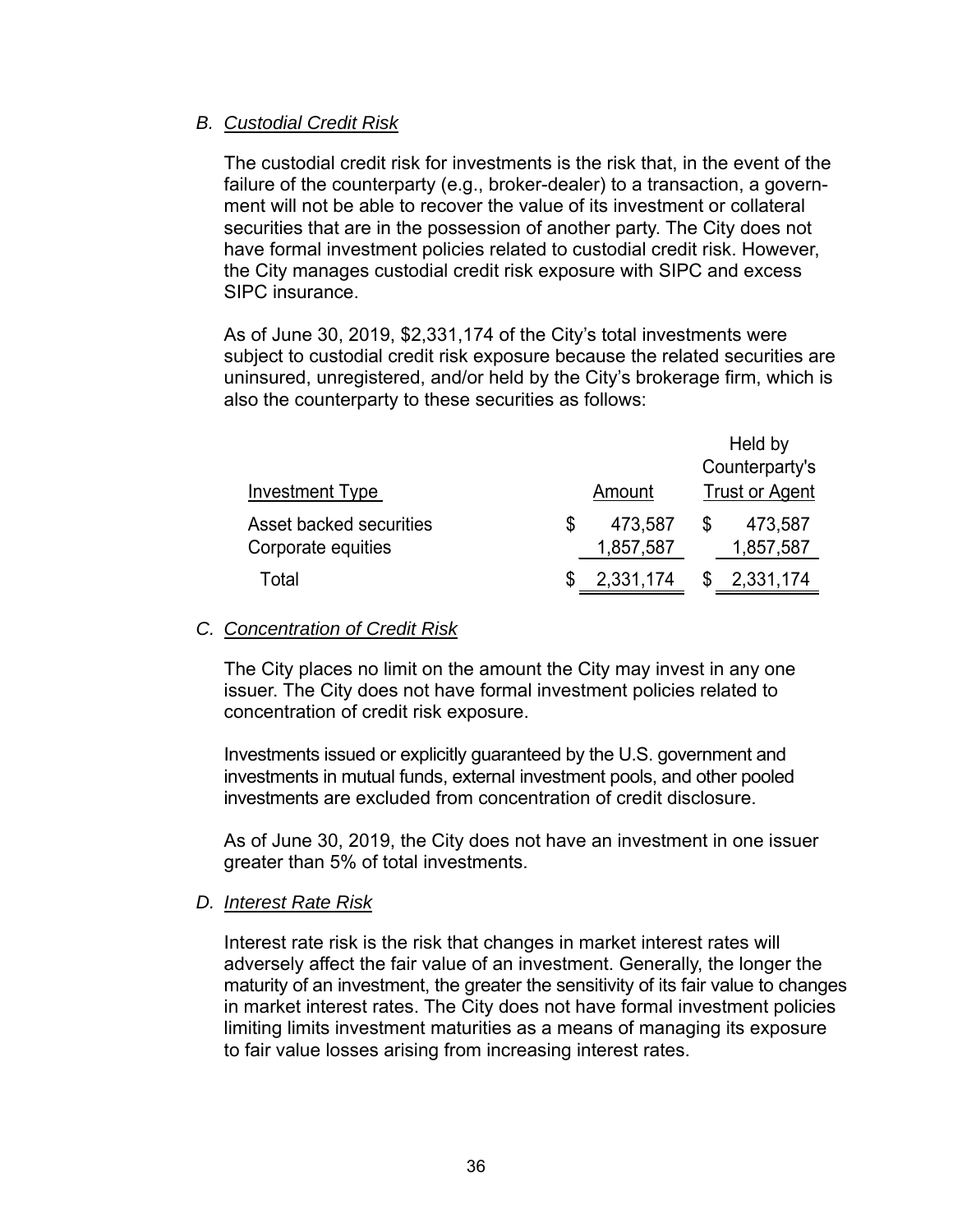Information about the sensitivity of the fair values of the City's investments to market interest rate fluctuations is as follows:

|                           |           | Investment Maturities (in Years) |  |            |    |                          |  |            |
|---------------------------|-----------|----------------------------------|--|------------|----|--------------------------|--|------------|
|                           |           | Less                             |  |            |    |                          |  |            |
| <b>Investment Type</b>    | Amount    | Than 1                           |  | <u>1-5</u> |    | $6 - 10$                 |  | Thereafter |
| Asset backed securities   | 473.587   | $\overline{\phantom{a}}$         |  | 1.817      | S  | $\overline{\phantom{a}}$ |  | 471.770    |
| Corporate bonds           | 5.149.100 | 100.328                          |  | 3.529.298  |    | 1.519.474                |  |            |
| Fixed income mutual funds | 294.066   | -                                |  | 200.796    |    | 76.310                   |  | 16,960     |
| U.S. Treasury notes       | 100,165   | 100,165                          |  | -          |    | $\overline{\phantom{0}}$ |  |            |
| Total                     | 6,016,918 | 200.493                          |  | 3.731.911  | \$ | .595,784                 |  | 488,730    |

#### *E. Foreign Currency Risk*

Foreign currency risk is the risk that changes in foreign exchange rates will adversely affect the fair value of an investment. The City does not have formal investment policies related to foreign currency risk.

#### *F. Fair Value*

The City categorizes its fair value measurements within the fair value hierarchy established by Governmental Accounting Standards Board Statement No. 72 *Fair Value Measurement and Application* (GASB 72).

The hierarchy is based on the valuation inputs used to measure the fair value of the asset and give the highest priority to unadjusted quoted prices in active markets for identical assets or liabilities (level 1 measurements) and the lowest priority to unobservable inputs (level 3 measurements). The hierarchy categorizes the inputs to valuation techniques used for fair value measurement into three levels as follows:

- Level 1 inputs that reflect quoted prices (unadjusted) in active markets for identical assets or liabilities that the fund has the ability to access at the measurement date.
- Level 2 inputs other than quoted prices that are observable for an asset or liability either directly or indirectly, including inputs in markets that are not considered to be active. Because they must often be priced on the basis of transactions involving similar but not identical securities or do not trade with sufficient frequency, certain directly held securities are categorized as level 2.
- Level 3 unobservable inputs based on the best information available, using assumptions in determining the fair value of investments and derivative instruments.

In instances where inputs used to measure fair value fall into different levels in the fair value hierarchy, fair value measurements in their entirety are categorized based on the lowest level input that is significant to the valuation.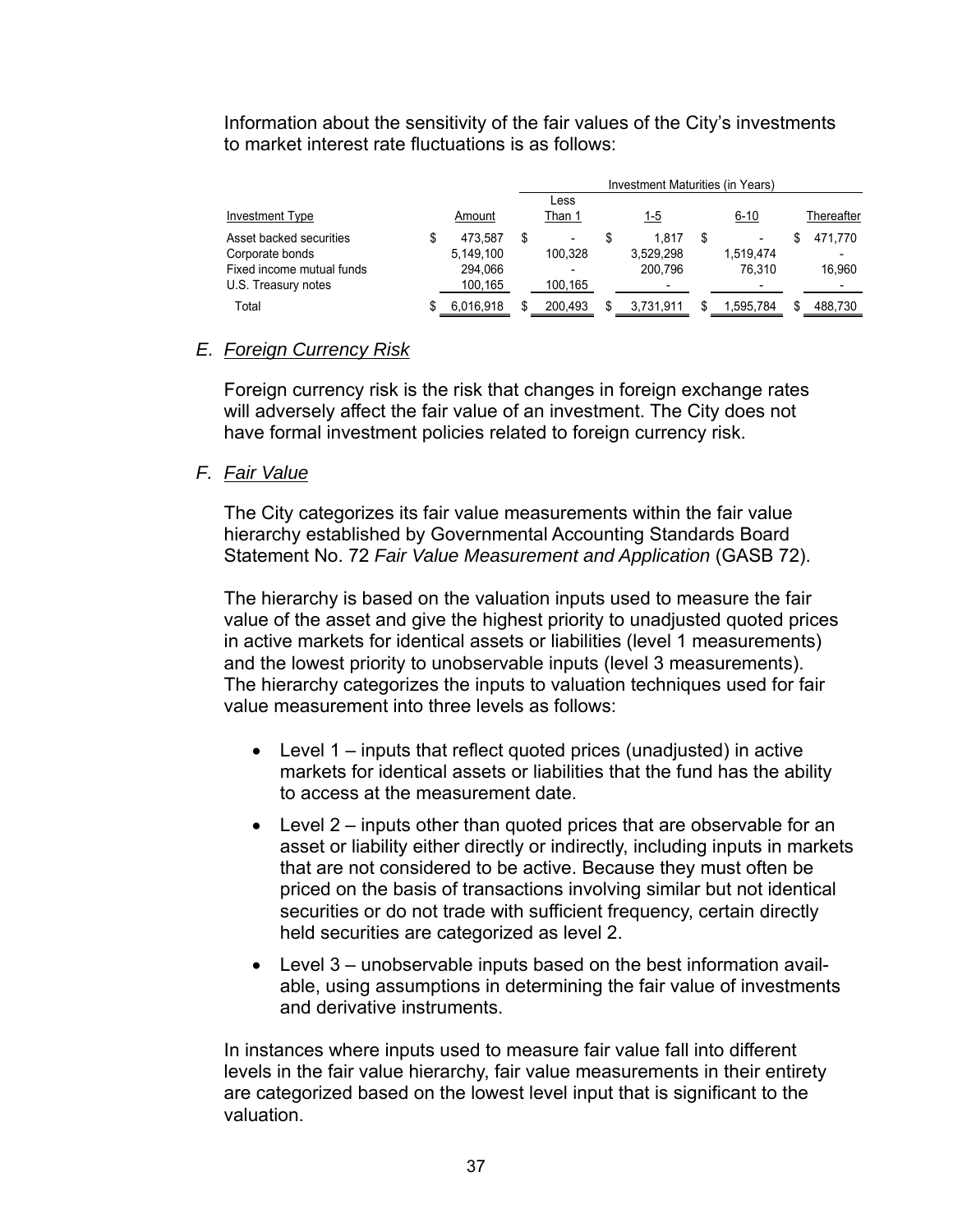### The City has the following fair value measurements as of June 30, 2019:

|                                                                                                                      |                                                               | Fair Value Measurements Using: |                                                               |    |                                            |    |                                       |
|----------------------------------------------------------------------------------------------------------------------|---------------------------------------------------------------|--------------------------------|---------------------------------------------------------------|----|--------------------------------------------|----|---------------------------------------|
|                                                                                                                      |                                                               |                                | Quoted prices<br>in active<br>markets for<br>identical assets |    | Significant<br>observable<br>inputs        |    | Significant<br>unobservable<br>inputs |
| Investment Type                                                                                                      | Amount                                                        |                                | (Level 1)                                                     |    | (Level 2)                                  |    | (Level 3)                             |
| Investments by fair value level:                                                                                     |                                                               |                                |                                                               |    |                                            |    |                                       |
| Asset backed securities<br>Corporate bonds<br>Corporate equities<br>Fixed income mutual funds<br>U.S. Treasury notes | \$<br>473.587<br>5,149,100<br>1.857.587<br>294.066<br>100,165 | \$                             | 1.857.587                                                     | \$ | 473.587<br>5,149,100<br>294,066<br>100,165 | \$ |                                       |
| Total                                                                                                                | \$<br>7,874,505                                               | \$                             | 1,857,587                                                     | S. | 6,016,918                                  | \$ |                                       |

Equity securities classified in Level 1 are valued using prices quoted in active markets for those securities.

Debt securities classified in Level 2 are valued using either a bid evaluation or a matrix pricing technique. Bid evaluations may include market quotations, yields, maturities, call features, and ratings. Matrix pricing is used to value securities based on the securities relationship to benchmark quote prices. Level 2 debt securities have non-proprietary information that was readily available to market participants, from multiple independent sources, which are known to be actively involved in the market.

### **5. Investments – Pension Trust Fund (The System)**

The following is a summary of the System's investments as of December 31, 2018:

| Investment Type                  | Amount      |
|----------------------------------|-------------|
| External investment pool (PRIT)* | 331,342,711 |
| Pooled investments               | 15,530,942  |
| <b>Total investments</b>         | 346,873,653 |

*\*Fair value is the same as the value of the pool share. The Pension Reserves Investment Trust was created under Massachusetts general law, Chapter 32, Section 22, in December 1983. The Pension Reserves Investment Trust is operated under contract with a private investment advisor, approved by the Pension Reserves Investment Management Board. The Pension Reserves Investment Management Board shall choose an investment advisor by requesting proposals from advisors and reviewing such proposals based on criteria adopted under Massachusetts general law, Chapter 30B.* 

#### *A. Credit Risk*

Generally, credit risk is the risk that an issuer of an investment will not fulfill its obligation to the holder of the investment. Massachusetts General Law, Chapter 32, Section 23, limits the investment of System funds, to the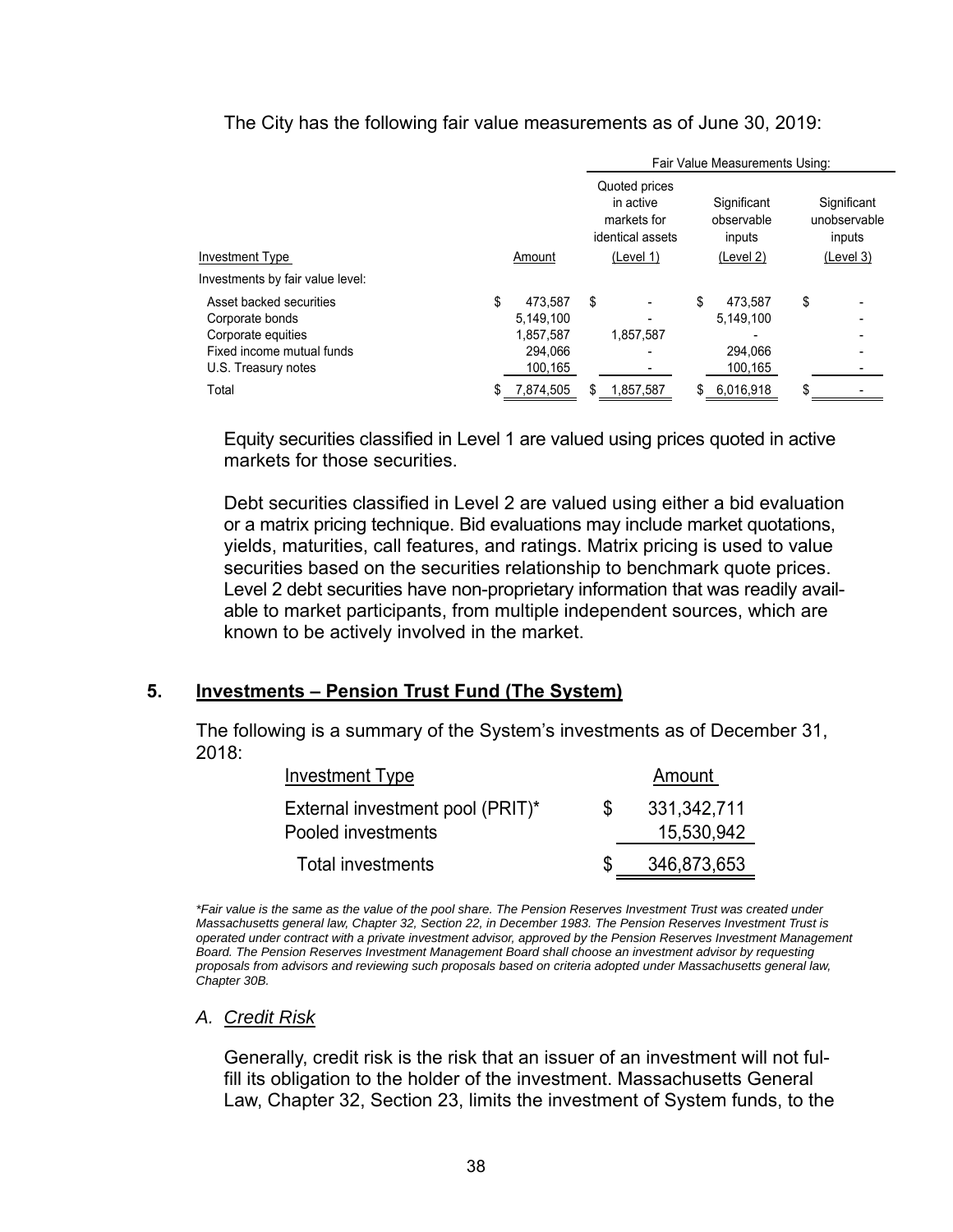extent not required for current disbursements, in the PRIT Fund or in securities, other than mortgages or collateral loans, which are legal for the investment of funds in savings banks under the laws of the Commonwealth, provided that no more than the established percentage of assets, is invested in any one security. The System does not have formal investment policies related to credit risk.

Presented below is the actual rating as of year-end for each investment type:

|                                                          | Rating as of Year End     |     |                             |  |  |  |  |  |
|----------------------------------------------------------|---------------------------|-----|-----------------------------|--|--|--|--|--|
| Investment Type                                          | Amount                    |     | Unrated                     |  |  |  |  |  |
| External investment pool (PRIT) \$<br>Pooled investments | 331,342,711<br>15,530,942 | \$. | 331, 342, 711<br>15,530,942 |  |  |  |  |  |
| Total                                                    | 346,873,653               |     | 346,873,653                 |  |  |  |  |  |

### *B. Custodial Credit Risk*

The custodial credit risk for investments is the risk that, in the event of the failure of the counterparty (e.g., broker-dealer) to a transaction, a government will not be able to recover the value of its investment or collateral securities that are in the possession of another party. The System does not have formal investment policies related to custodial credit risk.

As of December 31, 2018, the System did not have any investments exposed to custodial credit risk disclosure as investments in external investment pools are not exposed to custodial credit risk because their existence is not evidenced by securities that exist in physical or book entry form.

### *C. Concentration of Credit Risk*

Massachusetts General Law Chapter 32, Section 23 limits the amount the System may invest in any one issuer or security type, with the exception of the PRIT Fund. The System does not have formal investment policies related to concentration of credit risk.

Investments in external investment pools are excluded from concentration of credit risk disclosure.

#### *D. Interest Rate Risk*

Interest rate risk is the risk that changes in market interest rates will adversely affect the fair value of an investment. Generally, the longer the maturity of an investment, the greater the sensitivity of its fair value to changes in market interest rates. The System does not have formal investment policies limiting investment maturities as a means of managing its exposure to fair value losses arising from increasing interest rates.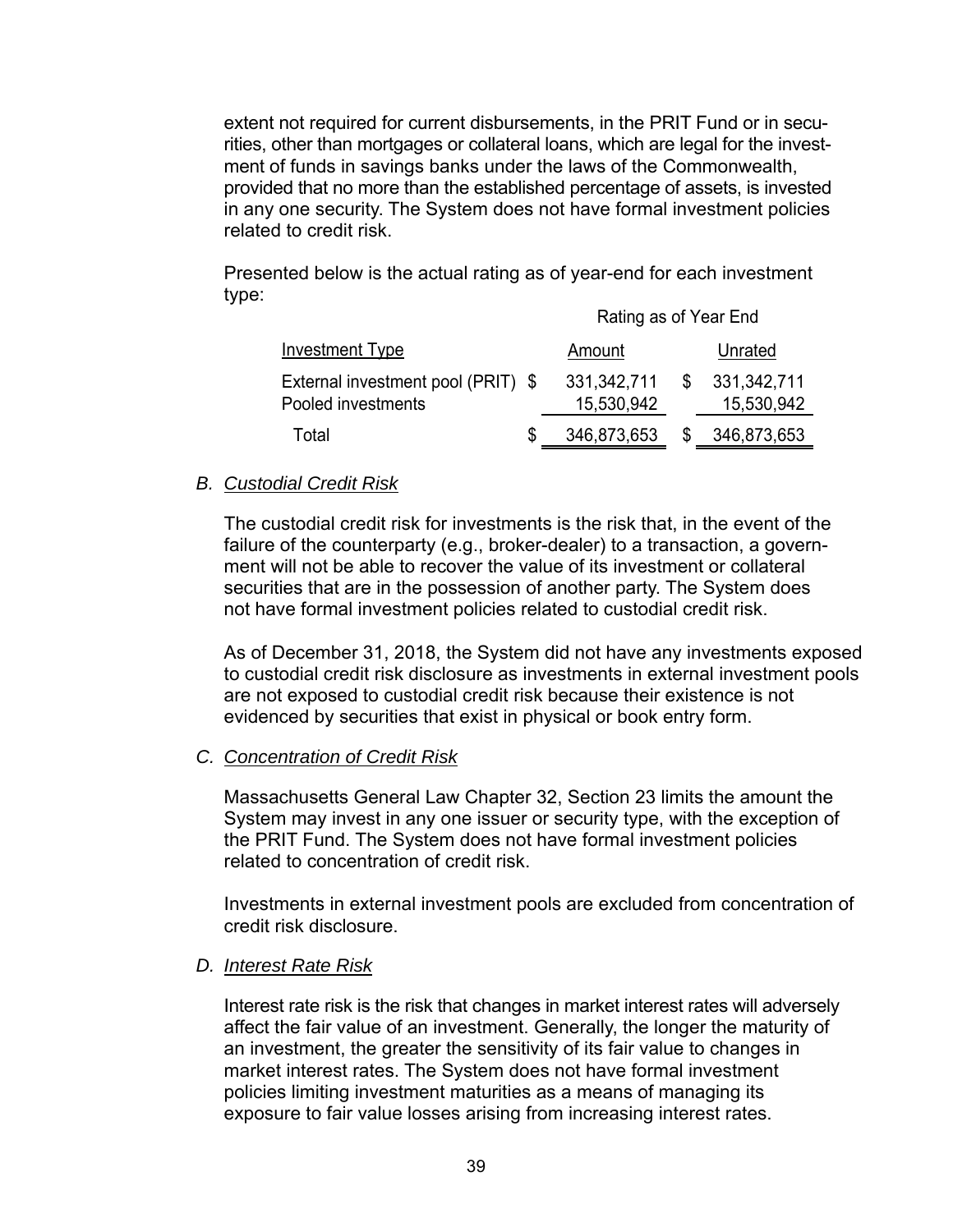#### *E. Foreign Currency Risk*

Foreign currency risk is the risk that changes in foreign exchange rates will adversely affect the fair value of an investment. The System does not have formal investment policies related to foreign currency risk.

#### *F. Fair Value*

The System categorizes its fair value measurements within the fair value hierarchy established by Governmental Accounting Standards Board Statement No. 72 *Fair Value Measurement and Application* (GASB 72).

The hierarchy is based on the valuation inputs used to measure the fair value of the asset and give the highest priority to unadjusted quoted prices in active markets for identical assets or liabilities (level 1 measurements) and the lowest priority to unobservable inputs (level 3 measurements). The hierarchy categorizes the inputs to valuation techniques used for fair value measurement into three levels as follows:

- Level 1 Inputs that reflect quoted prices (unadjusted) in active markets for identical assets or liabilities that the fund has the ability to access at the measurement date.
- Level 2 Inputs other than quoted prices that are observable for an asset or liability either directly or indirectly, including inputs in markets that are not considered to be active. Because they must often be priced on the basis of transactions involving similar but not identical securities or do not trade with sufficient frequency, certain directly held securities are categorized as level 2.
- Level 3 Unobservable inputs based on the best information available, using assumptions in determining the fair value of investments and derivative instruments.

The net asset value (NAV) per share is the amount of net assets attributable to each share of capital stock outstanding at the close of the period. Investments measured at the NAV for fair value are not subject to level classification.

The System has the following fair value measurements as of December 31, 2018:

| Investment Type                                                                                             | Amount                      | Unfunded<br>Commitments | Frequency<br>(If currently)<br>eligible) | Redemption<br>Notice<br>Period |
|-------------------------------------------------------------------------------------------------------------|-----------------------------|-------------------------|------------------------------------------|--------------------------------|
| Investments measured at the net asset value (NAV):<br>External investment pool (PRIT)<br>Pooled investments | 331, 342, 711<br>15,530,942 | -<br>468,000            | Quarterly<br>Not Eligible                | 30 Days<br>N/A                 |
| Total                                                                                                       | 346,873,653                 |                         |                                          |                                |

Redemption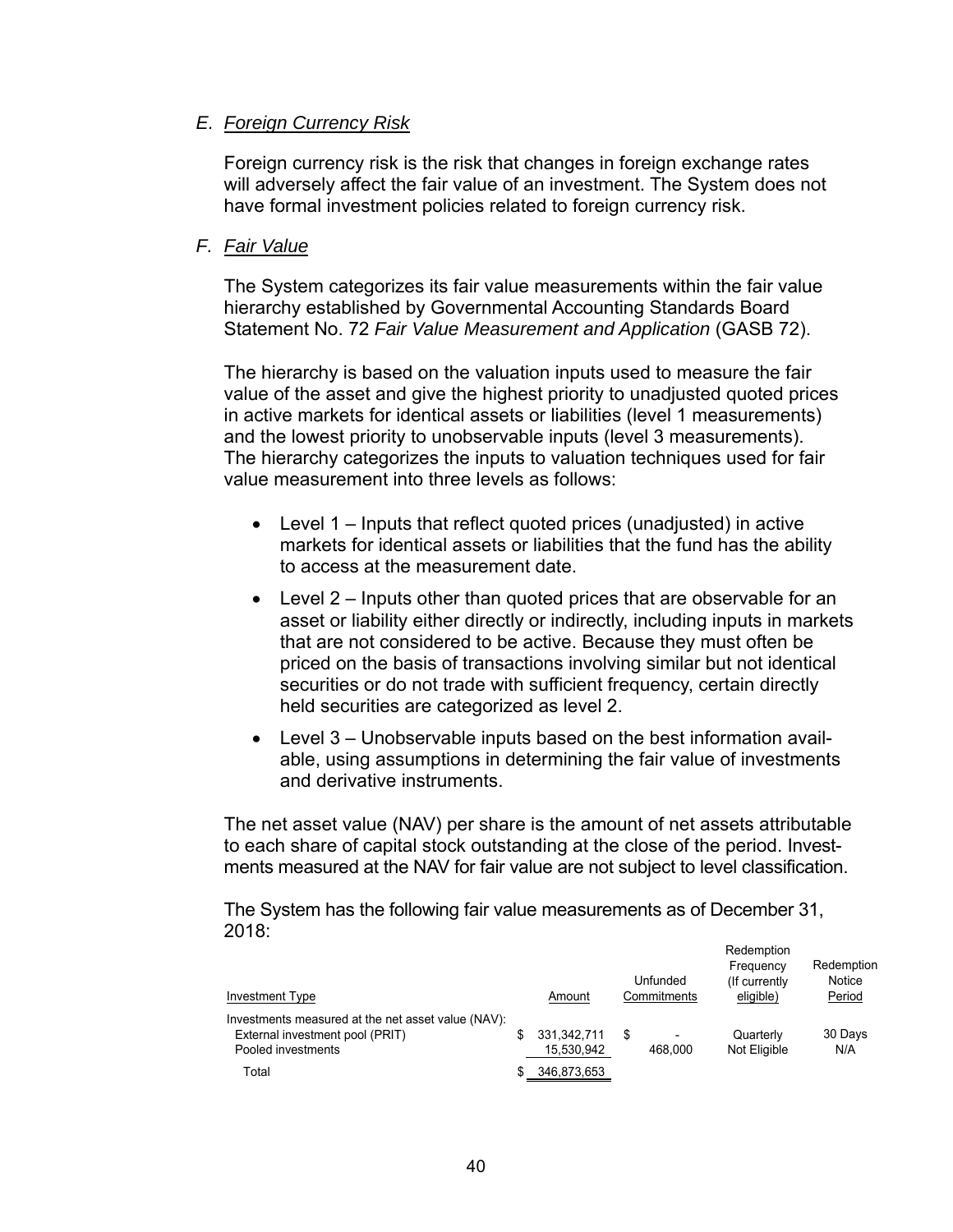#### **6. Property Taxes and Excises Receivable**

Real estate and personal property taxes are levied and based on values assessed on January 1st of every year. Assessed values are established by the Board of Assessor's for 100% of the estimated fair market value. Taxes are due on a quarterly basis and are subject to penalties and interest if they are not paid by the respective due date. Real estate and personal property taxes levied are recorded as receivables in the fiscal year they relate to.

The day after the final tax bill is due, a demand notice may be sent to the delinquent taxpayer. Fourteen days after the demand notice has been sent, the tax collector may proceed to file a lien against the delinquent taxpayers' property. The City has an ultimate right to foreclose on property for unpaid taxes. Personal property taxes cannot be secured through the lien process.

Motor vehicle excise taxes are assessed annually for every motor vehicle and trailer registered in the Commonwealth. The Registry of Motor Vehicles annually calculates the value of all registered motor vehicles for the purpose of excise assessment. The amount of motor vehicle excise tax due is calculated using a fixed rate of \$25 per \$1,000 of value.

Property tax and motor vehicle excise receivables at June 30, 2019 consist of the following:

|                         |     | Gross<br>Amount<br>(fund basis) |    | Allowance<br>for Doubtful<br>Accounts |   | Current<br>Portion |    | Long-<br>Term<br>Portion |
|-------------------------|-----|---------------------------------|----|---------------------------------------|---|--------------------|----|--------------------------|
| Real estate taxes       | \$  | 2,490,968                       | \$ | $(278, 774)$ \$                       |   | 2,212,194          | \$ |                          |
| Personal property taxes |     | 1,608,654                       |    | (1,509,192)                           |   | 99,462             |    | -                        |
| Tax liens               |     | 1,301,057                       |    | (130, 106)                            |   | 837,756            |    | 333,195                  |
| <b>Foreclosures</b>     |     | 460,311                         |    | (414, 280)                            |   | 46,031             |    |                          |
| Deferred taxes          |     | 342,100                         |    |                                       |   | 342,100            |    |                          |
| Total property taxes    | \$. | 6,203,090                       | S  | (2,332,352)                           | S | 3,537,543          | S  | 333,195                  |
| Motor vehicle excise    | \$  | 2,804,614                       | S  | (1,376,301)                           | S | 1,428,313          |    |                          |

#### **7. Intergovernmental Receivables**

This balance represents reimbursements requested from Federal and State agencies for expenditures incurred in fiscal year 2019.

#### **8. Interfund Fund Receivables/Payables and Transfer In/Out**

Although self-balancing funds are maintained, most transactions flow through the general fund. In order to obtain accountability for each fund, interfund receivable and payable accounts must be utilized. The following is an analysis of the June 30, 2019 balances in interfund receivable and payable accounts: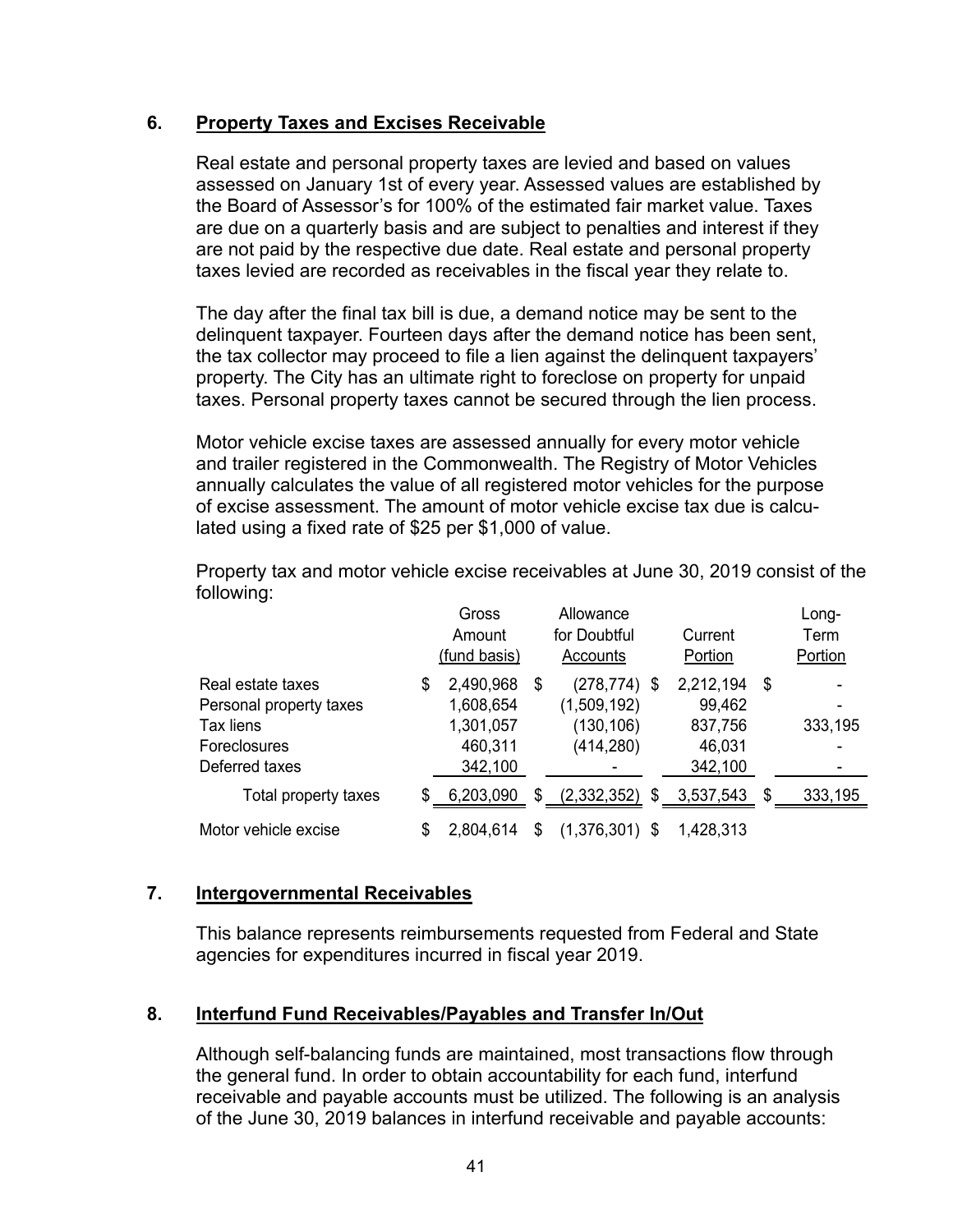|                                     |   | Due From           | Due To             |
|-------------------------------------|---|--------------------|--------------------|
| Fund                                |   | <b>Other Funds</b> | <b>Other Funds</b> |
| <b>General Fund</b>                 | S | 29,525             |                    |
| <b>Nonmajor Governmental Funds:</b> |   |                    |                    |
| Library trust fund                  |   |                    | 29,525             |
| Total                               |   | 29,525             | 29,525             |

The City reports interfund transfers between many of its funds. The sum of all transfers presented in the table agrees with the sum of interfund transfers presented in the governmental fund financial statements. The following is an analysis of interfund transfers made in fiscal year 2019:

| <b>Governmental Funds</b>           | <b>Transfers In</b> | <b>Transfers Out</b> |
|-------------------------------------|---------------------|----------------------|
| <b>General Fund</b>                 | 1,375,112<br>\$     | 898,642<br>\$        |
| <b>Capital Project Funds</b>        | 100,000             |                      |
| <b>Nonmajor Governmental Funds:</b> |                     |                      |
| <b>Special Revenue Funds:</b>       |                     |                      |
| Insurance losses fund               |                     | 800,106              |
| Precinct officers fund              |                     | 25,297               |
| <b>FEMA</b>                         |                     | 402,485              |
| Sanitation fund                     |                     | 147,224              |
| Law department revolving            | 100,000             |                      |
| To fund deficit accounts            | 59,668              |                      |
| <b>Subtotal Nonmajor Funds</b>      | 159,668             | 1,375,112            |
| <b>Proprietary Funds</b>            |                     |                      |
| <b>Internal Service Fund</b>        | 638,974             |                      |
| <b>Grand Total</b>                  | 2,273,754           | 2,273,754            |
|                                     |                     |                      |

Of the transfers into the general fund, \$972,627, primarily from the insurances losses fund, was to fund additional appropriations and \$402,485 was to reimburse the general fund for storm-related expenditures covered by FEMA. Of the transfers out of the general fund, \$638,974 was to fund the prior year deficit in the internal service fund, which was raised on the fiscal year 2019 recap, \$100,000 was to fund computer upgrades, \$100,000 was to fund litigation expenditures, and \$59,668 was to fund prior year deficits.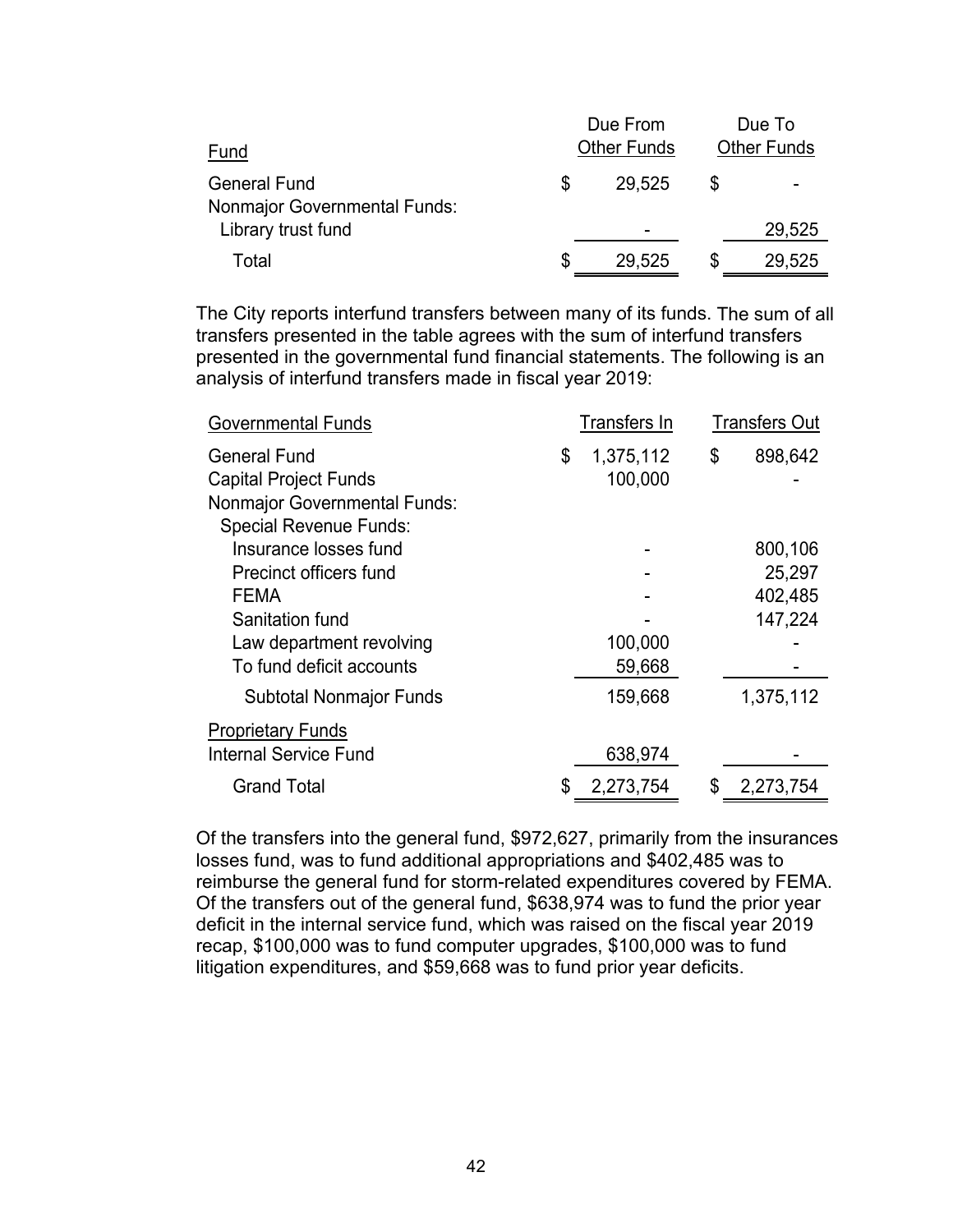## **9. Capital Assets**

Capital asset activity for the year ended June 30, 2019 was as follows:

|                                                                                                                                                                                     | Beginning<br>Balance                                               | Increases                                                 | Decreases         | Ending<br>Balance                                                  |
|-------------------------------------------------------------------------------------------------------------------------------------------------------------------------------------|--------------------------------------------------------------------|-----------------------------------------------------------|-------------------|--------------------------------------------------------------------|
| <b>Governmental Activities</b><br>Capital assets, depreciable:<br><b>Buildings and improvements</b><br>Machinery, equipment, and furnishings<br>Land improvements<br>Infrastructure | \$<br>360,948,011<br>42,966,058<br>8,449,372<br>29,952,001         | \$<br>5,469,044<br>3,375,130<br>1,576,978<br>4,037,513    | \$<br>(1,064,799) | \$<br>366,417,055<br>45,276,389<br>10,026,350<br>33,989,514        |
| Total capital assets, depreciable                                                                                                                                                   | 442,315,442                                                        | 14,458,665                                                | (1,064,799)       | 455,709,308                                                        |
| Less accumulated depreciation for:<br><b>Buildings and improvements</b><br>Machinery, equipment, and furnishings<br>Land improvements<br>Infrastructure                             | (133, 994, 851)<br>(28, 162, 865)<br>(3,577,656)<br>(15, 525, 245) | (7,852,617)<br>(3,415,546)<br>(358, 754)<br>(1, 198, 176) | 1,027,327         | (141, 847, 468)<br>(30, 551, 084)<br>(3,936,410)<br>(16, 723, 421) |
| Total accumulated depreciation                                                                                                                                                      | (181, 260, 617)                                                    | (12,825,093)                                              | 1,027,327         | (193, 058, 383)                                                    |
| Total capital assets, depreciable, net                                                                                                                                              | 261,054,825                                                        | 1,633,572                                                 | (37, 472)         | 262,650,925                                                        |
| Capital assets, non-depreciable:<br>Land                                                                                                                                            | 9,669,202                                                          | 382,632                                                   |                   | 10,051,834                                                         |
| Total capital assets, non-depreciable                                                                                                                                               | 9,669,202                                                          | 382,632                                                   |                   | 10,051,834                                                         |
| Governmental activities capital assets, net                                                                                                                                         | 270,724,027                                                        | 2,016,204                                                 | \$<br>(37, 472)   | 272,702,759                                                        |
| <b>Business-Type Activities</b>                                                                                                                                                     | Beginning<br>Balance                                               | Increases                                                 | Decreases         | Ending<br>Balance                                                  |
| Capital assets, depreciable:<br>Buildings and improvements<br>Machinery, equipment, and furnishings<br>Land improvements<br>Infrastructure                                          | \$<br>2,075,483<br>434,355<br>37,908<br>1,851,420                  | \$                                                        | \$                | \$<br>2,075,483<br>434,355<br>37,908<br>1,851,420                  |
| Total capital assets, depreciable                                                                                                                                                   | 4,399,166                                                          |                                                           |                   | 4,399,166                                                          |
| Less accumulated depreciation for:<br><b>Buildings and improvements</b><br>Machinery, equipment, and furnishings<br>Land improvements<br>Infrastructure                             | (954, 537)<br>(419, 590)<br>(37,908)<br>(964, 725)                 | (41, 947)<br>(5,905)<br>(158, 792)                        |                   | (996, 484)<br>(425, 495)<br>(37,908)<br>(1, 123, 517)              |
| Total accumulated depreciation                                                                                                                                                      | (2,376,760)                                                        | (206, 644)                                                |                   | (2,583,404)                                                        |
| Total capital assets, depreciable, net                                                                                                                                              | 2,022,406                                                          | (206, 644)                                                |                   | 1,815,762                                                          |
| Business-type activities capital assets, net                                                                                                                                        | \$<br>2,022,406                                                    | \$<br>(206, 644)                                          | \$                | \$<br>1,815,762                                                    |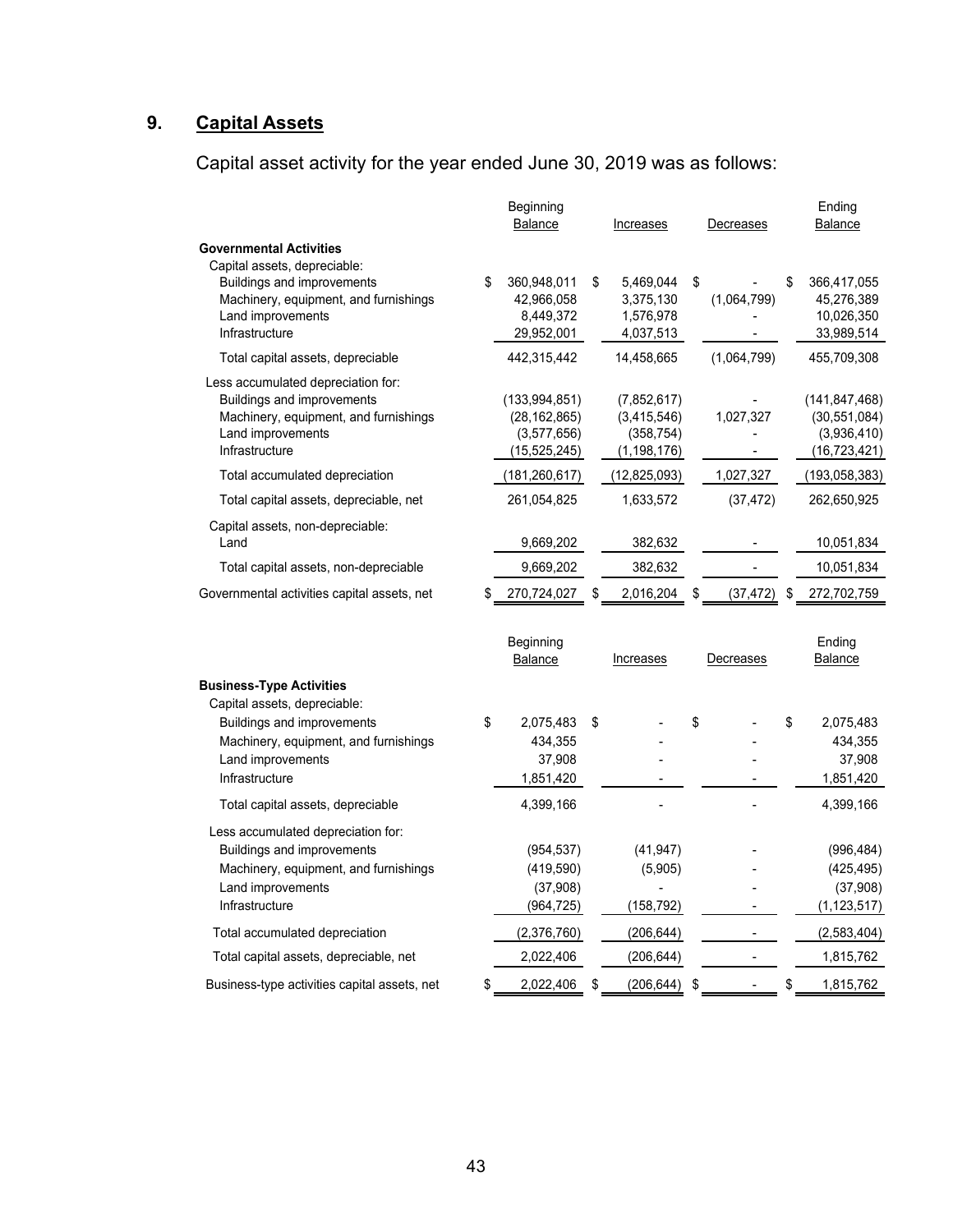Depreciation expense was charged to functions of the City as follows:

| <b>Governmental Activities</b>  |                 |
|---------------------------------|-----------------|
| General government              | \$<br>2,578,525 |
| Public safety                   | 1,183,730       |
| Education                       | 7,045,545       |
| <b>Public works</b>             | 1,612,845       |
| Culture and recreation          | 404,448         |
| Total governmental activities   | 12,825,093      |
|                                 |                 |
| <b>Business-Type Activities</b> |                 |
| Marina                          | 206,644         |

### **10. Other Assets**

Other assets represent working deposits which are held by the City's health insurance and workers compensation insurance providers.

#### **11. Deferred Outflows of Resources**

Deferred outflows of resources represent the consumption of net position by the City that is applicable to future reporting periods. Deferred outflows of resources have a positive effect on net position, similar to assets. Deferred outflows of resources related to pensions, in accordance with GASB Statement No. 68, are more fully discussed in the corresponding pension note.

#### **12. Warrants Payable**

Warrants payable represent fiscal year 2019 expenses/expenditures paid by July 15, 2019.

#### **13. Accrued Payroll**

Accrued payroll represents payroll related to fiscal year 2019 due to employees at year end.

#### **14. Accrued Liabilities**

Accrued liabilities primarily represents accrued interest, accrued health claims payable, and other expenses/expenditures related to fiscal year 2019 paid subsequent to July 15, 2019.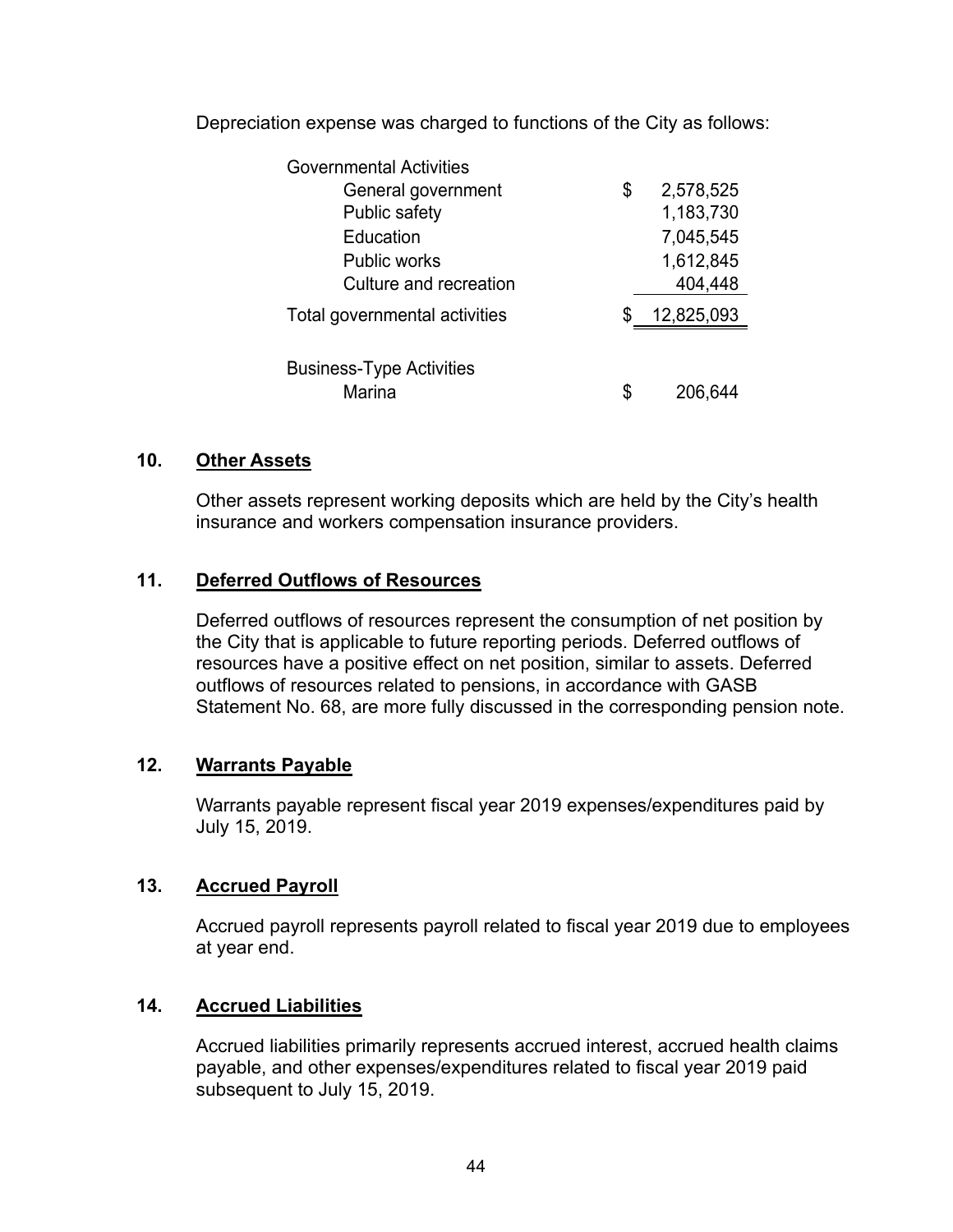## **15. Tax Refunds Payable**

This balance consists of an estimate of refunds due to property taxpayers for potential abatements. These cases are currently pending with the State Appellate Tax Board.

#### **16. Notes Payable**

The City had the following notes outstanding at June 30, 2019:

| Purpose                                           | Interest<br>Rate | Date of<br>Issue | Date of<br>Maturity | Balance at<br>6/30/19 |
|---------------------------------------------------|------------------|------------------|---------------------|-----------------------|
| Flax pond playground irrigation                   | 3.00%            | 12/14/18         | 12/13/19 \$         | 27,000                |
| Gowdy park drainage improvements                  | 3.00%            | 12/14/18         | 12/13/19            | 108,000               |
| Lynn Woods playground equipment                   | 3.00%            | 12/14/18         | 12/13/19            | 25,000                |
| Sheridan Street playground equipment              | 3.00%            | 12/14/18         | 12/13/19            | 20,000                |
| Keaney park court repair                          | 3.00%            | 12/14/18         | 12/13/19            | 50,000                |
| Williams Ave. playground equipment                | 3.00%            | 12/14/18         | 12/13/19            | 45,000                |
| Goldfish pond park masonry & repairs              | 3.00%            | 12/14/18         | 12/13/19            | 45,000                |
| Kiley playground                                  | 3.00%            | 12/14/18         | 12/13/19            | 25,000                |
| Frey park field light replacement                 | 3.00%            | 12/14/18         | 12/13/19            | 116,000               |
| Warren Street playground equipment                | 3.00%            | 12/14/18         | 12/13/19            | 120,000               |
| Bennett Street playground                         | 3.00%            | 12/14/18         | 12/13/19            | 50,000                |
| Marian Street garden court resurfacing            | 3.00%            | 12/14/18         | 12/13/19            | 8,000                 |
| High rock reservation restoration                 | 3.00%            | 12/14/18         | 12/13/19            | 50,000                |
| Angel Island (Broad St.) historical trough repair | 3.00%            | 12/14/18         | 12/13/19            | 50,000                |
| Seaport marina dock repair                        | 3.00%            | 12/14/18         | 12/13/19            | 1,000,000             |
| Fraser field canopy repairs                       | 3.00%            | 12/14/18         | 12/13/19            | 235,000               |
| Lynnfield Street fire station renovations         | 3.00%            | 12/14/18         | 12/13/19            | 58,000                |
| Fayette Street fire station renovations           | 3.00%            | 12/14/18         | 12/13/19            | 47,000                |
| West Lynn fire station design                     | 3.00%            | 12/14/18         | 12/13/19            | 105,000               |
| Hollingsworth St. fire station renovations        | 3.00%            | 12/14/18         | 12/13/19            | 58,000                |
| Western Ave. fire station renovations             | 3.00%            | 12/14/18         | 12/13/19            | 70,000                |
| Classical High School boiler room                 | 3.00%            | 12/14/18         | 12/13/19            | 530,000               |
| <b>Brickett School boiler</b>                     | 3.00%            | 12/14/18         | 12/13/19            | 328,000               |
| City Hall boiler                                  | 3.00%            | 12/14/18         | 12/13/19            | 350,000               |
| City Hall exterior masonry repairs                | 3.00%            | 12/14/18         | 12/13/19            | 105,000               |
| DPW fire alarm system replacement                 | 3.00%            | 12/14/18         | 12/13/19            | 175,000               |
| DPW storage building repair                       | 3.00%            | 12/14/18         | 12/13/19            | 200,000               |
| Hood Elementary roof & window replacement         | 3.00%            | 12/14/18         | 12/13/19            | 3,000,000             |
| LED streetlight conversion                        | 3.00%            | 12/14/18         | 12/13/19            | 2,350,000             |
| Total                                             |                  |                  |                     | \$<br>9,350,000       |

The following summarizes activity in notes payable during fiscal year 2019:

|                                           | Balance    |                 |            | <b>Balance</b>  |
|-------------------------------------------|------------|-----------------|------------|-----------------|
|                                           | Beginning  | New             |            | End of          |
| Purpose                                   | of Year    | <b>Issues</b>   | Maturities | Year            |
| General obligation bond anticipation note | $\sim 100$ | $$9.350.000$ \$ | $\sim$     | \$<br>9,350,000 |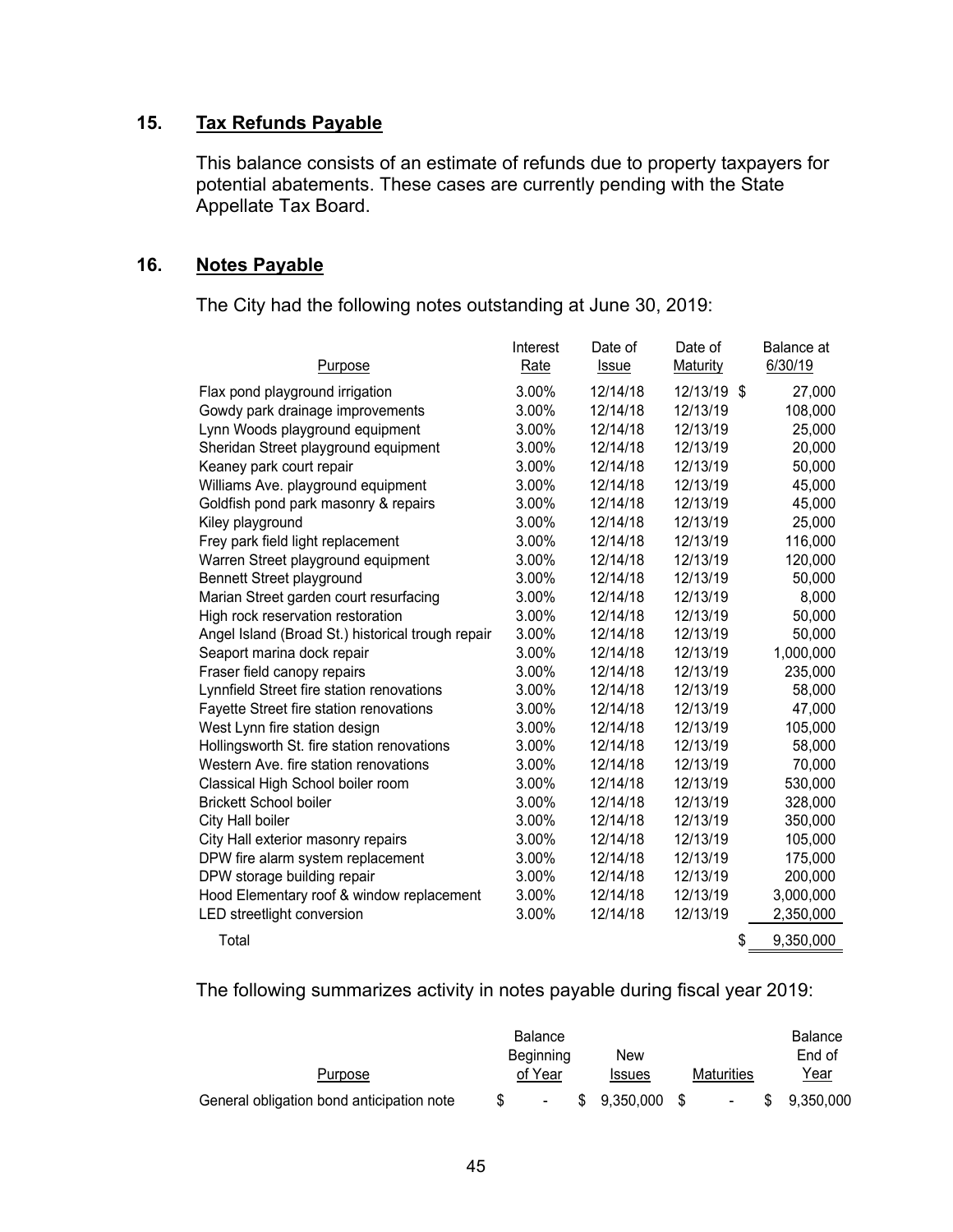## **17. Capital Lease Obligations**

The City is the lessee of certain equipment under capital leases expiring in various years through 2030. Future minimum lease payments under the capital leases consisted of the following as of June 30, 2019:

| <b>Present Value of</b> |       |           |    |           |    |            |  |  |  |
|-------------------------|-------|-----------|----|-----------|----|------------|--|--|--|
|                         | Total |           |    |           |    |            |  |  |  |
| Fiscal                  |       | Lease     |    | Interest  |    | Lease      |  |  |  |
| Year                    |       | Payments  |    | Payments  |    | Payments   |  |  |  |
| 2020                    | \$    | 1,347,897 | \$ | 291,878   | \$ | 1,639,775  |  |  |  |
| 2021                    |       | 988,414   |    | 249,261   |    | 1,237,675  |  |  |  |
| 2022                    |       | 845,491   |    | 214,969   |    | 1,060,460  |  |  |  |
| 2023                    |       | 858,675   |    | 189,529   |    | 1,048,204  |  |  |  |
| 2024                    |       | 850,195   |    | 163,946   |    | 1,014,141  |  |  |  |
| 2025                    |       | 874,467   |    | 139,674   |    | 1,014,141  |  |  |  |
| 2026                    |       | 899,438   |    | 114,703   |    | 1,014,141  |  |  |  |
| 2027                    |       | 925,129   |    | 89,012    |    | 1,014,141  |  |  |  |
| 2028                    |       | 951,558   |    | 62,582    |    | 1,014,140  |  |  |  |
| 2029                    |       | 626,449   |    | 37,709    |    | 664,158    |  |  |  |
| 2030                    |       | 645,025   |    | 19,132    |    | 664,157    |  |  |  |
| Total                   | \$    | 9,812,738 | \$ | 1,572,395 | \$ | 11,385,133 |  |  |  |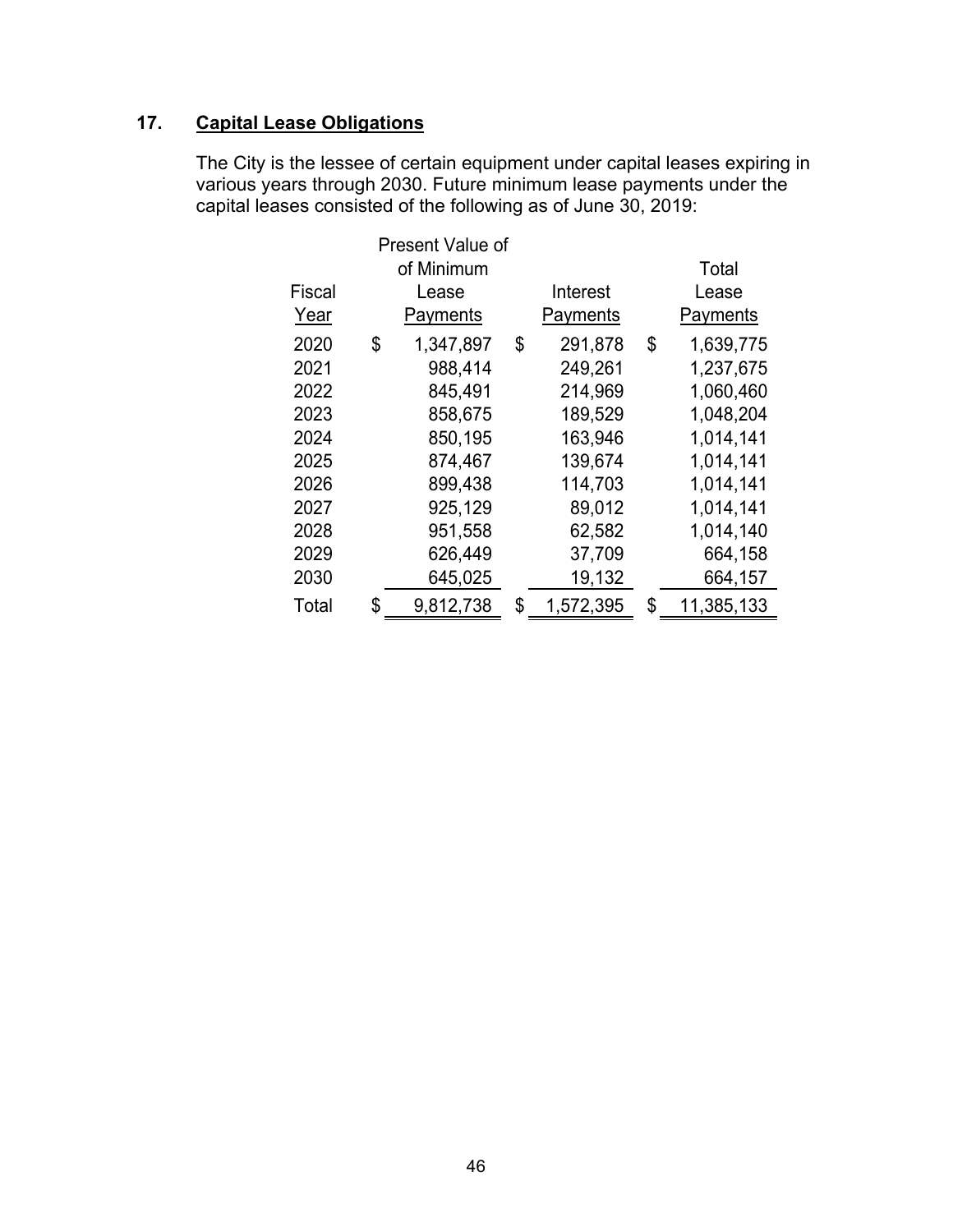### **18. Long-Term Debt**

#### *A. General Obligation Bonds*

The City issues general obligation bonds to provide funds for the acquisition and construction of major capital facilities. Additionally, the City issued general obligation deficit financing bonds in fiscal year 2018 and 2019. General obligation bonds have been issued for both governmental and business-type activities. General obligation bonds currently outstanding are as follows:

Amount

|                                      | Serial                                           |                 | Outstanding                        |
|--------------------------------------|--------------------------------------------------|-----------------|------------------------------------|
|                                      | <b>Maturities</b>                                | Interest        | as of                              |
| <b>Governmental Activities</b>       | Through                                          | $Rate(s)$ %     | 6/30/19                            |
| Public improvements refunding        | 09/01/19                                         | 3.00%           | \$<br>10,000                       |
| Recreational facilities refunding    | 09/01/19                                         | 3.00%           | 303,500                            |
| Police station refunding             | 09/01/20                                         | $2.00 - 3.00\%$ | 262,000                            |
| Police station refunding             | 09/01/24                                         | $2.00 - 4.00\%$ | 4,129,500                          |
| Police station refunding             | 09/01/25                                         | $2.00 - 4.00\%$ | 900,000                            |
| General obligation bonds             | 06/01/26                                         | $2.25 - 3.90\%$ | 700,000                            |
| Remodeling                           | 07/15/27                                         | $4.00 - 6.00\%$ | 4,195,000                          |
| <b>Pine Grove Cemetery</b>           | 03/01/28                                         | $3.00 - 5.00\%$ | 495,000                            |
| General obligation bonds             | 06/01/28                                         | $2.00 - 3.00\%$ | 1,300,000                          |
| General obligation deficit financing | 09/01/28                                         | 3.00%           | 8,670,000                          |
| Power lines                          | 09/01/28                                         | $2.00 - 4.00\%$ | 1,880,000                          |
| <b>Classical High School</b>         | 03/01/29                                         | $3.00 - 5.00\%$ | 2,100,000                          |
| General obligation deficit financing | 09/01/29                                         | 3.25%           | 4,500,000                          |
| General obligation school bond       | 09/01/38                                         | $2.00 - 5.00\%$ | 8,485,000                          |
| Marshall Middle School               | 06/01/39                                         | $3.00 - 5.00\%$ | 28,015,000                         |
| <b>Total Governmental Activities</b> |                                                  |                 | 65,945,000                         |
|                                      |                                                  |                 |                                    |
|                                      |                                                  |                 | Amount                             |
|                                      | $\sim$ $\sim$ $\sim$ $\sim$ $\sim$ $\sim$ $\sim$ |                 | $\bigcap_{x \in \{1, \ldots, n\}}$ |

|                                       | Serial            |             |    | Outstanding |
|---------------------------------------|-------------------|-------------|----|-------------|
|                                       | <b>Maturities</b> | Interest    |    | as of       |
| Business-Type Activities              | Through           | $Rate(s)$ % |    | 6/30/19     |
| Marina                                | 02/01/14*         | 7.00%       | \$ | 929,675     |
| Marina                                | 04/14/26          | 4.50%       |    | 117,369     |
| <b>Total Business-Type Activities</b> |                   |             | S  | 1.047.044   |

\* Principal and interest payments have not been made on this loan since fiscal year 2010. The date noted above was the original maturity date. The City does not consider themselves to be in default, as they have requested repayment assistance from NOAA, per the loan agreement, and have yet to hear back.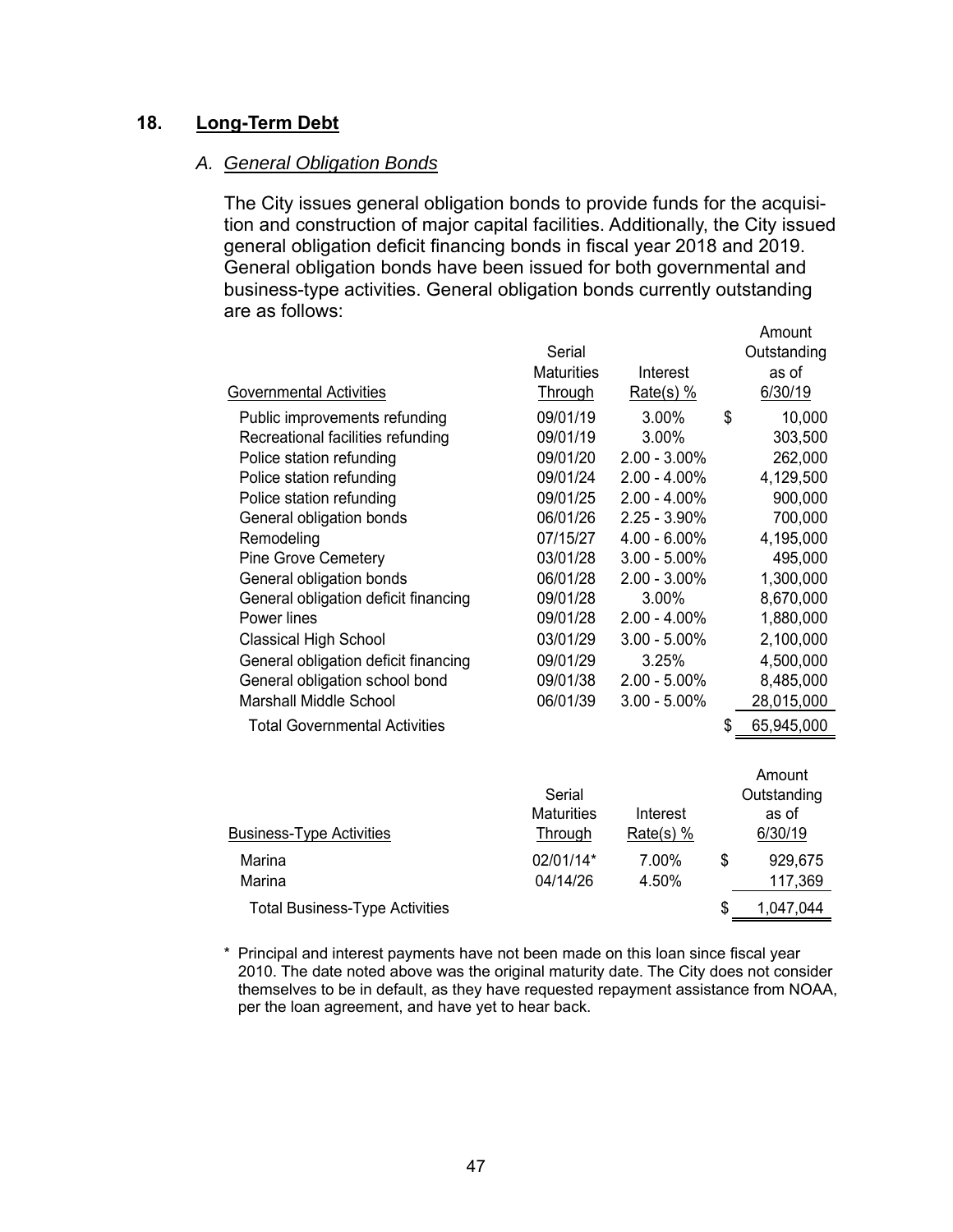## *B. Future Debt Service*

The annual payments to retire all general obligation long-term debt outstanding as of June 30, 2019 are as follows:

| <u>Governmental</u>  | <b>Principal</b> |    | Interest        |    | <b>Total</b> |  |  |
|----------------------|------------------|----|-----------------|----|--------------|--|--|
| 2020                 | \$<br>5,085,000  |    | 2,201,995       | \$ | 7,286,995    |  |  |
| 2021                 | 4,835,000        |    | 2,057,648       |    | 6,892,648    |  |  |
| 2022                 | 4,790,000        |    | 1,893,648       |    | 6,683,648    |  |  |
| 2023                 | 4,905,000        |    | 1,726,821       |    | 6,631,821    |  |  |
| 2024                 | 4,975,000        |    | 1,545,979       |    | 6,520,979    |  |  |
| 2025                 | 4,580,000        |    | 1,370,574       |    | 5,950,574    |  |  |
| 2026                 | 4,435,000        |    | 1,216,697       |    | 5,651,697    |  |  |
| 2027                 | 4,060,000        |    | 1,073,250       |    | 5,133,250    |  |  |
| 2028                 | 4,025,000        |    | 956,519         |    | 4,981,519    |  |  |
| 2029                 | 2,720,000        |    | 842,963         |    | 3,562,963    |  |  |
| 2030 - 2034          | 9,850,000        |    | 3,145,794       |    | 12,995,794   |  |  |
| 2035 - 2039          | 11,685,000       |    | 1,301,984       |    | 12,986,984   |  |  |
| Total                | \$<br>65,945,000 | \$ | 19,333,872      | \$ | 85,278,872   |  |  |
| <b>Business-Type</b> | <b>Principal</b> |    | <b>Interest</b> |    | <b>Total</b> |  |  |
| 2020                 | \$<br>15,026     | \$ | 4,974           | \$ | 20,000       |  |  |
| 2021                 | 15,716           |    | 4,284           |    | 20,000       |  |  |
| 2022                 | 16,438           |    | 3,562           |    | 20,000       |  |  |
| 2023                 | 17,193           |    | 2,807           |    | 20,000       |  |  |
| 2024                 | 17,983           |    | 2,017           |    | 20,000       |  |  |
| 2024                 | 18,809           |    | 1,191           |    | 20,000       |  |  |
| 2025                 | 16,204           |    | 334             |    | 16,538       |  |  |
| Subtotal             | 117,369          |    | 19,169          |    | 136,538      |  |  |
| NOAA <sup>(1)</sup>  | 929,675          |    |                 |    | 929,675      |  |  |
| Total                | \$<br>1,047,044  | \$ | 19,169          | \$ | 1,066,213    |  |  |

 $^{(1)}$  The City does not consider themselves to be in default as they have requested repayment assistance from NOAA, per the loan agreement and have yet to hear back.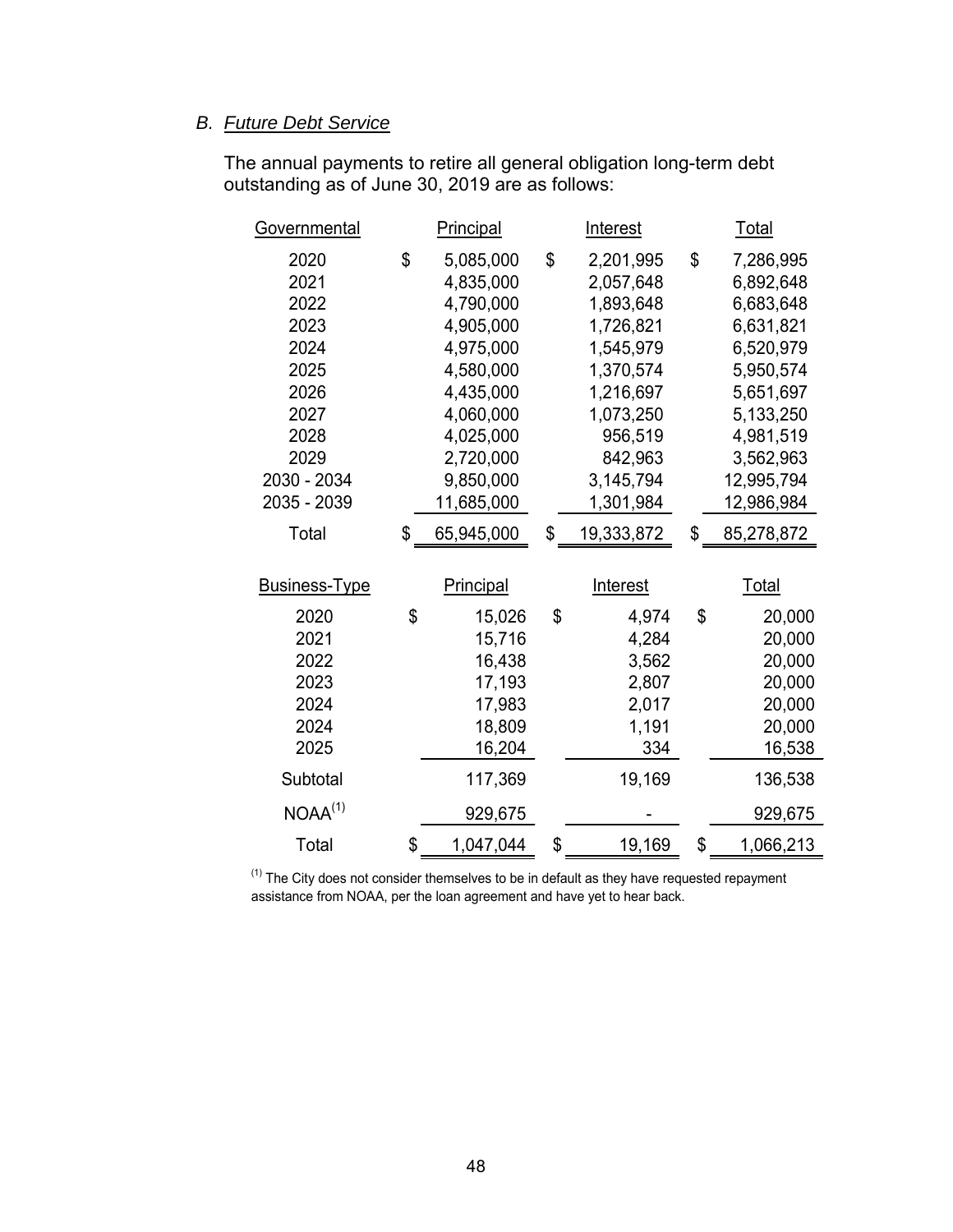#### *C. Changes in General Long-Term Liabilities*

During the year ended June 30, 2019, the following changes occurred in long-term liabilities:

|                                                                                                      | Beginning<br>Balance                       |    | Additions  | Reductions |                                        |      | Ending<br><b>Balance</b>              | Less<br>Current<br>Portion |                                         |    | Equals<br>Long-Term<br>Portion        |
|------------------------------------------------------------------------------------------------------|--------------------------------------------|----|------------|------------|----------------------------------------|------|---------------------------------------|----------------------------|-----------------------------------------|----|---------------------------------------|
| <b>Governmental Activities</b><br>Bonds payable<br>Deficit notes payable<br>Unamortized bond premium | \$<br>56,580,000<br>9,500,000<br>1,774,569 | \$ | 4,500,000  | \$         | (3,805,000)<br>(830,000)<br>(134, 419) | - \$ | 52.775.000<br>13,170,000<br>1,640,150 | S                          | (3,835,000)<br>(1,250,000)<br>(134,419) | \$ | 48,940,000<br>11,920,000<br>1,505,731 |
| Subtotal                                                                                             | 67,854,569                                 |    | 4,500,000  |            | (4,769,419)                            |      | 67,585,150                            |                            | (5,219,419)                             |    | 62,365,731                            |
| Net pension liability                                                                                | 260,860,000                                |    | 22,948,000 |            |                                        |      | 283,808,000                           |                            |                                         |    | 283,808,000                           |
| <b>Total OPEB liability</b>                                                                          | 539,993,664                                |    | 37,437,193 |            | (16, 339, 688)                         |      | 561,091,169                           |                            |                                         |    | 561,091,169                           |
| Other:                                                                                               |                                            |    |            |            |                                        |      |                                       |                            |                                         |    |                                       |
| Capital leases                                                                                       | 10,693,083                                 |    | 654,819    |            | (1,535,164)                            |      | 9,812,738                             |                            | (1,347,897)                             |    | 8,464,841                             |
| Accrued employee benefits                                                                            | 3,847,571                                  |    |            |            | (1,244,770)                            |      | 2,602,801                             |                            | (260,280)                               |    | 2,342,521                             |
| Workers compensation                                                                                 | 1,215,437                                  |    |            |            | (239,789)                              |      | 975,648                               |                            | (97, 565)                               |    | 878,083                               |
| Subtotal - other                                                                                     | 15,756,091                                 |    | 654,819    |            | (3,019,723)                            |      | 13,391,187                            |                            | (1,705,742)                             |    | 11,685,445                            |
| Totals                                                                                               | \$<br>884,464,324                          | S  | 65,540,012 | \$         | (24, 128, 830)                         | \$   | 925,875,506                           | S                          | (6,925,161)                             | \$ | 918,950,345                           |
| <b>Business-Type Activities</b>                                                                      |                                            |    |            |            |                                        |      |                                       |                            |                                         |    |                                       |
| Bonds payable                                                                                        | \$<br>1,061,410                            | \$ |            | \$         | (14, 366)                              | \$   | 1,047,044                             | \$                         | (15,026)                                | \$ | 1,032,018                             |

#### *D. Bond Authorizations*

Long-term debt authorizations which have not been issued or rescinded as of June 30, 2019 are as follows:

| Date Authorized  | Purpose                             |   | Amount      |
|------------------|-------------------------------------|---|-------------|
| May 1998         | School construction                 | S | 94,500,000  |
| September 2013   | Marshall Middle School construction |   | 8,275,555   |
| <b>June 2018</b> | Hood Elementary roof & windows      |   | 2,882,193   |
| April 2019       | LVTI Annex design and replacement   |   | 4,237,788   |
|                  | Total                               |   | 109,895,536 |

#### *E. Long-Term Debt Supporting Governmental and Business-Type Activities*

General obligation bonds, issued by the City for various municipal projects, are approved by City Council and repaid with revenues recorded in the general fund and user fees recorded in enterprise funds. All other long-term debt is repaid from the funds that the cost relates to, primarily the general fund and enterprise fund.

#### **19. Deferred Inflows of Resources**

Deferred inflows of resources refer to the acquisition of net position by the City that are applicable to future reporting periods. Deferred inflows of resources have a negative effect on net position, similar to liabilities. The City reports three items as deferred inflows of resources: one which is attributable to changes in the net pension liability, another which arises from the current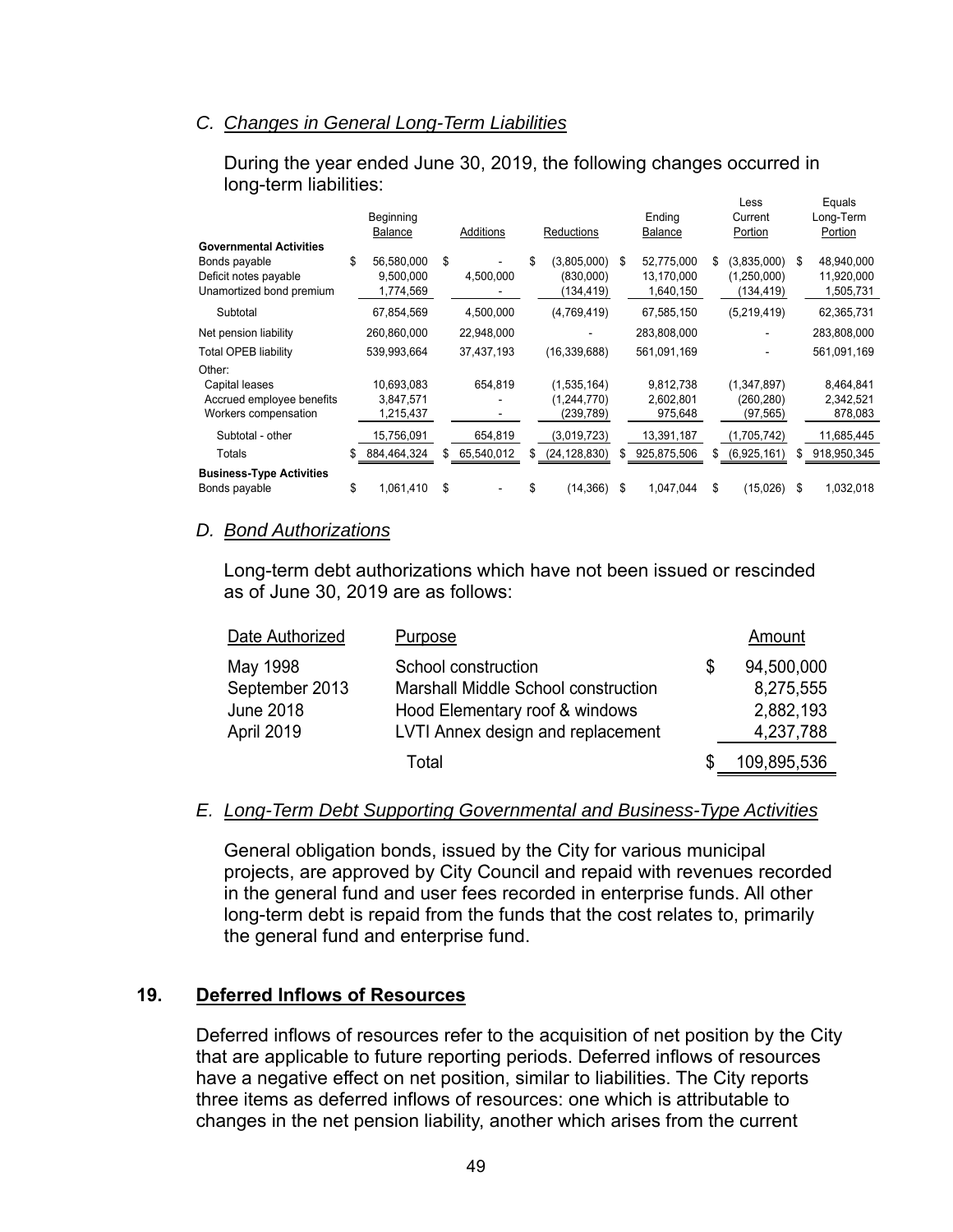financial resources measurement focus and the modified accrual basis of accounting in governmental funds, and the last which is related to subsequent year taxes that are collected in the current year. Deferred inflows of resources related to pensions will be recognized in pension expense in future years and is more fully described in Note 21.

*Unavailable revenues* are reported in the governmental funds balance sheet in connection with receivables for which revenues are not considered available to liquidate liabilities of the current year.

The following is a summary of unavailable revenue balances as of June 30, 2019:

|                            | <b>Governmental Funds</b> |                 |   |           |       |            |  |  |  |  |  |
|----------------------------|---------------------------|-----------------|---|-----------|-------|------------|--|--|--|--|--|
|                            |                           | General<br>Fund |   |           | Total |            |  |  |  |  |  |
| Unavailable revenues       |                           |                 |   |           |       |            |  |  |  |  |  |
| Property taxes             | \$                        | 5,505,433       | S |           | \$    | 5,505,433  |  |  |  |  |  |
| <b>Excises</b>             |                           | 2,804,612       |   |           |       | 2,804,612  |  |  |  |  |  |
| Departmental and other     |                           | 531,465         |   |           |       | 531,465    |  |  |  |  |  |
| Loans                      |                           |                 |   | 2,634,673 |       | 2,634,673  |  |  |  |  |  |
| User fees                  |                           | 1,700,215       |   |           |       | 1,700,215  |  |  |  |  |  |
| Total unavailable revenues |                           | 10,541,725      |   | 2,634,673 | S     | 13,176,398 |  |  |  |  |  |

*Taxes collected in advance* are reported in the governmental funds balance sheet and the statement of net position in connection with fiscal year 2020 tax revenues that were received in fiscal year 2019.

#### **20. Governmental Funds - Balances**

Fund balances are segregated to account for resources that are either not available for expenditure in the future or are legally set aside for a specific future use.

The City implemented *GASB Statement No. 54, Fund Balance Reporting and Governmental Fund Type Definitions* (GASB 54)*,* which enhances the usefulness of fund balance information by providing clearer fund balance classifications that can be more consistently applied and by clarifying existing governmental fund type definitions.

The following types of fund balances are reported at June 30, 2019:

Nonspendable - Represents amounts that cannot be spent because they are either (a) not in spendable form or (b) legally or contractually required to be maintained intact. This fund balance classification includes general fund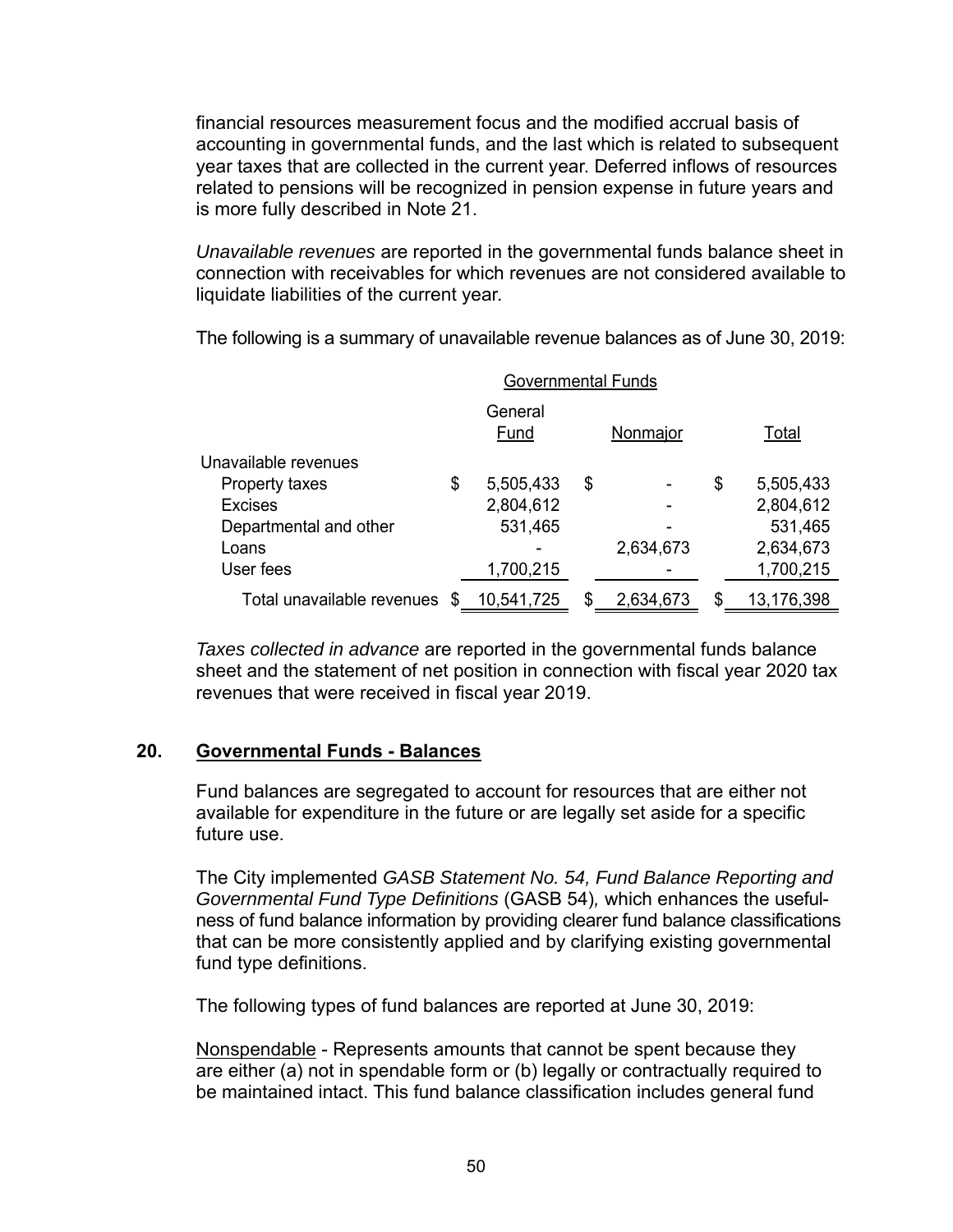reserves for a NOAA Marina loan and permanent fund reserves for the principal portion of permanent trust funds.

Restricted - Represents amounts that are restricted to specific purposes by constraints imposed by creditors, grantors, contributors, or laws or regulations of other governments, or constraints imposed by law through constitutional provisions or enabling legislation. This fund balance classification includes the fiscal stability fund required by special legislation, capital projects funded by bond issuances, various special revenue funds, and the income portion of permanent trust funds.

Committed - Represents amounts that can only be used for specific purposes pursuant to constraints imposed by formal action of the City's highest level of decision-making authority. This fund balance classification includes funds set aside by City Council vote for specific capital projects, capital stabilization funds and other special funds. A similar act is required to modify or rescind a commitment.

Assigned - Represents amounts that are constrained by the City's intent to use these resources for a specific purpose. This fund balance classification includes general fund encumbrances that have been established by various City departments for the expenditure of current year budgetary financial resources upon vendor performance in the subsequent budgetary period. The City follows an informal policy that permits management to assign fund balance amounts to a specific purpose, although fund balance to be applied against a subsequent year's budget is voted by the City Council.

Unassigned - Represents amounts that are available to be spent in future periods, general stabilization funds and deficit balances in capital projects and nonmajor governmental funds.

Stabilization arrangements - The City's stabilization accounts are authorized in accordance with Massachusetts General Law Chapter 40, section 5B. The creation of, appropriation into, and appropriation out of the stabilization accounts requires a vote of the City Council. Stabilization accounts are a component of committed and unassigned fund balance.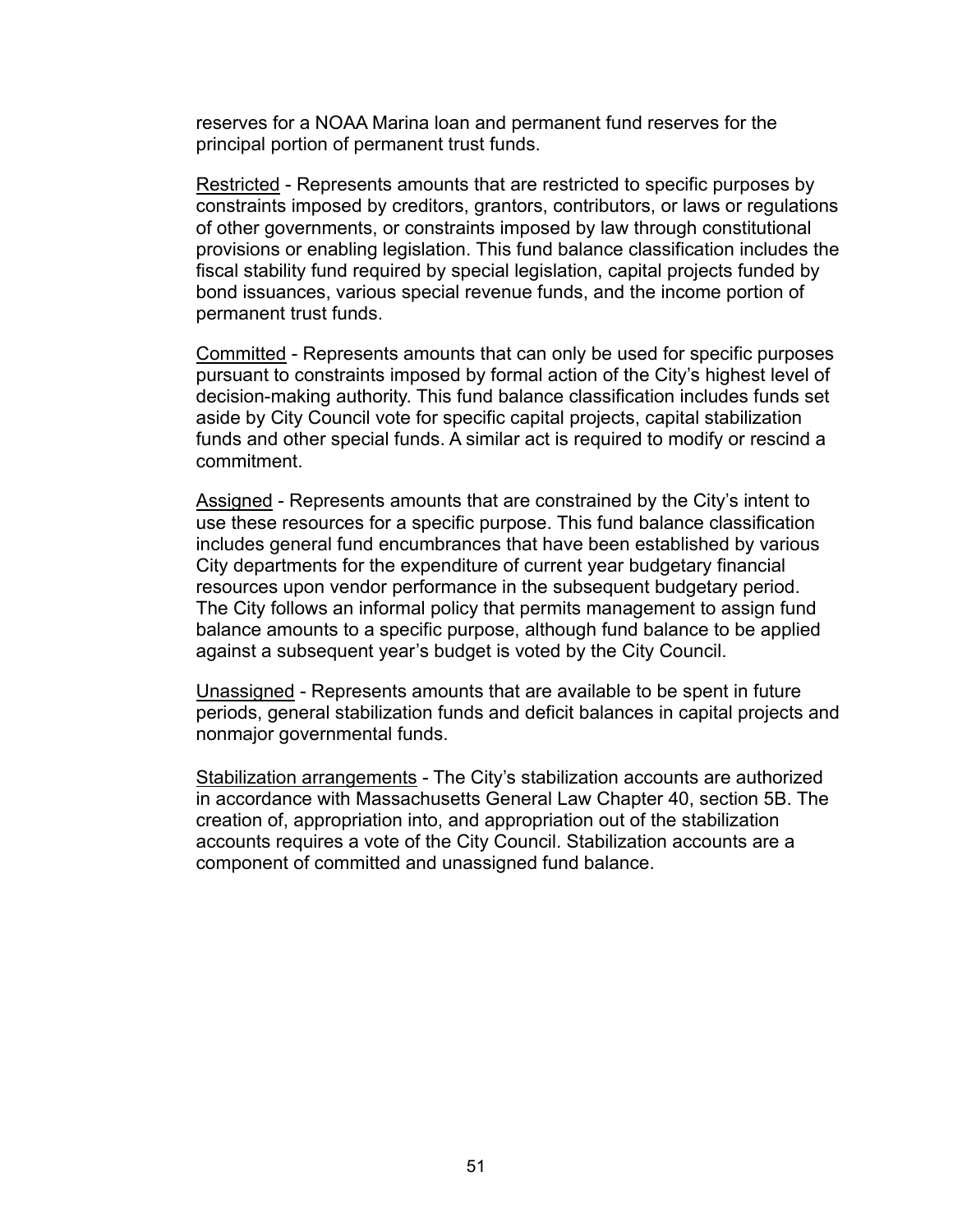# Following is a breakdown of the City's fund balances at June 30, 2019:

|                                         | General<br>Fund | Capital<br>Project<br><b>Funds</b> | Nonmajor<br>Governmental<br><b>Funds</b> | Total<br>Governmental<br>Funds |
|-----------------------------------------|-----------------|------------------------------------|------------------------------------------|--------------------------------|
| Nonspendable                            |                 |                                    |                                          |                                |
| NOAA Marina loan                        | \$<br>929,675   | \$                                 | \$                                       | \$<br>929,675                  |
| Cemetery permanent funds                |                 |                                    | 7,543,675                                | 7,543,675                      |
| Other permanent funds                   |                 |                                    | 469,128                                  | 469,128                        |
| <b>Total Nonspendable</b>               | 929,675         |                                    | 8,012,803                                | 8,942,478                      |
|                                         |                 |                                    |                                          |                                |
| <b>Restricted</b>                       |                 |                                    |                                          |                                |
| Fiscal stability fund                   | 847,564         |                                    |                                          | 847,564                        |
| School capital projects                 |                 | 3,781,442                          |                                          | 3,781,442                      |
| Various city capital projects           |                 | 13,833                             |                                          | 13,833                         |
| School lunch                            |                 |                                    | 4,126,429                                | 4,126,429                      |
| Circuit breaker (special education)     |                 |                                    | 3,319,402                                | 3,319,402                      |
| City state grants and contributions     |                 |                                    | 2,037,910                                | 2,037,910                      |
| Other school miscellaneous grants       |                 |                                    |                                          |                                |
| and contributions                       |                 |                                    | 1,421,517                                | 1,421,517                      |
| Golf course                             |                 |                                    | 1,039,063                                | 1,039,063                      |
| Cable access                            |                 |                                    | 1,033,890                                | 1,033,890                      |
| Cemetery                                |                 |                                    | 964,157                                  | 964,157                        |
| Other school revolving                  |                 |                                    | 915,430                                  | 915,430                        |
| Other miscellaneous grants and          |                 |                                    |                                          |                                |
| contributions                           |                 |                                    | 861,835                                  | 861,835                        |
| Insurance refunds                       |                 |                                    | 772,118                                  | 772,118                        |
| Expendable permanent funds              |                 |                                    | 630,885                                  | 630,885                        |
| Parking meter receipts                  |                 |                                    | 524,623                                  | 524,623                        |
| Parks and recreation                    |                 |                                    | 455,778                                  | 455,778                        |
| <b>Memorial Auditorium</b>              |                 |                                    | 450,354                                  | 450,354                        |
| School state grants and contributions   |                 |                                    | 421,679                                  | 421,679                        |
| Sale of public property                 |                 |                                    | 398,136                                  | 398,136                        |
| City federal grants                     |                 |                                    | 328,227                                  | 328,227                        |
| Rental rehab program                    |                 |                                    | 305,583                                  | 305,583                        |
| <b>Athletics</b>                        |                 |                                    | 282,671                                  | 282,671                        |
| School federal grants                   |                 |                                    | 55,562                                   | 55,562                         |
| <b>HOME Program</b>                     |                 |                                    | 42,901                                   | 42,901                         |
| Other special revenue funds             |                 |                                    | 647,345                                  | 647,345                        |
| <b>Total Restricted</b>                 | 847,564         | 3,795,275                          | 21,035,495                               | 25,678,334                     |
| <b>Committed</b>                        |                 |                                    |                                          |                                |
| Capital stabilization fund              | 500,000         |                                    |                                          | 500,000                        |
| Workers comp fund                       | 428,266         |                                    |                                          | 428,266                        |
| Unemployment fund                       | 77,626          |                                    |                                          | 77,626                         |
| Injured on duty fund                    | 63,690          |                                    |                                          | 63,690                         |
| Hood school capital project             |                 | 889,722                            |                                          | 889,722                        |
| Pickering Middle School capital project |                 | 378,973                            |                                          | 378,973                        |
| Other city capital projects             |                 | 182,764                            |                                          | 182,764                        |
| <b>Total Committed</b>                  | 1,069,582       | 1,451,459                          |                                          | 2,521,041                      |
|                                         |                 |                                    |                                          |                                |

(continued)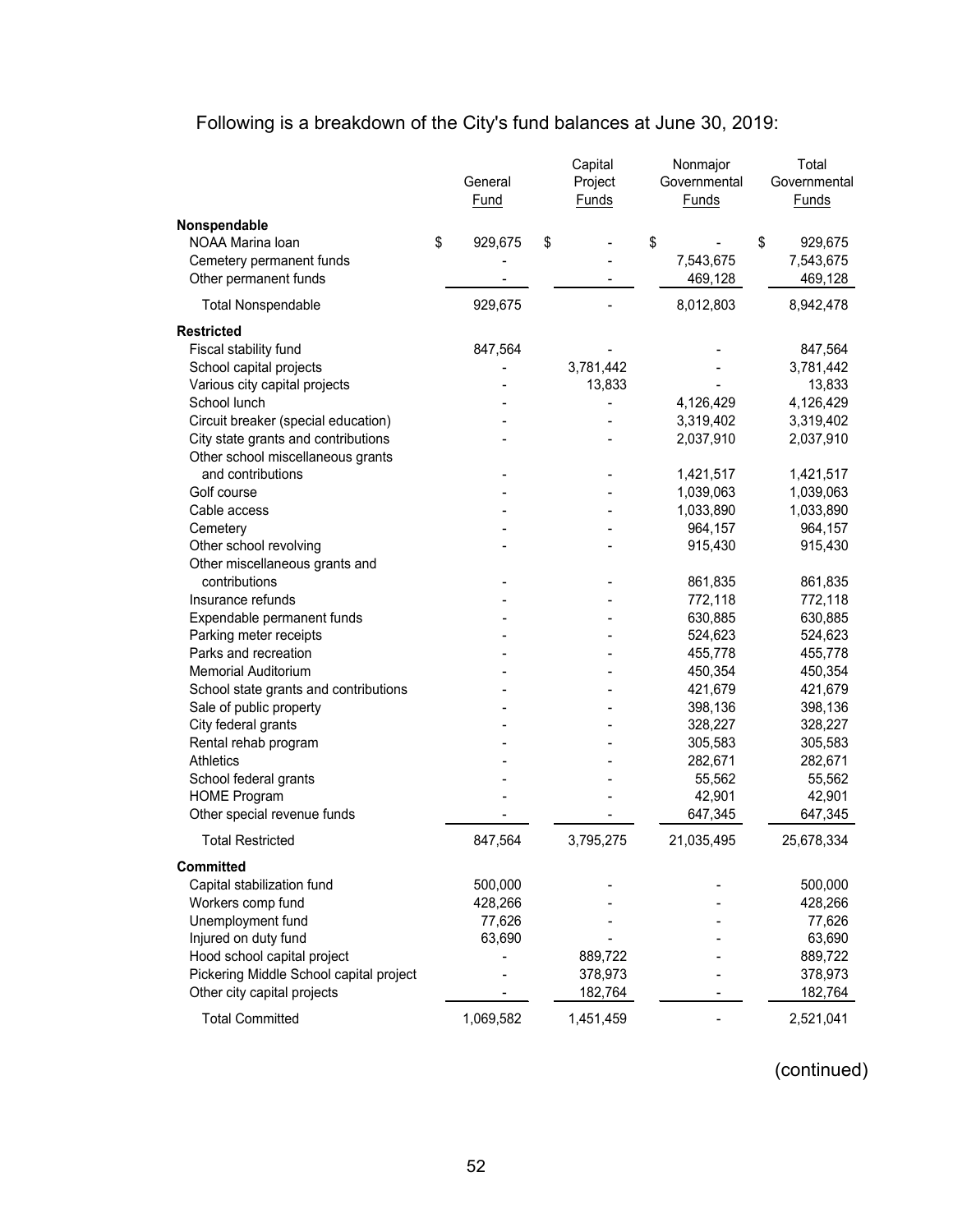#### (continued)

|                            |                  | Capital         | Nonmajor         | Total            |
|----------------------------|------------------|-----------------|------------------|------------------|
|                            | General          | Project         | Governmental     | Governmental     |
|                            | <b>Fund</b>      | Funds           | <b>Funds</b>     | Funds            |
| Assigned                   |                  |                 |                  |                  |
| For encumbrances:          |                  |                 |                  |                  |
| General government         | 243,801          |                 |                  | 243,801          |
| Public safety              | 525,607          |                 |                  | 525,607          |
| Education                  | 3,063,893        |                 |                  | 3,063,893        |
| Public works               | 309,676          |                 |                  | 309,676          |
| Health and human services  | 3,645            |                 |                  | 3,645            |
| Culture and recreation     | 50,193           |                 |                  | 50,193           |
| Employee benefits          | 3,035            |                 |                  | 3,035            |
| <b>Total Assigned</b>      | 4,199,850        |                 |                  | 4,199,850        |
| Unassigned                 |                  |                 |                  |                  |
| General fund               | 15,695,530       |                 |                  | 15,695,530       |
| General stabilization fund | 1,000,000        |                 |                  | 1,000,000        |
| Deficit balances           |                  | (3,072,684)     | (124,734)        | (3, 197, 418)    |
| <b>Total Unassigned</b>    | 16,695,530       | (3,072,684)     | (124,734)        | 13,498,112       |
| <b>Total Fund Balance</b>  | 23,742,201<br>\$ | \$<br>2,174,050 | \$<br>28,923,564 | 54,839,815<br>\$ |

#### **21. Retirement System**

The City follows the provisions of GASB Statement No. 68, *Accounting and Financial Reporting for Pensions – an amendment of GASB Statement No. 27*  (GASB 68), with respect to the employees' retirement funds.

#### *A. Plan Description*

Substantially all employees of the City (except teachers and administrators under contract employed by the School Department) Lynn Housing Authority, and Lynn Water and Sewer Commission are members of the Lynn Contributory Retirement System (the System), a cost sharing, multiple employer public employee retirement system (PERS). Eligible employees must participate in the System. The pension plan provides pension benefits, deferred allowances, and death and disability benefits. Chapter 32 of the Massachusetts General Laws establishes the authority of the System, contribution percentages and benefits paid. The System Retirement Board does not have the authority to amend benefit provisions. Additional information is disclosed in the System's annual financial reports publicly available from the System located at 3 City Hall Square, Lynn, Massachusetts 01901.

#### Participants Contributions

Participants contribute a set percentage of their gross regular compensation annually. Employee contribution percentages are specified in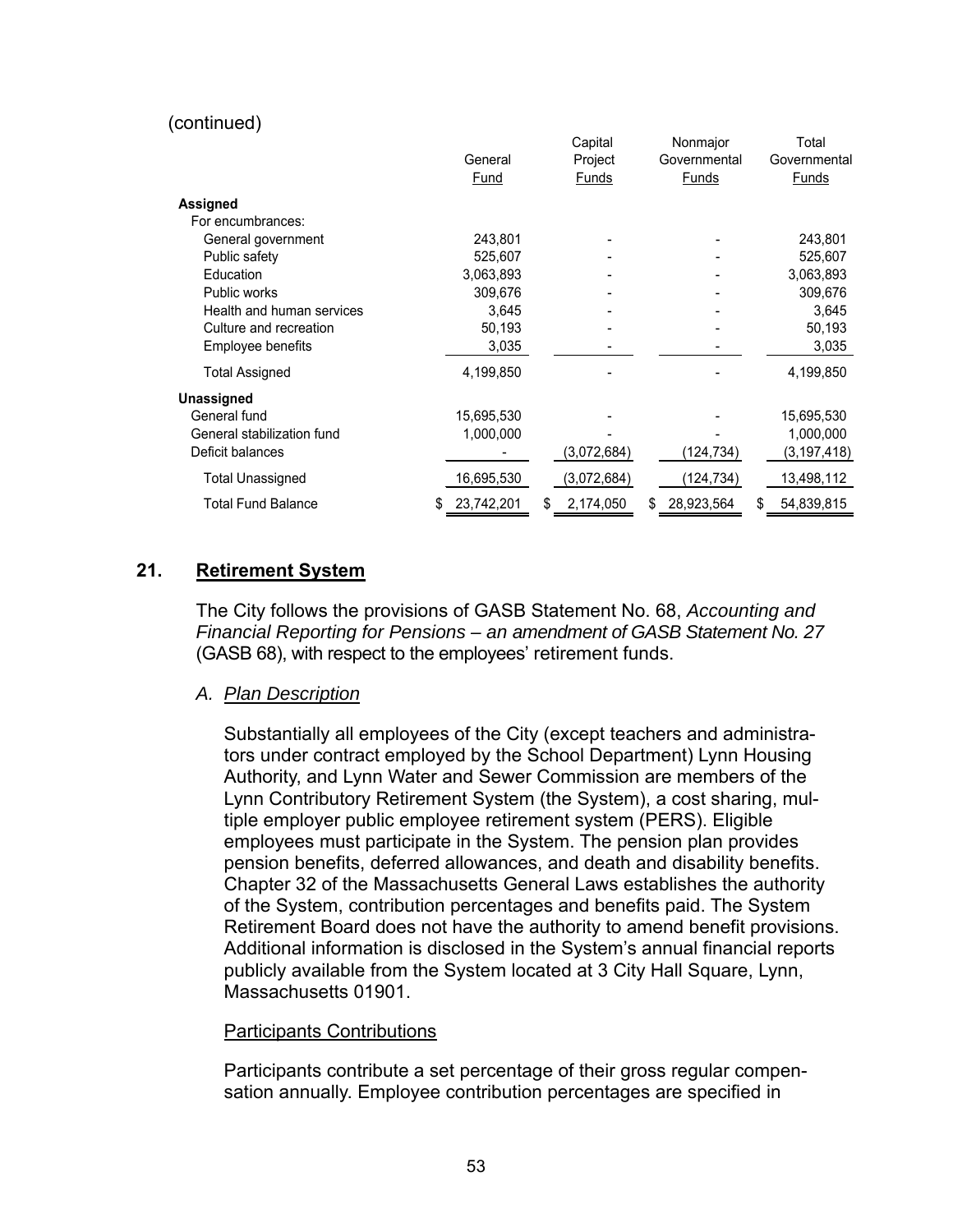Chapter 32 of the Massachusetts General Laws. The employee's individual contribution percentage is determined by their date of entry into the system. In addition, all employees hired on or after January 1, 1979 contribute an additional 2% on all gross regular compensation over the rate of \$30,000 per year. The percentages are as follows:

| Before January 1, 1975              | 5% |
|-------------------------------------|----|
| January 1, 1975 - December 31, 1983 | 7% |
| January 1, 1984 - June 30, 1996     | 8% |
| Beginning July 1, 1996              | 9% |

For those members entering a Massachusetts System on or after April 2, 2012 in Group 1, the contribution rate will be reduced to 6% when at least 30 years of creditable service has been attained.

#### Participant Retirement Benefits

A retirement allowance consists of two parts: an annuity and a pension. A member's accumulated total deductions and a portion of the interest they generate constitute the annuity. The difference between the total retirement allowance and the annuity is the pension. The average retirement benefit is approximately 80-85% pension and 15-20% annuity.

The System provides for retirement allowance benefits up to a maximum of 80% of a member's highest three-year average annual rate of regular compensation for those hired prior to April 2, 2012 and the highest 5-year average annual rate of regular compensation for those first becoming members of the Massachusetts System on or after that date. However, per Chapter 176 of the Acts of 2011, for members who retire on or after April 2, 2012, if in the 5 years of creditable service immediately preceding retirement, the difference in the annual rate of regular compensation between any 2 consecutive years exceeds 100 percent, the normal yearly amount of the retirement allowance shall be based on the average annual rate of regular compensation received by the member during the period of 5 consecutive years preceding retirement. Benefit payments are based upon a member's age, length of creditable service, level of compensation, and group classification.

There are four classes of membership in the retirement system, but one of these classes, Group 3, is made up exclusively of the Massachusetts State Police. The other three classes are as follows:

- Group 1 General employees, including clerical, administrative, technical, and all other employees not otherwise classified.
- Group 2 Certain specified hazardous duty positions.
- Group 4 Police officers, firefighters, and other specified hazardous positions.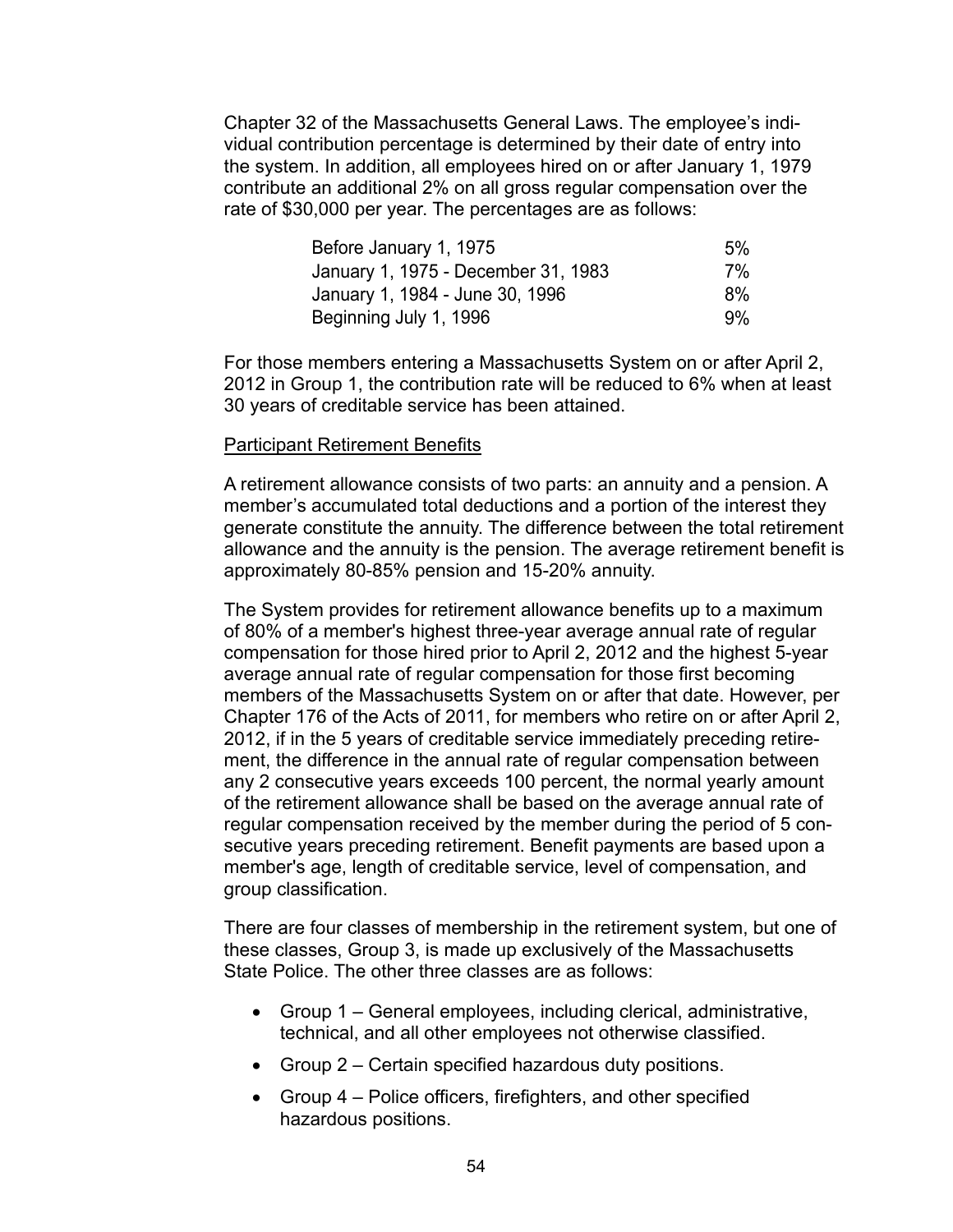A retirement allowance may be received at any age, upon attaining 20 years of service. The plan also provides for retirement at age 55 if the participant was a member prior to January 1, 1978, with no minimum vesting requirements. If the participant was a member on or after January 1, 1978 and a member of Groups 1 or 2, then a retirement allowance may be received if the participant (1) has at least 10 years of creditable service, (2) is age 55, (3) voluntarily left City employment on or after that date, and (4) left accumulated annuity deductions in the fund. Members of Group 4 have no minimum vesting requirements, however, must be at least age 55. Groups 2 and 4 require that participants perform the duties of the Group position for at least 12 months immediately prior to retirement.

A participant who became a member on or after April 2, 2012 is eligible for a retirement allowance upon 10 years creditable service and reaching ages 60 or 55 for Groups 1 and 2, respectively. Participants in Group 4 must be at least age 55. Groups 2 and 4 require that participants perform the duties of the Group position for at least 12 months immediately prior to retirement.

#### Methods of Payment

A member may elect to receive his or her retirement allowance in one of three forms of payment as follows:

- Option A Total annual allowance, payable in monthly installments, commencing at retirement and terminating at the members death.
- Option B A reduced annual allowance, payable in monthly installments, commencing at retirement and terminating at the death of the member, provided however, that if the total amount of the annuity portion received by the member is less than the amount of his or her accumulated deductions, including interest, the difference or balance of his accumulated deductions will be paid in a lump sum to the retiree's beneficiary or beneficiaries of choice.
- Option C A reduced annual allowance, payable in monthly installments, commencing at retirement. At the death of the retired employee, 2/3 of the allowance is payable to the member's designated beneficiary (who may be the spouse, or former spouse who has not remarried, child, parent, sister, or brother of the employee) for the life of the beneficiary. For members who retired on or after January 12, 1988, if the beneficiary pre-deceases the retiree, the benefit payable increases (or "pops up" to Option A) based on the factor used to determine the Option C benefit at retirement. For members who retired prior to January 12, 1988, if the System has accepted Section 288 of Chapter 194 of the Acts of 1998 and the beneficiary pre-deceases the retiree, the benefit payable "pops up" to Option A in the same fashion. The Option C became available to accidental disability retirees on November 7, 1996.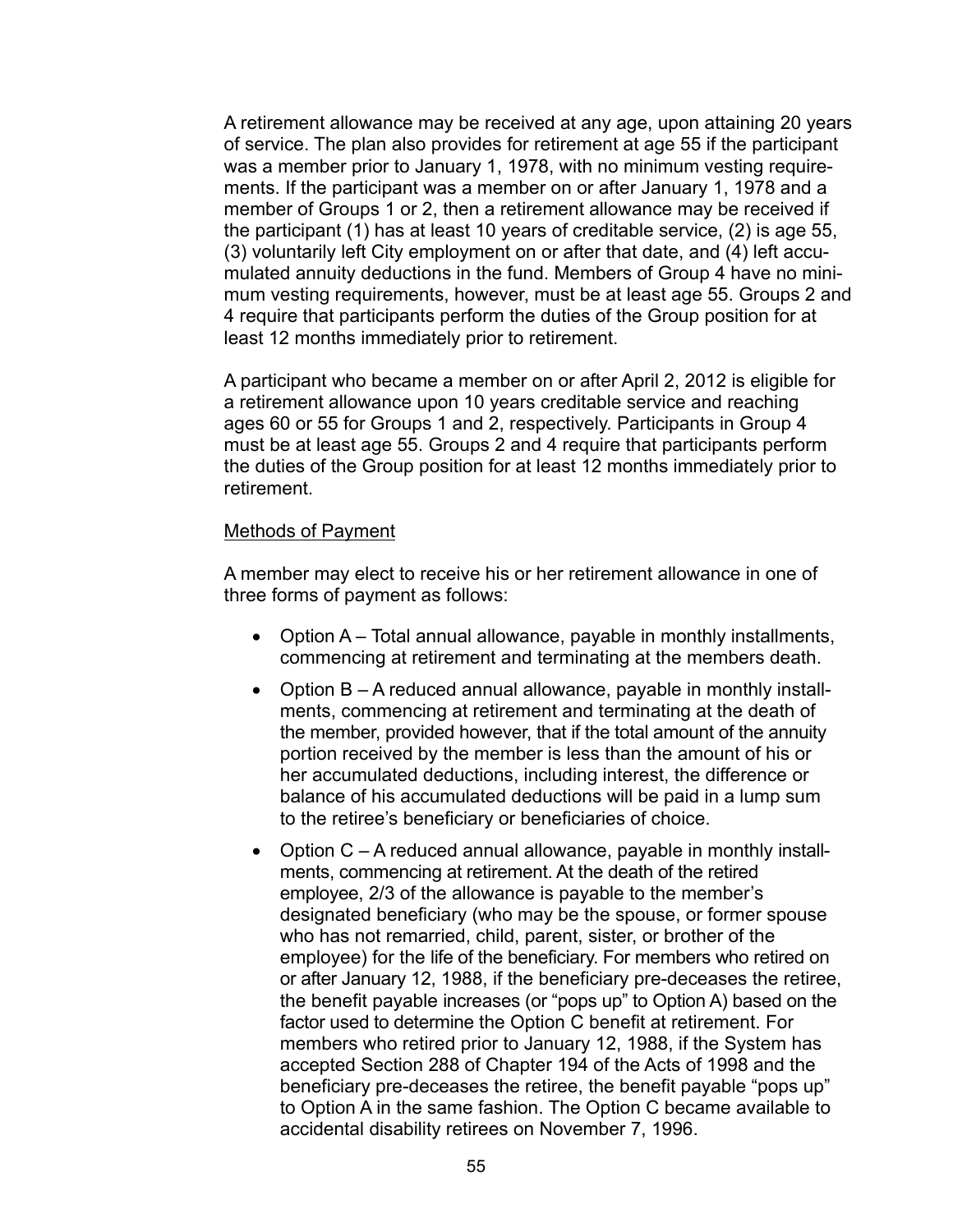#### Participant Refunds

Employees who resign from service and who are not eligible to receive a retirement allowance are entitled to request a refund of their accumulated total deductions. Members voluntarily withdrawing with at least 10 years of service or involuntarily withdrawing, receive 100% of the regular interest that has accrued on those accumulated total deductions. Members voluntarily withdrawing with less than 10 years of service get credited interest each year at a rate of 3%.

#### Employer Contributions

Employers are required to contribute at actuarially determined rates as accepted by the Public Employee Retirement Administration Commission (PERAC).

The City's contribution to the System for the year ended June 30, 2019 was \$28,204,934, which was equal to its annual required contribution.

#### *B. Summary of Significant Accounting Policies*

For purposes of measuring the net pension liability, deferred outflows of resources and deferred inflows of resources related to pensions, and pension expense, information about the fiduciary net position of the System and additions to/deductions from the System's fiduciary net position have been determined on the same basis as they are reported by System. For this purpose, benefit payments (including refunds of employee contributions) are recognized when due and payable in accordance with benefit terms. Investments are reported at fair value.

#### *C. Pension Liabilities, Pension Expense, and Deferred Outflows of Resources and Deferred (Inflows) of Resources Related to Pensions*

At June 30, 2019, the City reported a liability of \$283,808,000 for its proportionate share of the net pension liability. The net pension liability was measured as of December 31, 2018, and the total pension liability used to calculate the net pension liability was determined by an actuarial valuation as of January 1, 2017, rolled forward to December 31, 2018. The City's proportion of the net pension liability was based on a projection of the City's long-term share of contributions to the pension plan relative to the projected contributions of all participating employers, actuarially determined. At December 31, 2018, the City's proportion was 87.81%.

For the year ended June 30, 2019, the City recognized pension expense, net of amortization of deferred amounts from changes in proportion and differences between employer contributions and proportionate share of contributions, of \$32,127,000. In addition, the City reported deferred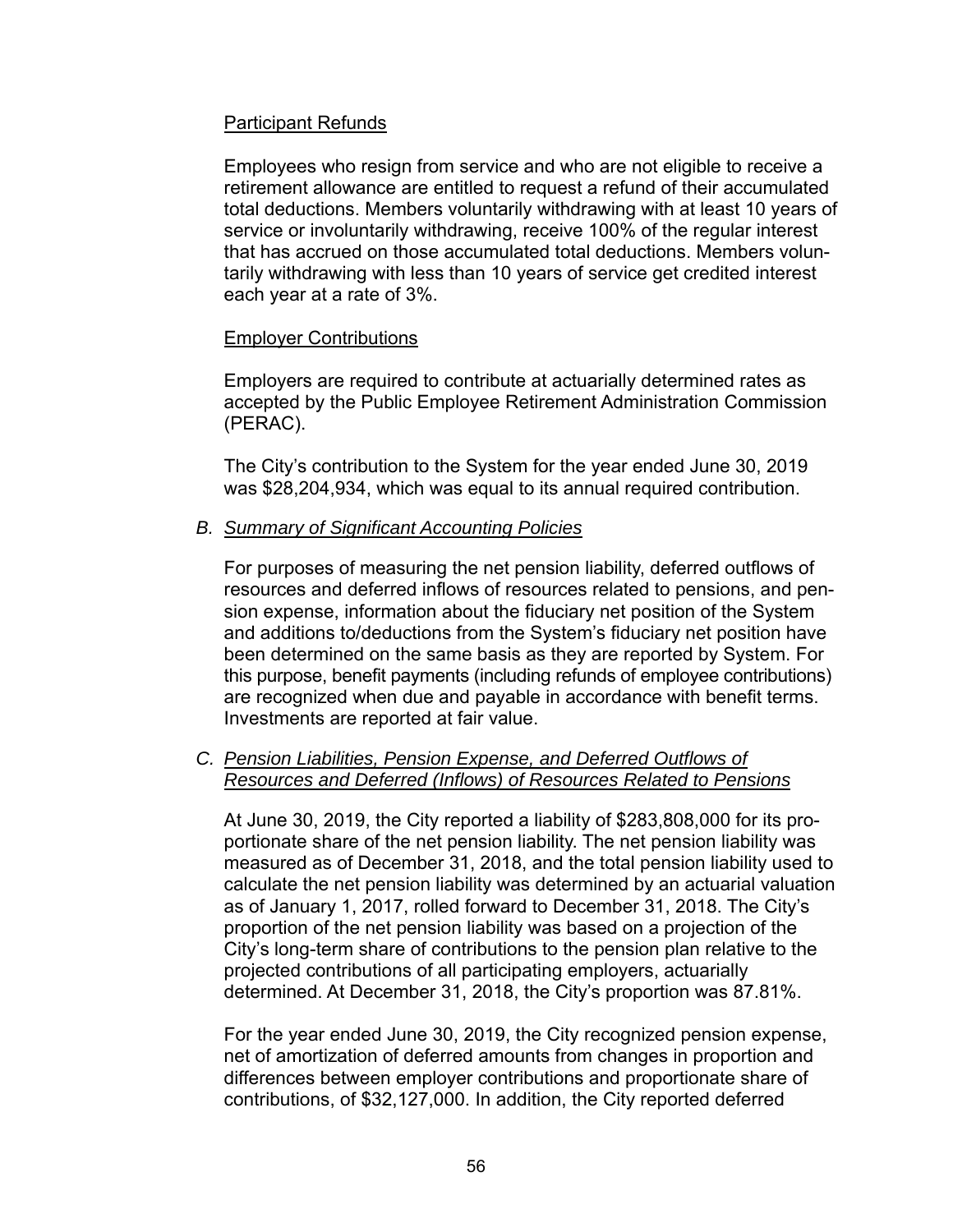outflows of resources and deferred (inflows) of resources related to pensions from the following sources: Deferred

|                                                                                                                     | Deferred<br>Outflows of<br>Resources | Deferred<br>(Inflows) of<br><b>Resources</b> |
|---------------------------------------------------------------------------------------------------------------------|--------------------------------------|----------------------------------------------|
| Differences between expected and actual<br>experience                                                               | \$                                   | \$<br>(3,847,000)                            |
| Changes of assumptions                                                                                              | 9,245,000                            |                                              |
| Net difference between projected and actual<br>investment earnings on pension plan<br>investments                   | 13,266,000                           |                                              |
| Changes in proportion and differences<br>between employer contributions and<br>proportionate share of contributions | 169,000                              | (1,270,000)                                  |
|                                                                                                                     |                                      |                                              |
| Total                                                                                                               | \$<br>22,680,000                     | \$<br>(5,117,000)                            |

Amounts reported as deferred outflows and deferred (inflows) of resources related to pensions will be recognized in pension expense as follows:

|      | Year ended June 30: |    |            |
|------|---------------------|----|------------|
| 2020 |                     | \$ | 8,025,959  |
| 2021 |                     |    | 2,105,777  |
| 2022 |                     |    | 1,539,252  |
| 2023 |                     |    | 5,892,012  |
|      | Total               | S. | 17,563,000 |

#### *D. Actuarial Assumptions*

A summary of the actuarial assumptions as of the latest actuarial valuation is shown below:

| December 31, 2018            |
|------------------------------|
| <b>Entry Age Normal</b>      |
|                              |
| 15 years from July 1, 2019   |
| 7.40%                        |
| 7.40%                        |
| 4.25% for Groups 1 and 2 and |
| 4.75% for Group 4            |
| Not explicitly assumed       |
| 3.00% of first \$14,000      |
|                              |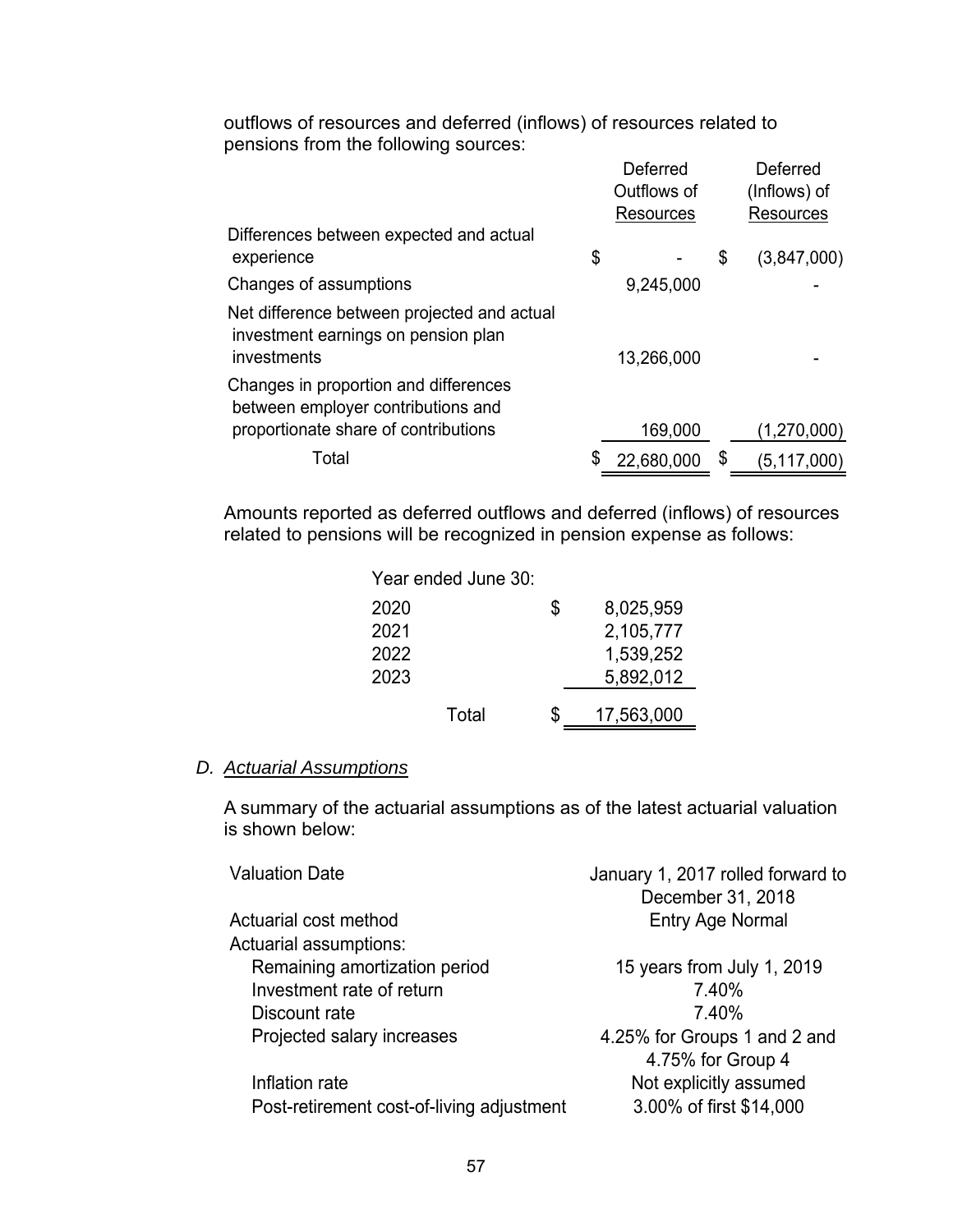Actuarial valuations of the ongoing System involve estimates of the reported amounts and assumptions about probability of occurrence of events far into the future. Examples include assumptions about future employment mortality and future salary increases. Amounts determined regarding the net pension liability are subject to continual revision, as actual results are compared with past expectations and new estimates are made about the future.

Mortality rates were based on pre-retirement rates that reflect the RP-2000 Employees table projected generationally with Scale BB and a base year of 2009 (gender distinct). Post retirement rates reflect the RP-2000 Healthy Annuitant table projected generationally with Scale BB and a base year of 2009 (gender distinct). For disabled retirees, the rates reflect the RP-2000 Healthy Annuitant table projected generationally with Scale BB and a base year of 2012 (gender distinct).

#### *E. Target Allocations*

The long-term expected rate of return on pension plan investments was determined using the building block method in which best-estimates ranges of expected future real rates of return (expected returns, net of pension plan investment expense and inflation) are developed for each major asset class. These ranges are combined to produce the long-term expected rate of return by weighting the expected future real rates of return net of investment expenses by the target asset allocation percentage and by adding expected inflation. The target allocation and best estimates of arithmetic real rates of return for each major class are summarized in the following table:

|                          |            | Long-term        |
|--------------------------|------------|------------------|
|                          | Target     | Expected         |
|                          | Asset      | <b>Real Rate</b> |
| <b>Asset Class</b>       | Allocation | of Return        |
| U.S. equities            | 17.50%     | 7.62%            |
| International equities   | 15.50%     | 7.80%            |
| Portfolio completion     | 13.00%     | 6.83%            |
| Core fixed income        | 12.00%     | 3.96%            |
| Private equity           | 12.00%     | 11.15%           |
| Value-Added fixed income | 10.00%     | 7.58%            |
| Real estate              | 10.00%     | 6.59%            |
| <b>Emerging equities</b> | 6.00%      | 9.31%            |
| Timberland               | 4.00%      | 7.00%            |
| Total                    | 100.00%    |                  |

#### *F. Discount Rate*

The discount rate used to measure the total pension liability was 7.40%. The projection of cash flows used to determine the discount rate assumed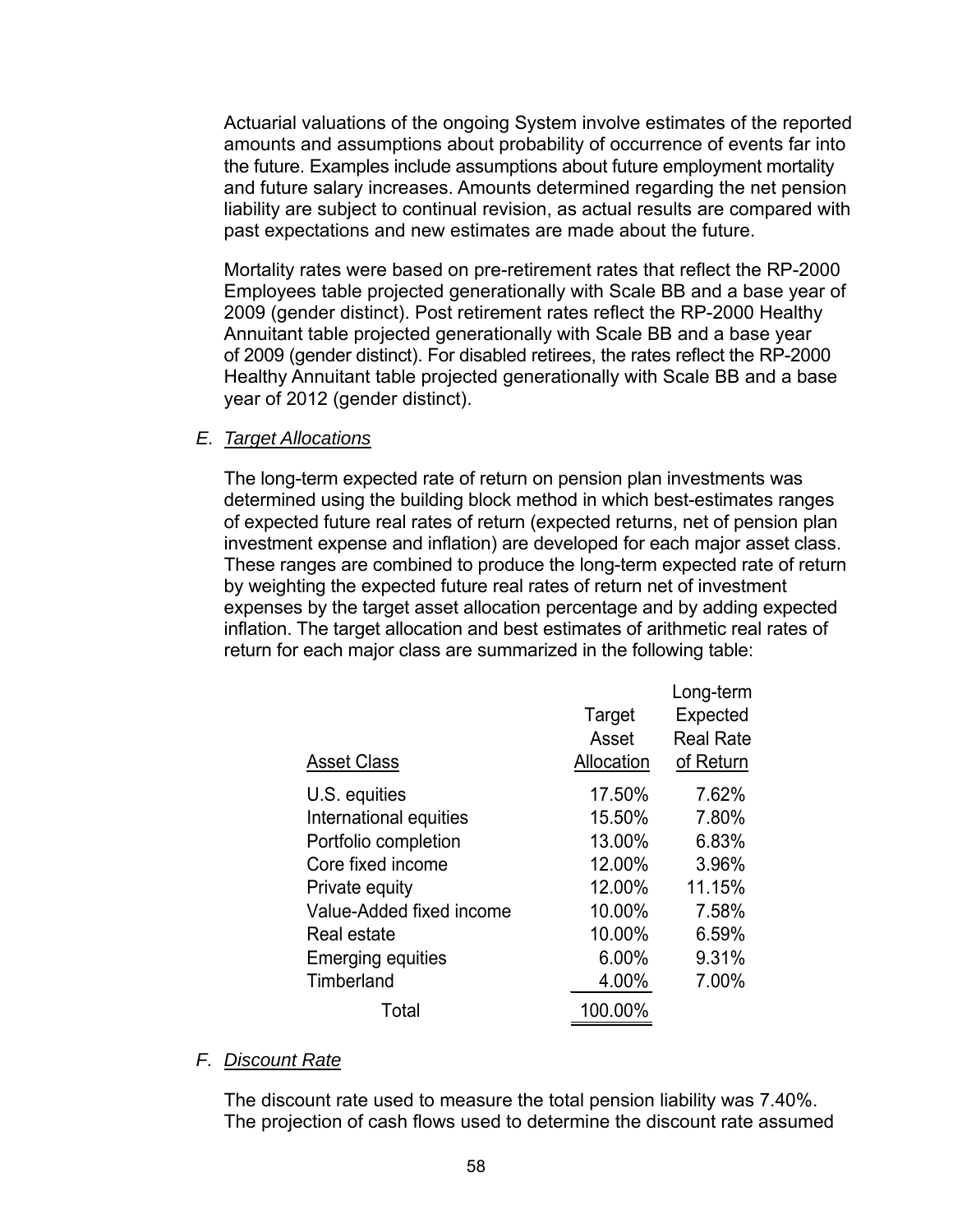that the plan member contributions will be made at the current contribution rate and that employer contributions will be made at contractually required rates, actuarially determined. Based on those assumptions, the pension plan's fiduciary net position was projected to be available to make all projected future benefit payments to current active and inactive plan members. Therefore, the long-term expected rate of return on pension plan investments was applied to all periods of projected benefit payments to determine the total pension liability.

#### *G. Sensitivity of the Proportionate Share of the Net Pension Liability to Changes in the Discount Rate*

The following presents the City's proportionate share of the net pension liability calculated using the discount rate of 7.40%, as well as what the City's proportionate share of the net pension liability would be if it were calculated using a discount rate that is one percentage-point lower or one percentage-point higher than the current rate:

|               | Current       |               |
|---------------|---------------|---------------|
| $1\%$         | Discount      | $1\%$         |
| Decrease      | Rate          | Increase      |
| $(6.40\%)$    | $(7.40\%)$    | $(8.40\%)$    |
| \$350,714,010 | \$283,808,000 | \$227,180,271 |

#### *H. Pension Plan Fiduciary Net Position*

Detailed information about the pension plan's fiduciary net position is available in the separately issued System financial report.

### **22. Massachusetts Teachers' Retirement System (MTRS)**

#### *A. Plan Description*

The Massachusetts Teachers' Retirement System (MTRS) is a public employee retirement system (PERS) that administers a cost-sharing multiemployer defined benefit plan, as defined in Governmental Accounting Standards Board Statement No. 67, *Financial Reporting for Pension Plans*  (GASB 67). MTRS is managed by the Commonwealth on behalf of municipal teachers and municipal teacher retirees. The Commonwealth is a nonemployer contributor and is responsible for all contributions and future benefit requirements of the MTRS. The MTRS covers certified teachers in cities (except Boston), towns, regional school districts, charter schools, educational collaboratives, and Quincy College. The MTRS is part of the Commonwealth's reporting entity and does not issue a standalone audited financial report.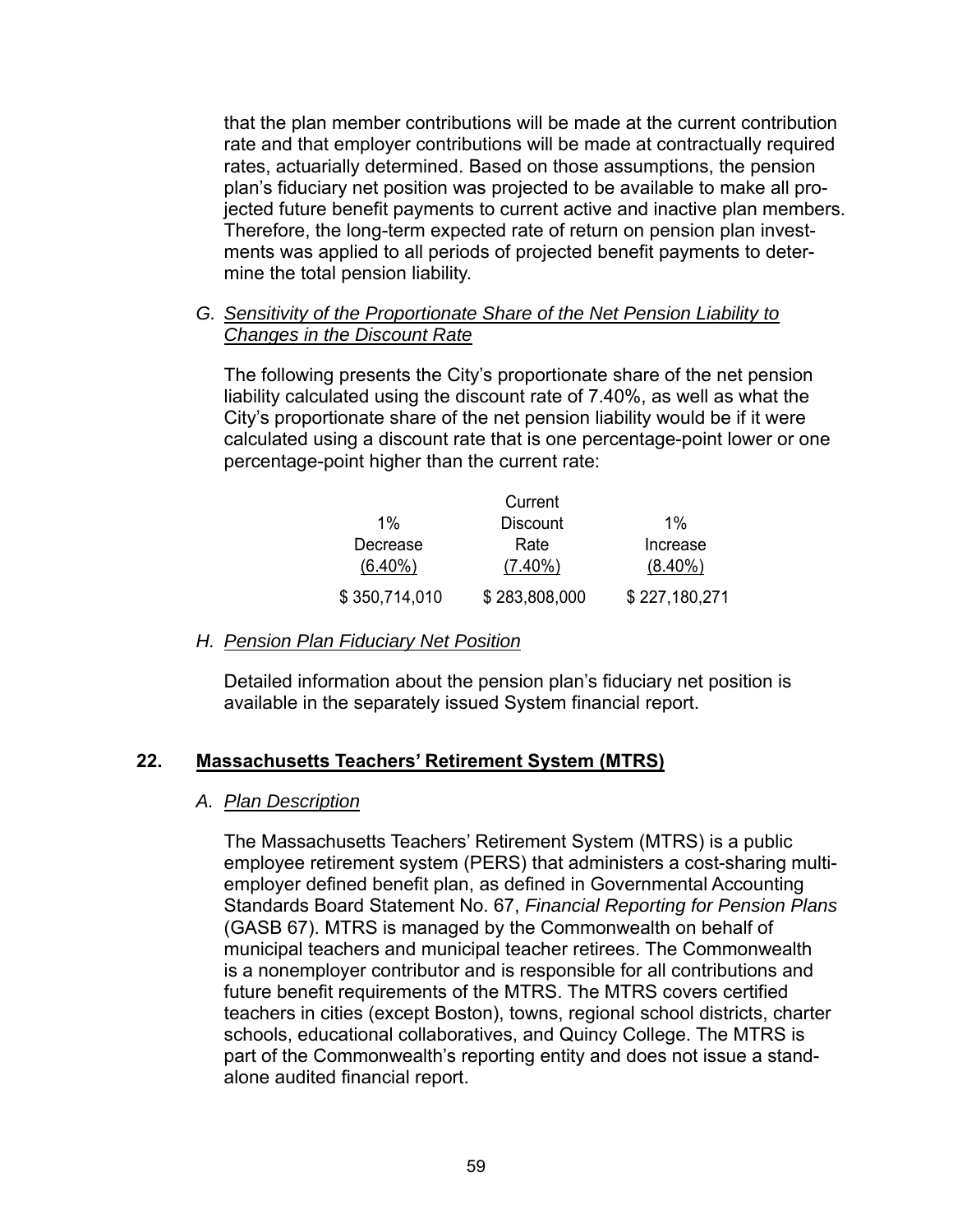Management of MTRS is vested in the Massachusetts Teachers' Retirement Board (MTRB), which consists of seven members—two elected by the MTRS members, one who is chosen by the six other MTRB members, the State Treasurer (or their designee), the State Auditor (or their designee), a member appointed by the Governor, and the Commissioner of Education (or their designee), who serves ex-officio as the Chairman of the MTRB.

#### *B. Benefits Provided*

MTRS provides retirement, disability, survivor, and death benefits to members and their beneficiaries. Massachusetts General Laws (MGL) establishes uniform benefit and contribution requirements for all contributory PERS. These requirements provide for superannuation retirement allowance benefits up to a maximum of 80% of a member's highest 3-year average annual rate of regular compensation. For employees hired after April 1, 2012, retirement allowances are calculated on the basis of the last 5 years or any 5 consecutive years, whichever is greater in terms of compensation. Benefit payments are based upon a member's age, length of creditable service, and group creditable service, and group classification. The authority for amending these provisions rests with the Legislature.

Members become vested after 10 years of creditable service. A superannuation retirement allowance may be received upon the completion of 20 years of creditable service or upon reaching the age of 55 with 10 years of service. Normal retirement for most employees occurs at age 65. Most employees who joined the system after April 1, 2012 cannot retire prior to age 60.

The MTRS' funding policies have been established by Chapter 32 of the Massachusetts General Laws. The Legislature has the authority to amend these policies. The annuity portion of the MTRS retirement allowance is funded by employees, who contribute a percentage of their regular compensation. Costs of administering the plan are funded out of plan assets.

#### *C. Contributions*

Member contributions for MTRS vary depending on the most recent date of membership:

| <b>Membership Date</b>                            | % of Compensation                                                                                                                                                     |
|---------------------------------------------------|-----------------------------------------------------------------------------------------------------------------------------------------------------------------------|
| Prior to 1975<br>1975 - 1983<br>1984 to 6/30/1996 | 5% of regular compensation<br>7% of regular compensation<br>8% of regular compensation                                                                                |
| $7/1/1996$ to present<br>7/1/2001 to present      | 9% of regular compensation<br>11% of regular compensation (for teachers<br>hired after 7/1/01 and those accepting provi-<br>sions of Chapter 114 of the Acts of 2000) |
| 1979 to present                                   | An additional 2% of regular compensation in<br>excess of \$30,000                                                                                                     |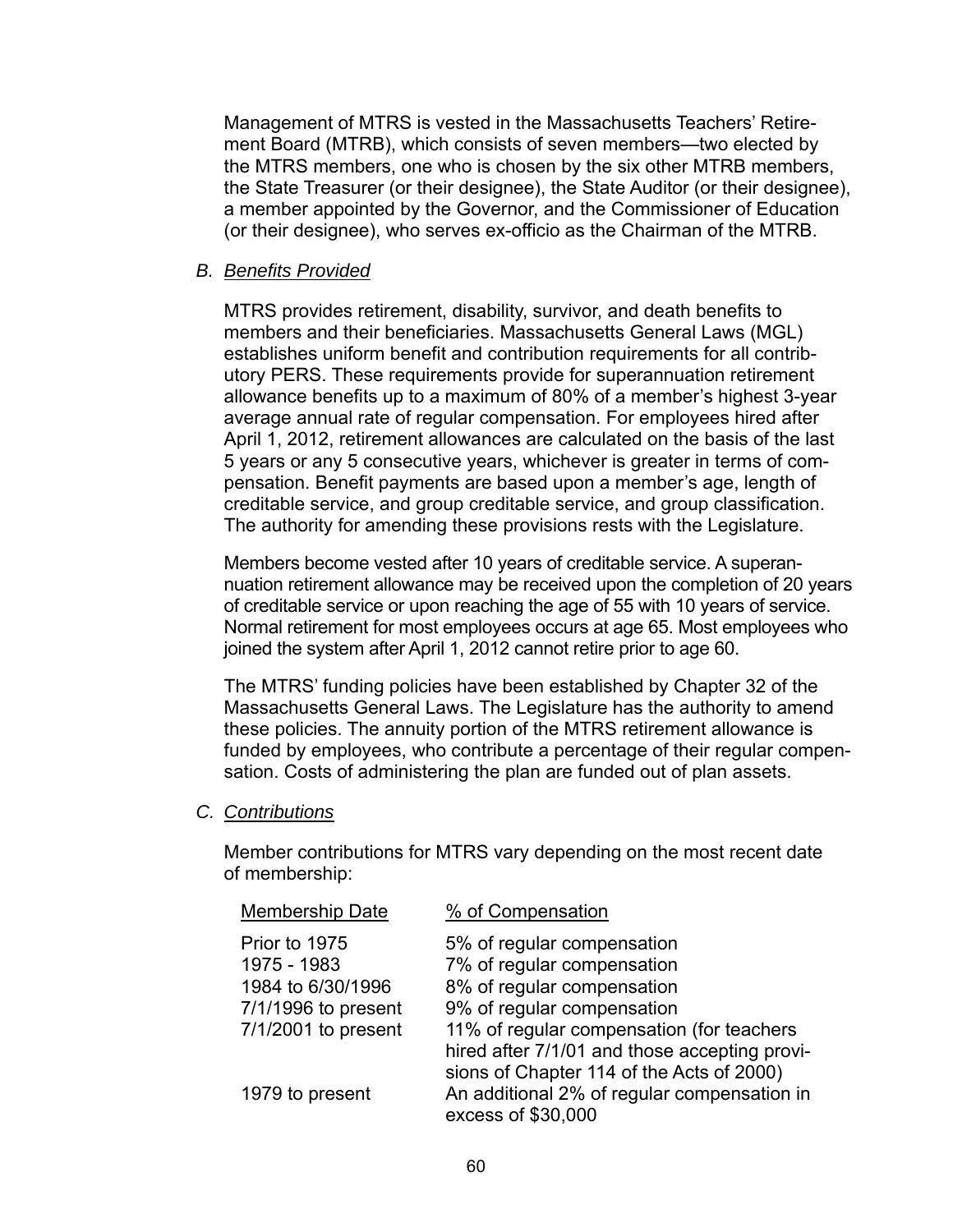#### *D. Actuarial Assumptions*

The total pension liability for the June 30, 2018 measurement date was determined by an actuarial valuation as of January 1, 2018 rolled forward to June 30, 2018. This valuation used the following assumptions:

- $\bullet$  (a) 7.35% investment rate of return, (b) 3.50% interest rate credited to the annuity savings fund and (c) 3.00% cost of living increase per year on the first \$13,000 per year.
- Salary increases are based on analyses of past experience, but range from 4.00% to 7.50%, depending on length of service.
- Experience study is dated July 21, 2014 and encompasses the period January 1, 2006 to December 31, 2011.
- Mortality rates were as follows:
	- Pre-retirement reflects RP-2014 White Collar Employees table projected generationally with Scale MP-2016 (gender distinct)
	- Post-retirement reflects RP-2014 White Collar Healthy Annuitant table projected generationally with Scale MP-2016 (gender distinct)
	- $-$  Disability assumed to be in accordance with the RP-2014 Healthy Annuitant table projected generationally with Scale BB and a base year of 2014 set forward 4 years

#### *E. Target Allocations*

Investment assets of the MTRS are with the Pension Reserves Investment Trust (PRIT) Fund. The long-term expected rate of return on pension plan investments was determined using a building-block method in which bestestimate ranges of expected future rates of return are developed for each major asset class. These ranges are combined to produce the long-term expected rate of return by weighting the expected future rates of return by the target asset allocation percentage. Best estimates of geometric rates of return for each major asset class included in the PRIT Fund's target asset allocation as of June 30, 2018 are summarized in the following table:

|                                 | Target     | Long-Term Expected         |
|---------------------------------|------------|----------------------------|
| <b>Asset Class</b>              | Allocation | <b>Real Rate of Return</b> |
| Global equity                   | 39.00%     | 5.00%                      |
| Portfolio completion strategies | 13.00%     | 3.70%                      |
| Core fixed income               | 12.00%     | 0.90%                      |
| Private equity                  | 12.00%     | 6.60%                      |
| Real estate                     | 10.00%     | 3.80%                      |
| Value added fixed income        | 10.00%     | 3.80%                      |
| Timber/natural resources        | 4.00%      | 3.40%                      |
| Total                           | 100.00%    |                            |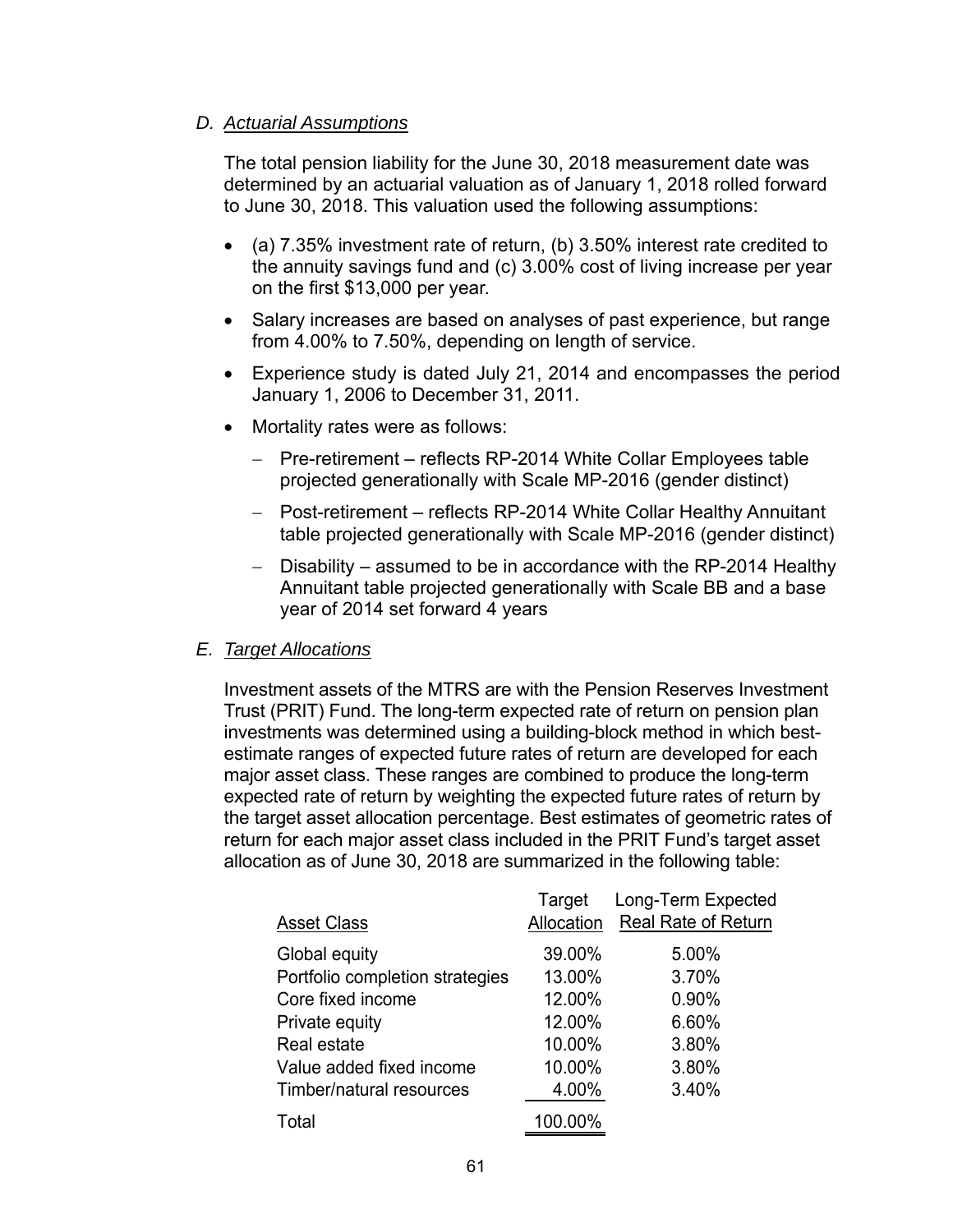### *F. Discount Rate*

The discount rate used to measure the total pension liability was 7.35%. The projection of cash flows used to determine the discount rate assumed that plan member contributions will be made at the current contribution rates and the Commonwealth's contributions will be made at rates equal to the difference between actuarially determined contribution rates and the member rates. Based on those assumptions, the net position was projected to be available to make all projected future benefit payments of current plan members. Therefore, the long-term expected rate of return on pension plan investments was applied to all periods of projected benefit payments to determine the total pension liability.

### *G. Sensitivity Analysis*

The following illustrates the sensitivity of the collective net pension liability to changes in the discount rate. In particular, the table presents the MTRS collective net pension liability assuming it was calculated using a single discount rate that is one-percentage-point lower or one-percentage-point higher than the current discount rate (amounts in thousands):

| 1% Decrease  | Current Discount | 1% Increase  |
|--------------|------------------|--------------|
| to $(6.35%)$ | Rate (7.35%)     | to $(8.35%)$ |
| \$29,482,300 | \$ 23,711,289    | \$18,771,300 |

#### *H. Special Funding Situation*

The Commonwealth is a nonemployer contributor and is required by statute to make all actuarial determined employer contributions on behalf of the member employers. Therefore, these employers are considered to be in a special funding situation as defined by GASB Statement No. 68, *Accounting and Financial Reporting for Pensions (GASB 68)* and the Commonwealth is a nonemployer contributing entity in MTRS. Since the employers do not contribute directly to MTRS, there is no net pension liability to recognize for each employer.

#### *I. City Proportions*

In fiscal year 2018 (the most recent measurement period), the City's proportionate share of the MTRS' collective net pension liability was approximately \$352,814,557 based on a proportionate share of 1.487960%. As required by GASB 68, the City has recognized its portion of the Commonwealth's contribution of approximately \$19,563,449 as both a revenue and expenditure in the general fund, and its portion of the collective pension expense of approximately \$35,752,647 as both a revenue and expense in the governmental activities.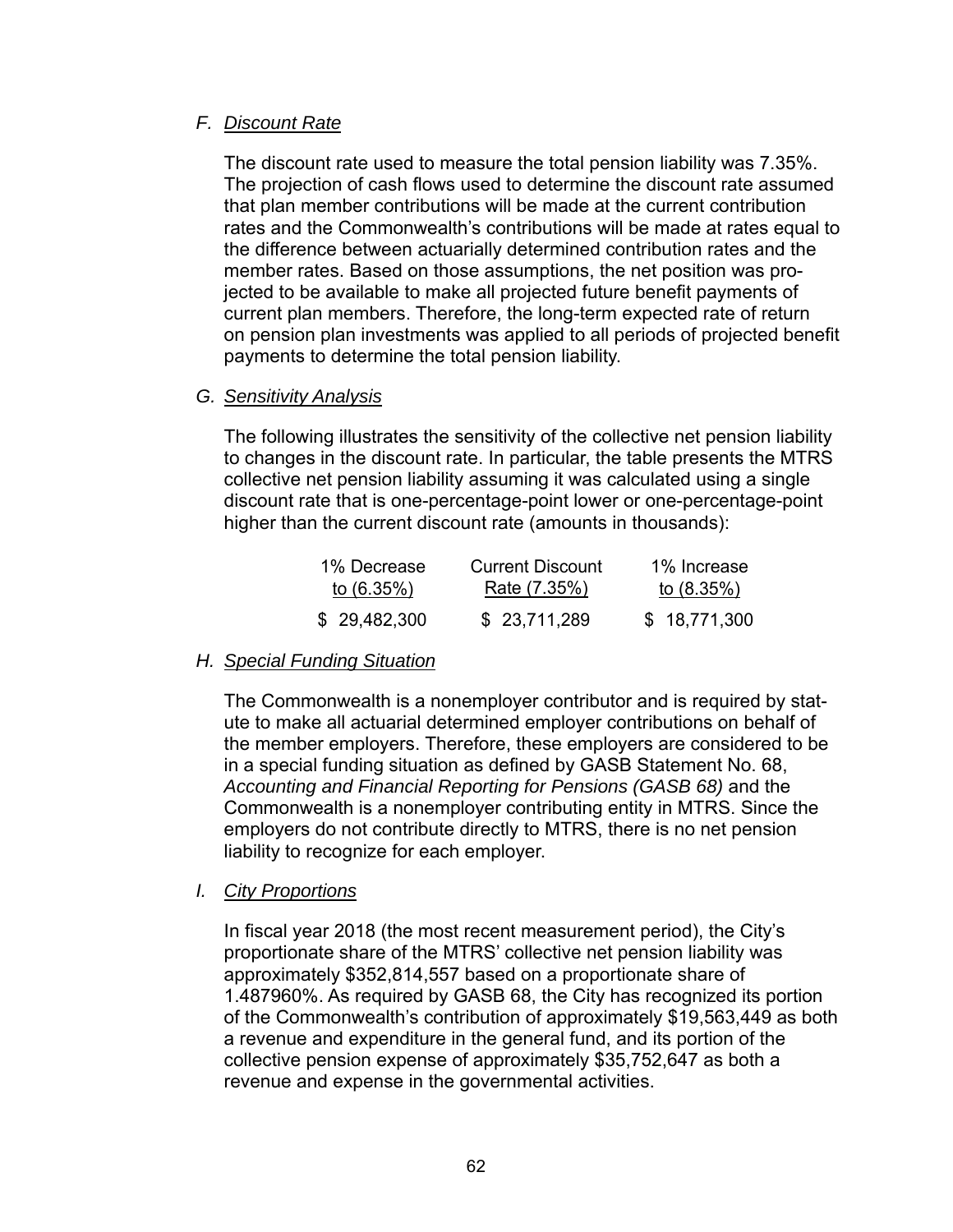### **23. Other Post-Employment Benefits (GASB 75)**

GASB Statement No. 75, *Accounting and Financial Reporting for Postemployment Benefits Other Than Pensions* (GASB 75), replaces the requirements of *Statement No. 45, Accounting and Financial Reporting by Employers for Postemployment Benefits Other Than Pensions* (GASB 45). The Statement establishes standards for recognizing and measuring liabilities, deferred outflows of resources, deferred inflows of resources, and expense/expenditures. This Statement identifies the methods and assumptions that are required to be used to project benefit payments, discounted projected benefit payments to their actuarial present value, and attribute that present value to periods of employee service.

All of the following OPEB disclosures are based on a measurement date of June 30, 2019.

#### *A. General Information about the OPEB Plan*

#### Plan Description

The City provides post-employment healthcare benefits for retired employees through the City's plan. The City provides health insurance coverage through Harvard Pilgrim Health Care. The benefits, benefit levels, employee contributions, and employer contributions are governed by Chapter 32 of the Massachusetts General Laws. The OPEB plan is not administered through a trust that meets the criteria in paragraph 4 of GASB 75.

#### Benefits Provided

The City provides medical and prescription drug insurance to retirees and their covered dependents. All active employees who retire from the City and meet the eligibility criteria will receive these benefits.

#### Funding Policy

The City's funding policy includes financing the implicit subsidy on a payas-you-go basis, as required by statute.

#### Plan Membership

At June 30, 2019, the following employees were covered by the benefit terms:

| Inactive employees or beneficiaries  |       |
|--------------------------------------|-------|
| currently receiving benefit payments | 2,258 |
| Active employees                     | 1,903 |
| Total                                | 4,161 |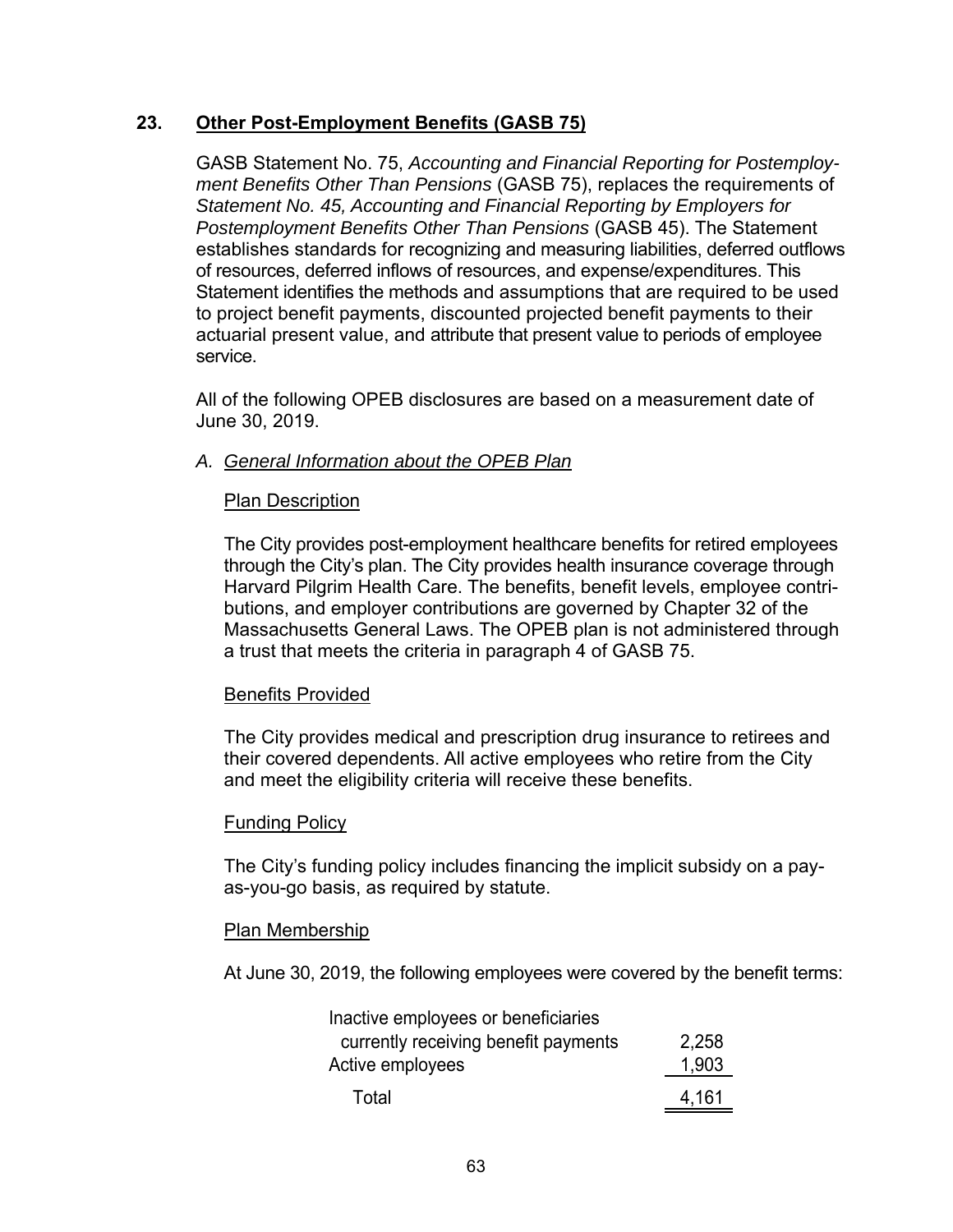#### *B. Actuarial Assumptions and Other Inputs*

The total OPEB liability was determined by an actuarial valuation as of June 30, 2018, using the following actuarial assumptions, applied to all periods included in the measurement, unless otherwise specified:

| Interest                                 | No prefunding: 3.75%, net of investment                                                                                   |
|------------------------------------------|---------------------------------------------------------------------------------------------------------------------------|
|                                          | expenses                                                                                                                  |
| Actuarial cost method                    | Entry Age Normal                                                                                                          |
| Discount rate                            | 3.75%                                                                                                                     |
| Healthcare cost trend rates              | 5.50% for 2019, fluctuating 1.00%, to an<br>ultimate rate of 4.50% as of 2020 and later                                   |
|                                          | years                                                                                                                     |
| Retirees' share of benefit-related costs |                                                                                                                           |
|                                          | 15.00% to 30.00%, depending on plan<br>election for members. 50.00% for widows.<br>100% of future retirees are assumed to |
| Participation rate                       | participate in the retiree medical plan                                                                                   |

The discount rate was based on the high-quality municipal bond rate for 20-year maturities as of June 30, 2019.

Mortality rates for non-teachers were assumed that both pre-retirement mortality and beneficiary mortality is represented by the RP-2014 Blue Collar Mortality Table with Scale MP-2015, fully generational. Mortality for retired members for Group 1 and 2 is represented by the RP-2014 Blue Collar Mortality Table set forward 5 years for males, and 3 years for females, fully generational. Mortality for retired members for Group 4 is represented by the RP-2014 Blue Collar Mortality Table set forward 3 years for males, and 6 years for females, fully generational. Mortality for disabled members for Groups 1 and 2 is represented by the RP-2000 Mortality Table set forward 6 years. Mortality for disabled members for Group 4 is represented by the RP-2000 Mortality Table set forward 2 years. Generational adjusting is based on Scale MP-2015.

Mortality rates for teachers were assumed that pre-retirement mortality, retiree mortality, and beneficiary mortality is represented by the RP-2014 Blue Collar Mortality Table with Scale MP-2017, fully generational. For the period after disability retirement, the RP-2000 Combined Health Table set forward 2 years is used.

#### *C. Discount Rate*

The discount rate used to measure the total OPEB liability was 3.75%. The projection of cash flows used to determine the discount rate assumed that contributions from plan members will be made at the current contribution rate.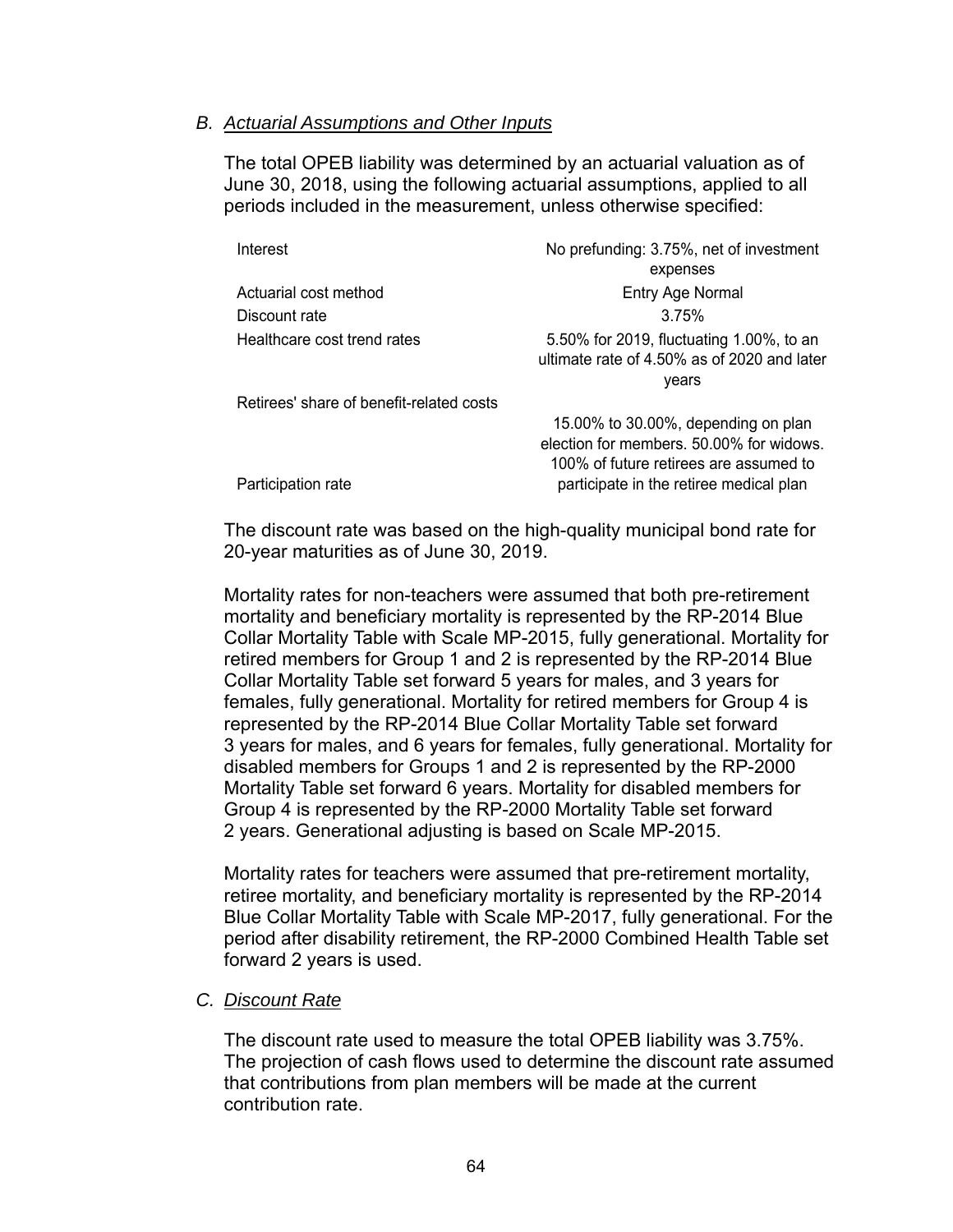#### *D. Total OPEB Liability*

The City's total OPEB liability of \$561,091,169 was measured as of June 30, 2019, and was determined by an actuarial valuation as of June 30, 2018.

#### *E. Changes in the Total OPEB Liability*

The following summarizes the changes in the total OPEB liability for the past year:  $-$ 

|                                                   | Total OPEB<br>Liability  |
|---------------------------------------------------|--------------------------|
| Balances, beginning of year                       | 539,993,664              |
| Changes for the year:<br>Service cost<br>Interest | 16,858,776<br>20,578,417 |
| Benefit payments                                  | (16, 339, 688)           |
| <b>Net Changes</b>                                | 21,097,505               |
| Balances, end of year                             | 561,091,169              |

#### *F. Sensitivity of the Total OPEB Liability to Changes in the Discount Rate*

The following presents the total OPEB liability, as well as what the total OPEB liability would be if it were calculated using a discount rate that is one percentage-point lower or one percentage-point higher than the current discount rate:

|               | Current         |               |
|---------------|-----------------|---------------|
| $1\%$         | <b>Discount</b> | $1\%$         |
| Decrease      | Rate            | Increase      |
| \$664,275,149 | \$561,091,169   | \$480,144,065 |

#### *G. Sensitivity of the Total OPEB Liability to Changes in the Healthcare Cost Trend Rates*

The following presents the total OPEB liability, as well as what the total OPEB liability would be if it were calculated using healthcare cost trend rates that are one percentage-point lower or one percentage-point higher than the current healthcare cost trend rates:

|               | Current           |               |
|---------------|-------------------|---------------|
|               | Healthcare        |               |
| $1\%$         | <b>Cost Trend</b> | $1\%$         |
| Decrease      | Rates             | Increase      |
| \$467,456,420 | \$561,091,169     | \$684,402,956 |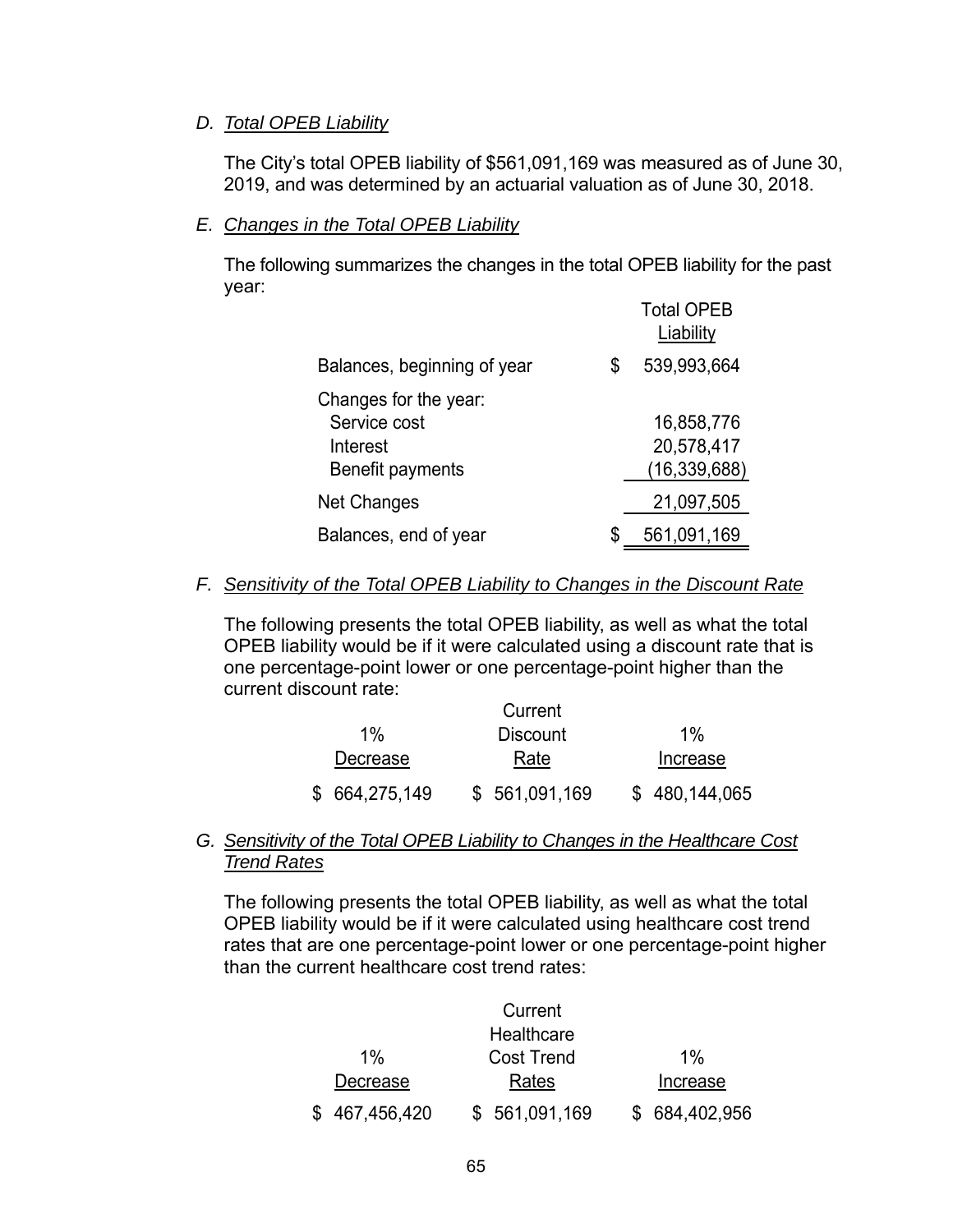#### *H. OPEB Expense and Deferred Outflows of Resources and Deferred (Inflows) of Resources Related to OPEB*

For the year ended June 30, 2019, the City recognized an OPEB expense of \$37,437,193. At June 30, 2019, the City did not report any deferred outflows and inflows of resources related to OPEB.

### **24. Internal Service Fund (Self-Insurance)**

The City self-insures against claims for workers compensation, unemployment and most employee health coverage. Annual estimated requirements for claims are provided in the City's annual operating budget.

#### Health Insurance

The City contracts with an insurance carrier for excess liability coverage and an insurance consultant for claims processing. Under the terms of its insurance coverage, the City is liable for all claims. The claims liability represents an estimate of claims incurred but unpaid at year-end, based on past historical costs and claims paid subsequent to year-end.

Changes in the health claims payable liability for the year ended June 30, 2019 are as follows:

|                                     |    | <b>Year Ended</b> |     | <b>Year Ended</b> |
|-------------------------------------|----|-------------------|-----|-------------------|
|                                     |    | June 30, 2019     |     | June 30, 2018     |
| Claims liability, beginning of year | S. | 7,638,916         | -\$ | 6,913,872         |
| Claims incurred/recognized          |    | 59,112,732        |     | 56,683,718        |
| Claims paid                         |    | (59,680,007)      |     | (55,958,674)      |
| Claims liability, end of year       | \$ | 7,071,641         | \$  | 7,638,916         |

Included in the health claims payable liability noted above, is the fiscal year 2019 estimate for claims incurred but not reported (IBNR) of \$3,018,752. This liability includes only an estimate for known loss events expected to later be presented as claims in future periods. The City is unable to estimate the amount of unknown loss events expected to become claims and expected future developments on claims already reported.

### **25. Subsequent Events**

#### Labor Settlement

The City signed new agreements with the AFSCME State Council 93, Local 3147 Union as well as the Lynn Library Public Staff Association Union in August 2019. The retro amount to be paid in fiscal year 2020 is approximately \$650,000.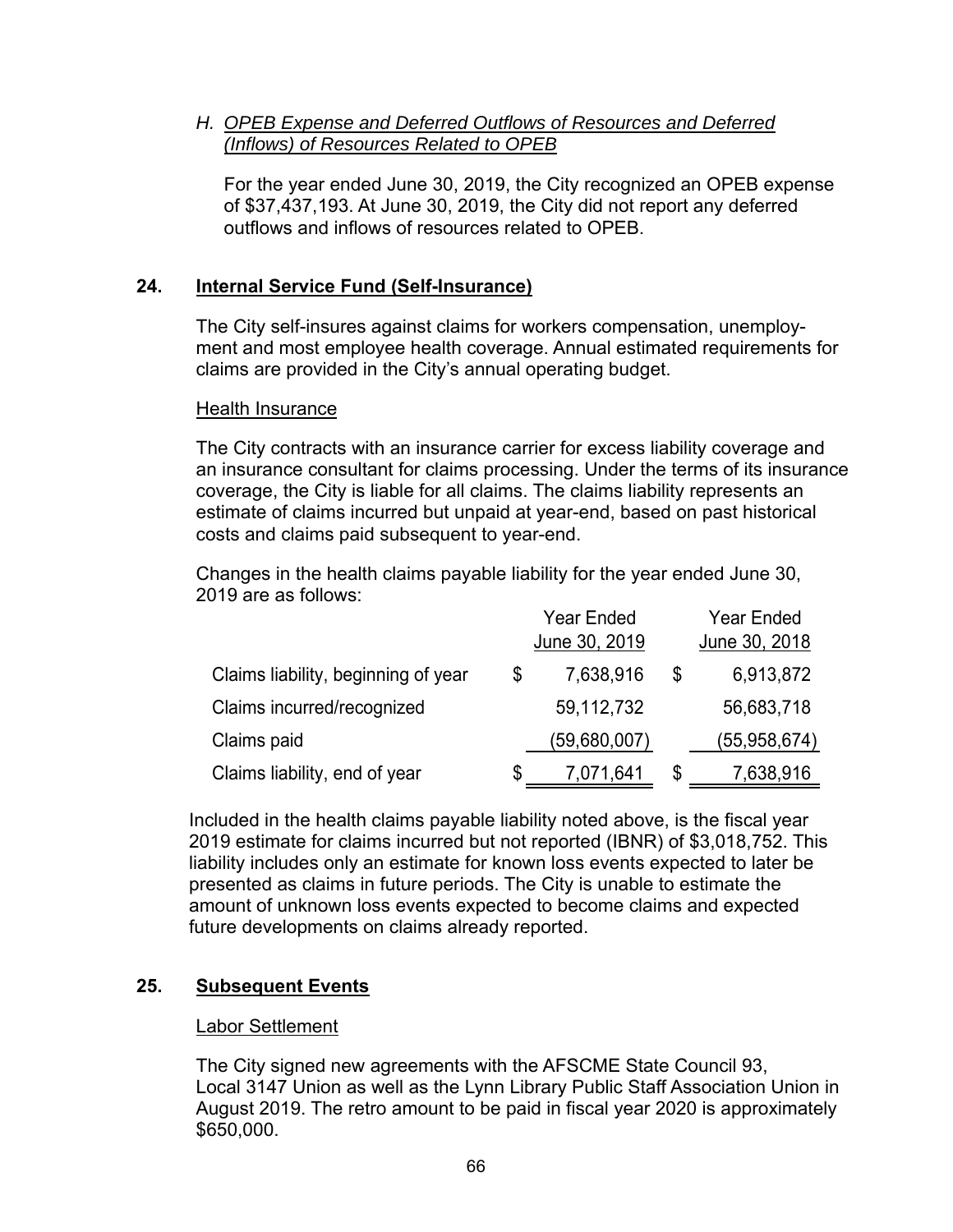#### **26. Commitments and Contingencies**

Outstanding Legal Issues – On an ongoing basis, there are typically pending legal issues in which the City is involved. The City's management is of the opinion that the potential future settlement of these issues would not materially affect its financial statements taken as a whole.

Grants - Amounts received or receivable from grantor agencies are subject to audit and adjustment by grantor agencies, principally the federal government. Any disallowed claims, including amounts already collected, may constitute a liability of the applicable funds. The amount of expenditures which may be disallowed by the grantor cannot be determined at this time, although the City expects such amounts, if any, to be immaterial.

Encumbrances – At year-end the City's general fund has \$4,199,850 in encumbrances that will be honored in the next fiscal year.

Financial Condition - On March 27, 2018, the Commonwealth approved Chapter 58 of the Acts of 2018, An Act Relative to the Financial Condition of the City of Lynn (the Law).

Among other items, the legislation authorizes the City, with the approval of the Director of Accounts in the Department of Revenue, to issue up to \$14,000,000 in long-term debt to achieve a balanced budget for fiscal years 2018 and 2019. Section 14 of the Law requires the Secretary of Administration and Finance to appoint a fiscal stability officer for the City to advise the City on managing its fiscal challenges. Section 12 of the Law requires that the City establish a Special Reserve Fund for extraordinary and unforeseen expenditures known as the Supplemental Reserve Fund to Ensure Fiscal Stability. The Fiscal Stability Fund will be funded starting in fiscal year 2019 with an amount not less than 0.25% of the gross amount to be raised on the prior fiscal year as appearing on the City's tax rate recapitulation for that year. The amount funded in fiscal years 2020 and 2021 will be 0.50% and 0.75% of the gross amount to be raised respectively. For fiscal year 2022 and for each subsequent fiscal year during which the bonds or notes remain outstanding, the funding will be 1% of the gross amount to be raised. The City raised approximately \$847,000 in fiscal year 2019 for the Fiscal Stability Fund, which is reported as a restricted fund balance in the General Fund.

In April 2018, the City issued \$9,500,000 in general obligation State Qualified Deficit Financing Bond Anticipation Notes to achieve a balanced budget for fiscal year 2018. Repayment of the Notes will be over a 10-year period. In December 2018, the City issued \$4,500,000 in general obligation State Qualified Deficit Financing Bond Anticipation Notes to achieve a balanced budget for fiscal year 2019. Repayment of the Notes will be over a 10-year period.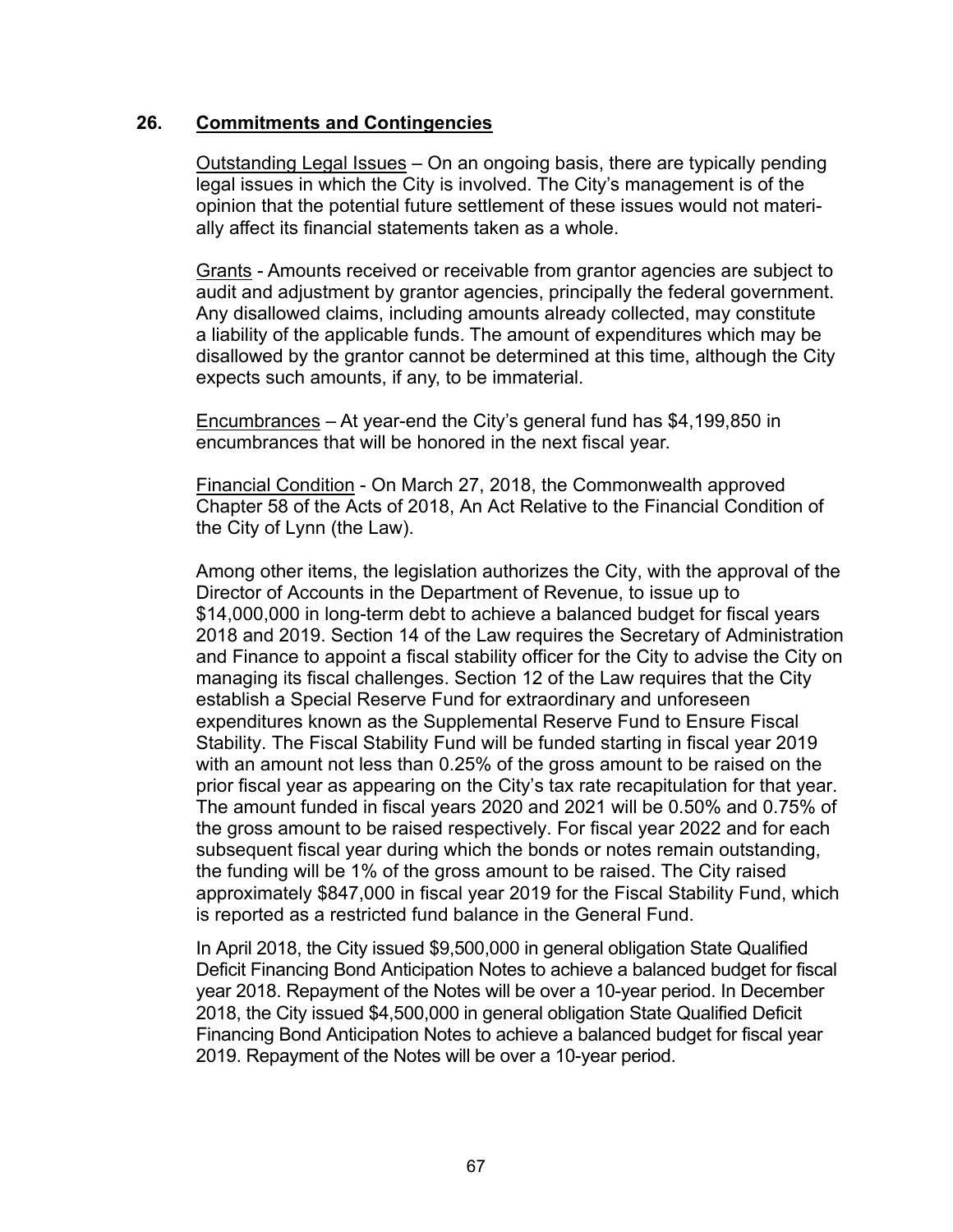### **27. Tax Abatements**

The City provides property tax abatements authorized under Massachusetts General Law (MGL) Chapter 12A, Section 3E, *Economic Opportunity Areas,* and MGL Chapter 59, Section 5, Clause 51, *Property; exemptions.* The purpose of the program is to provide property tax assessment relief to stimulate job creation in distressed areas, attract new businesses, encourage business expansion, and increase overall economic development in Massachusetts. Tax Increment Financing (TIF) agreements are utilized as tools by which the difference between the beginning assessed value of the property and the value added by new construction or rehabilitation is exempted from taxation. Applicants may be granted property tax exemptions of up to 100% of the tax increment for a maximum term of 20 years and must initiate a TIF agreement by a vote of its governing body approving the TIF plan. A TIF Zone must be in an area approved by the Economic Assistance Coordinating Council (EACC) as an *Economic Opportunity Area* (EOA) or found to be an area "presenting exceptional opportunities for economic development" by the Director of Economic Development. Certification of the TIF Plan is issued by the EACC after the plan is accepted by municipal vote.

Property tax revenues were reduced by \$324,833 under agreements entered into by the City during fiscal year 2019.

#### **28. Beginning Fund Balance Reclassification**

The beginning (July 1, 2018) fund balances of the City have been reclassified as follows:

|                                                           |   | Capital<br>Project<br>Funds |    | <b>HOME</b><br>Program |    | Permanent<br>Funds         | Nonmajor<br>Governmental<br>Funds |
|-----------------------------------------------------------|---|-----------------------------|----|------------------------|----|----------------------------|-----------------------------------|
| As previously reported<br>Reclassification of major funds | S | ۰<br>6,385,622              |    | 309.423<br>(309,423)   | S. | 8,156,155<br>(8, 156, 155) | 24,067,876<br>2,079,956           |
| As reclassified                                           |   | 6,385,622                   | \$ |                        | S  | ۰                          | 26,147,832                        |

Fund Basis Financial Statements:

#### **29. New Pronouncements**

The Governmental Accounting Standards Board (GASB) has issued Statement No. 84, *Fiduciary Activities,* effective for the City beginning with its fiscal year ending June 30, 2020. This statement establishes guidance on how to address the categorization of fiduciary activities for financial reporting and how fiduciary activities are to be reported, and may require reclassification of certain funds.

The Governmental Accounting Standards Board (GASB) has issued Statement No. 87, *Leases,* effective for the City beginning with its fiscal year ending June 30, 2021. This statement establishes new reporting and disclosure requirements, including the recording of various operating leases in the financial statements.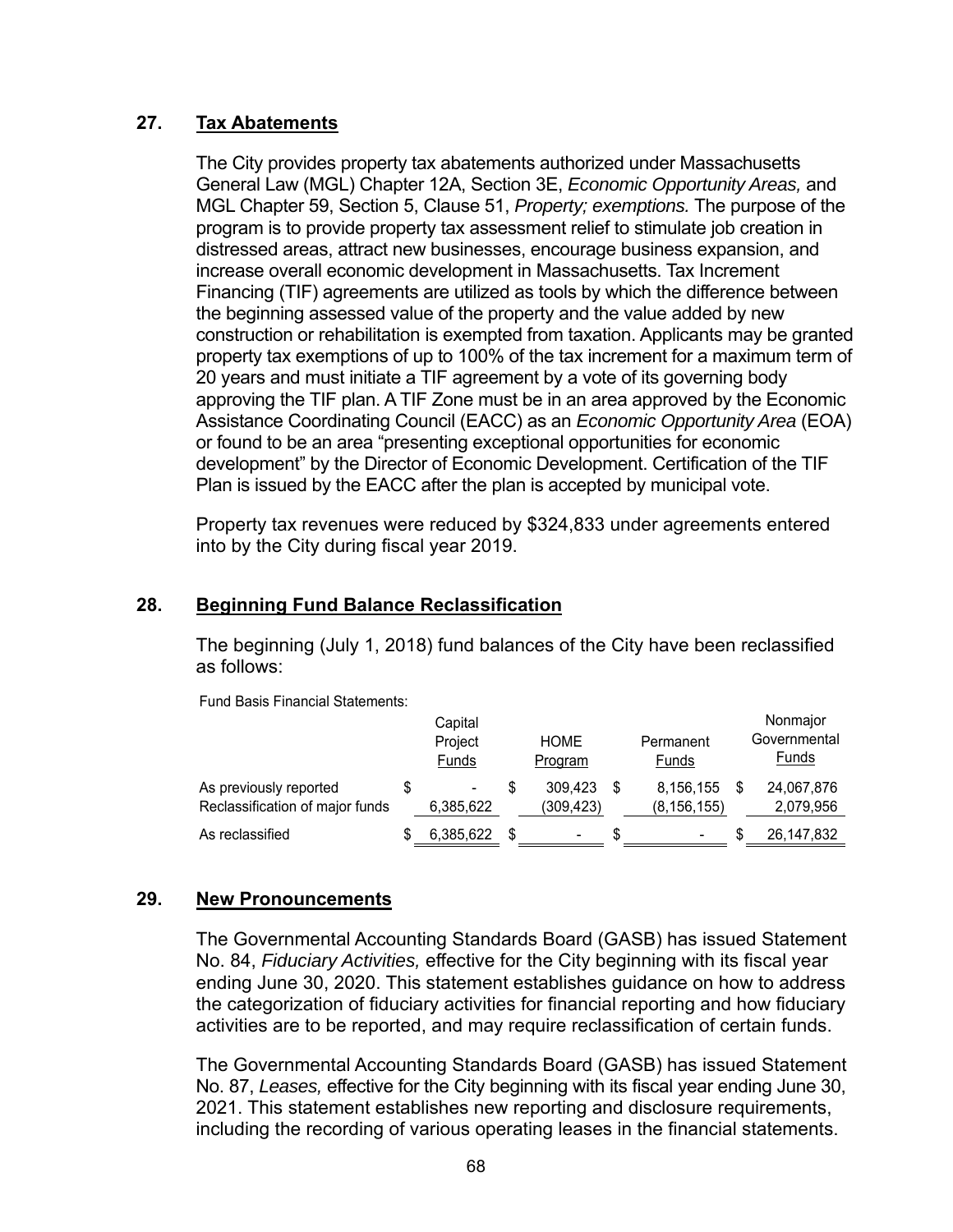#### **CITY OF LYNN, MASSACHUSETTS**

#### SCHEDULE OF PROPORTIONATE SHARE OF THE NET PENSION LIABILITY (GASB 68) REQUIRED SUPPLEMENTARY INFORMATION

JUNE 30, 2019 (Unaudited)

| Lynn Contributory Retirement System |                     |                                                  |                                                           |     |                 |                                                                                           |                                                                             |  |  |  |
|-------------------------------------|---------------------|--------------------------------------------------|-----------------------------------------------------------|-----|-----------------|-------------------------------------------------------------------------------------------|-----------------------------------------------------------------------------|--|--|--|
| Fiscal<br><u>Year</u>               | Measurement<br>Date | Proportion<br>of the<br>Net Pension<br>Liability | Proportionate<br>Share of the<br>Net Pension<br>Liability |     | Covered Payroll | Proportionate Share of the<br>Net Pension Liability as a<br>Percentage of Covered Payroll | Plan Fiduciary Net Position<br>Percentage of the Total<br>Pension Liability |  |  |  |
| June 30, 2019                       | December 31, 2018   | 87.81%                                           | \$283,808,000                                             | S.  | 66.524.855      | 426.62%                                                                                   | 52.09%                                                                      |  |  |  |
| June 30, 2018                       | December 31, 2017   | 87.88%                                           | \$260,860,000                                             |     | \$ 66.577.888   | 391.81%                                                                                   | 54.60%                                                                      |  |  |  |
| June 30, 2017                       | December 31, 2016   | 88.45%                                           | \$285,532,000                                             | S.  | 64.975.370      | 439.45%                                                                                   | 48.69%                                                                      |  |  |  |
| June 30, 2016                       | December 31, 2015   | 88.29%                                           | \$285,870,000                                             | SS. | 64.857.834      | 440.76%                                                                                   | 46.65%                                                                      |  |  |  |
| June 30, 2015                       | December 31, 2014   | 88.63%                                           | \$255,044,000                                             |     | 61.856.000      | 412.32%                                                                                   | 49.31%                                                                      |  |  |  |

#### Massachusetts Teachers' Retirement System

|               |               |             |    |                          | Commonwealth of            | Total Net      |     |             | Proportionate   |                   |
|---------------|---------------|-------------|----|--------------------------|----------------------------|----------------|-----|-------------|-----------------|-------------------|
|               |               |             |    |                          | Massachusetts' Total       | Pension        |     |             | Share of the    | Plan Fiduciary    |
|               |               | Proportion  |    | Proportionate            | <b>Proportionate Share</b> | Liability      |     |             | Net Pension     | Net Position      |
|               |               | of the      |    | Share of the             | of the Net Pension         | Associated     |     |             | Liability as a  | Percentage of     |
| Fiscal        | Measurement   | Net Pension |    | Net Pension              | Liability Associated       | with the       |     | Covered     | Percentage of   | the Total         |
| Year          | Date          | Liability   |    | Liability                | with the City              | <b>City</b>    |     | Payroll     | Covered Pavroll | Pension Liability |
| June 30, 2019 | June 30, 2018 | 1.487960%   | \$ | ۰                        | \$ 352.814.557             | \$352.814.557  | S   | 104.497.437 | $0.00\%$        | 54.84%            |
| June 30, 2018 | June 30, 2017 | 1.425459%   | S  | ۰                        | \$ 326,221,839             | \$326,221,839  |     | 96.795.337  | $0.00\%$        | 54.25%            |
| June 30, 2017 | June 30, 2016 | 1.447012%   | S  | $\overline{\phantom{a}}$ | \$ 323,521,810             | \$ 323,521,810 | S   | 95,179,457  | $0.00\%$        | 52.73%            |
| June 30, 2016 | June 30, 2015 | 1.457250%   | \$ | ۰                        | \$298,585,402              | \$298,585,402  |     | 92.373.445  | $0.00\%$        | 55.38%            |
| June 30, 2015 | June 30, 2014 | 1.384225%   | S  |                          | \$ 220,041,360             | \$220,041,360  | \$. | 84.873.673  | $0.00\%$        | 61.64%            |

*Schedules are intended to show information for 10 years. Additional years will be displayed as they become available.*

See Independent Auditors' Report.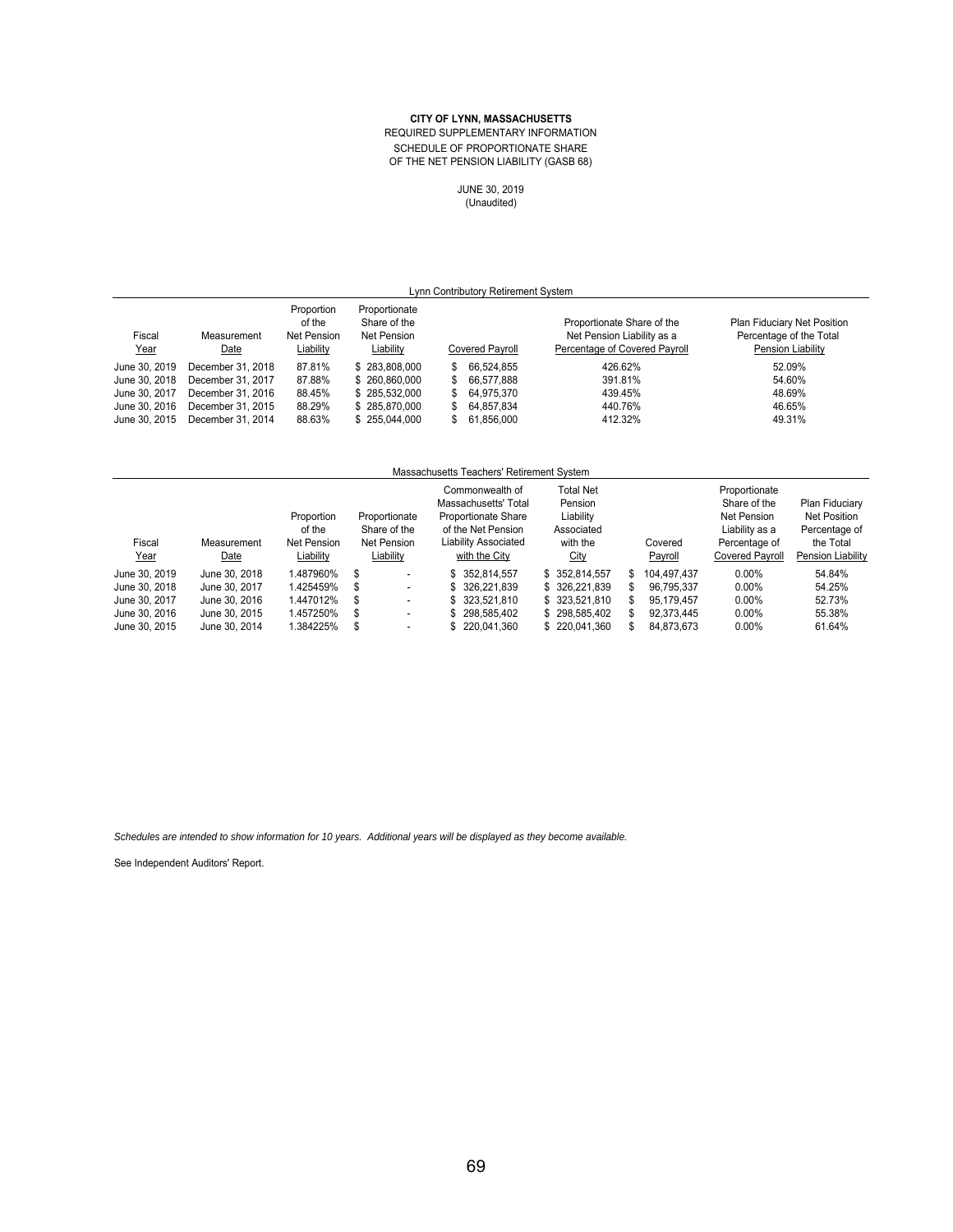## **CITY OF LYNN, MASSACHUSETTS** REQUIRED SUPPLEMENTARY INFORMATION

SCHEDULE OF PENSION CONTRIBUTIONS (GASB 68)

JUNE 30, 2019 (Unaudited)

|               |                   |               | Lynn Contributory Retirement System                  |            |                          |         |            |                        |
|---------------|-------------------|---------------|------------------------------------------------------|------------|--------------------------|---------|------------|------------------------|
|               |                   | Contractually | Contributions in<br>Relation to the<br>Contractually |            | Contribution             |         |            | Contributions as       |
| Fiscal        | Measurement       | Required      | Required                                             | Deficiency |                          | Covered |            | a Percentage of        |
| Year          | Date              | Contribution  | Contribution                                         | (Excess)   |                          | Payroll |            | <b>Covered Payroll</b> |
| June 30, 2019 | December 31, 2018 | \$28,204,934  | \$28,204,934                                         | \$         | $\blacksquare$           | \$      | 66,524,855 | 42.40%                 |
| June 30, 2018 | December 31, 2017 | \$28,138,864  | \$28,138,864                                         | S          | $\blacksquare$           | \$      | 66,577,888 | 42.26%                 |
| June 30, 2017 | December 31, 2016 | \$27.227.177  | \$27.227.177                                         | S          | ۰.                       | \$      | 64.975.370 | 41.90%                 |
| June 30, 2016 | December 31, 2015 | \$26,093,571  | \$26,093,571                                         | \$         | $\overline{\phantom{a}}$ | \$      | 64,857,834 | 40.23%                 |
| June 30, 2015 | December 31, 2014 | \$25,192,615  | \$25,192,615                                         | \$         | $\overline{\phantom{a}}$ | \$      | 61,856,000 | 40.73%                 |

## Massachusetts Teachers' Retirement System

| Fiscal<br>Year                                                                    | Measurement<br>Date                                                               | Contractually<br>Required<br>Contribution<br>Provided by<br>Commonwealth     | Contributions in<br>Relation to the<br>Contractually<br>Required<br>Contribution | Contribution<br>Deficiency<br>(Excess) | Covered<br>Payroll                                                                               | Contributions as<br>a Percentage of<br><b>Covered Payroll</b> |
|-----------------------------------------------------------------------------------|-----------------------------------------------------------------------------------|------------------------------------------------------------------------------|----------------------------------------------------------------------------------|----------------------------------------|--------------------------------------------------------------------------------------------------|---------------------------------------------------------------|
| June 30, 2019<br>June 30, 2018<br>June 30, 2017<br>June 30, 2016<br>June 30, 2015 | June 30, 2018<br>June 30, 2017<br>June 30, 2016<br>June 30, 2015<br>June 30, 2014 | \$19.563.449<br>\$17,611,758<br>\$16,272,846<br>\$14,892,079<br>\$12,975,441 | \$19,563,449<br>\$17,611,758<br>\$16,272,846<br>\$14,892,079<br>\$12,975,441     | S<br>S<br>۰<br>\$<br>۰<br>S<br>۰<br>S  | 104.497.437<br>S.<br>96,795,337<br>S<br>95.179.457<br>\$<br>92.373.445<br>\$<br>84,873,673<br>\$ | 18.72%<br>18.19%<br>17.10%<br>16.12%<br>15.29%                |

*Schedules are intended to show information for 10 years. Additional years will be displayed as they become available.*

See Independent Auditors' Report.